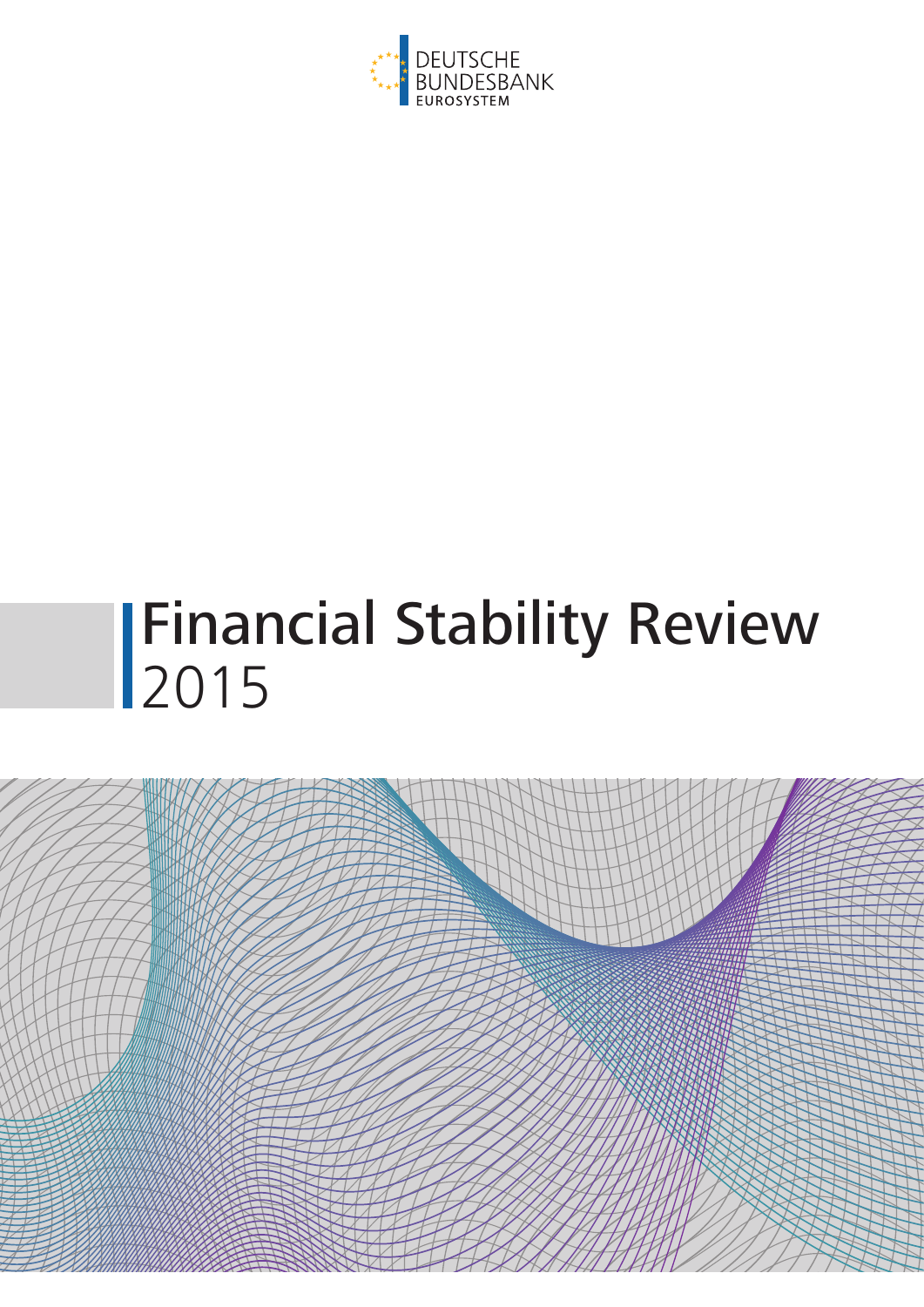Deutsche Bundesbank Financial Stability Review 2015

Deutsche Bundesbank Wilhelm-Epstein-Strasse 14 60431 Frankfurt am Main, Germany

Postfach 10 06 02 60006 Frankfurt am Main, Germany

Tel +49 69 9566-0 Fax +49 69 9566-3077

http://www.bundesbank.de

Reproduction permitted only if source is stated. ISSN 1861-8987 (print edition) ISSN 1861-8995 (online edition)

The German original of this *Financial Stability Review* went to press on 20 November 2015.

The *Financial Stability Review* is published by the Deutsche Bundesbank, Frankfurt am Main. It is available to interested parties free of charge.

This is a translation of the original German-Ianguage version, which is the sole authoritative text.

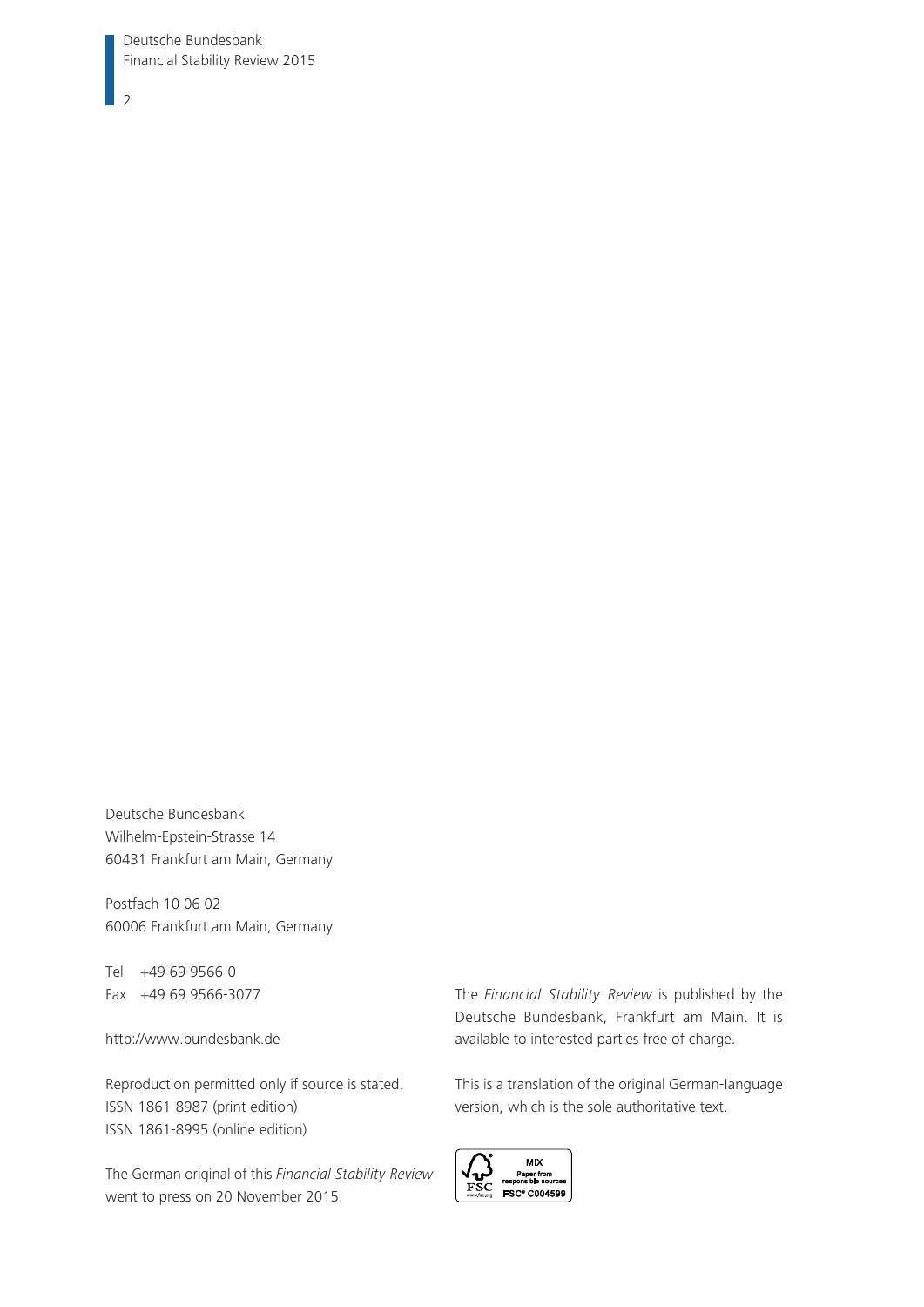## **Financial Stability Review 2015**

|                                                                                                       | 5              |
|-------------------------------------------------------------------------------------------------------|----------------|
|                                                                                                       | $\overline{7}$ |
|                                                                                                       | 15             |
|                                                                                                       | 17             |
|                                                                                                       | 18             |
| Major central banks' asynchronous monetary policies have potential to create tensions                 | 19             |
|                                                                                                       | 24             |
|                                                                                                       | 29             |
|                                                                                                       | 30             |
|                                                                                                       | 35             |
|                                                                                                       | 41             |
|                                                                                                       | 42             |
|                                                                                                       | 53             |
|                                                                                                       | 57             |
|                                                                                                       | 58             |
|                                                                                                       | 61             |
|                                                                                                       | 64             |
| <b>Strengthening the resilience of the German financial system </b>                                   | 69             |
|                                                                                                       | 71             |
| Macroprudential policy: safeguarding the stability of the entire financial system                     | 72             |
|                                                                                                       | 72             |
|                                                                                                       | 76             |
|                                                                                                       | 79             |
|                                                                                                       | 85             |
|                                                                                                       | 86             |
|                                                                                                       | 86             |
|                                                                                                       | 88             |
|                                                                                                       | 89             |
| Capital markets union has potential to help strengthen risk sharing and financial stability in the EU | 90             |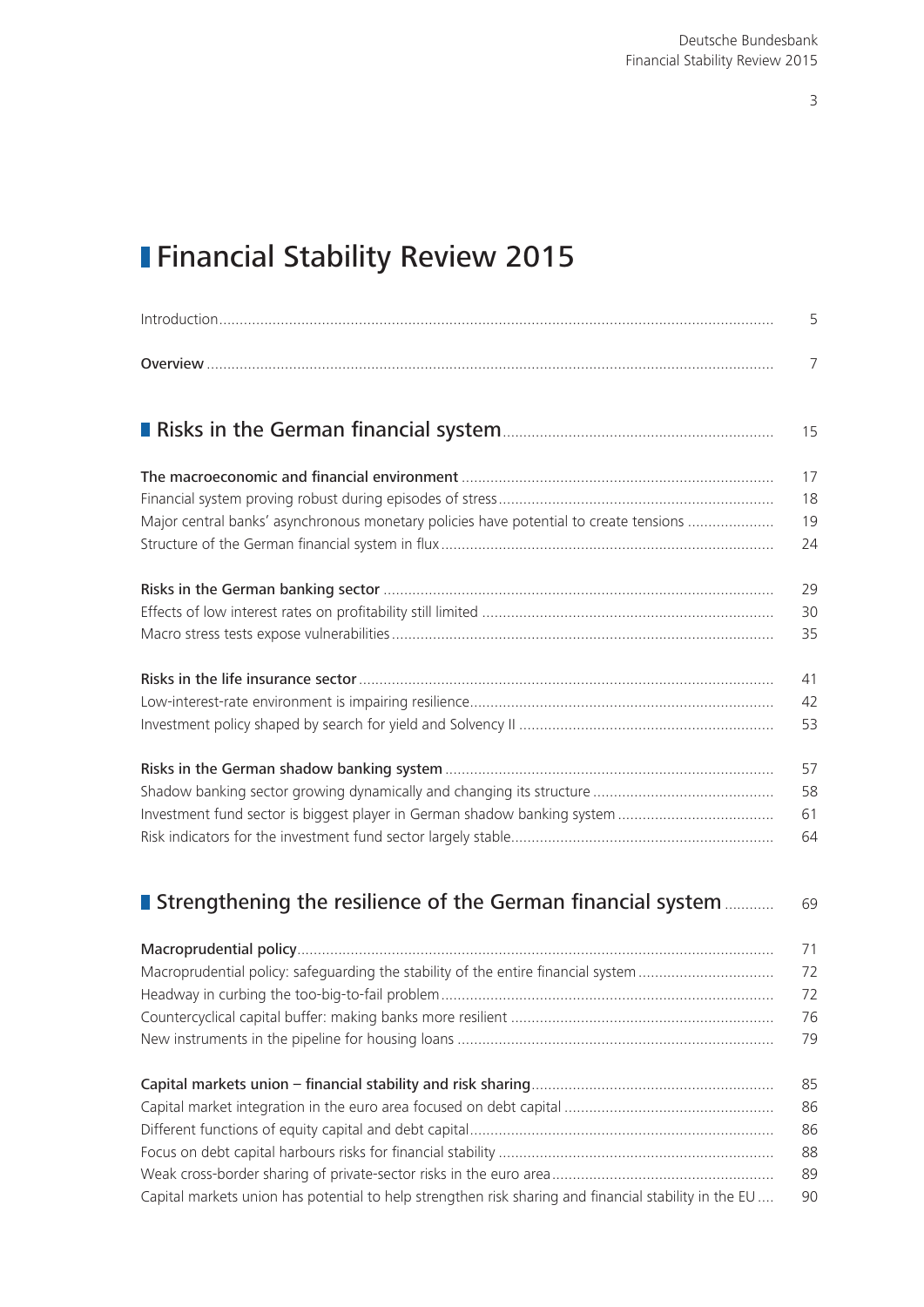### 4

|  | 107 |  |  |  |  |  |  |
|--|-----|--|--|--|--|--|--|
|  | 109 |  |  |  |  |  |  |

## Boxes

| $\frac{3}{2}$ |
|---------------|
| 48.           |
| 66.           |
| -80           |

## Abbreviations and symbols

- p Provisional
- e Estimated
- . Data unknown, not to be published or not meaningful
- Nil

Discrepancies in the totals are due to rounding.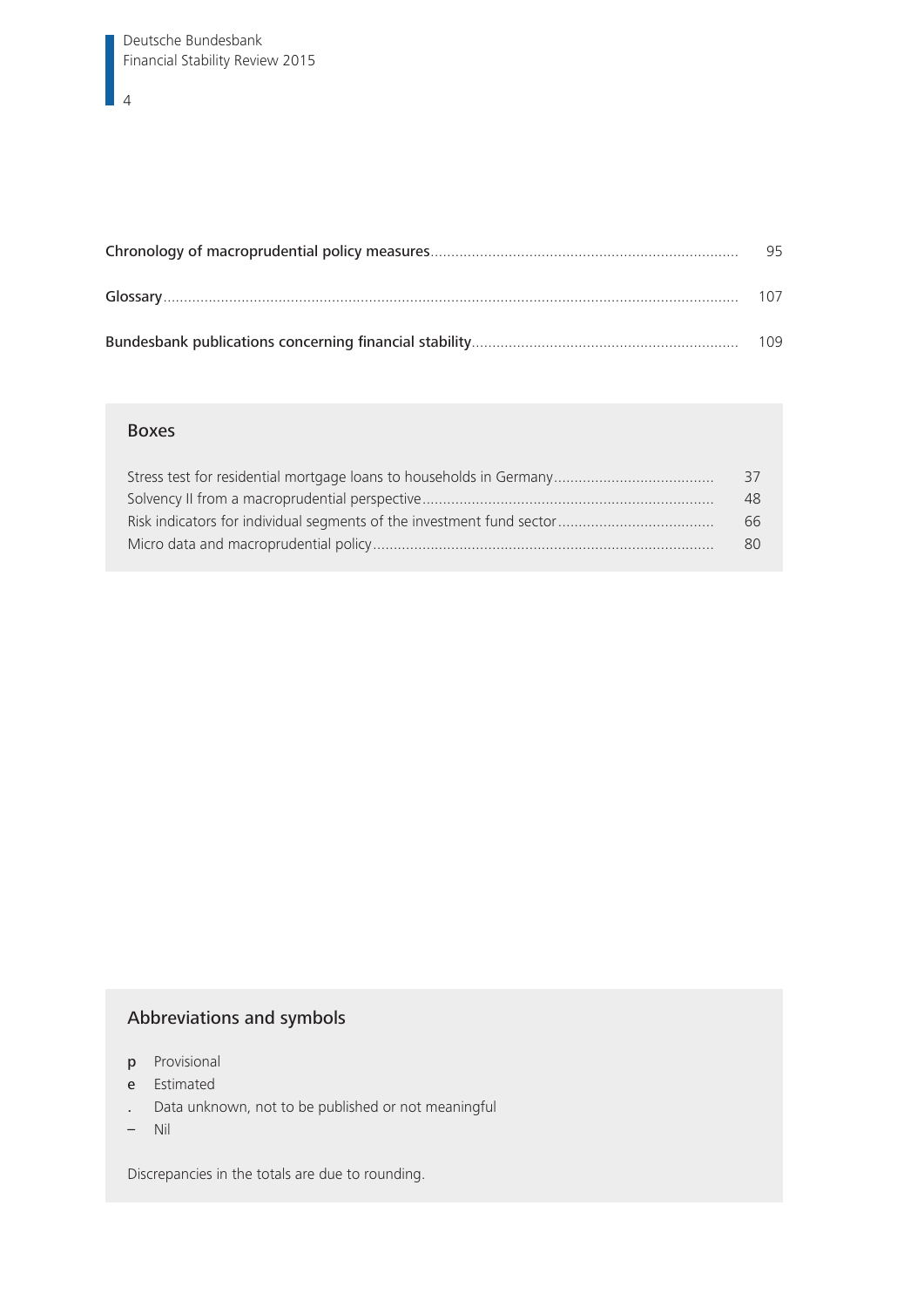## **Introduction**

Given its public mandate to safeguard monetary stability, the Bundesbank has an inherent interest in ensuring a stable financial system. As an integral part of the European System of Central Banks, it is also explicitly tasked with helping to maintain financial stability.

The Bundesbank's shared responsibility for safeguarding financial stability stems, above all, from its involvement in macroprudential supervision. The Bundesbank President is a member of the European Systemic Risk Board (ESRB), which is responsible for macroprudential oversight at the European level. Bundesbank representatives also sit on the German Financial Stability Committee (*Ausschuss für Finanzstabilität*), which discusses the factors relevant to the stability of the financial system, based on the Bundesbank's analyses. When faced with threats that may harm financial stability, the Committee can issue public or non-public warnings and recommendations. Moreover, the Bundesbank helps to uphold financial stability through its involvement in banking supervision and its role in operating and overseeing payment systems.

The Bundesbank defines financial stability as a state in which the key macroeconomic functions, ie the allocation of financial resources and risks as well as the settlement of payment transactions, are performed efficiently – particularly in the face of unforeseen events, in stress situations and during periods of structural adjustment. Unlike microprudential supervision and regulation, which aims to ensure the stability of individual institutions, the macroprudential perspective focuses on the stability of the financial system as a whole. The identification of systemic risks plays a major role in this approach. Such risks arise when the distress of a systemically important market participant (such as a bank, insurer or other financial intermediary, but possibly also an infrastructure provider) jeopardises the functioning of the entire system. This can occur when the distressed market player is very large (too big to fail) or closely interlinked with other market actors (too connected to fail). But systemic risk also arises when a plurality of small market participants are exposed to similar risks (too many to fail).

The aim of the ongoing analysis of the stability situation is the timely detection of underlying changes and emerging risks in Germany's financial system that may endanger its stability. This includes taking account of feedback effects within the global financial system, interdependencies between the financial sector and the real economy, and the repercussions of the regulatory framework for the efficiency and smooth functioning of the financial markets. The Bundesbank's stability analysis follows a riskoriented approach based on downside scenarios.

Account has been taken of developments up to the cut-off date of 20 November 2015.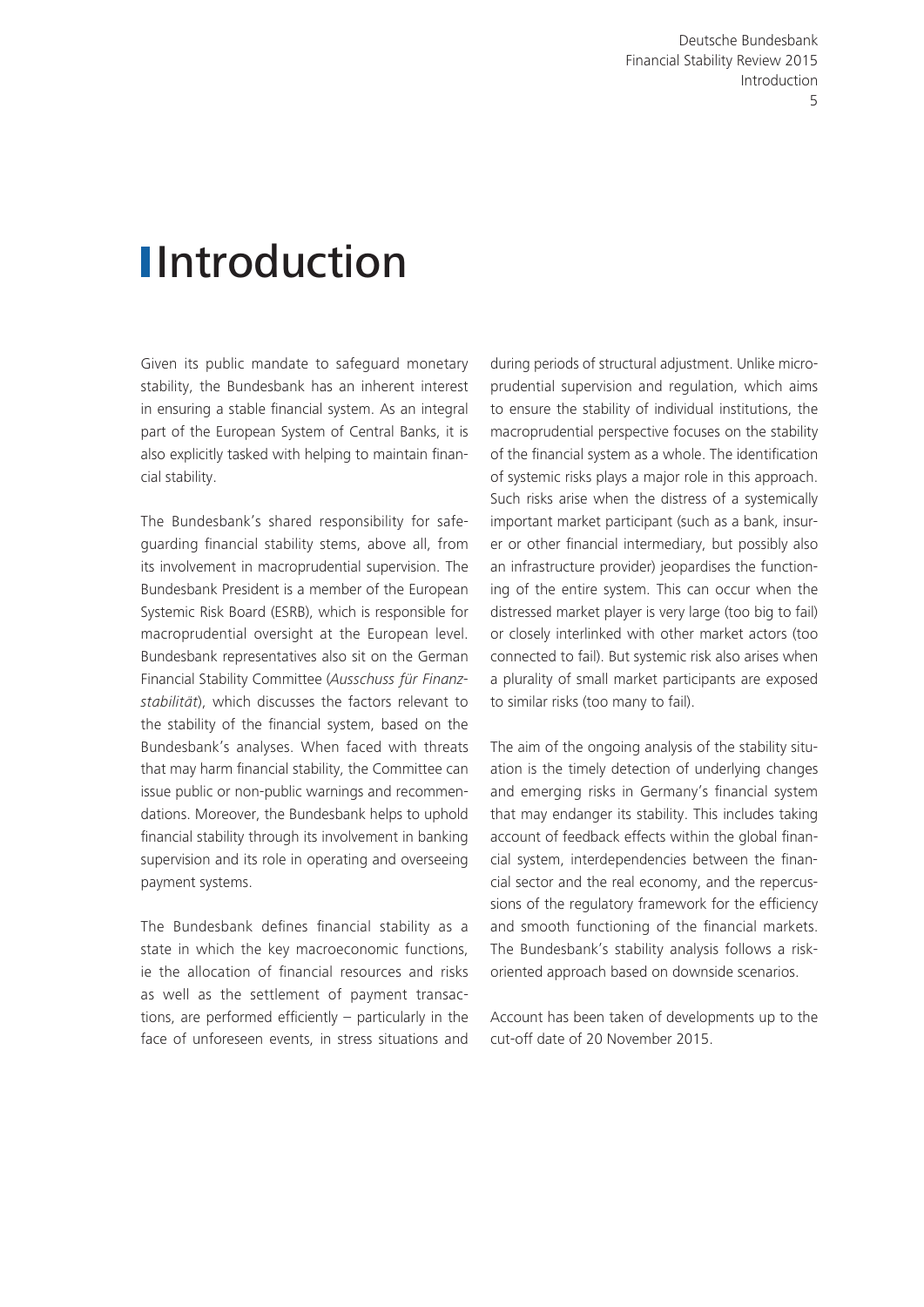Deutsche Bundesbank Financial Stability Review 2015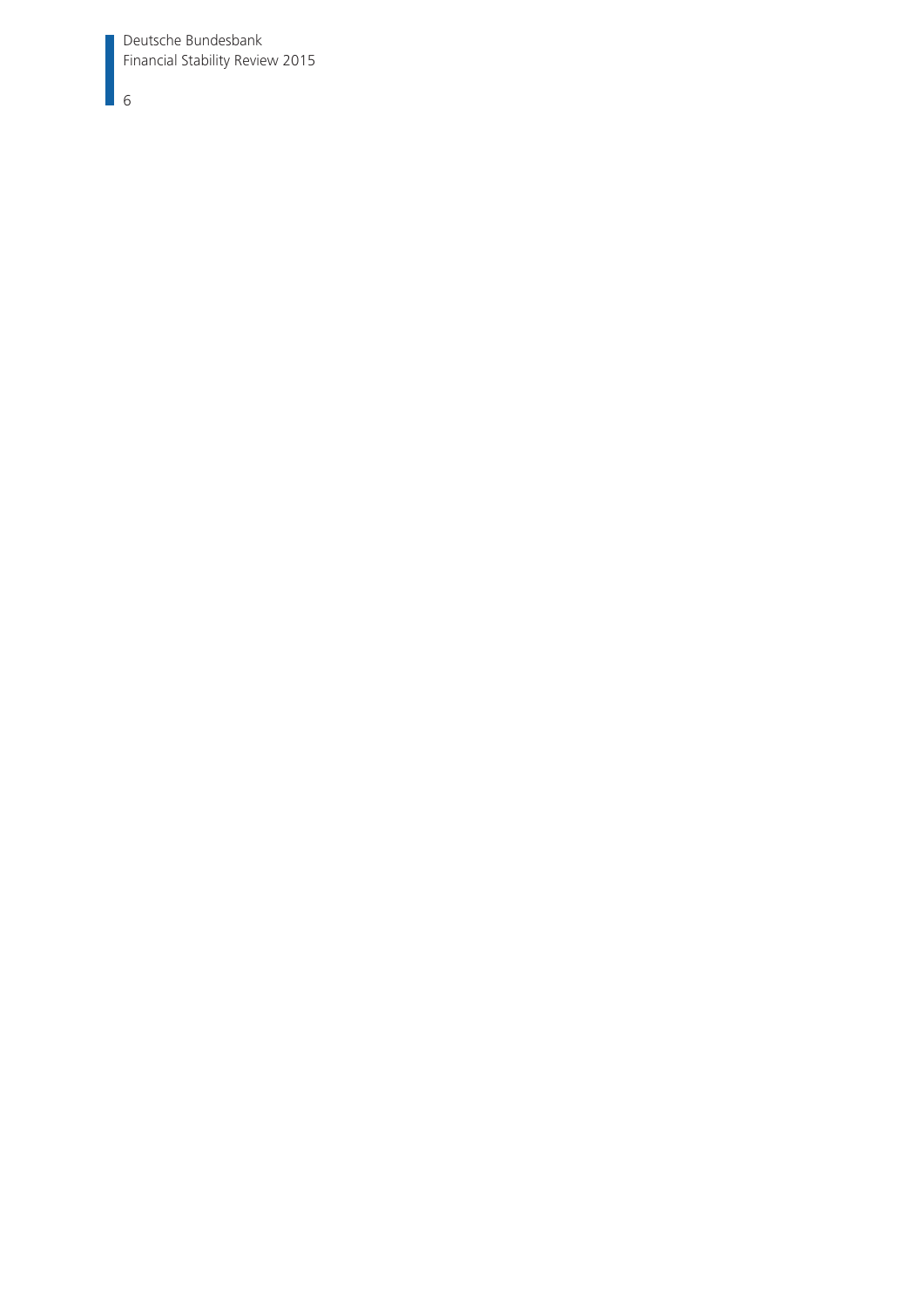## **I**Overview

Exceptionally low interest rates and moderate growth remain the two salient features of the economic and financial environment in Germany in 2015. The risks to Germany's financial system connected with the ongoing low interest rates, which were already highlighted in previous editions of the *Financial Stability Review*, persist.

The quantitative easing programme adopted by the Eurosystem in January 2015 caused expectations about the timing of the exit from the expansionary euro-area monetary policy to retreat further into the future. The non-standard monetary policy instruments deployed by the ECB, such as quantitative easing, were designed to operate not least through the credit, risk-taking and asset price channels, all of which are also relevant to financial stability.

To the extent that monetary policy contributes to rising asset prices and encourages risk-taking behaviour by economic agents, there is a danger

*Monetary policy indirectly influences the pricing of risks of assets such as equities, corporate bonds and real estate.*

that asset price bubbles may form and that risks may be systematically underestimated. Studies have shown that monetary policy indirectly influences the pricing of

risks of assets such as equities, corporate bonds and real estate.<sup>1</sup> The channels via which the currently expansionary monetary policy is being transmitted to the financial system and the real economy are thus conduits through which risks to financial stability can build up.

Low interest rates do not necessarily entail higher risks to financial stability. However, problems may arise if frictions cause risk premiums to drop to exceptionally low levels. Examples of such frictions

include constraints faced by certain investors in their investment policy which require their liabilities to be remunerated at a fixed nominal rate.<sup>2</sup>

*Problems may arise if frictions cause risk premiums to drop to exceptionally low levels.*

Falling interest rates give these investors an incentive to acquire higher-yielding, higher-risk assets in order to meet their contractual fixed-rate commitments.<sup>3</sup> One outcome of this phenomenon is a collective under-recognition of downside risks.

Similarly, keen market competition does not solely have beneficial effects but can also encourage excessive yield-seeking among financial institutions, as an inverse relationship exists between competitive intensity and the present value of future profits (franchise value). A lower franchise value, however, will lead to a greater propensity to take risks since shareholders have less to lose if the entity becomes insolvent.<sup>4</sup> In addition, credit bubbles can form if expectations of continuously rising asset prices lead to excessive credit-financed investment.

The behaviour of financial market agents is additionally influenced by the regulatory framework. The

<sup>1</sup> See, for example, B Bernanke and K Kuttner (2005), M Gertler and P Karadi (2013), R Greenwood and S Hanson (2012) and Deutsche Bundesbank (2015).

<sup>2</sup> See R Rajan (2006).

<sup>3</sup> This behaviour is similar to the phenomenon described in the literature as "risk shifting". See M C Jensen and W H Meckling  $(1976)$ 

<sup>4</sup> See M C Keeley (1990). Theoretically speaking, however, important effects could be operating in the opposite direction: in this case, banks would tend to take greater risks as markets become less competitive. See J Boyd and G de Nicoló (2005).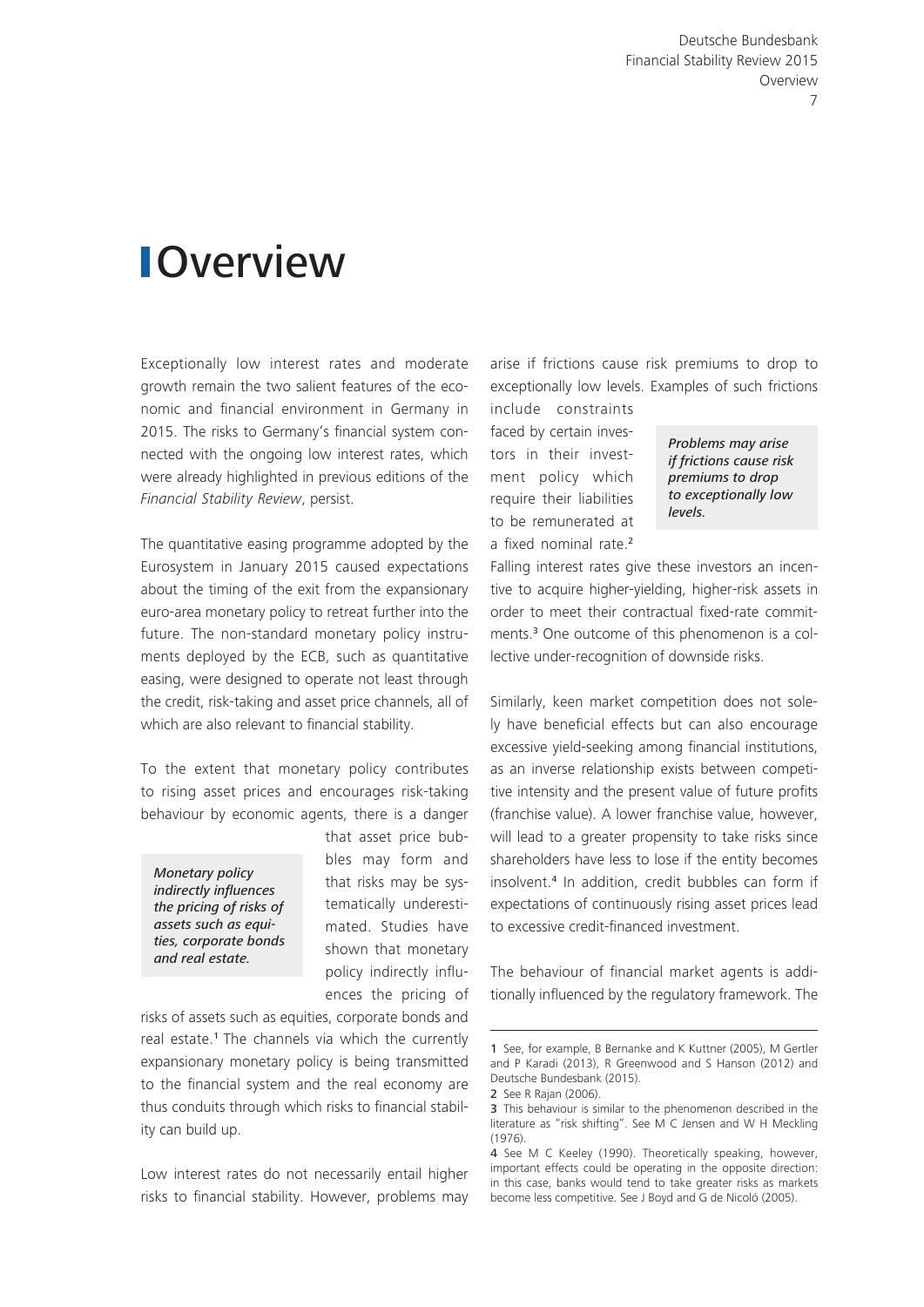regulatory measures adopted in the aftermath of the financial crisis seek to improve the incentives for risk-sensitive behaviour and to increase risk buffers. However, new misincentives may be created, which could lead to risks being shifted to less regulated areas or encourage investors to incur the same type of risk.

Threats to financial stability can additionally ensue if investors have adapted their investment policy to the long-run (risk-free) interest rate. Banks' maturity transformation practices may cause them to incur higher interest rate risk. If interest rates were to go back up in the future, refinancing today's loans granted at today's low interest rates would become more expensive, thereby making institutions less solvent. Such risks cannot be diversified across the financial system, and, if they are too large, they represent systemic risk.

It is crucial to address these risks adequately<sup>5</sup> in order to avert a medium-term trade-off between

*Risks must be addressed to avert a medium-term trade-off between monetary policy and financial stability.*

monetary policy and financial stability.<sup>6</sup> Otherwise, given the build-up of risks to financial stability, monetary policymakers might postpone the warranted normal-

isation measures for too long, the precise effect of which would be to cause further risks to accumulate.

## Global financial system demonstrates robustness

During 2015, the global financial system was exposed to two stress situations: the debate about Greece's future within the euro area and risks emanating from the emerging markets. Europe's financial system proved quite robust to the uncertainty

created by the negotiations with Greece on the further implementation of the second assistance programme and the disbursement of outstanding assistance funds. Even the increased uncertainty surrounding Greece's future within the euro area following the Greek referendum did not lead to major dislocations in the European financial system, not least because the private sector's remaining direct exposure to Greece was very limited. Although the Chinese stock market crash in the summer of 2015 coincided with a reappraisal, and in some cases a downward revision, of earlier expectations regarding the economic outlook for China and other major emerging market economies, calm was very quickly restored on the global financial markets, and the situation did not deteriorate into a destabilising and escalating crisis.

Current developments in the international financial markets are being shaped to a major degree by the US Federal Reserve's announcement that it will taper its monetary policy and raise interest rates in due course. The persistent uncertainty about the exact timing of the interest rate rise has dampened investors' risk appetite in some financial market sectors. A tightening of US monetary policy could also affect returns on European securities via the interest rate linkage.

## Risk situation in the German financial system characterised by low interest rates

Banks and insurers perform different functions in the financial system. Insurers obtain their funding largely from policyholders' premium payments, which are usually available to them over the long term. Banks, on the other hand, derive their funding

<sup>5</sup> Action needs to be taken in all (national) policy areas, since the existing macroprudential instruments are virtually untested, their impact uncertain and the toolkit incomplete, eg in the field of real estate financing.

<sup>6</sup> See Deutsche Bundesbank (2015), pp 39-71.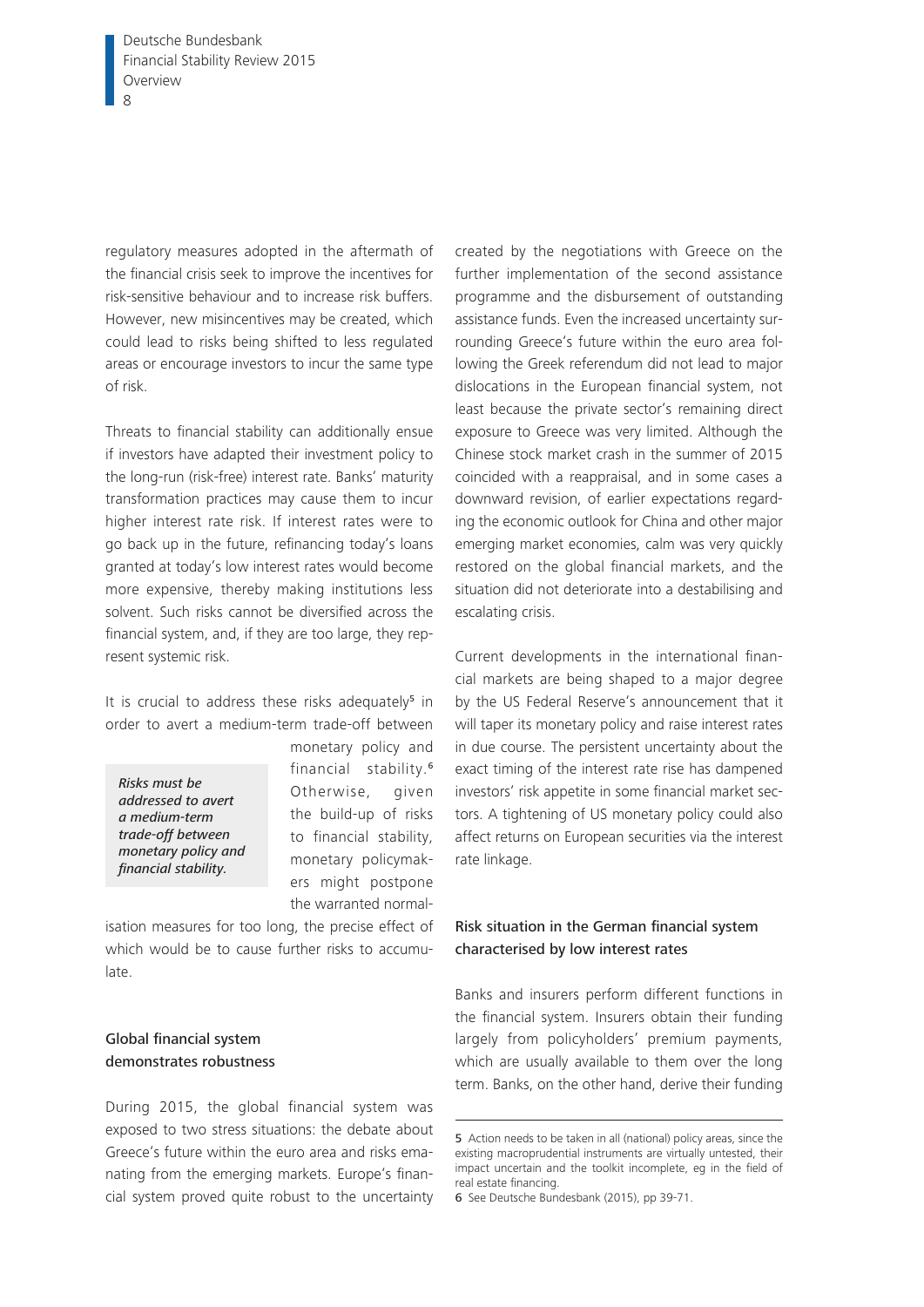particularly from deposits and the interbank market. Both of these instruments are more short-term in nature. In principle, banks and insurers should

*Banks and insurers have an incentive to invest in long-term assets in order to stabilise returns.*

follow an investment policy which is commensurate with the maturities of their liabilities, thereby at the same time mitigating risks to financial

stability. However, in the current low-interest-rate environment, in which Federal bonds (Bunds) with a maturity of up to nine years have been yielding negative returns, both groups of intermediaries have an incentive to invest in long-term assets in order to stabilise their returns. This could push yields on long-dated assets to low levels not justified by fundamentals.

Margins in the German banking system have been declining for several decades now. This structurally weak profitability is often ascribed to intense competition.<sup>7</sup> The low-interest-rate environment has amplified this trend. Intense competition constrains institutions' scope for setting prices, on both the asset and liability side. Banks will therefore find it very hard to pass on negative interest rates on deposits held with the Eurosystem. Although the relationship between competition and risk-taking is theoretically inconclusive, studies for Germany show that banks with greater price-setting scope will tend to take less risk.<sup>8</sup>

German life insurers, too, can pass on their lower investment returns to their policyholders only to a limited extent, since the guaranteed returns under their long-term insurance portfolios are still very high and are receding only gradually owing to the longterm structure of their payout commitments. It is conceivable that German life insurers might respond to the lower interest rates by taking on greater risk and thereby contribute to a mispricing of risk.  $\frac{7}{2}$  See M Koetter (2013).

### German banks' resilience improved

In Germany, the low-interest-rate environment is primarily affecting small and medium-sized banks, which traditionally earn most of their revenue through credit and deposit business and conduct maturity transformation on a considerable scale.

In the past, they managed to offset the adverse impact on their earnings by expanding their business volume and cutting back their risk provisioning. Accord-

*While credit institutions do not appear to be taking on excessive risks so far, there are signs of increased interest rate risk.*

ing to a Bundesbank survey on the impact of the low-interest-rate environment, however, a significant reduction in profits should be expected over the medium term. While credit institutions, on the whole, do not appear to be taking on excessive risks so far, interest rate risk has risen.

German banks have continued to improve their resilience. At the end of the second quarter of 2015, the German banking system's aggregate tier 1 capital ratio stood at 15.6%, 6.5 percentage points more than at the start of 2008. Their leverage ratio, expressed as the ratio of tier 1 capital to total assets, likewise points to enhanced resilience.

Banks' current capital appears sufficient to enable them to survive under adverse macroeconomic con-

ditions. This is borne out by the outcome of a stress test in which the Bundesbank modelled the simultaneous occurrence of multiple macroeconom-

*Banks' capital appears sufficient to enable them to survive under adverse macroeconomic conditions.*

<sup>8</sup> See C M Buch, C T Koch and M Koetter (2013), as well as T Kick and E Prieto (2013).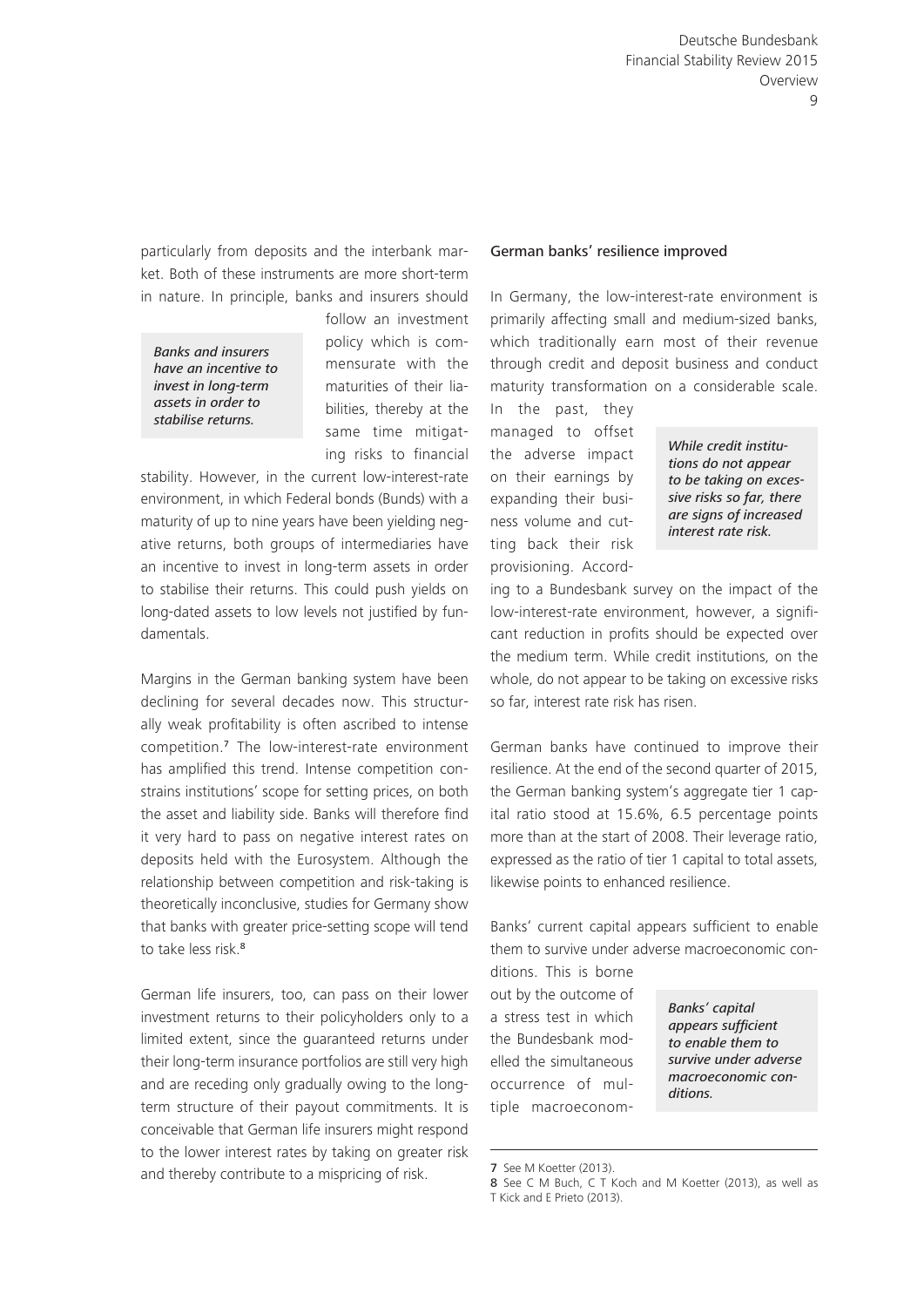ic events over a three-year period. This is subject to the caveat that the stress test did not look at some key aspects such as liquidity risk or feedback loops with the real sector. Hence the result probably understates the actual impact of the shock on banks' capital adequacy.

### German life insurers insufficiently resilient

There are no signs to date of a broadly based tendency towards increased risk-taking on the part of German life insurers, despite a recent increase in the share of funds they invest in equities and corporate bonds.

That said, the sector's resilience remains insufficient. Although the measures adopted in the Life Insurance Reform Act (*Lebensversicherungsreformgesetz*), which came into force in August 2014, *per se* improve insurers' own funds base by reducing outflows of funds, a scenario analysis conducted by the Bundesbank shows that the new measures will

*Life insurers should set aside adequate capital against their risks in good time.*

not be able to offset the impact of the further drop in interest rates. Conventional indicators cannot adequately model the

resilience of life insurance companies in this context since they do not fully capture the hidden liabilities and hidden reserves created by the low interest rate levels. The new Solvency II supervisory regime, due to take effect at the beginning of 2016, will gradually disclose actual risk. Although there is a 16-year transition period prior to full implementation of Solvency II, insurers should set aside adequate capital against their risks in good time.

It should be noted that the (at present relatively unlikely) scenario of an abrupt and steep increase in interest rates could pose risks to the stability of life insurers. This scenario could lead to a wave of policy

lapses, as rising interest rates could erode the value of the securities in life insurers' portfolios. The surrender values guaranteed to policyholders, by contrast, would not change. Once a critical interest rate level is reached, surrender values would no longer be fully covered by capital. Policyholders would consequently stand to gain by allowing their policies to lapse and reinvesting the surrender values at the higher interest rate. This risk is similar to banks' interest rate risk inasmuch as balance sheet assets are more sensitive to a change in interest rates than are liabilities.

## Barely any rise in systemic risk in the German shadow banking sector

The tighter regulation of the banking sector in the wake of the financial crisis has created incentives to shift financial transactions, along with the associated risks, to other segments of the financial system. This was indeed partly what the regulatory initiatives set out to achieve. However, risks to financial stability may arise if activities and risks are shifted to other financial system segments only because they are more lightly regulated there.

The weight of the German shadow banking industry has grown in recent years relative to the rest of Germany's financial system. This is due not only to inflows of funds but also to increases in the value of the assets under management in the shadow banking industry. Germany's shadow banking actors are generally regulated entities such as mutual funds.

No increase in risk-taking is evident at present. In the past few years, key indicators of risks for the German shadow banking industry have been flatlining. Maturity and liquidity transformation in the mutual fund sector as a whole have remained largely stable. In addition, leverage through the use of debt or repos tends to be on the low side. Moreover, investors in mutual funds, such as insurers and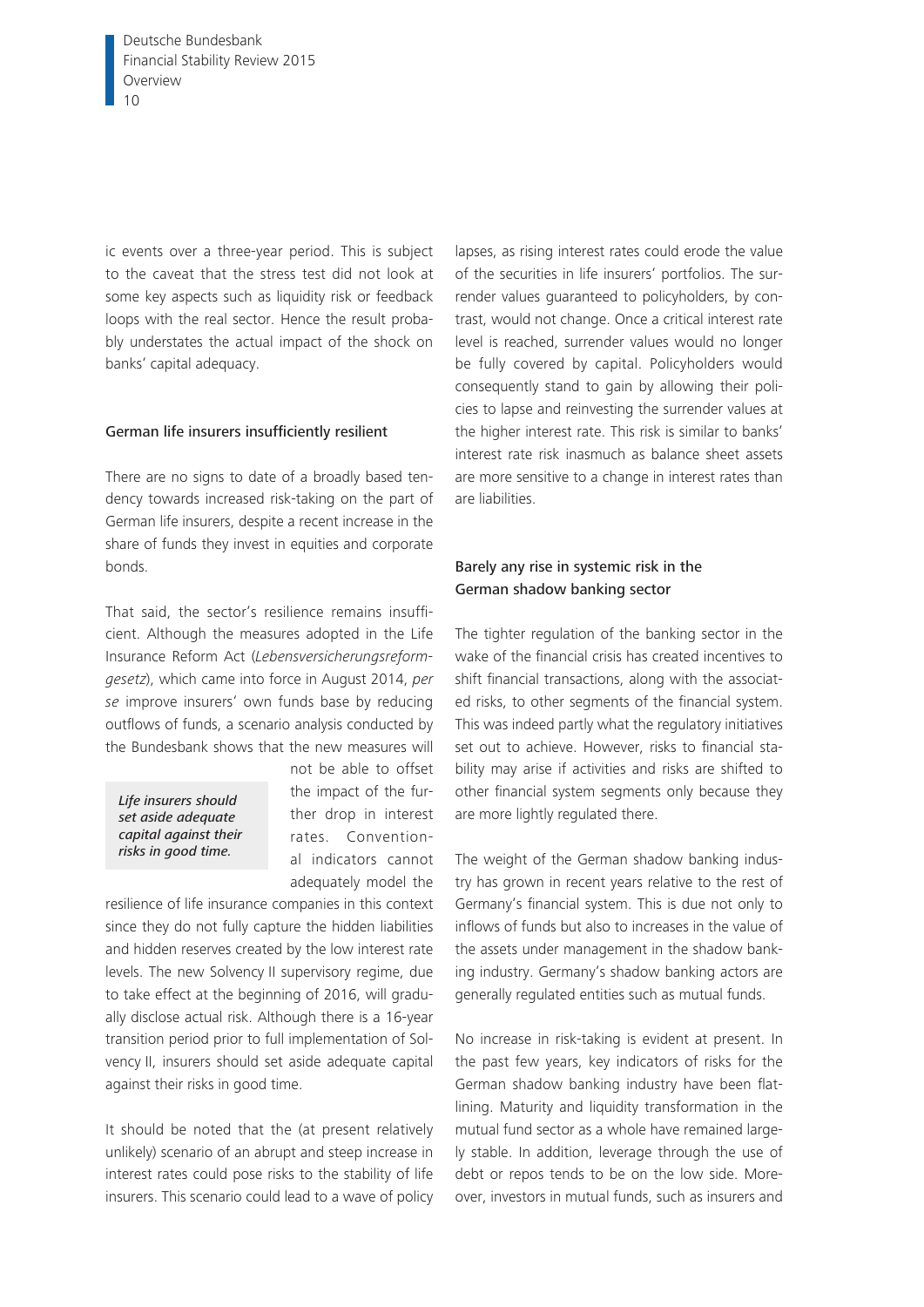pension funds, tend to invest over the long term. However, the fund sector is continuing to become more concentrated, thereby causing the significance of individual capital management companies and mutual funds to grow. This concentration process may give rise to intermediaries whose increased presence in the financial markets can make them systemically important.

All in all, no excessive risk-taking is currently discernible in the individual sectors of the German financial

*No excessive risktaking is currently discernible in the individual sectors of the German financial system.*

system. The exceptionally low interest rate level, however, continues to create incentives for such risk-taking. The financial system therefore requires ongoing close

monitoring. Moreover, regulatory gaps need to be closed and the resilience of the system as a whole needs to be enhanced further.

## Important macroprudential instruments ready for deployment as from 2016

Implicit guarantees for major market players regarded as "too big to fail" are a major factor that can have a destabilising effect on the financial system. In order to make global systemically important banks (G-SIBs) more resilient and to reduce the likelihood of government bail-outs, these institutions will be required as from 1 January 2016 to build up an additional capital buffer linked to the institution's systemic importance and made up of common equity tier 1 (CET 1) capital. A capital buffer requirement linked to each institution's systemic importance can likewise be imposed on other systemically important institutions as from next year. In the course of 2015, the Bundesbank and the Federal Financial Supervisory Authority (BaFin) have jointly developed a methodology for identifying other systemically important institutions.

Additional capital buffers will enable institutions to absorb losses better. However, in a market economy it should also be possible for (systemically important) institutions to fail without recourse to public funds. It is therefore necessary for these institutions to have adequate loss-absorbing capital. At the European level, the Bank Recovery and Reso-

lution Directive (BRRD) contains provisions which set a minimum requirement for the own funds and eligible

*Institutions must have adequate lossabsorbing capital.*

liabilities (MREL) to be maintained in the event of resolution. A concern from a financial stability perspective is that other banks are permitted to hold an unlimited quantity of each other's MREL, so long as the resolution authority gives its consent. Unlike the rules for MREL, the total loss-absorbing capacity (TLAC) standard developed by the Financial Stability Board (FSB) provides for the prudential treatment of banks' holdings of such instruments. The European directive should be amended accordingly.

Starting in 2016, another macroprudential instrument will be available for the banking sector in the form of the countercyclical capital buffer (CCB). This instrument is intended to better address the risks created by the financial cycle.<sup>9</sup> During spells of excessive credit growth, institutions should build up additional own funds which can then be used to absorb losses in a crisis situation.

Up to now, Germany has not had any macroprudential instruments which directly address the lending relationship between the creditor and the borrower. Such instruments could be used to directly target systemic risk in specific assets. While the compar-

<sup>9</sup> See Bank for International Settlements (2014), pp 73-95 regarding the financial cycle.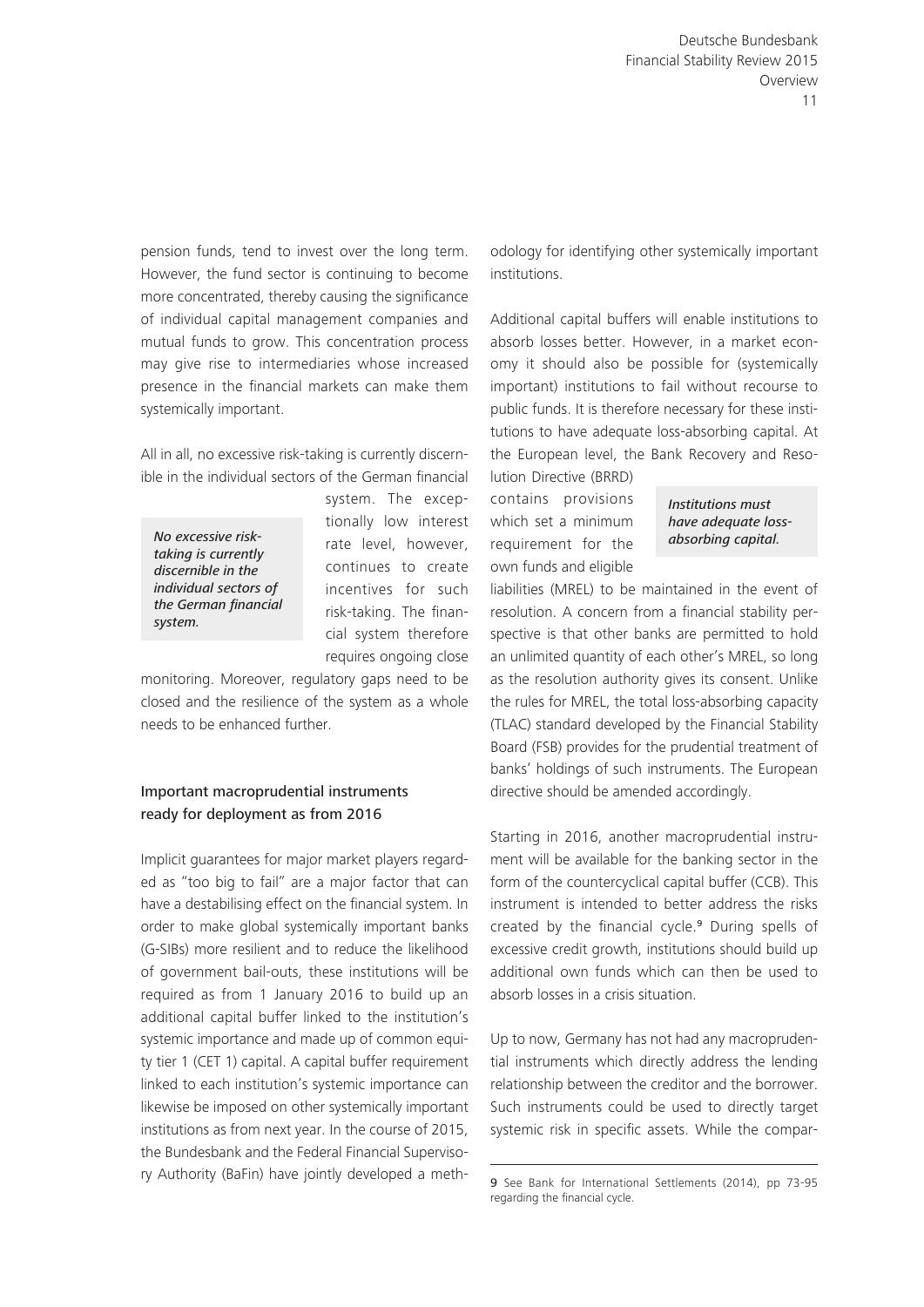atively strong upward price trend on the German real estate market has continued, the risk of a price correction accompanied by mass mortgage defaults is currently low. In June 2015, the German Finan-

*German Financial Stability Committee recommended the Federal Government to draft legislation for new macroprudential instruments for residential real estate financing as a precautionary measure.*

cial Stability Committee recommended the Federal Government to draft legislation for new macroprudential instruments for residential real estate financing as a precautionary measure. High-quality data are a precondition for ana-

lysing and assessing measures. Apart from the volume of individual real estate loans, no other microprudential data, such as the share of borrowed funds, are currently collected in Germany. In order to better assess the systemic risk emanating from the real estate financing market, these data gaps should be closed.

High-quality microdata are indispensable, too, for evaluating macroprudential policy, since the deployment of macroprudential instruments should always be assessed in terms of the extent to which the policy goals are actually achieved. That includes an *ex ante* estimate of the instrument's expected impact and an *ex post* assessment of target achievement.

#### Further efforts necessary at European level

A key milestone along the road to greater financial stability in the euro area was reached in the past year with the establishment of the European banking union comprising the Single Supervisory Mechanism (SSM) and Single Resolution Mechanism (SRM). The purpose of the SSM is to reduce regulatory arbitrage and achieve greater harmonisation of banking supervision across Europe. Its necessary complement is the SRM, which better aligns liability and control. 10 See Deutsche Bundesbank (2014), pp 74 ff.

Whenever banks are resolved, the new creditor bail-in rules should be rigorously applied in order to enhance confidence in the banking union. Exceptions to the principle of creditor liability should

be minimised, and authorities' discretionary scope constrained. Otherwise, stability risks could arise in the future under the guise of protecting systemic stability today.<sup>10</sup> In order to complete the

*Banks' and insurers' exposure to euro-area countries is given privileged regulatory treatment, which can give rise to systemic risk.*

banking union, it is also important to eliminate misincentives that may emanate from regulation. For instance, banks' and insurance companies' exposure to euro-area countries is given privileged regulatory treatment. This creates a nexus between financial institutions and sovereigns which can pose a systemic risk.

A reform of insurance regulation (Solvency II) will enter into force next year. When approving internal models, efforts should be made as of now to ensure that a sufficient amount of capital is held against all types of risk – including sovereign risk. The calculation of sovereign risk should be reassessed as part of the review of the standard formula for calculating capital requirements, which is scheduled for 2018. The macroprudential implications of Solvency II will be reflected in a timelier capture of the risks arising from the low-interest-rate environment, since the market-based valuation of assets and liabilities is a core element of the new rules. But the future solvency balance sheet – largely based as it is on fair values – might also present a more volatile picture of insurers' resilience than that currently depicted under Solvency I.

On balance, Solvency II should be better suited to modelling risks to financial stability. However, the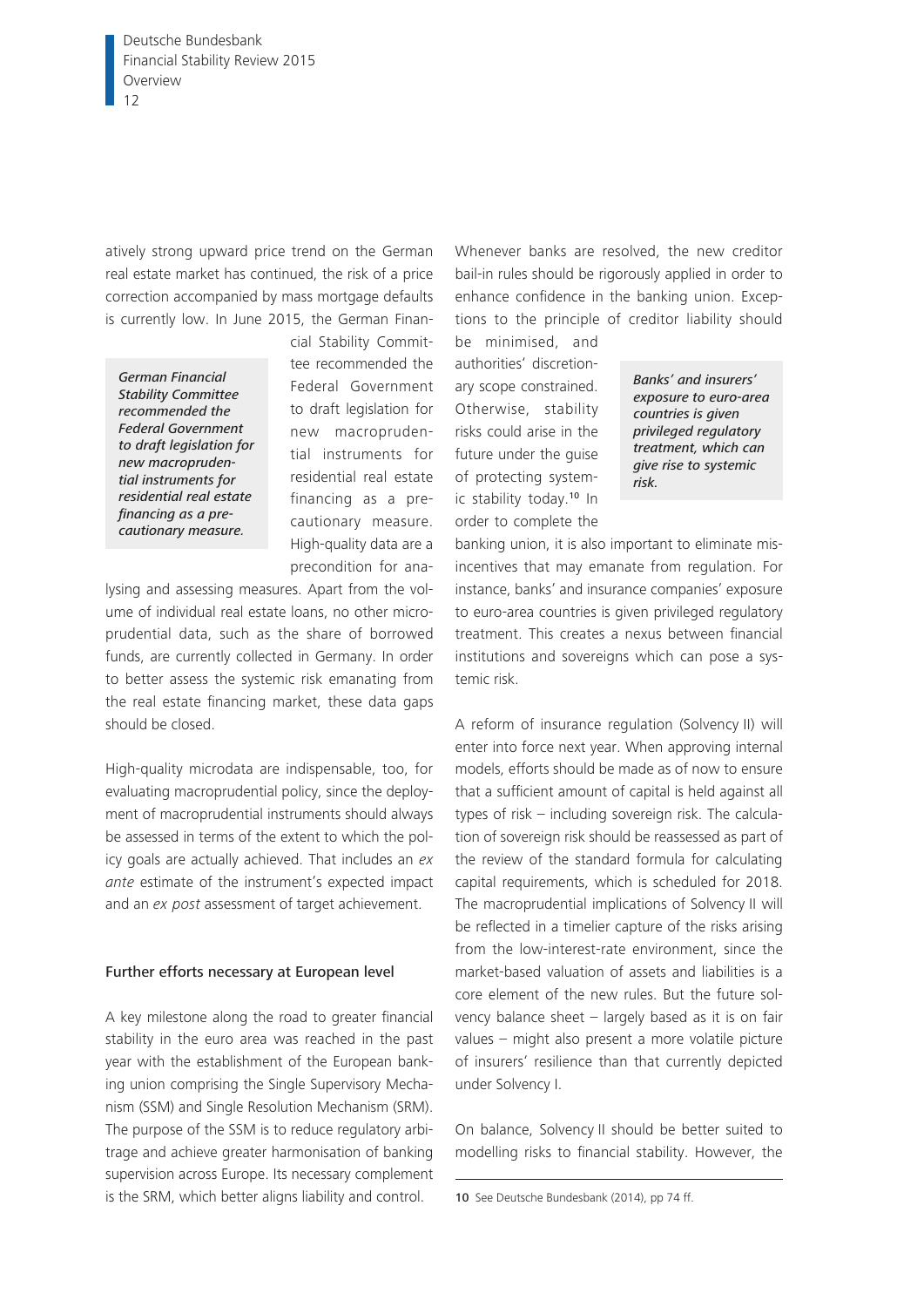impact of the measures to dampen procyclical behaviour (Omnibus II Directive) should be reviewed in the coming years, as they could impair the informative value of the solvency ratio and excessively lower the capital requirements.

One of the salient features of the present-day structure of Europe's capital markets is rather poor cross-border risk sharing in the euro area. At the moment Europe's capital movements across national frontiers consist largely of debt-financed investment by banks. Bank lending performs a useful microeconomic function wherever information asymmetries and incentive problems exist between enterprises and investors. However, excessive leverage and excessive debt in international capital flows can create risks for financial stability.

The European Commission initiated its capital markets union project with the goal of evolving and inte-

*The development and integration of European equity capital markets can help enhance financial stability.*

grating European capital markets beyond the banking sector. The development and integration of European equity capital markets can help enhance financial stability. The

objective should be to create a framework in which an efficient market outcome can emerge.

## **List of references**

Bank for International Settlements (2014), 84th Annual Report, 1 April 2013 – 31 March 2014, June 2014.

Bernanke, B and K Kuttner (2005), What explains the stock market's reaction to Federal Reserve policy?, Journal of Finance, Vol 60, No 3, pages 1221 to 1257, May 2005.

Boyd, J H and G de Nicoló (2005), The theory of bank risk taking and competition revisited, Journal of Finance, Vol 60, No 3, pages 1329 to 1343, May 2005.

Buch, C M, C T Koch and M Koetter (2013), Do banks benefit from internationalization? Revisiting the market power-risk nexus, Review of Finance, Vol 17, No 4, pages 1401 to 1435, November 2013.

Deutsche Bundesbank (2014), Financial Stability Review, November 2014.

Deutsche Bundesbank (2015), Monthly Report, March 2015.

Gertler, M and P Karadi (2013), QE 1 vs. 2 vs. 3...: a framework for analyzing large-scale asset purchases as a monetary policy tool, International Journal of Central Banking, Vol 9, No 1, pages 5 to 53, January 2013.

Greenwood, R and S Hanson (2012), Share issuance and factor timing, Journal of Finance, Vol 67, No 2, pages 761 to 798, March 2012.

Jensen, M C and W H Meckling (1976), Theory of the firm: managerial behavior, agency costs, and ownership structure, Journal of Financial Economics, Vol 3, Issue 4, pages 305 to 360, October 1976.

Keeley, M C (1990), Deposit insurance, risk, and market power in banking, American Economic Review, Vol 80, No 5, pages 1183 to 1200, December 1990.

Kick, T and E Prieto (2013), Bank risk taking and competition: evidence from regional banking markets, Deutsche Bundesbank Discussion Paper No 30/2013, September 2013.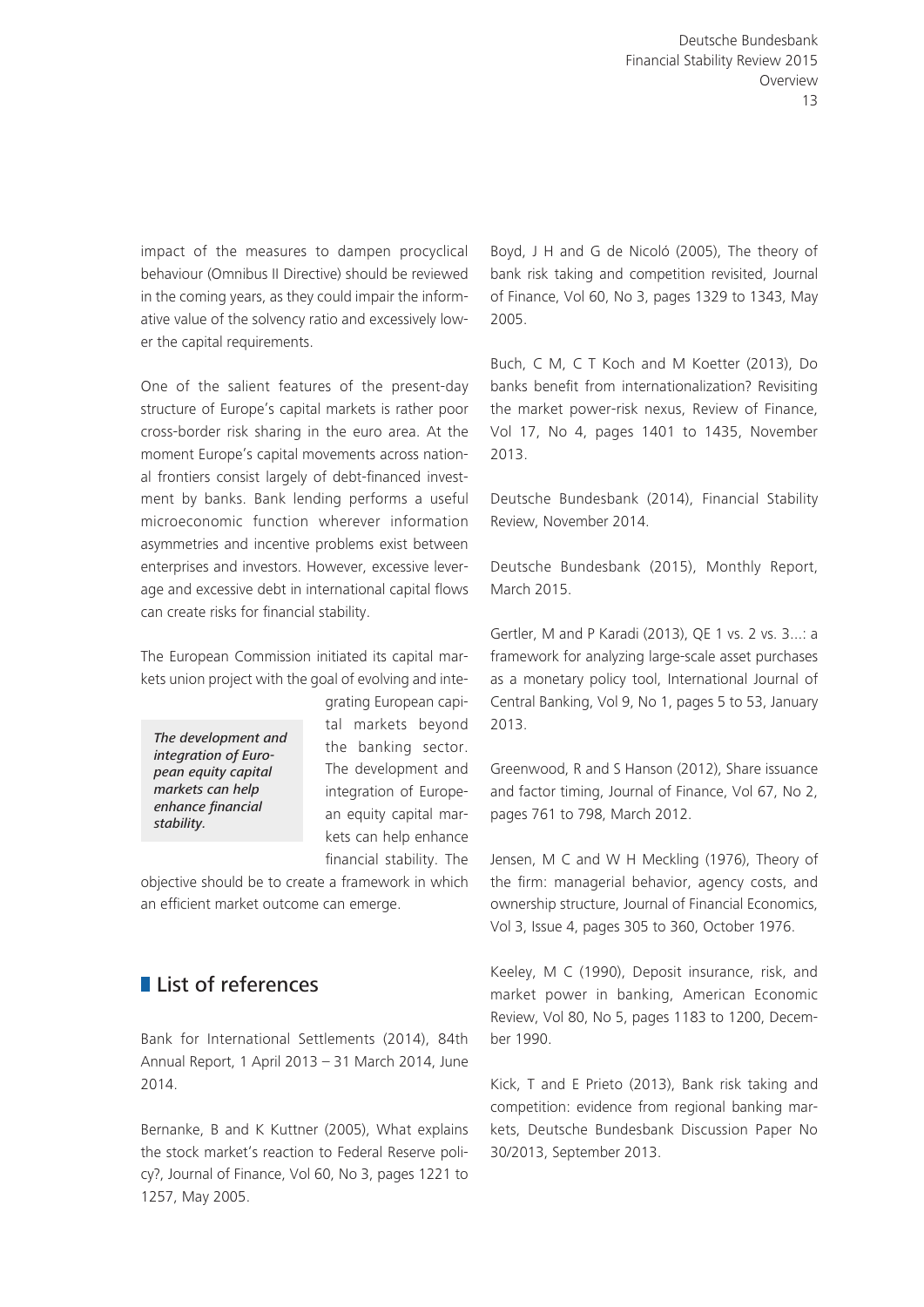Koetter, M (2013), Market structure and competition in German banking: Modules I and IV, Working Paper 06/2013, German Council of Economic Experts, November 2013.

Rajan, R (2006), Has finance made the world riskier?, European Financial Management, Vol 12, No 4, pages 499 to 533, August 2006.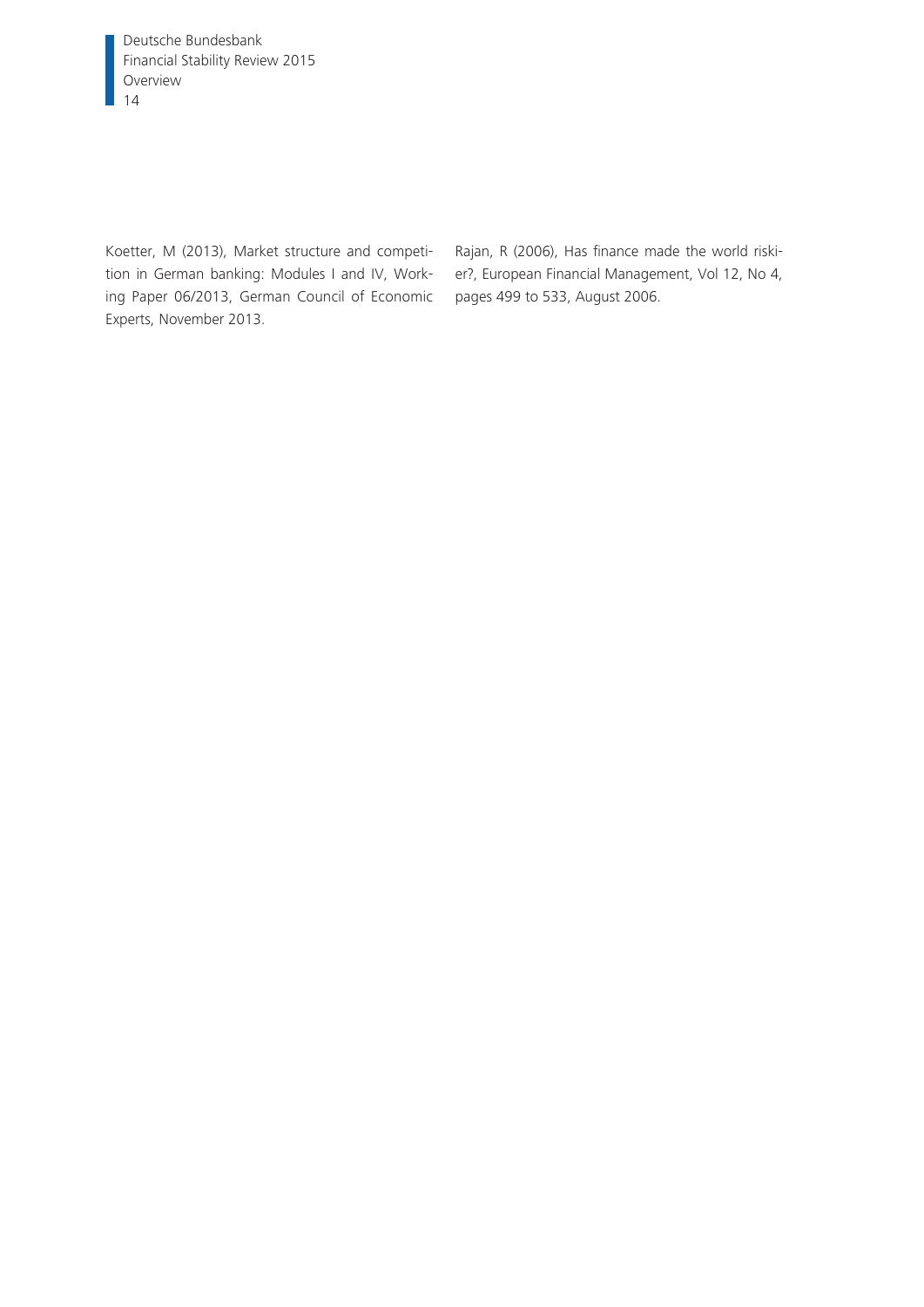Deutsche Bundesbank Financial Stability Review 2015

## 15

## Risks in the German financial system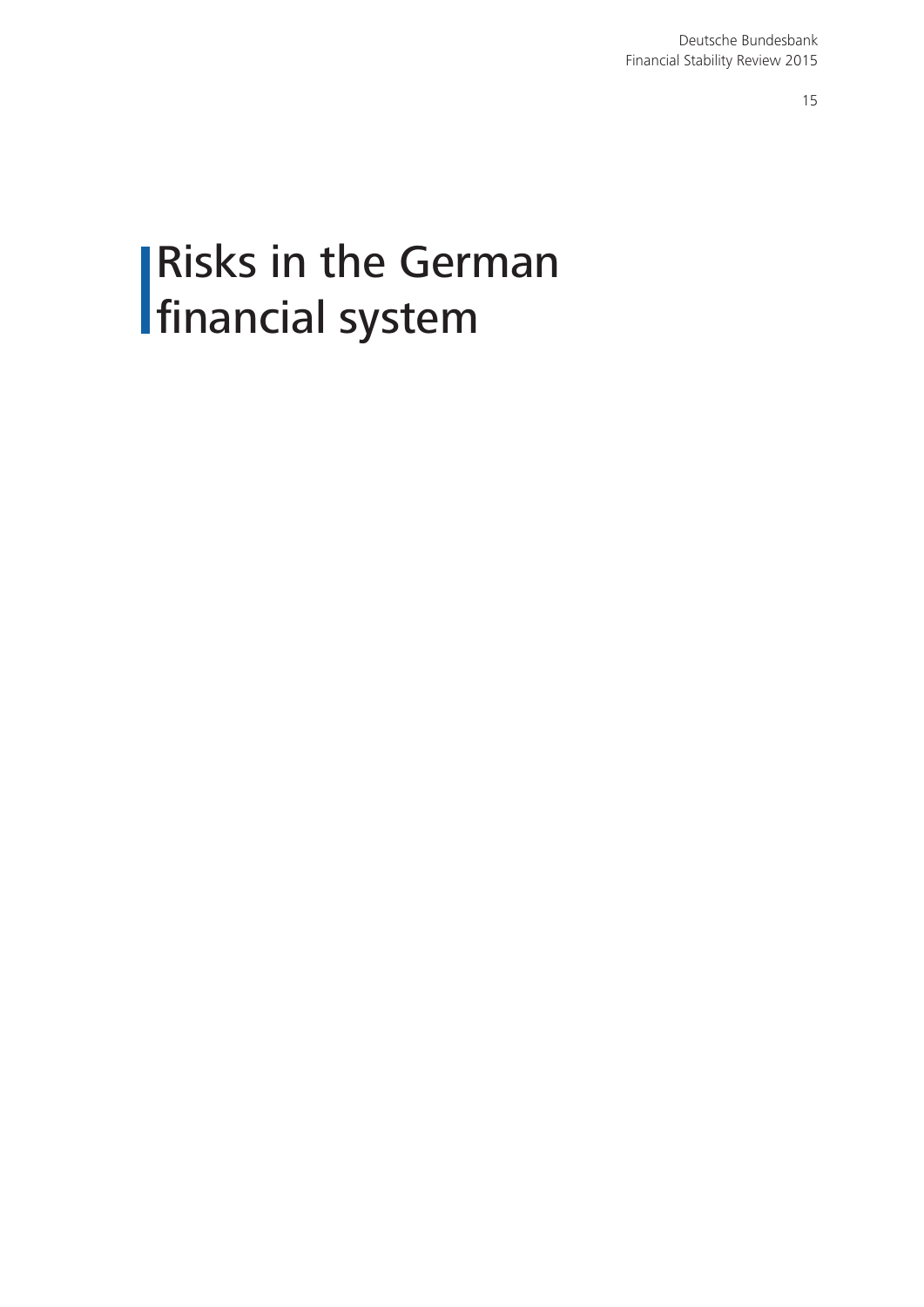Deutsche Bundesbank Financial Stability Review 2015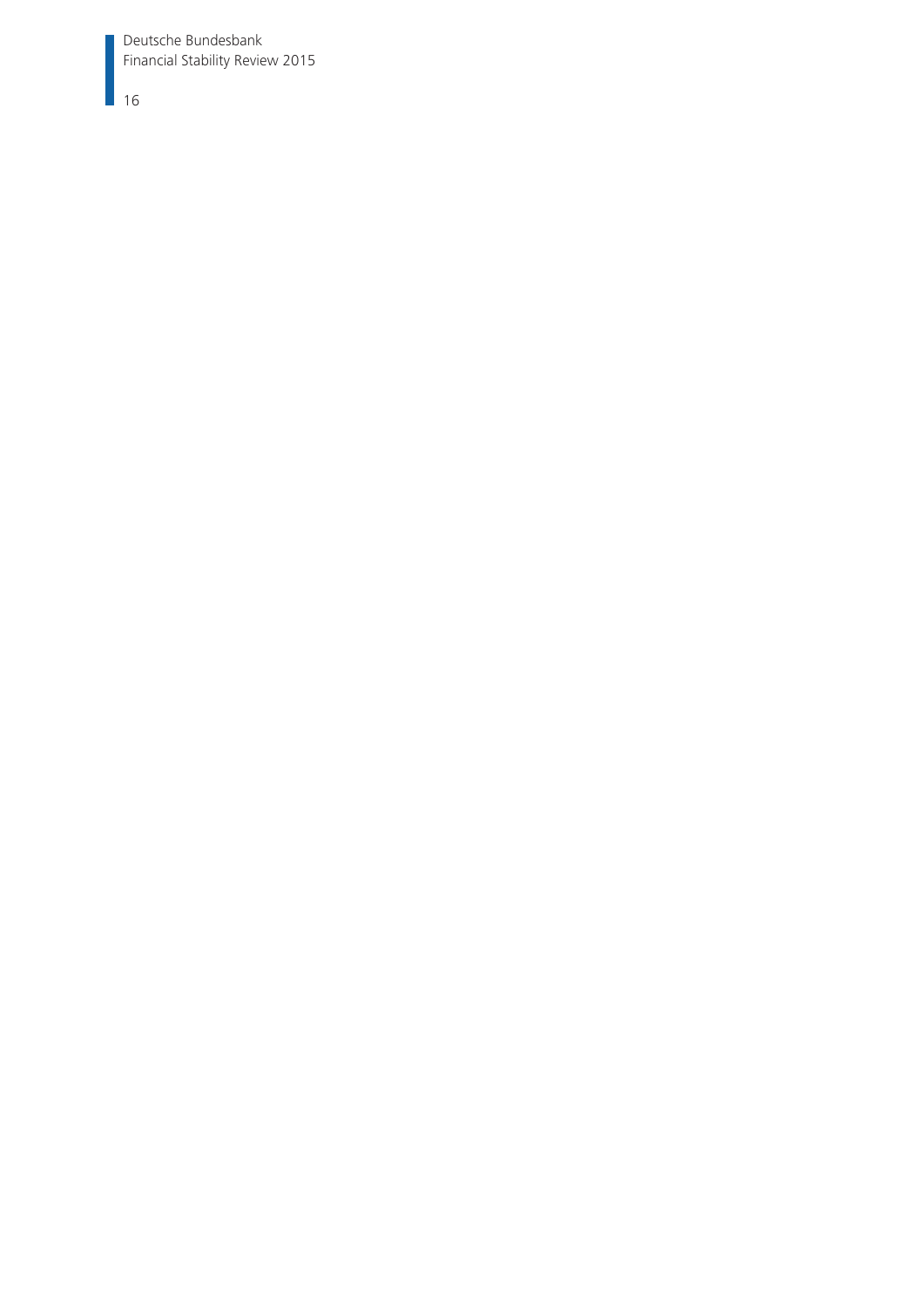## The macroeconomic and financial environment

*The global financial system faced two stress situations in 2015. As the year progressed, market participants' uncertainty as to whether Greece would remain in the euro area increased. A second test followed when significant corrections on the Chinese stock market and the global commodities markets raised questions about the growth prospects for China and other important emerging market economies. However, the situation on the financial markets calmed down fairly quickly in both instances, and there was no destabilising spiral into crisis.* 

*Developments in the international financial system are being driven by the diverging monetary policies in the major currency areas. In the euro area, expectations about the timing of an interest rate hike have been pushed back. This means that market participants still have an incentive to take greater risks as long as the low-interest-rate environment continues. As interest rates are linked, monetary policy tightening in the United States could, in principle, also affect yields on European securities. At present, the uncertainty as to when the United States will see an interest rate hike is dampening investors' appetite for risk.* 

*In order to identify risks to financial stability and take the appropriate policy measures, it is important to understand the structural features of the German financial system. One relevant issue in this context, for instance, is how closely interconnected the German financial system is across borders. This chapter therefore discusses which financial intermediaries are most important and how closely they are interconnected.*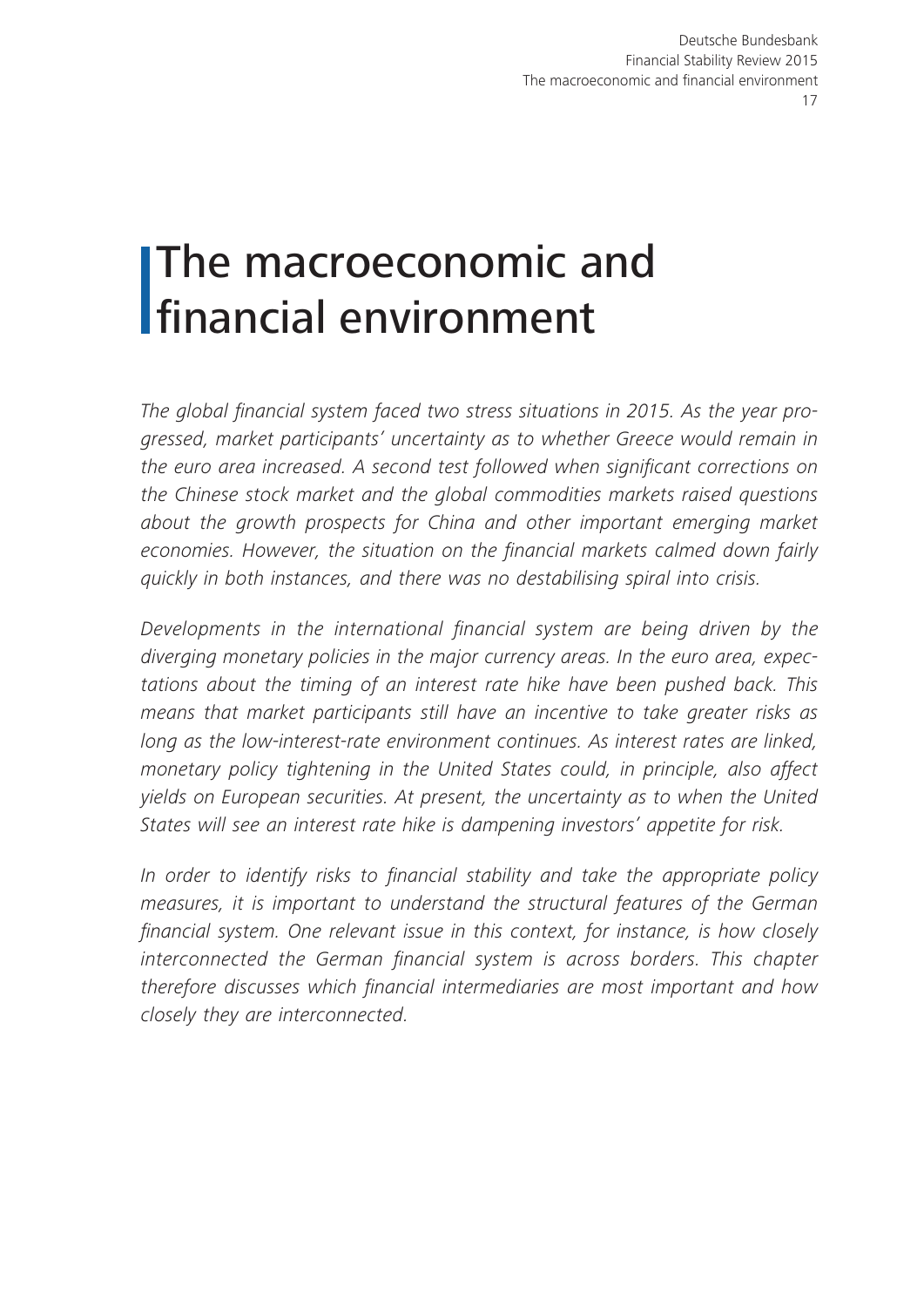## **Financial system proving robust d** during episodes of stress

During 2015, the global financial system was exposed to two stress situations: the debate about Greece's future within the euro area and risks emanating from the emerging markets.<sup>1</sup> The formation of a new government in Greece in January 2015 following snap elections caused much uncertainty as to the economic and fiscal policy course the country would henceforth steer. Market participants' uncertainty regarding whether Greece would remain in the euro area peaked halfway through 2015. There was, however, no evidence of significant contagion effects on the financial markets of other European countries that were particularly badly affected by the debt crisis. Sovereign bonds issued by these countries mirrored Greek government bonds' rise in yields only to a very limited degree. Nor did these countries experience any difficulties refinancing their government debt. The stock markets recovered their losses within a matter of days.

The direct impact on the banking sector was also small, which can probably be explained by several factors. First, European credit institutions had already reduced their exposure to Greece so significantly that they could have coped with a default; risks were shifted from the private to the public sector (see Chart 1.1.1). Second, European banks have also clearly improved their capital position and thus their resilience (for more information, see also the chapter entitled "Risks in the German banking sector" on pages 29 to 40). Indirect effects have likely been contained through the creation of the banking union and the resulting positive confidence effects.

A second episode of stress followed halfway through 2015 when an increase in financial market volatility in China spread to the global financial system. Risks had been building up in the Chinese financial system for some years. Prices for assets such as equities and real estate had risen markedly, accompa-

nied by strong credit growth, in part from the shadow banking system. From June to September 2015, the Chinese stock market suffered sharp price corrections. Concerns

*Concerns about the potential global effects of an economic slowdown in China spread directly to the financial markets worldwide.*

about the potential global effects of an economic slowdown in China spread directly to the financial markets worldwide.

Emerging market economies with close trade ties with China are particularly susceptible to contagion effects. Some of these countries are commodity exporters. These are at greater risk, as the decline in commodity prices, which started back in 2014, has already weakened their external position and growth. Emerging markets with internal or external imbalances, such as Brazil, South Africa or Turkey, could also be affected via confidence effects. In many of these countries, private sector debt has expanded considerably.<sup>2</sup> Countries in which the corporate sector has increasingly taken on US dollar debt in recent years, in particular, may face problems. However, the periodic tensions on the global financial markets have not yet led to a spiral into crisis with the potential to jeopardise financial stability.

<sup>1</sup> For previous comments on developments in the emerging markets and challenges resulting from the European debt crisis, see Deutsche Bundesbank (2013), p 38, and Deutsche Bundesbank (2014), p 25.

<sup>2</sup> According to the International Monetary Fund (IMF), credit growth as compared to gross domestic product (GDP) deviated from its long-term trend (credit-to-GDP gap) by more than 10% in Brazil and Turkey, for instance, at the end of 2014. See International Monetary Fund (2015b), p 10. For more information on the credit-to-GDP gap, see also the chapter entitled "Macroprudential policy" on pp 71-83.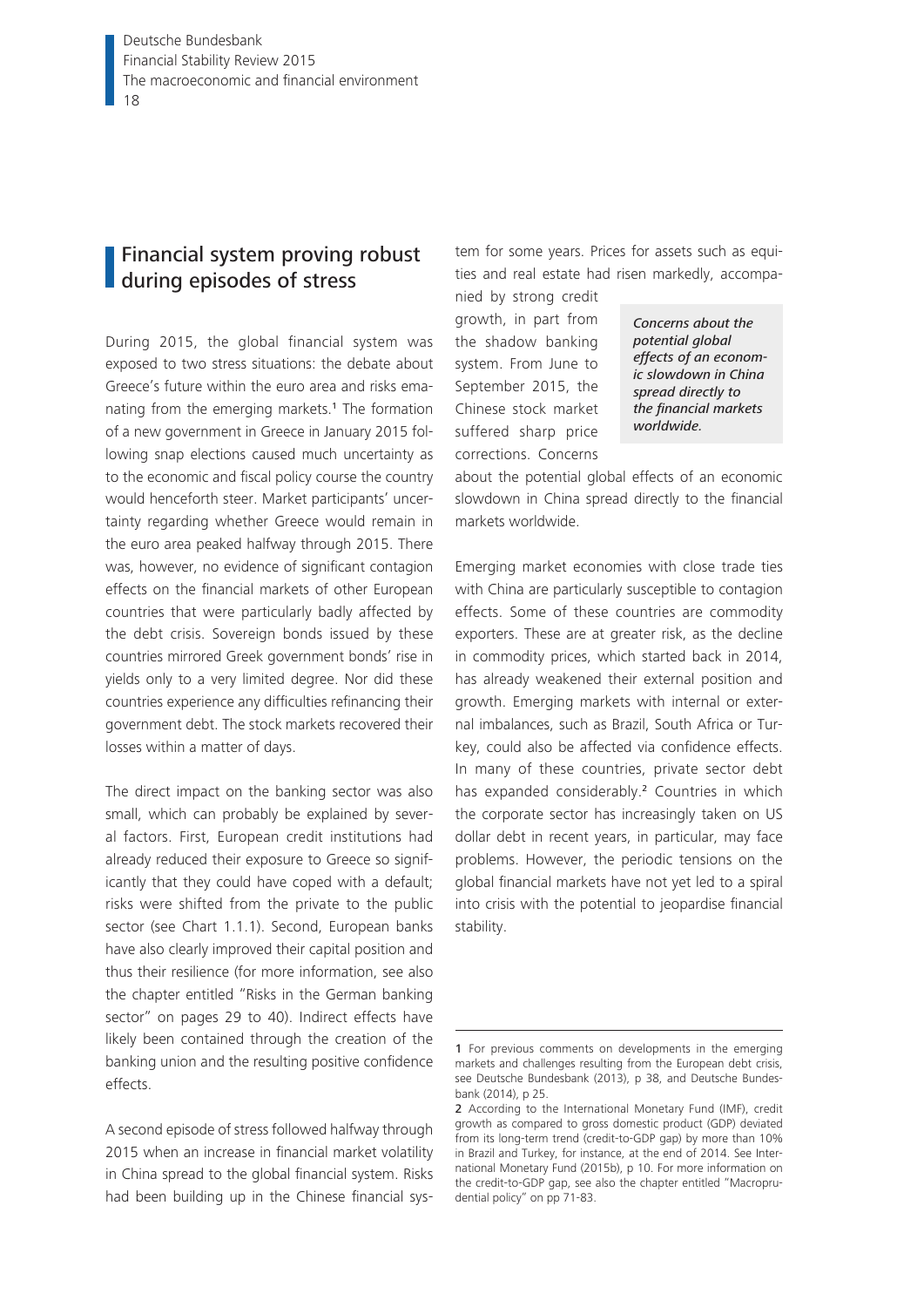Chart 1.1.1

## Major central banks' asynchronous monetary policies have potential to create tensions

Exceptionally low interest rates and moderate growth remain the two salient features of the macroeconomic and financial environment in Germany (see Chart 1.1.2). Since the 2014 *Financial Stability Review*, the monetary policy conditions, and with them the outlook for global interest rates, have changed, however. The Eurosystem has launched the public sector purchase programme (PSPP). As

*The expected timing of an interest rate hike in the euro area has been pushed further back.*

a result, the expected timing of an interest rate hike in the euro area has been pushed further back. If the low-interest-rate environment contin-

ues, the danger will remain that investors take on heightened risks without having sufficiently high risk buffers. By contrast, the US Federal Reserve (Fed) announced that it would further tighten monetary policy and raise policy rates. A tightening of US monetary policy could have repercussions for the yields on European bonds, as interest rates tend to move in lockstep. Amid uncertainty concerning the timing of a rate hike in the United States, some areas of the financial markets have seen an increase in risk premiums in the second half of 2015.

## Continued low-interest-rate environment entails risks

If European yields follow a rise in US interest rates only to a limited extent, there is much to suggest that – given the ECB's expansionary monetary policy – the low-interest-rate environment in the euro area will continue. If this encourages market participants to take greater risks without proper risk provisioning, abrupt changes to asset prices

### Selected German creditors with exposure to Greek liabilities





Sources: Information provided by central banks, EFSF, ESM, Deutsche Bundesbank's credit register for loans of one million euro or more, IMF and Bundesbank calculations. **1** Includes the share, weighted using the applicable capital key for Germany, of Greece's TARGET2 liabilities to the Eurosystem, euro banknotes in circulation and the securities markets programme (SMP, contained only in the year-end data as of 2012) as well as of Greek debt as a result of financial assist-ance (EFSF, ESM and IMF). In addition, bilateral KfW loans are included. **2** Excluding KfW loans. Deutsche Bundesbank

and liquidity conditions could threaten financial stability.<sup>3</sup>

The launch of the PSPP sent the already very low yields on euro-area government and corporate bonds down to historical lows.<sup>4</sup> Starting with Federal bonds (Bunds), which at times recorded negative

<sup>3</sup> See Deutsche Bundesbank (2015a), pp 49-55.

<sup>4</sup> There is broad consensus that quantitative easing has caused long-term yields on government bonds and other fixed-income securities to drop. However, empirical studies come to different conclusions as to the strength of the decline. See, for example, J C Williams (2014) and J H Rogers, C Scotti and J H Wright (2014).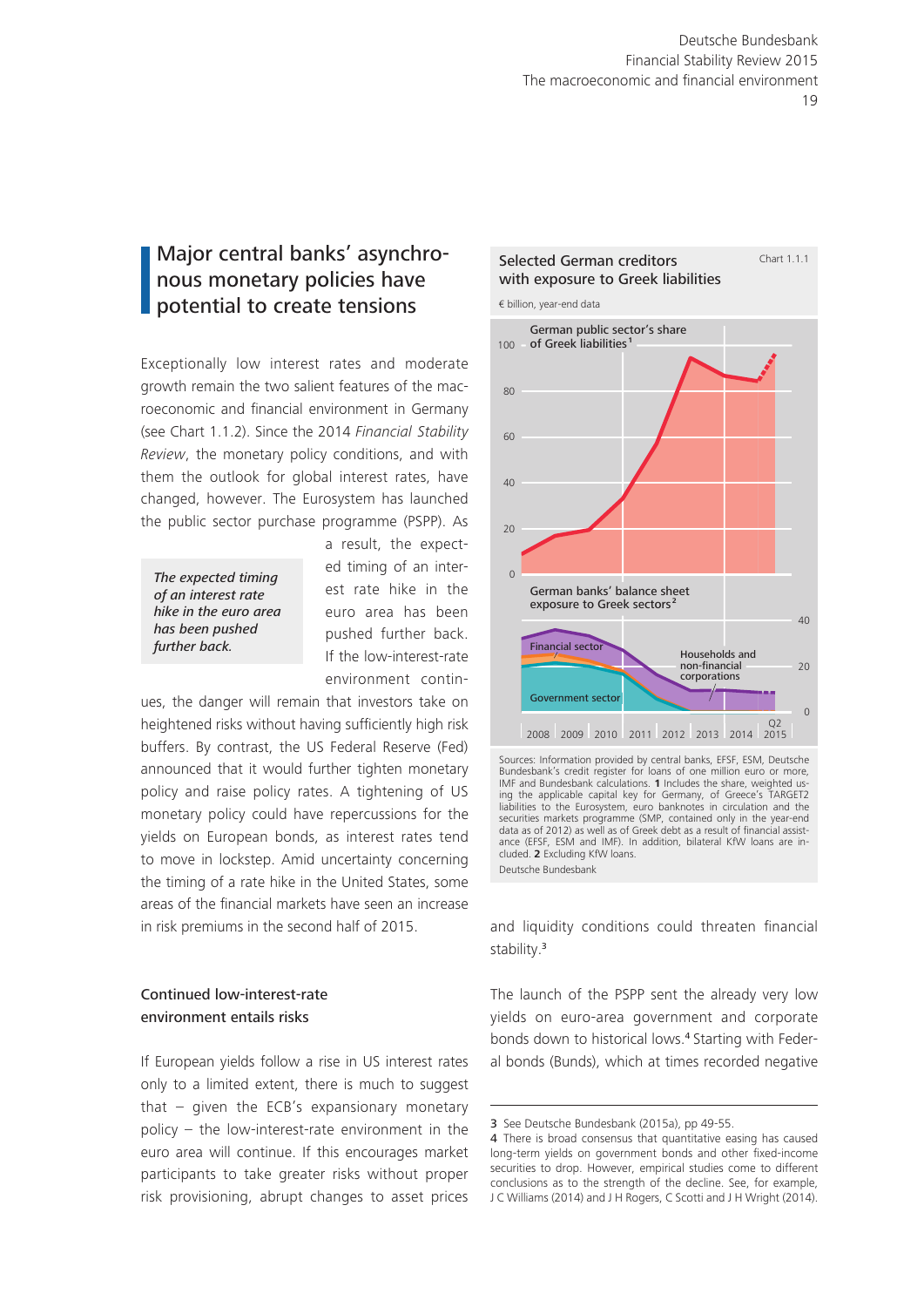Global interest rate environment and economic development Chart 1.1.2



Sources: Data provided by central banks, IMF, OECD, Thomson Reuters Datastream and Bundesbank calculations. **1** Where there is a target range for key interest rates, the average between the upper and lower bound is shown. Japan: from March 2001 to March 2006, the Bank of Japan's monetary policy decisions were based on banks' outstanding current account balances with the central bank as well as, from April 2013, on the monetary base. **2** Annual averages. **3** With a residual maturity of ten years. Deutsche Bundesbank

yields for maturities up to nine years, there was a correction from the end of April 2015.<sup>5</sup>

Both price and volume indicators as well as non-

*Price indicators for corporate bond markets do not suggest heightened appetite for risk.*

price terms and conditions can be used to assess market participants' appetite for risk in various market segments. Price indicators for corporate bond

markets have not suggested heightened appetite for risk of late. Risk premiums for corporate bonds, amongst others, have risen with the correction of government bond yields. As at the end of October 2015, risk premiums for most euro and US dollar-denominated corporate bonds were back above their long-term averages. Based on certain assumptions, implied default rates for corporate bonds can be derived from risk premiums.<sup>6</sup> These have risen and were close to historical default rates at the end of October 2015.

By contrast, volume indicators for the corporate credit markets present a mixed picture. In the euro area and in the United States, high bond issuance and syndicated lending prevail. In the United States, between January and October 2015, non-investment-grade debtors

with poor creditworthiness continued to make up a large share of syndicated loans, namely 47%. In

*Volume indicators for the corporate credit markets present a mixed picture.*

the euro area, the share was roughly 24%.<sup>7</sup> Investors in Europe were, moreover, willing to provide 80% of leveraged loans on a covenant-lite basis (as compared with a percentage of 10% in 2011).<sup>8</sup> However, issuance declined in the second half of 2015. This suggests that investors' willingness to

<sup>5</sup> Several factors probably had a role to play, such as market players' one-sided positioning fostered by the PSPP, improved economic data for the euro area and market makers' unwillingness to hold counter positions.

<sup>6</sup> Implied default rates are calculated from the risk premiums using a model based on an average level of risk aversion for market participants and average liquidity risk premiums. Under the model assumptions, the implied default rates reflect the average default rates anticipated by market participants. For more on the calculation method, see P Rappoport (2001).

<sup>7</sup> Net issuance of syndicated loans is greater than net issuance on the corporate bond market both in the United States and in the euro area. The total market volume of syndicated loans in the non-investment-grade segment was 15.1% of GDP at the end of October 2015 in the United States and 2.9% of GDP in the euro area.

<sup>8</sup> Investor protection clauses are being weakened. These are contractually binding commitments on the part of the debtor to meet certain requirements during the life of the loan (eg minimum capital ratios or debt ratio ceilings).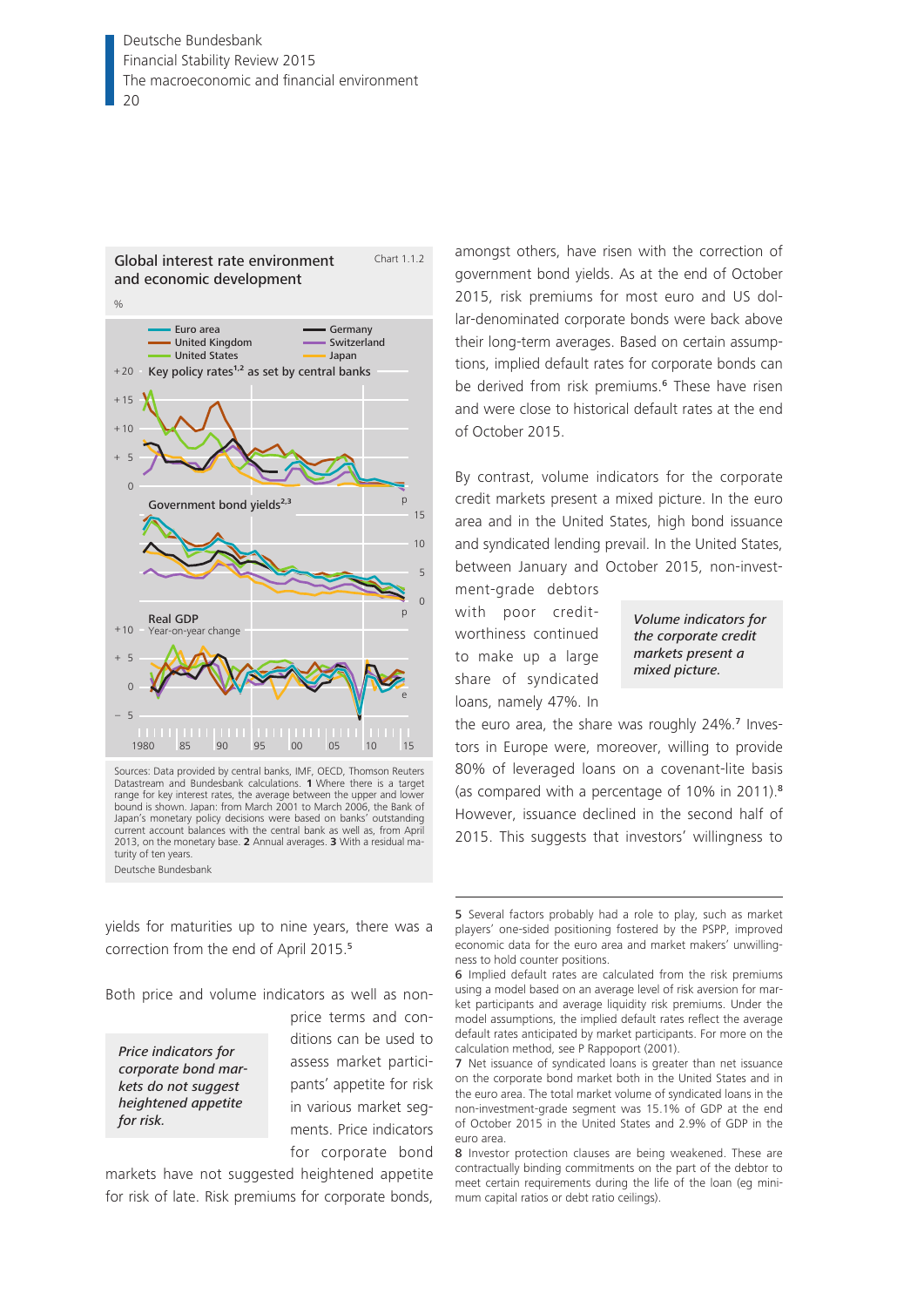assume risk on the corporate credit market has fallen somewhat.

Various indicators can be used to identify mispricing on the stock markets. The price-earnings ratio (P/E ratio) for the Euro Stoxx 50, the S&P 500 and the DAX was slightly above the average of the last ten years despite share price losses at the end of October 2015. However, implied equity risk premiums are more meaningful than the P/E ratio.<sup>9</sup> These were above their long-term averages at the end of October 2015. This suggests there is no overvaluation.

Moreover, an econometric test can be used to determine whether there are any signs of a stock market bubble (bubble test).<sup>10</sup> The test is based on the assumption that share prices contain no time-varying risk premiums and usually follow a random walk. An emerging bubble, by contrast, is characterised by explosive price growth. The test therefore examines whether share price developments have moved from a random to an explosive path. In the period under review, which stretches from the beginning of 2014 into the fourth quarter of 2015, this bubble test yields no indication that a bubble is building up either for European or US share indices.

Prices on the German housing market continued to grow rapidly. This trend is supported not only by favourable financing conditions, but also by the positive economic performance. The upward trend in evidence since 2010 strengthened again in the first half of 2015 after weakening slightly in 2014. According to the Association of German Pfandbrief Banks, prices for owner-occupied housing rose by 4.6% in the first three quarters of 2015 as compared to the year-earlier period.

If prices continue to rise, creditors could be tempted to expand lending excessively and loosen credit standards. This can result in systemic risks. Although new lending accelerated significantly during 2015,

#### German banks' mortgage loans to domestic households\* Chart 1.1.3

Year-on-year percentage change, seasonally adjusted, quarter-end data



data only for West Germany. **1** Corporations, households (including non-profit institutions serving households) and government sector. Deutsche Bundesbank

growth in mortgage lending to households can still be described as moderate in a longer-term comparison (see Chart 1.1.3). Moreover, household debt levels in Germany continue to decline, at least in aggregate terms (see Chart 1.1.4).<sup>11</sup> What is more, the Eurosystem's regular Bank Lending Survey shows that German banks have not loosened their lending standards for mortgage loans since 2014.

These data suggest that the risk of a price correc-

tion amid widespread defaults on mortgage loans is currently fairly low. The risks to financial stability emanating from the housing market therefore appear

*The risk of a price correction amid widespread defaults on mortgage loans is currently fairly low.*

to be limited (see also the box entitled "Stress test

<sup>9</sup> Calculated as the difference between a market implied return and the yield on government bonds. The market implied return is calculated from residual income ((return on equity minus cost of equity) x book value of equity in the previous period) and the prices of stock market indices.

<sup>10</sup> For more information on the method used, see U Homm and J Breitung (2012).

<sup>11</sup> For more information on the significance of this indicator of aggregate household debt in early warning approaches, see, for example, T Knedlik and G von Schweinitz (2012) as well as B Büyükkarabacak and N Valev (2010).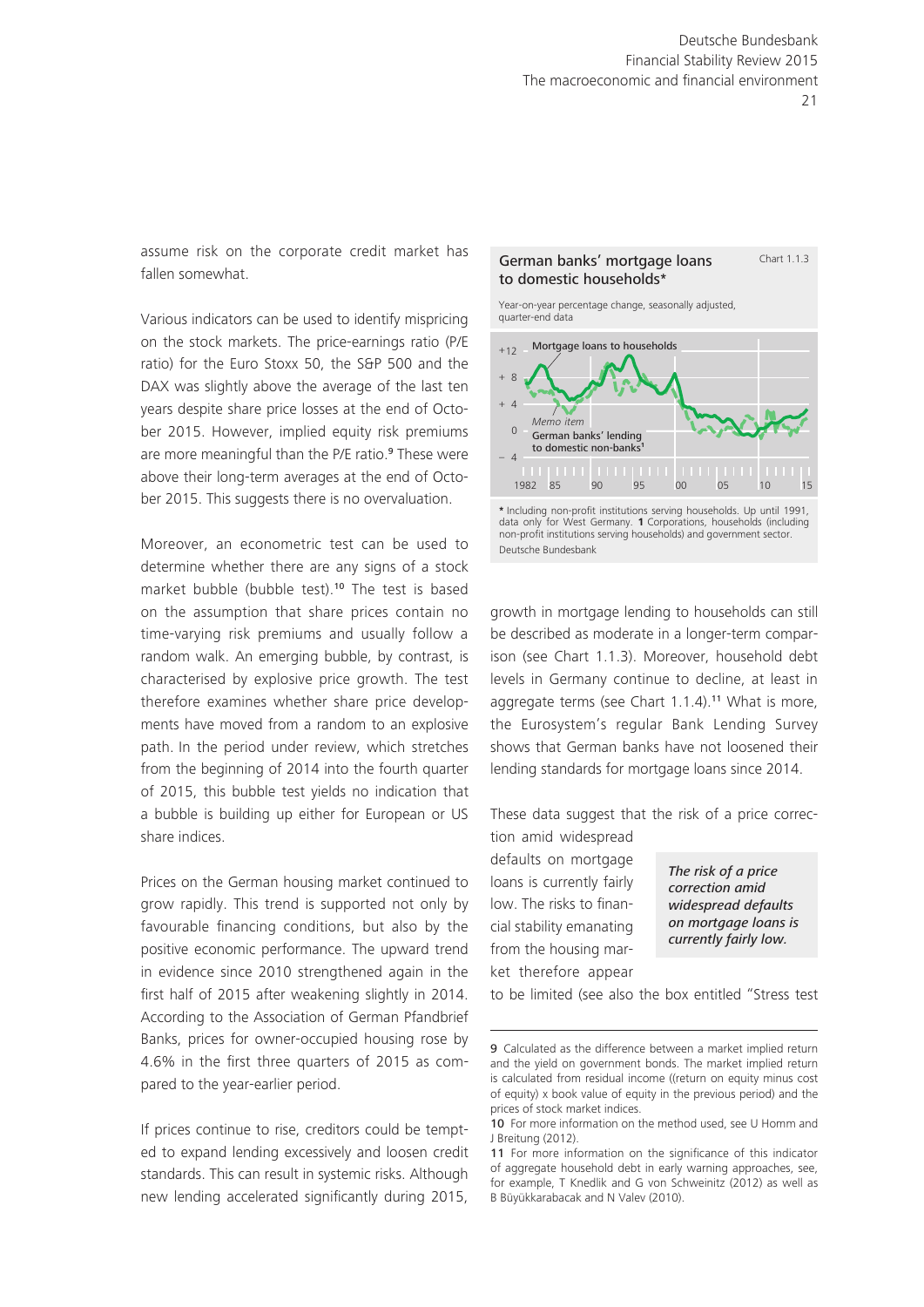

Sources: BIS, Bundesbank primary statistics and Bundesbank calculations. **\*** Up until 1991, data for West Germany. Including non-profit institutions serving households. **1** Seasonally adjusted. **2** Granted by German banks.

Deutsche Bundesbank

for residential mortgage loans to households in Germany" on pages 37 and 38).

A useful source of information when assessing the situation on the German housing market is the set of indicators published by the Bundesbank.12 However, the detailed data on lending needed for an in-depth assessment of the potential risk are not yet available. These data gaps should be closed to allow the risks to financial stability emanating from the housing market to be assessed in a timely manner.

## An abrupt end to the low-interest-rate environment also involves risks

Although rates are likely to remain very low on the money market in Europe, the low-interest-rate environment will not necessarily continue on the capital markets. Long-term interest rates in the euro area

are also influenced indirectly by monetary policy in the United States. A look at what has happened in

the past suggests that if yields in the United States rise as a result of monetary policy decisions, Germany will probably not be able to withstand this in the long term. Tenyear Bunds and US Treasuries have been

*Although rates are likely to remain very low on the money market in Europe, the low-interest-rate environment will not necessarily continue on the capital markets.*

moving somewhat less in lockstep since the onset of the sovereign debt crisis. Nonetheless, it remains the case that when US interest rates move, others follow.

A stronger or earlier-than-anticipated interest rate increase in the United States can therefore impact interest rates in the euro area. The implied probabilities of future interest rate increases based on fed funds futures give an indication as to what market participants expect in terms of future interest rate moves. There is a lot of uncertainty as to when the Fed will raise rates for the first time (see Chart 1.1.5). As at mid-November, slightly less than 35% of futures contracts were still not pricing in an interest rate hike for 2015.

In the past, changes to the US monetary policy stance have weighed heavily on a number of emerging market economies.<sup>13</sup> In the summer of 2013, equity and foreign exchange market losses in emerging market economies provided a foretaste of the potential consequences of a monetary policy reversal in the United States. The large outflows from funds investing in emerging markets between June and September 2015 are an indication that

of\_indicators/system\_of\_indicators.html?nsc=true

<sup>12</sup> The set of indicators is available at http://www.bundesbank. de/Navigation/EN/Statistics/Enterprises\_and\_households/System\_

<sup>13</sup> See International Monetary Fund (2015a).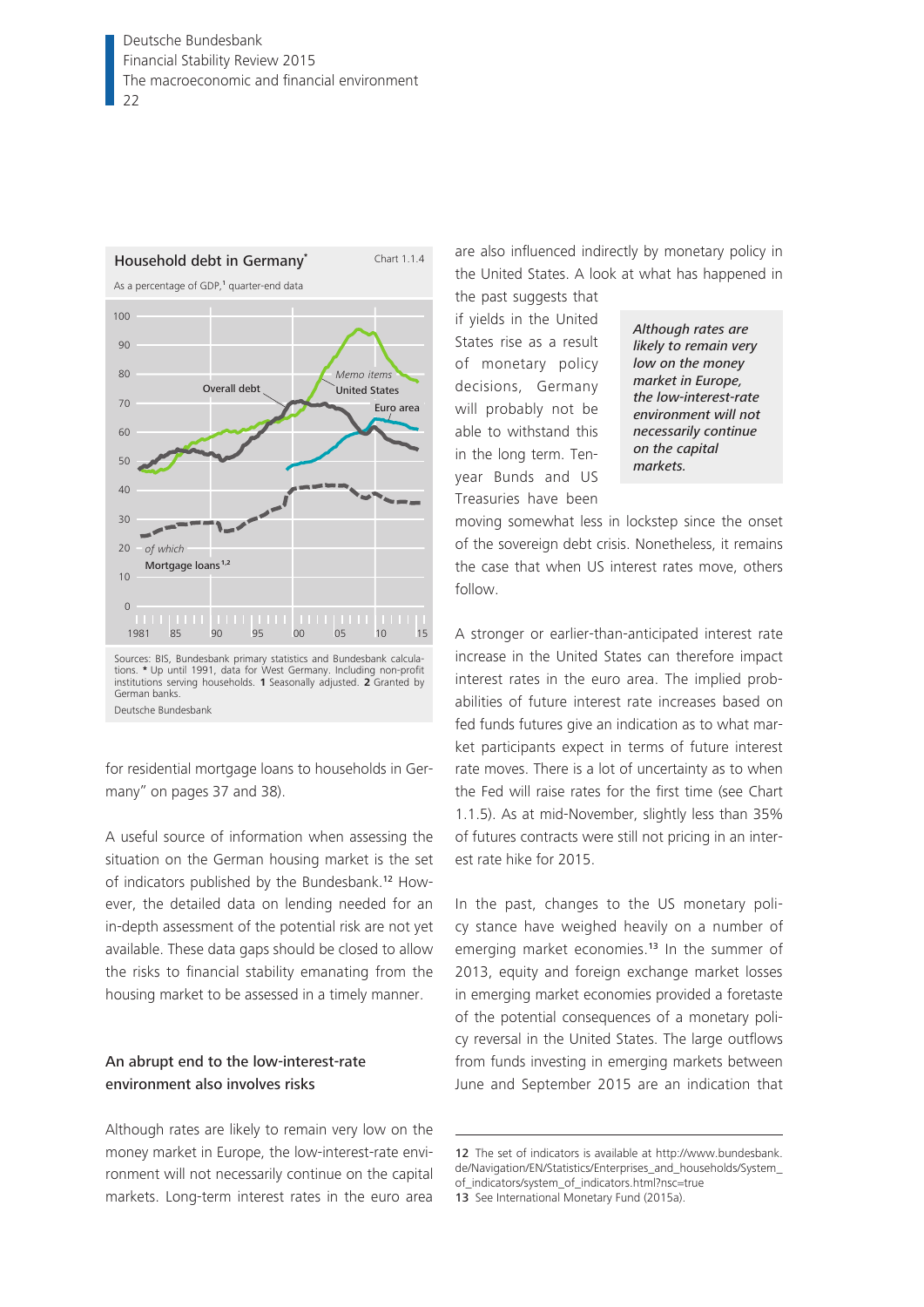financing conditions have already deteriorated for several countries.

Overall, the emerging market economies should be better prepared for a tightening of external financing conditions than they were in the mid-1990s. Most now have more flexible exchange rates, more foreign exchange reserves and an improved net international investment position. Nonetheless, the financial market tensions emanating from China have revealed vulnerabilities in individual emerging market countries.<sup>14</sup>

Marked shifts in global interest rates could cause abrupt changes in risk appetite and a reassessment

*Marked shifts in global interest rates could cause abrupt changes in risk appetite.*

of emerging markets as an asset class. In such a setting, it would be quite conceivable for other risky market segments

to be affected, too. Such feedback and contagion effects could weigh on the global financial system.

Sufficient market liquidity is essential when the financial system experiences periods of stress.<sup>15</sup> Illiquidity can amplify market movements and cause them to spill over to other market segments. Regulatory and market-driven changes mean that banks have tended

*This has increased the risk of market tensions being aggravated by insufficient liquidity.*

to reduce their market-making activities, which are important for market liquidity.<sup>16</sup> At the same time, the importance of asset managers has risen. If

the latter follow the herd during times of stress and all rush to liquidate their positions at the same time. there is strong demand for market-making activities. This has increased the risk of market tensions being aggravated by insufficient liquidity. Financial agents are then subject not only to liquidity risk, but also to higher market, credit and counterparty risk.



Sources: Bloomberg and Bundesbank calculations. **1** Expectations of an increase in the fed funds target rate, based on futures. **2** Expectations of an increase in the three-month Euribor by more than around 5 basis points, based on options. Deutsche Bundesbank

Some vulnerabilities have built up in the German banking system. In terms of market risk, German banks have, since 2011, increased their interest rate and credit spread risks especially (see also the chapter entitled "Risks in the German banking sector" on pages 29 to 40). Interest rate risk, which has been measured with the aid of the "Basel interest rate shock" since 2011, peaked among savings banks and credit cooperatives in 2015. Commercial banks hedge most of their interest rate risk. Nonetheless, risks may arise if hedging is concentrated on just a few counterparties.

Financial and economic ties mean that deteriorating conditions in the emerging markets can have a direct impact on Germany. There would be financial

<sup>14</sup> See International Monetary Fund (2015b).

<sup>15</sup> See Deutsche Bundesbank (2014), pp 15 ff.

<sup>16</sup> See Committee on the Global Financial System (2014).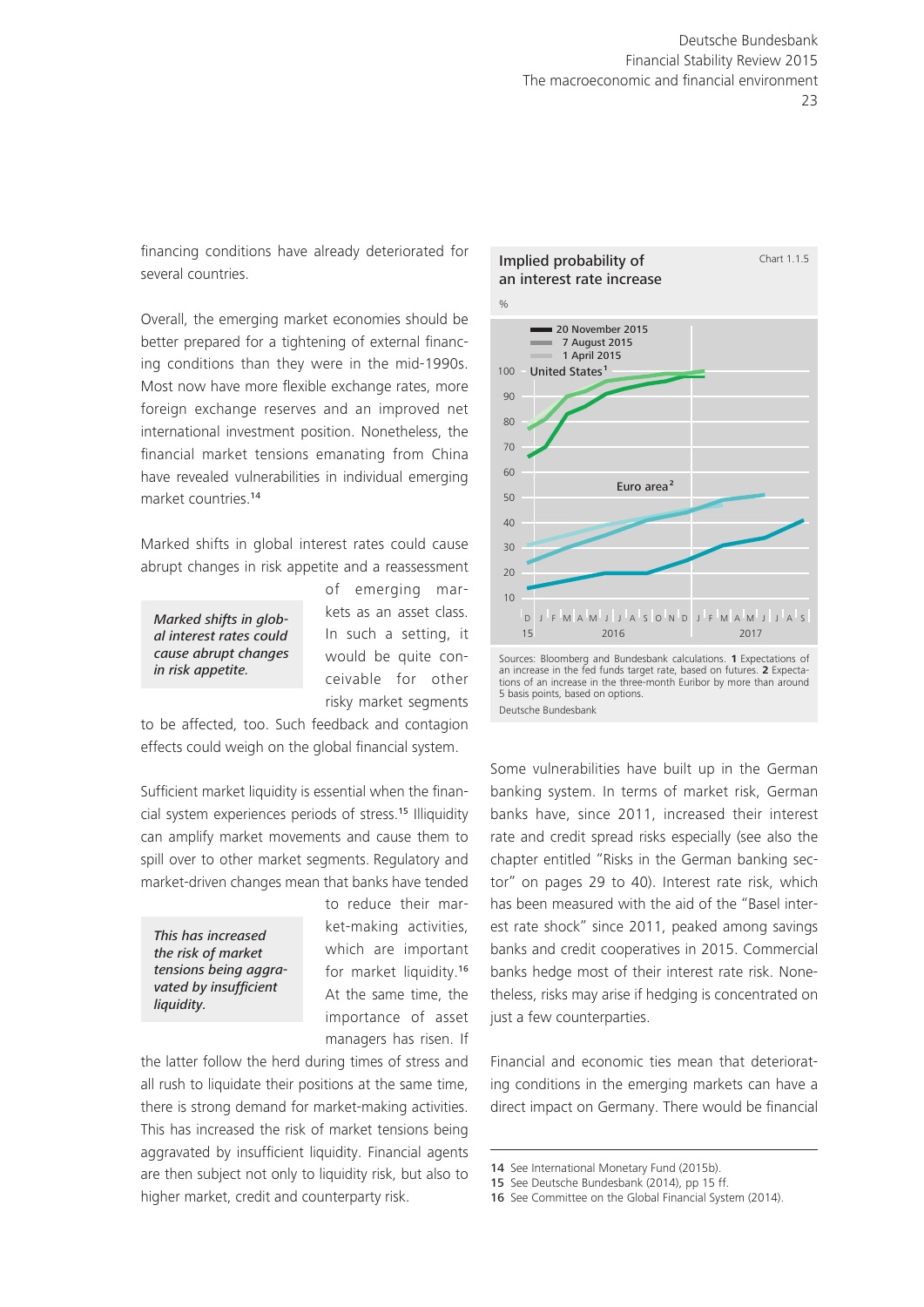consequences if German banks' claims on Chinese borrowers, for instance, proved unrecoverable. In the second quarter of 2015, these claims totalled €33.3 billion (8.6% of balance sheet capital).17 German banks' exposure to larger emerging market economies as a whole was €193.7 billion (50.1% of balance sheet capital).<sup>18</sup> Close economic ties with China mean that a slowdown in growth there would, according to model calculations conducted using NiGEM<sup>19</sup> and other time-series econometric methods, also have a slightly negative impact on economic output in Germany and in the euro area.<sup>20</sup> In 2014, 6.5% of Germany's exports of goods were delivered to China.

## Structure of the German  $\blacksquare$  financial system in flux

The stability of the financial system is influenced by various structural features. These include the size of financial intermediaries and their degree of interconnectedness. It is also important to look at ties with the real sector in order to estimate to what degree it could be affected by disruptions to the intermediation function. Finally, the danger of contagion from abroad is larger, the more closely the financial system is interconnected across borders.

## Growing significance of intermediaries outside the banking system

Within Germany, the financial system is characterised by banks, insurance corporations, pension funds

*Measured in terms of their assets, banks have the most important role to play of all financial intermediaries.*

and the shadow banking sector.21 The financial assets of all these financial intermediaries totalled €13.1 trillion in the second quarter of 2015. That

was equivalent to around 440% of Germany's GDP. Measured in terms of their assets, banks had the most important role to play of all financial intermediaries (see Chart 1.1.6). The insurance industry and pension funds on the one hand and the shadow banking system on the other were roughly the same size – together, they managed approximately 38% of financial assets.

Interlinkages among intermediaries also have an important role to play in the structure of the German financial system (see Table 1.1.1). In the second quarter of 2015, they held claims against each other exceeding €1.8 trillion<sup>22</sup> – roughly equivalent to 14% of German financial intermediaries' financial assets. More than half of interlinkages were accounted for by claims against investment funds. Insurance corporations and pension funds, in particular, have bought into investment funds. Other financial intermediaries' claims against banks represent the second-largest item in terms of intersectoral interlinkages. Insurance corporations hold roughly half of the total. Credit claims between members of the financial system play only a subordinate role.

A breakdown of financial intermediation based on the financial instrument used to provide capital shows that banks hold by far the most debt securities and loans. However, insurance corporations and investment funds are perceptibly expanding their

<sup>17</sup> Data are on an ultimate risk basis. Ultimate risk takes into consideration risk-mitigating positions (eg guarantees and credit protection bought), which transfer the bank's credit risk from one counterparty to another.

<sup>18</sup> Argentina, Brazil, Chile, China, Columbia, the Czech Republic, India, Indonesia, Hungary, Malaysia, Mexico, Peru, the Philippines, Poland, Russia, Saudi Arabia, South Africa, South Korea, Thailand and Turkey.

<sup>19</sup> NiGEM is a model developed by the UK-based National Institute of Economic and Social Research (NIESR). For more information on the model structure, visit http://nimodel.niesr.ac.uk

<sup>20</sup> See Deutsche Bundesbank (2015b), pp 15-31, and S Eickmeier and M Kühnlenz (2013).

<sup>21</sup> For a definition of the shadow banking sector, see the chapter entitled "Risks in the German shadow banking system" on pp 57-68.

<sup>22</sup> Intrasectoral claims were not taken into consideration.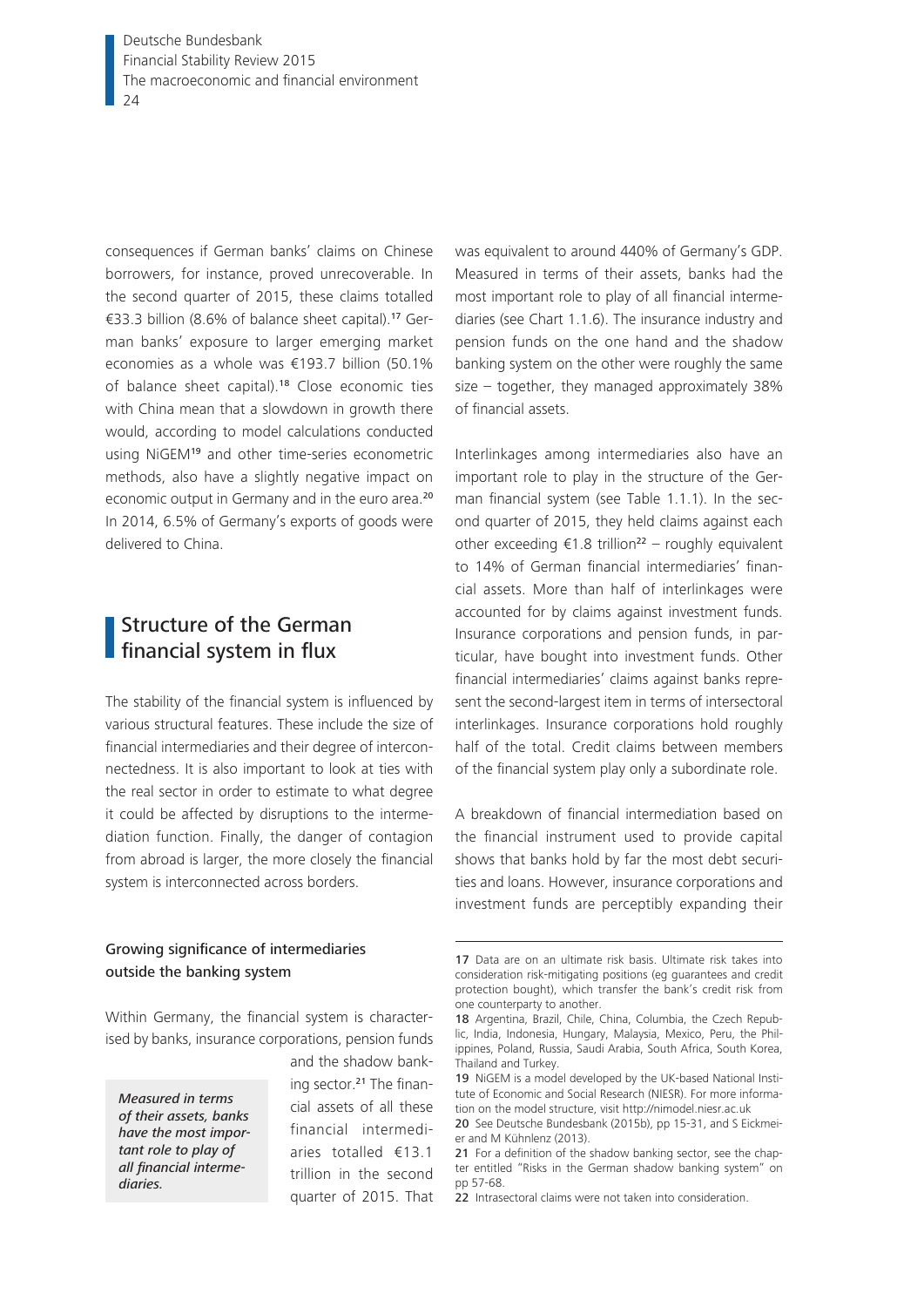claims in the form of debt securities. From the first quarter of 2008 to the second quarter of 2015, they have, in some instances, more than doubled their holdings of debt securities, while banks' holdings were unchanged in the same period.

A look at the interlinkages between the German financial system and the real sector shows that the majority of intermediation takes place between households and financial institutions (see Table 1.1.1). Households are both debtors and creditors vis-à-vis banks, though claims exceed liabilities.

*Non-financial corporations use financial institutions less for intermediation than households.*

Non-financial corporations use financial institutions less for intermediation than households; this has become slightly more pronounced in recent

years. One reason is that capital is also made available within the real sector. This constitutes in large part funding among non-financial corporations (eg suppliers' and trade credits, loans to subsidiaries). However, households also provide enterprises with capital, eg in the form of payments into corporate pension funds. Overall, German non-financial corporations' internal funds exceed their gross investments. In aggregate, they have almost always been net creditors since the year 2000.

## German financial system marked by close cross-border ties

Strong cross-border interconnectedness is a feature of the German financial system. As measured by their investment portfolios, German insurance corporations have the largest percentage of foreign assets. In the second quarter of 2015, such assets represented more than 65% of the total. Non-euro-area countries make up more than half of their foreign exposure. In the shadow banking sector, cross-border claims represented slightly more than

#### Structure of the financial sector in the euro area and in Germany Chart 1.1.6





Sources: Eurostat, financial accounts and Bundesbank calculations. **1** Excluding money market funds. Deutsche Bundesbank

60% of total financial assets. The largest part of the cross-border holdings is the result of investment

funds buying foreign debt securities. Not surprisingly, the focus of German banks' business activities is on the domestic mar-

*Strong cross-border interconnectedness is a feature of the German financial system.*

ket. Nonetheless, here too, foreign assets made up almost 26% of total assets in September 2015.

The close cross-border ties reflect the capital exports associated with large current account surpluses. Foreign assets are a sensible part of any diversified business strategy and can help each individual institution spread its risk. The European Commission's capital markets union project offers an opportunity to further improve the conditions for such activities (see also the chapter entitled "Capital markets union – financial stability and risk sharing" on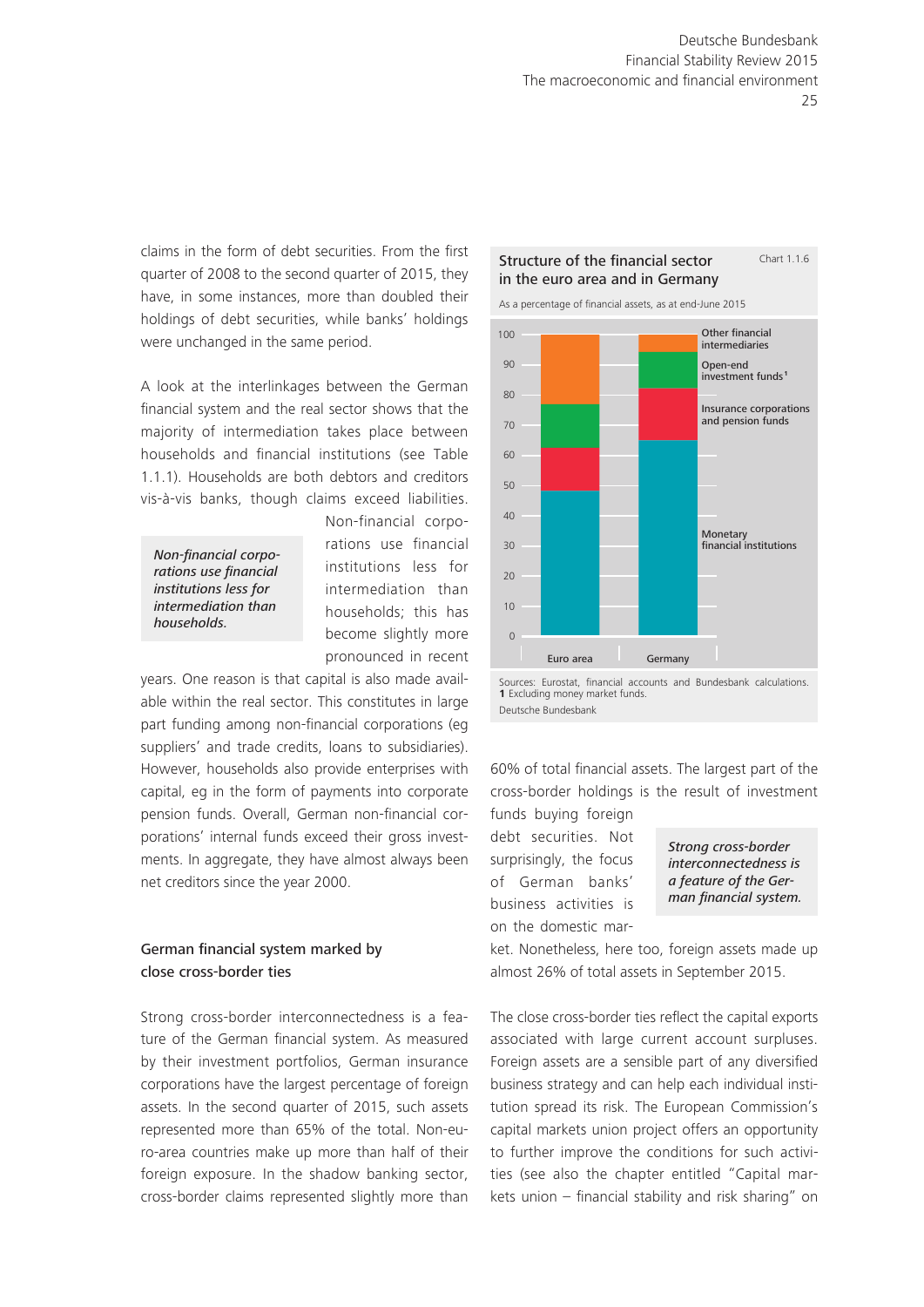### Interlinkages in the German financial system<sup>\*</sup> Table 1.1.1 and Table 1.1.1

Quarter-end data as a percentage of GDP, as at June 2015

|                                    | Creditors                    |                                      |                           |                                       |                                           |                                |                  |                                  |  |  |  |  |
|------------------------------------|------------------------------|--------------------------------------|---------------------------|---------------------------------------|-------------------------------------------|--------------------------------|------------------|----------------------------------|--|--|--|--|
| <b>Debtors</b>                     | House-<br>holds <sup>1</sup> | Non-finan-<br>cial corpo-<br>rations | Govern-<br>ment<br>sector | Monetary<br>financial<br>institutions | Other<br>financial<br>intermedi-<br>aries | Insurance<br>corpora-<br>tions | Pension<br>funds | Investment<br>funds <sup>2</sup> |  |  |  |  |
| Households <sup>1</sup>            |                              |                                      |                           | 50.7                                  | 0.5                                       | 2.2                            | 0.4              |                                  |  |  |  |  |
| Non-financial<br>corporations      | 14.4                         | 36.6                                 | 3.3                       | 27.5                                  | 2.1                                       | 1.5                            | 0.0              | 3.1                              |  |  |  |  |
| Government sector                  | 0.4                          | 0.4                                  | 0.7                       | 23.3                                  | 0.0                                       | 4.7                            | 0.6              | 2.5                              |  |  |  |  |
| Monetary financial<br>institutions | 74.8                         | 15.6                                 | 8.0                       | 57.7                                  | 3.1                                       | 10.9                           | 3.4              | 4.5                              |  |  |  |  |
| Other financial<br>intermediaries  | 0.4                          | 3.7                                  | 0.0                       | 5.0                                   | 0.0                                       | 0.3                            | 0.0              | 0.2                              |  |  |  |  |
| Insurance corporations             | 42.1                         | 0.3                                  | 0.0                       | 0.2                                   | 0.2                                       | 3.9                            | 0.0              | 0.4                              |  |  |  |  |
| Pension funds                      | 15.3                         |                                      |                           | 0.0                                   |                                           | 0.1                            | 0.0              |                                  |  |  |  |  |
| Investment funds <sup>2</sup>      | 9.5                          | 4.3                                  | 0.6                       | 5.8                                   | 0.7                                       | 17.0                           | 9.7              | 6.1                              |  |  |  |  |

Sources: Financial accounts and Bundesbank calculations. \* The information includes data on claims in the form of deposits, debt securities, loans, listed shares, investment fund shares, claims from insurance technical reserves and trade credits (only for non-financial corporations). 1 Including non-profit institutions serving households. 2 Excluding money market funds.

Deutsche Bundesbank

pages 85 to 94). At the same time, it is important to further monitor the risks that cross-border holdings could entail for the German financial system.

**List of references** 

Büyükkarabacak, B and N Valev (2010), The role of household and business credit in banking crises, Journal of Banking & Finance, Vol 34, pages 1247 to 1256.

Committee on the Global Financial System (2014), Market-making and proprietary trading: industry trends, drivers and policy implications, CGFS Paper No 52.

Deutsche Bundesbank (2013), Financial Stability Review, November 2013.

Deutsche Bundesbank (2014), Financial Stability Review, November 2014.

Deutsche Bundesbank (2015a), Monthly Report, March 2015.

Deutsche Bundesbank (2015b), Monthly Report, July 2015.

Eickmeier, S and M Kühnlenz (2013), China's role in global inflation dynamics, Deutsche Bundesbank Discussion Paper No 07/2013, April 2013.

Homm, U and J Breitung (2012), Testing for speculative bubbles in stock markets: a comparison of alternative methods, Journal of Financial Econometrics, Vol 10, No 1, pages 198 to 231, December 2012.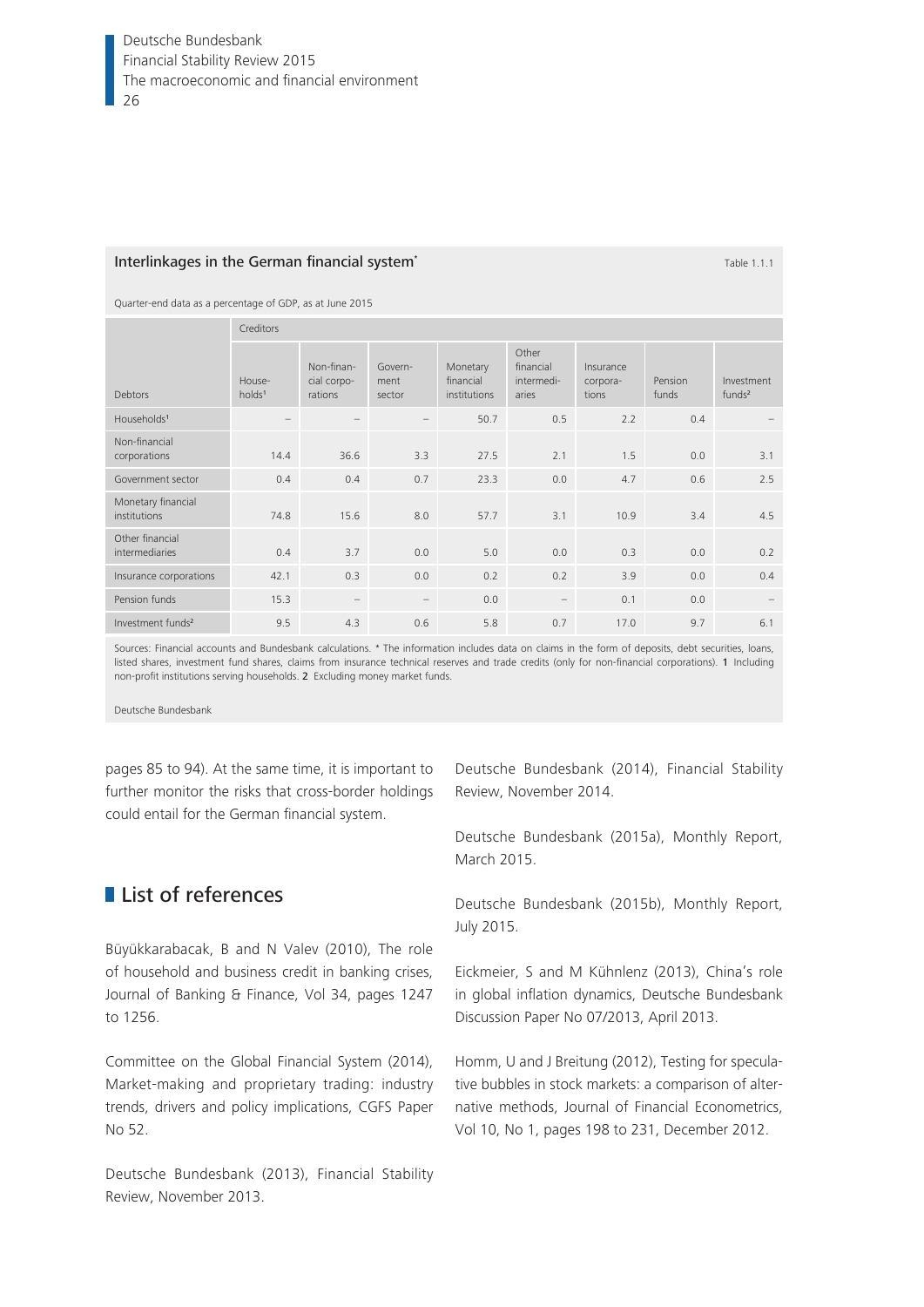International Monetary Fund (2015a), Spillovers from U.S. dollar appreciation, Spillover Report, July 2015.

International Monetary Fund (2015b), Global Financial Stability Report, October 2015.

Knedlik, T and G von Schweinitz (2012), Macroeconomic imbalances as indicators for debt crises in Europe, Journal of Common Market Studies, Vol 50, No 5, pages 726 to 745, September 2012.

Rappoport, P (2001), Rock-bottom spread mechanics, J. P. Morgan Portfolio Research, August 2001.

Rogers, J H, C Scotti and J H Wright (2014), Evaluating asset-market effects of unconventional monetary policy: a multi-country review, Economic Policy, Vol 29, Issue 80, pages 749 to 799, October 2014.

Williams, J C (2014), Monetary policy at the zero lower bound, Working Paper, Hutchins Center on Fiscal & Monetary Policy at Brookings.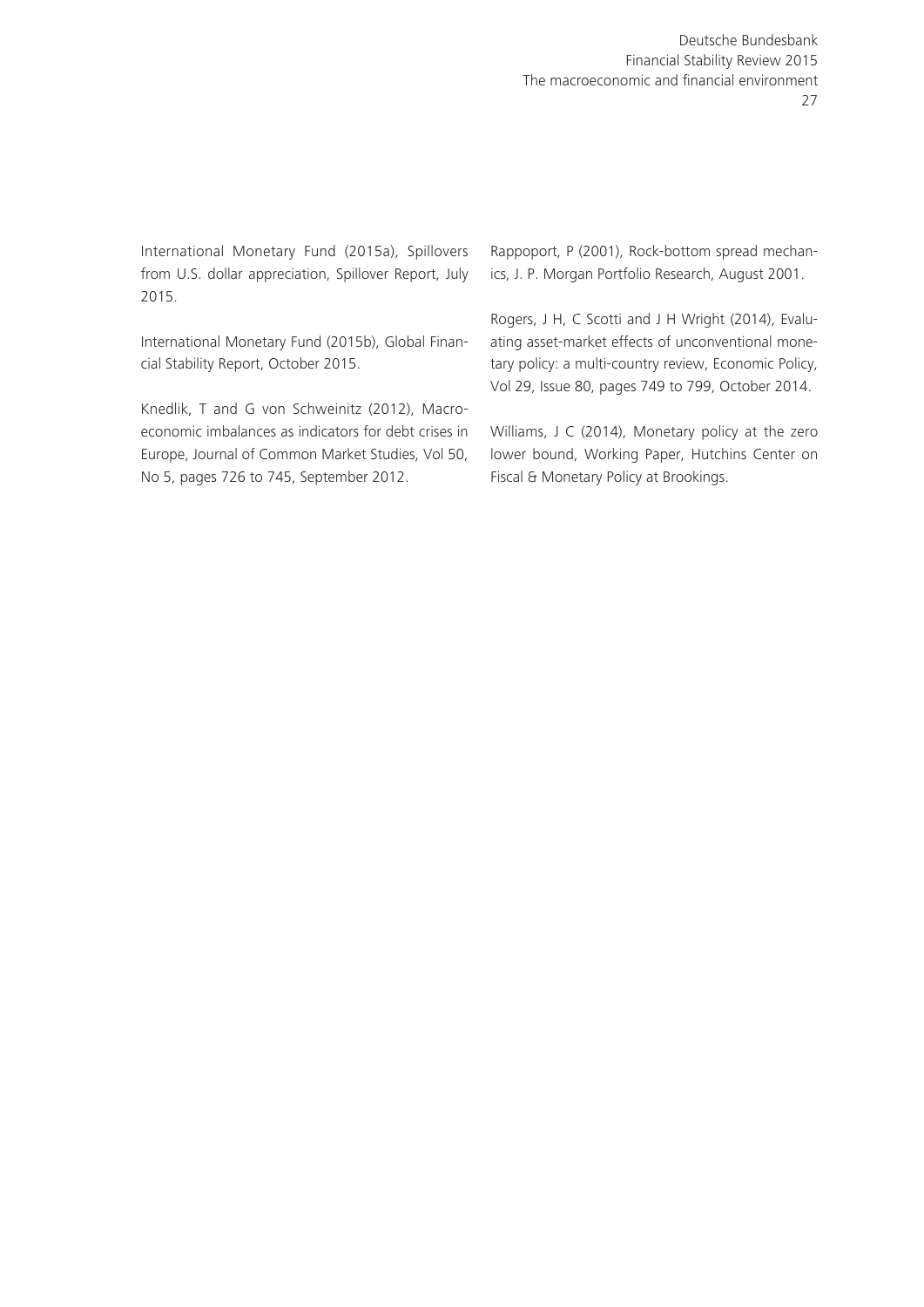Deutsche Bundesbank Financial Stability Review 2015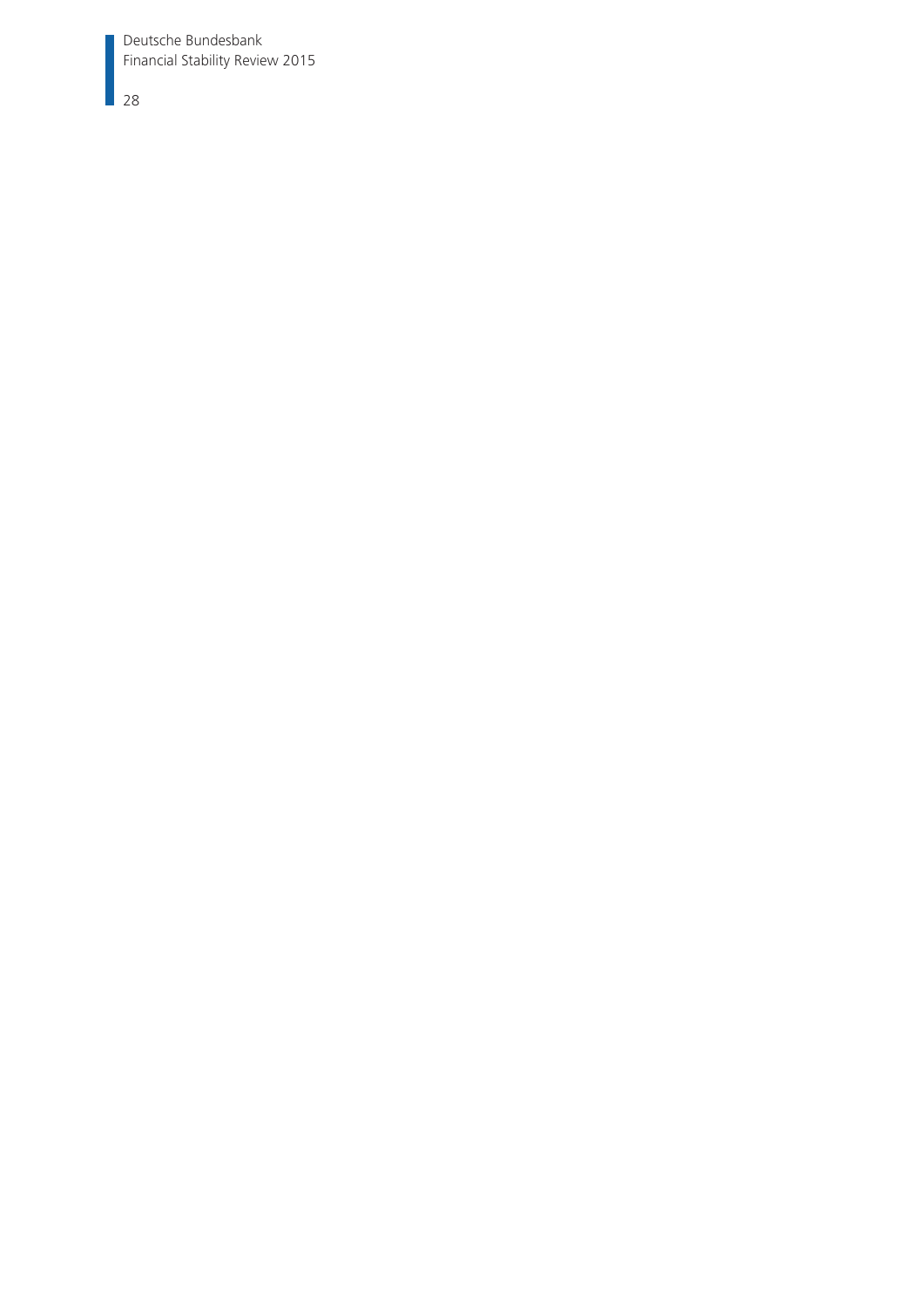## **Risks in the German** banking sector

*The low-interest-rate environment is affecting profitability in the German banking system, which has been weakening for some time on account of structural*  factors. A low interest rate level generally leads to a reduction in net interest *margins. Furthermore, the possibilities of maturity transformation are substantially restricted by a flat yield curve. This can result in small and medium-sized banks, in particular, being put under pressure. These traditionally generate a*  large part of their income from lending and deposit business and conduct *maturity transformation on a considerable scale.* 

*So far, the low-interest-rate environment has had a limited impact on the profitability and stability of the banking system. The institutions have become more resilient over the past few years, as the banks have improved their capital position and reduced their leverage. Moreover, at present there are hardly any signs that the banks are systematically assuming higher credit risks in order to stabilise their income. Even so, banks' interest rate risk has increased. This means that they are more vulnerable to an abrupt rise in short-term interest rates.* 

*The combination of a continuing environment of low interest rates together with structurally weak profitability harbours considerable risks for the banking system over the medium term. It is therefore important that banks continue to cut their costs and to reduce their interest rate risk. In addition, the banks should press ahead with increasing their equity capital and lowering their leverage.*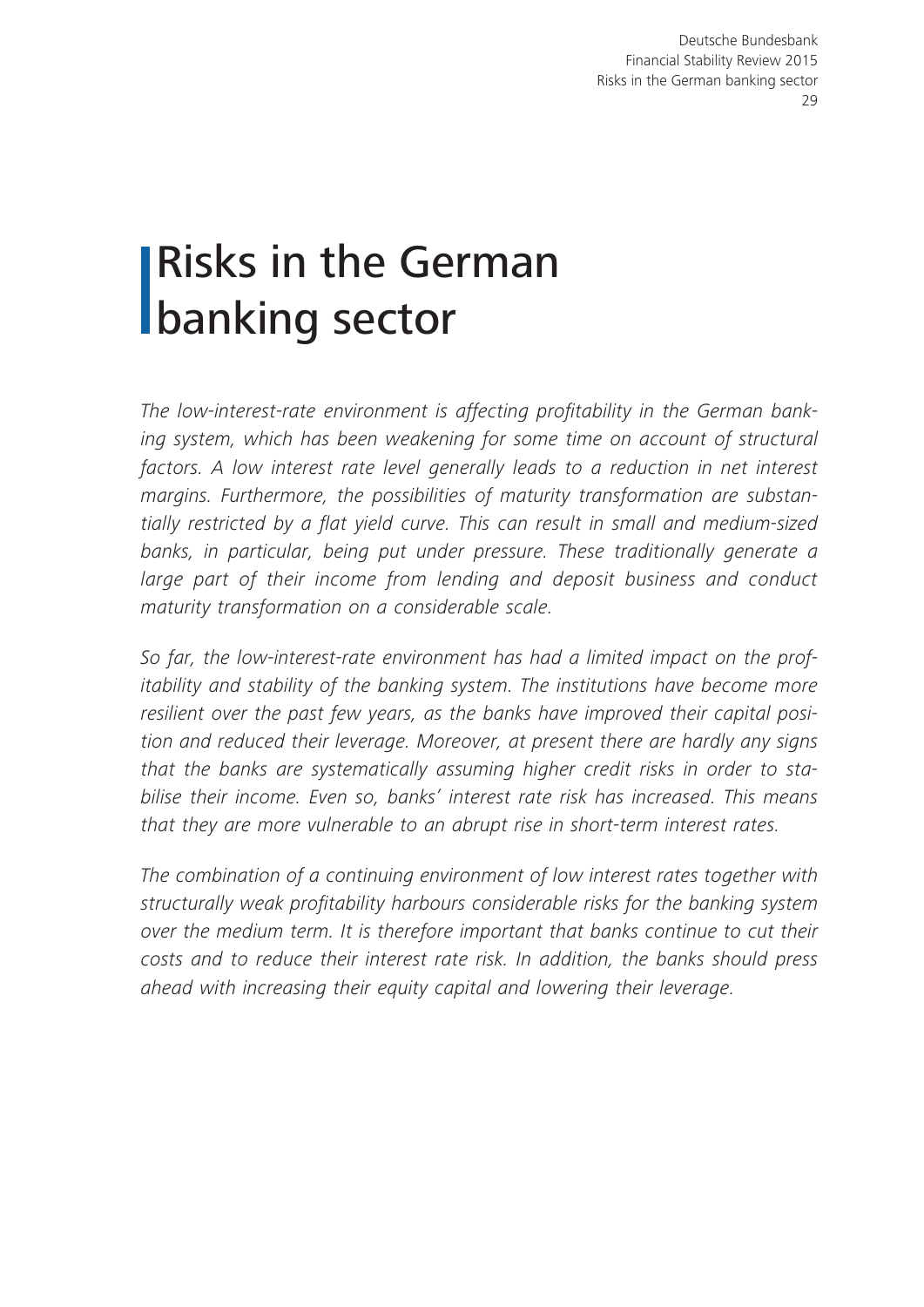## Effects of low interest rates on profitability still limited

In the German banking system, margins have been declining for a number of decades.<sup>1</sup> A persistent low-interest-rate environment places additional

*At present, the effects of low interest rates on the profitability of German banks are still limited.*

pressure on the banks' earnings. At present, the effects of low interest rates on the profitability of German banks are still limited. A Bundesbank survey

on the impact of the low-interest-rate environment shows, however, that earnings are likely to decline markedly, the longer interest rates remain at a low level.<sup>2</sup>

Risks to the stability of the banking sector are thus increasing. Weak profitability can lead to banks systematically taking higher risks or increasing their leverage in the search for yield. So far, there have been few signs of this, however. Furthermore, low earnings in future could impair banks' resilience, as retention of profits is a major source of capital formation for many institutions.

In order to stabilise their profitability on a sustainable basis, banks should continue their efforts to lower their costs.<sup>3</sup> From a macroprudential perspective, it would also be desirable to become less dependent on interest business in favour of expanding other lines of business. Moreover, the banks should press ahead with increasing their equity capital and reducing their leverage.

## Resilience of the German banking system stronger overall

The profitability of the German banking system showed a slight improvement in 2014. There was a

marginal year-on-year increase in operating income, for example. At the same time, the institutions became more resilient. For the aggregate of banks active in Germany, the tier 1 capital ratio, defined

as the ratio of tier 1 capital to risk-weighted assets, increased between June 2014 and June 2015 by

*In 2014, the institutions became more resilient.*

0.6 percentage point to 15.6%. This meant it was 6.5 percentage points higher than at the beginning of 2008. The year thus also saw a continuation of the long-term trend of an improvement in the capital position.<sup>4</sup> As measured by their leverage ratio, defined as the ratio of total assets to tier 1 capital, institutions' resilience has also improved over the past few years (see Chart 1.2.1).

To gain a more nuanced picture of the risk situation in the German banking system, it is necessary to undertake separate analyses of developments in the group of the 12 major banks with an international focus and in the case of the savings banks and cooperative banks.

## Situation of large banks continues to be stable despite weak profitability

The major German banks with an international focus are crucial for the stability of the financial system

<sup>1</sup> On structurally weak profitability, see A Brunner, J Decressin, D Hardy and B Kudela (2004), German Council of Economic Experts (2013), and Deutsche Bundesbank (2015a). On the lowinterest-rate environment, see R Busch and C Memmel (2015).

<sup>2</sup> Between 19 May and 28 June 2015, the Bundesbank conducted a survey on the impact of the low-interest-rate environment on the profitability and resilience of German credit institutions; roughly 1,500 institutions were surveyed, including commercial banks, savings banks and cooperative banks.

<sup>3</sup> For German banks, the cost-income ratio, a key financial measure of cost efficiency, stood at 73.6% in June 2014, while the median value for the other euro-area countries was 55.3% (according to ECB consolidated banking data).

<sup>4</sup> Nevertheless, M Behn, R Haselmann and V Vig (2014) show that the probabilities of default for determining the risk weights in internal models could be underestimated.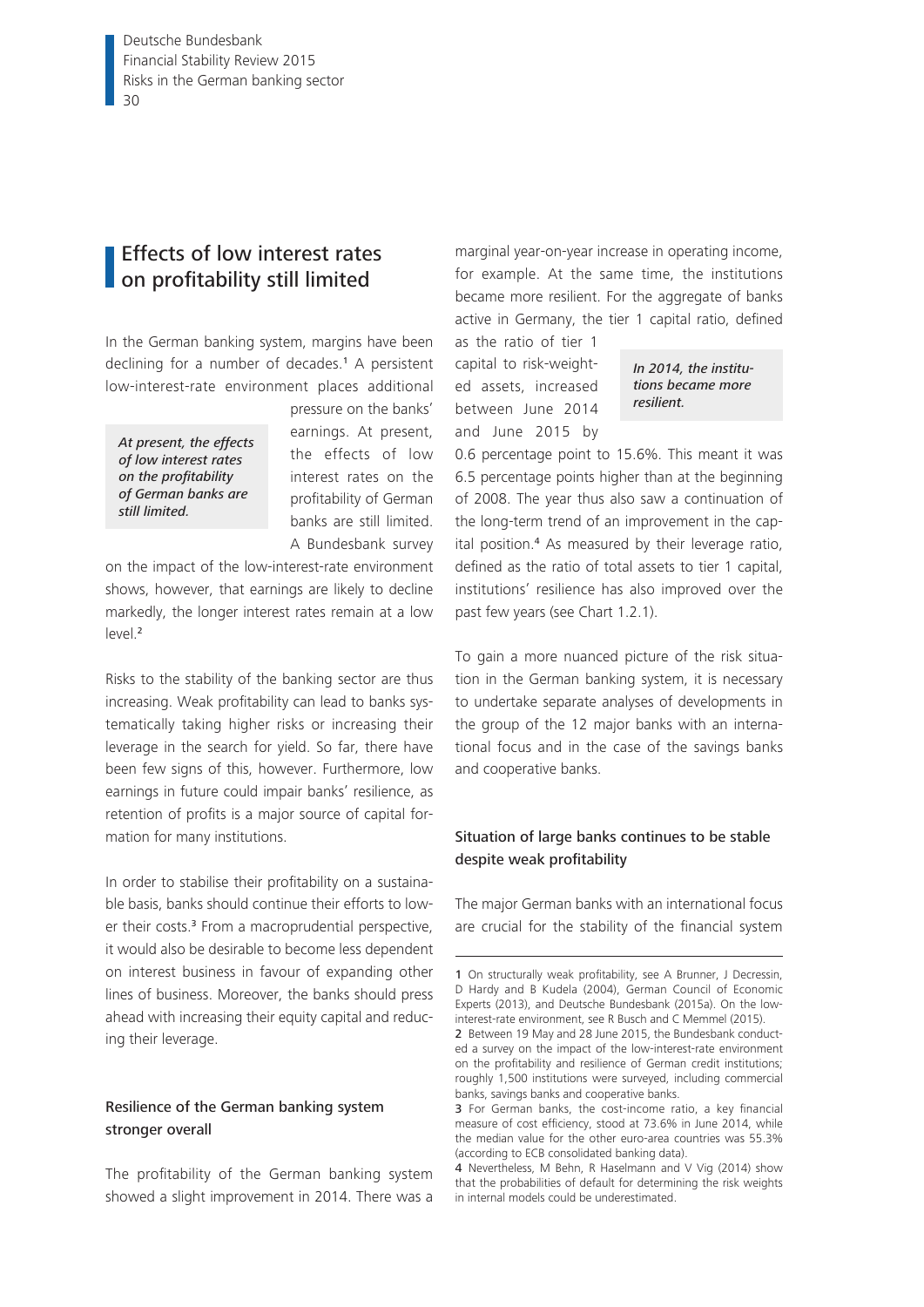owing to their size and their interconnectedness with the other institutions via the interbank market.

These banks' profitability has been structurally weak for some years.<sup>5</sup> The major banks' return on assets – the ratio of the annual profit or loss before tax to total assets – increased in 2014 for the third time in succession and reached its highest level since 2010

*The major banks' return on assets increased in 2014 for the third time in succession and reached its highest level since 2010.*

(see Chart 1.2.2). Even so, at 0.2%, it was still at a low level by international comparison.<sup>6</sup> Moreover, the return on equity of the major banks with an international focus, at just

under 5%, was comparatively small. Poor profitability makes it more difficult to raise equity on capital markets. Even so, a low return on equity does not necessarily imply higher systemic risks as long as the banks possess sufficient capital. By international comparison, the major German banks occupy a mid-table position following an increased build-up of equity capital over the past few years.<sup>7</sup> This development has been accompanied by a reduction in total assets and a partial withdrawal to the domestic market in the wake of the global financial crisis and the sovereign debt crisis in the euro area.

The major banks have recently been expanding their international business activity again. One instance of this is that their external claims on non-banks showed a marked rise between June 2014 and June 2015 at 6.3%. While increased lending to non-residents was accompanied by heightened

#### Leverage and tier 1 capital ratio of all banks in Germany **\*** Chart 1.2.1

Up to 2003, annual data; from 2004, quarterly data

 $\frac{0}{c}$ 10 15  $20$ 25 Leverage**<sup>1</sup>** 5  $1<sub>0</sub>$ 15  $20$ 2000 01 02 03 04 05 06 07 08 09 10 11 12 13 14 2015 Tier 1 capital ratio**<sup>2</sup>** 75th percentile 25th percentile Median

Source: Bundesbank calculations based on individual institution and group reports. **\*** Revised valuations of tier 1 capital and risk-weighted assets apply as of 2007, 2011 and 2014 due to the EU Capital Requirements Directives CRD II, CRD III and CRD IV, respectively. **1** Total assets as a multiple of tier 1 capital; 2010 transition period pursuant to the Act Modernising Accounting Law (Bilanzrechtsmodernisierungsgesetz). Linear interpolation of leverage and tier 1 capital ratio in 2007. **2** Tier 1 capital in relation to risk-weighted assets. Deutsche Bundesbank

Chart 1.2.2

### Profit components of selected banks**\***

As a percentage of total assets



Sources: Corporate data and Bundesbank calculations. **\*** Comprises IFRS data of 11 of the 12 major German banks with an international focus which did not transfer positions to resolution agencies in the observation period. **1** Sum of net interest income, net fee and commission income and net trading income. **2** Including income from financial assets carried at fair value. Deutsche Bundesbank

<sup>5</sup> On the structural factors that influence banks' profitability, see Deutsche Bundesbank (2013) and (2014).

<sup>6</sup> According to the ECB consolidated banking data, the return on total assets of banks in the European Union (euro area) in the first half of 2014 amounted to 0.33% (0.25%).

<sup>7</sup> According to the ECB consolidated banking data, the average tier 1 capital ratio of large banks in the European Union (euro area) in the first half of 2014 amounted to 12.97% (12.66%). In Germany, it was slightly above this average in mid-2015 at 14.6%.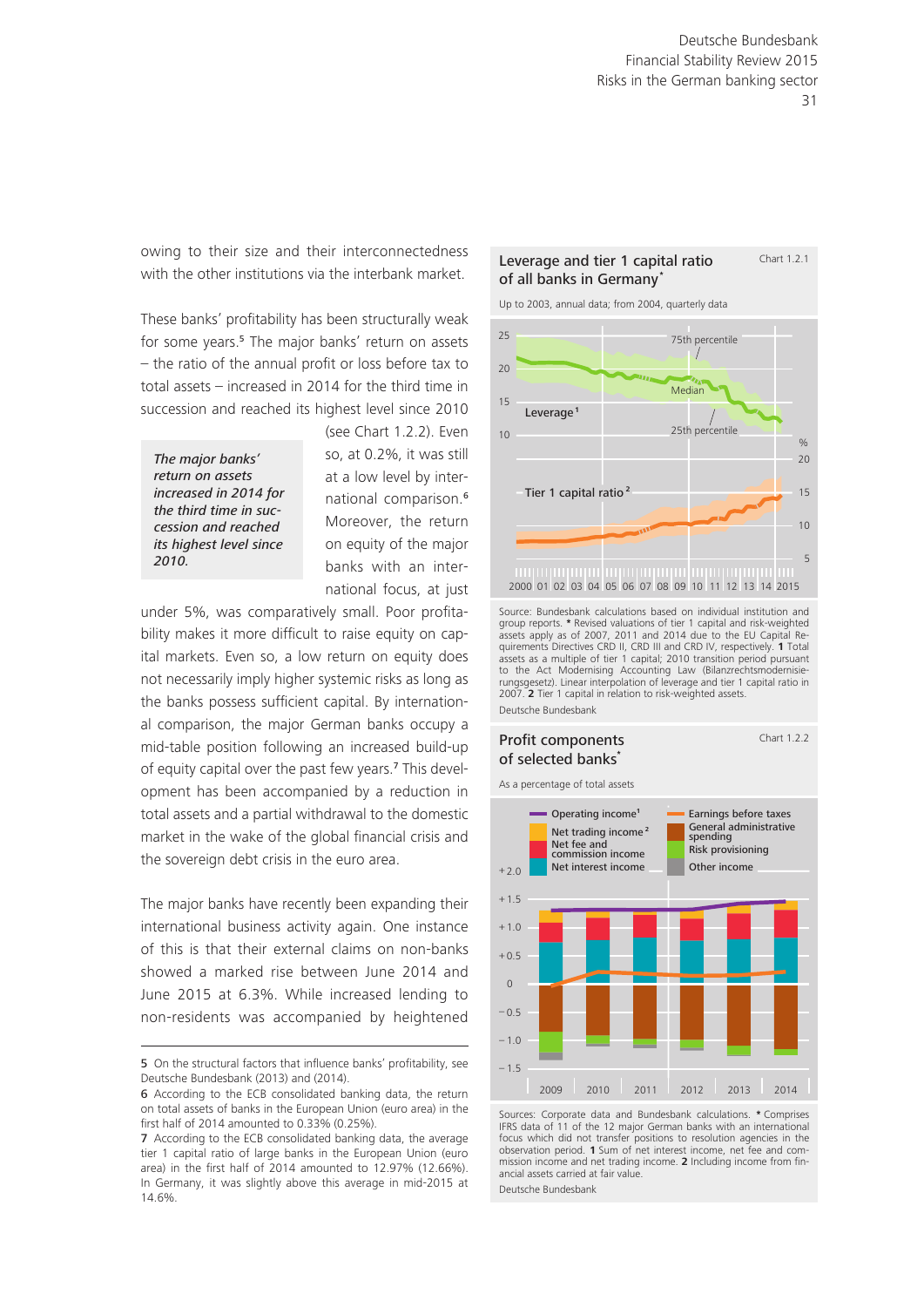#### Average risk weights\* of selected categories of banks in Germany Table 1.2.1

Weighted mean values in %, annual changes in percentage points, as at June 2015

|                             | Average risk weights by exposure class |        |            |        |                |        |             |        |                    |        |                                           | Memo item                |                                                                |        |
|-----------------------------|----------------------------------------|--------|------------|--------|----------------|--------|-------------|--------|--------------------|--------|-------------------------------------------|--------------------------|----------------------------------------------------------------|--------|
|                             | Total                                  |        | Sovereigns |        | <b>Banks</b>   |        | Enterprises |        | Retail<br>business |        | Other finan-<br>cial assets/<br>exposures |                          | Share of<br>standardised<br>approach<br>in entire<br>portfolio |        |
| Categories of banks         |                                        | Change |            | Change |                | Change |             | Change |                    | Change |                                           | Change                   |                                                                | Change |
| Selected banks <sup>1</sup> | 25                                     | $+0$   | 5          | $+0$   | 15             | $+0$   | 44          | $-2$   | 23                 | $-1$   | 17                                        | $-0$                     | 28                                                             | $-3$   |
| Savings banks               | 46                                     | $-2$   |            | $-0$   | $\overline{4}$ | $+0$   | 94          | $-1$   | 68                 | $-4$   | 35                                        | $-0$                     | 99                                                             | $-0$   |
| Cooperative banks           | 48                                     | $+0$   |            | $+0$   | 8              | $+0$   | 92          | $-0$   | 61                 | $-2$   | 42                                        | $\overline{\phantom{0}}$ | 95                                                             | $+0$   |

\* The average risk weight within a single exposure class is defined as the ratio of risk-weighted assets to the matching exposures after credit risk mitigation. 1 12 major German banks with an international focus which had not transferred positions to resolution agencies at the time of observation.

Deutsche Bundesbank

risk-taking in the run-up to the financial crisis, there are no obvious signs of this at present. It is true that there has been an increase in exposures to emerging market economies of late. However, the banks have reduced their exposures to the euroarea countries that were particularly affected by the debt crisis.

One indication of the risk taken by the major banks is provided by the risk content of the balance sheet, although this captures systemic risks only to a limited extent. The risk content is defined as the ratio of risk-weighted assets to total assets. This indicator stood almost unchanged at 29% in June 2015 and therefore does not point to heightened risk-taking. Even a close analysis of the risks contained in the exposure classes reveals hardly any changes in the risk propensity of the group of major banks (see Table 1.2.1). In retail business as well as in the funding of enterprises, it is even possible to note slight falls in the average risk weights.

In comparison with savings banks and cooperative banks, the major banks' balance sheets show a smaller risk content. This can be explained, first, by the differing business models. The major banks are, for example, more active in the interbank market and operate only on a smaller scale in the financing of households and small and medium-sized enterprises. Since the credit assessment for small and medium-sized enterprises is mostly somewhat less favourable than it is for large firms and banks, higher risk weights are often assigned to the relevant exposures. Second, the major banks make greater use of internal models for calculating their risk-weighted assets. This risk measurement generally results in lower values for the risk assets.

The major German banks increased their tier 1 capital ratio to 14.6% at the end of the period under review. On account of weak profitability, they were able to retain profits only to a minor extent. They therefore strength-

ened their common equity tier 1 capital primarily by issuing new shares. As a result of the improvement in their capital position, their leverage ratio

*The major German banks increased their tier 1 capital ratio to 14.6% at the end of the period under review.*

was kept nearly constant at 23.6 in the period from September 2014 to June 2015. The resilience of the major German banks with an international focus was thus strengthened overall.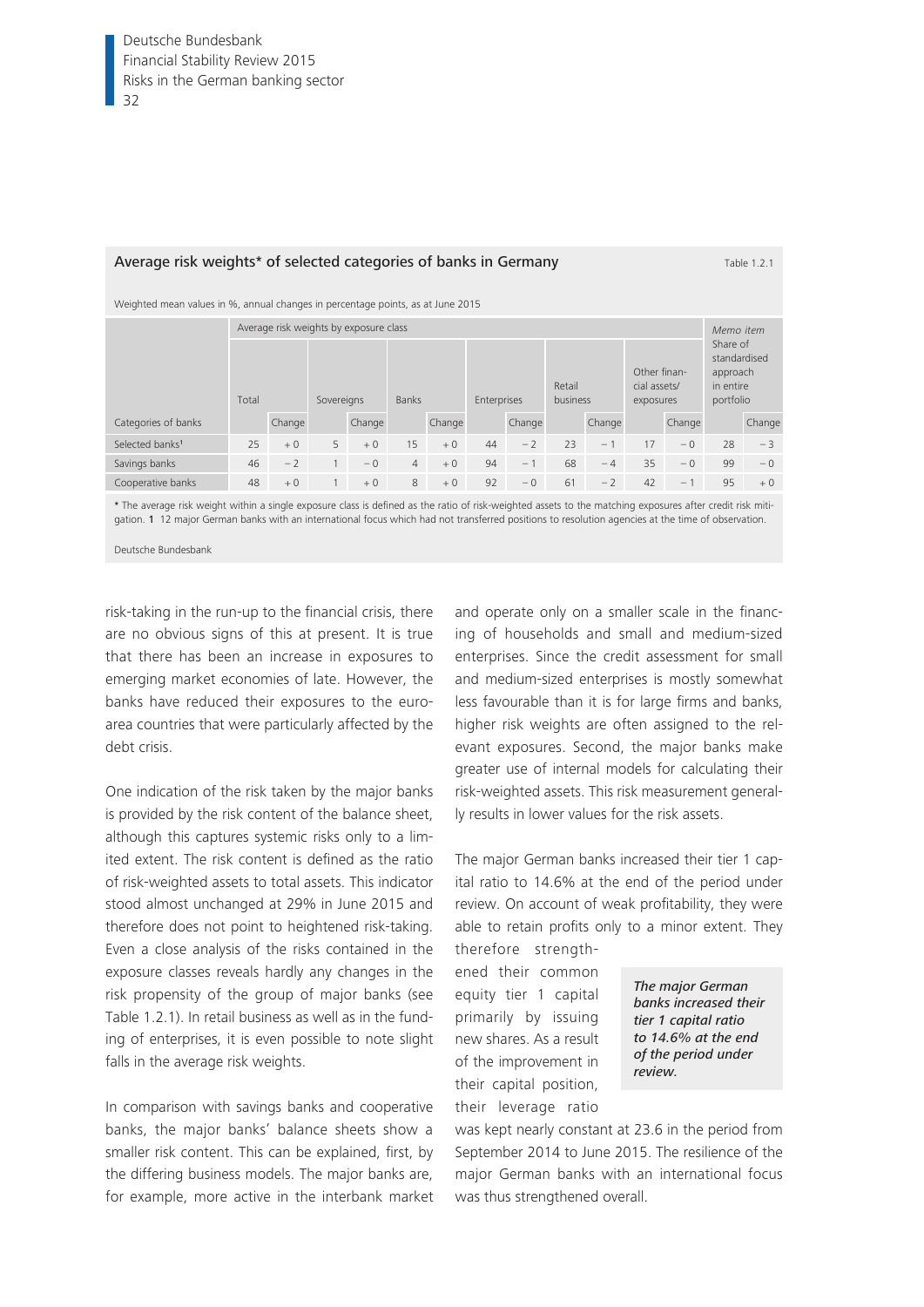## Earnings of the savings banks and cooperative banks still stable

The stability of the German banking system is closely linked to the resilience of the savings banks and the cooperative banks as a whole.

So far, the low-interest-rate environment is having hardly any impact on the primary institutions' profitability. The savings banks and credit cooperatives were thus able to increase their operating income slightly in 2014 (+0.8% and +0.2%, respectively). $8$ Net interest income rose, in fact, albeit only marginally (+0.5% and +1.0%, respectively). The institutions were able to offset the decline in the interest margin, ie the ratio of net interest income to total assets, in particular by stepping up lending. Shifting customer deposits towards transferable deposits bearing a lower rate of interest likewise supported net interest income.

Since maturities in lending business were also expanded at the same time, interest rate risks also increased. From a macroprudential perspective, such risks are significant because interest shocks hit all institutions simultaneously. Interest rate risks can

*From a macroprudential perspective, interest rate risks are significant because interest shocks hit all institutions simultaneously.*

be measured using the Basel interest rate risk coefficient. This interest rate risk coefficient is defined as a present-value loss (relative to own funds) resulting from an abrupt rise (or fall) in interest

rates of 200 basis points across all maturities. It also comprises the off-balance-sheet instruments in the non-trading book. In the case of the savings banks, in the period from end-2011 to mid-2015, the Basel coefficient went up from 18.3% to 21.5%.<sup>9</sup> During the same period, the cooperative banks' coefficient rose by 3.1 percentage points to 20.8% (see Chart 1.2.3). Given a coefficient above 20%, a heightened



**\*** The interest rate risk coefficient measures the present-value loss resulting from an abrupt rise (or fall) in interest rates of 200 basis points across all maturities relative to the regulatory own funds. Deutsche Bundesbank

interest rate risk is assumed by the banking supervisors.

## Sharp reduction in the net interest margin expected by 2019

According to the survey on the impact of the low-interest-rate environment, many savings banks and

<sup>8</sup> A more detailed analysis of profitability in the German banking sector may be found in Deutsche Bundesbank (2015b).

<sup>9</sup> These calculations are based on the amended Circular 11/2011 (BA) of the Federal Financial Supervisory Authority (BaFin) on the prudential treatment of interest rate risk in the non-trading book. Two scenarios are considered: a parallel upward shift of 200 basis points in the yield curve (scenario 1) and a parallel downward shift of 200 basis points in the yield curve (scenario 2). Only institutions which show a negative change in the risk contribution in at least one of the two scenarios are included in the calculation. If both figures are negative, the larger figure is used. As, in almost all cases, the lower figure appears in scenario 1, the results can be viewed as an approximation of the scenario of a parallel upward shift of 200 basis points in the yield curve.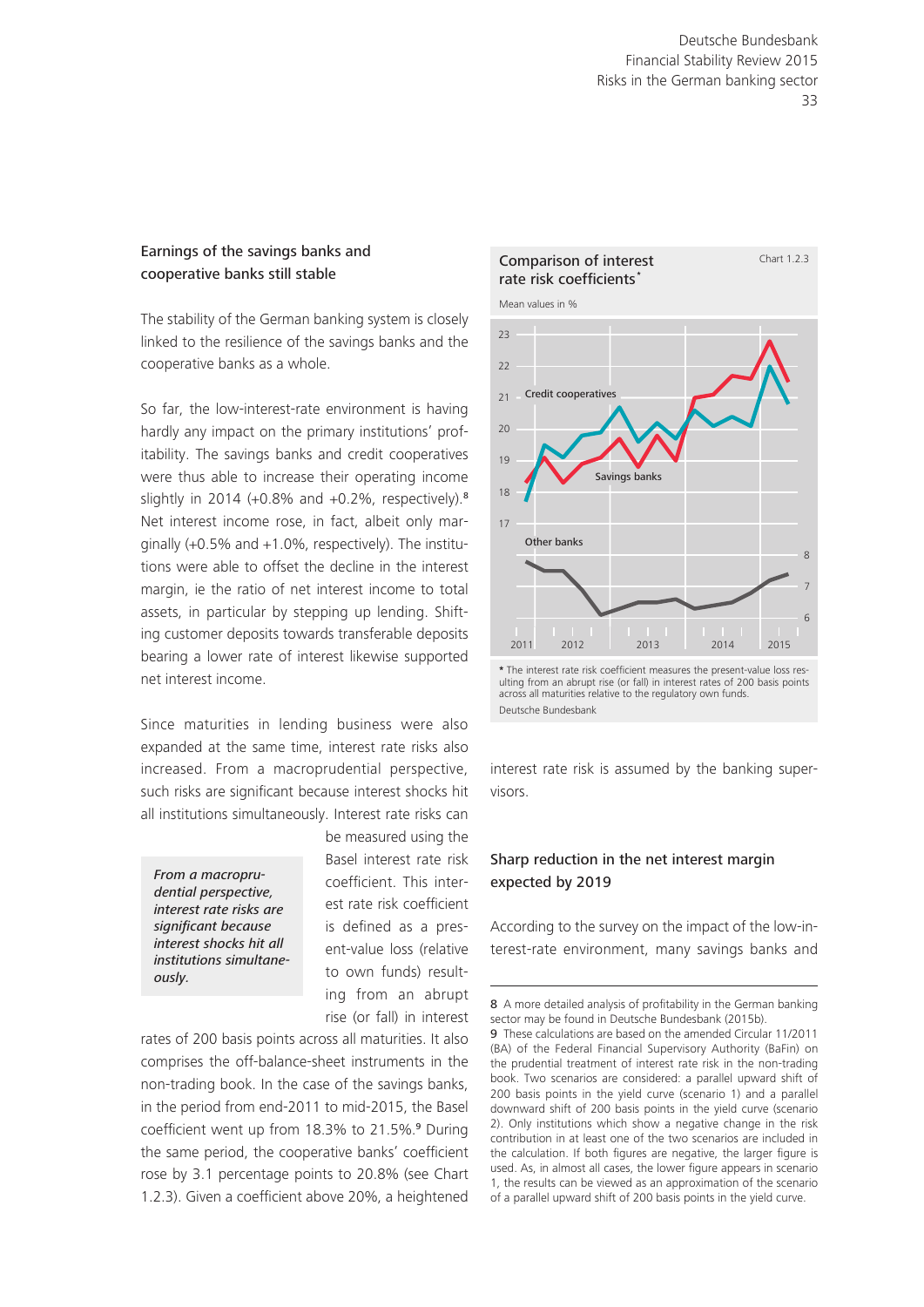#### Distribution of net interest income of savings banks and cooperative banks Chart 1.2.4

Number of institutions



Sources: Financial statements of the institutions and Bundesbank survey on the low-interest-rate environment. Deutsche Bundesbank

cooperative banks are expecting their net interest margin to fall considerably by 2019. This becomes obvious when comparing the distribution of the interest margin in 2014 with its distribution in line with the institutions' own projections for 2019. The leftward shift of the distribution indicates a systematic deterioration of the net interest margin in the savings bank and cooperative bank sector on account of the low-interest-rate environment (see Chart 1.2.4).

Moreover, a deterioration in the currently positive net valuation result in the wake of a slowdown in economic activity could place a strain on the performance of savings banks and cooperative banks. In recent years, the low costs of credit risk provisioning have been a mainstay of the profitability of the primary institutions, ie savings banks and credit cooperatives.

## Little indication of heightened risk-taking by the primary institutions

Risks to the stability of the financial system might arise if the primary institutions respond to potentially poorer profitability in a similar fashion. If the institutions relax their credit standards in an attempt to grant more loans in the low-interest-rate environment, they would be hit simultaneously by a deterioration in economic activity.

An easing of credit standards in the case of loans for house purchase, in particular, poses a potential risk to the stability of the banking system, given that crises in the past were often triggered by price exaggerations on the real estate markets as a result of a sharp expansion in lending activity.<sup>10</sup>

indication of increased risk-taking in lending by savings banks and cooperative banks.<sup>11</sup> While these banks have clearly granted more loans to house-

Current data show no

*Current data show no indication of increased risk-taking in lending by savings banks and cooperative banks.*

holds for house purchase, the average risk weight in retail banking, which comprises lending to private customers, fell in 2014. In the case of savings banks, the figure was down 4 percentage points to 68% (see Table 1.2.1 on page 32). For cooperative banks, the relevant figure dropped by 2 percentage points to 61%. According to the survey on the impact of the low-interest-rate environment, one-quarter of all savings banks and cooperative banks intend to adjust their credit standards if the low-interest-rate environment persists.

<sup>10</sup> In June, the German Financial Stability Committee recommended that the Federal Government create a legal basis to allow macroprudential regulation of the property financing business owing to the importance of the real estate markets for financial stability. See the chapter entitled "Macroprudential policy" on pp 71-83.

<sup>11</sup> See the chapter entitled "The macroeconomic and financial environment" on pp 17-27.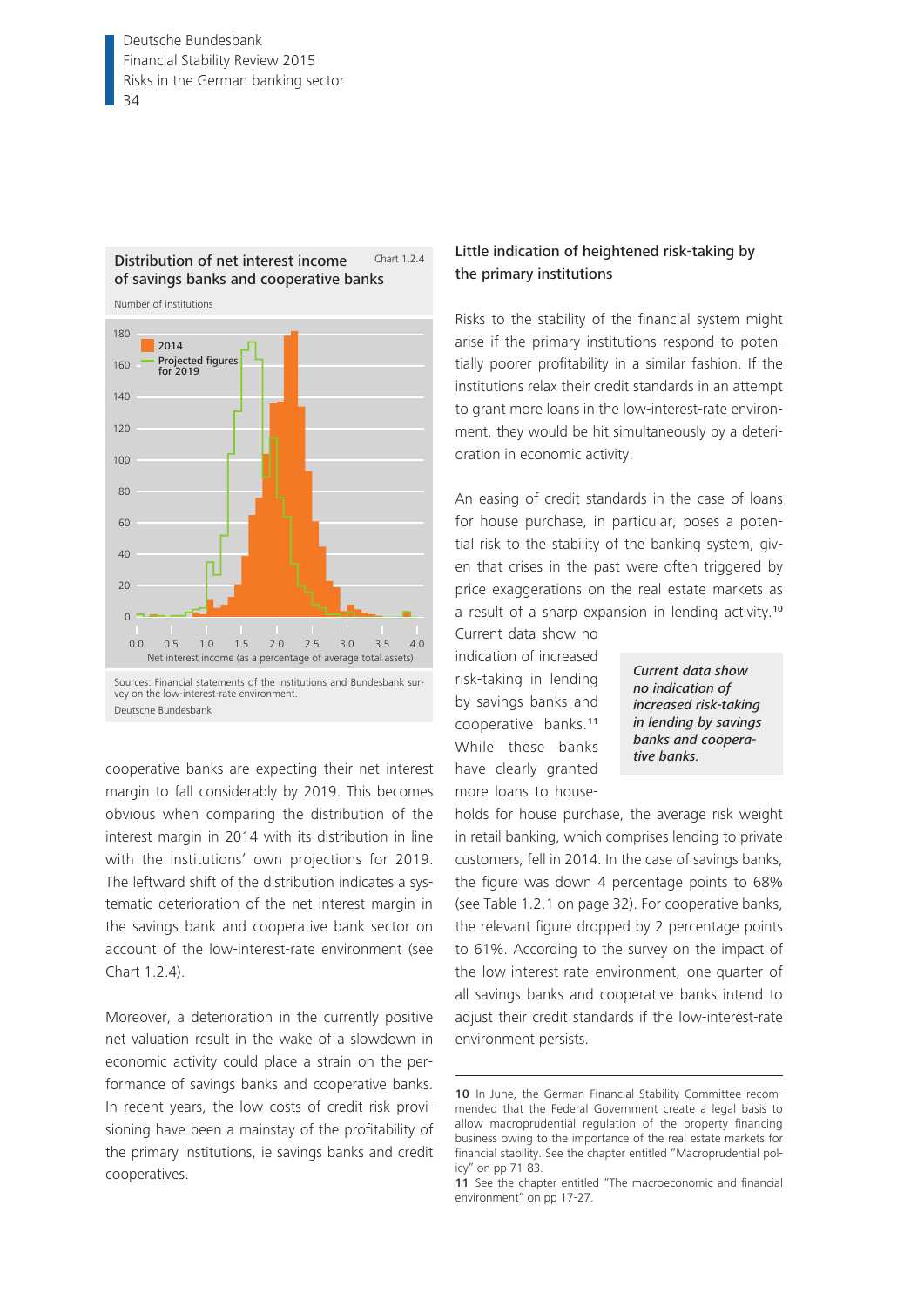There are signs of heightened risk-taking in the securities in the liquidity reserve, as average residual maturities have been extended and investment in riskier products has taken place. Overall, the liquidity reserve accounts for approximately 20% of the aggregate total assets of the institutions participating in the survey.

## Resilience of savings banks and cooperative banks still adequate

Last year, the savings banks and cooperative banks were able to increase their tier 1 capital ratio to 15% and 14.2%, respectively, on account of relatively good earnings. According to the survey, the institutions, on aggregate, are planning to build up further tier 1 capital in the coming years despite the expectation of diminishing income. This is intended to be achieved chiefly through the retention of profits. In view of the expected decline in interest income and a possible deterioration in the net valuation result, the institutions' assumptions may prove to be too optimistic in this respect. If the savings banks and cooperative banks, as in the past, release hidden reserves in order to smooth profits, this might also weaken the institutions' resilience over the medium term.<sup>12</sup>

## Macro stress tests expose vulnerabilities

If banks, in light of the persistent low-interest-rate environment, are unable to build up enough equity capital in future or if they release reserves to smooth their income, they will be more vulnerable to macroeconomic shocks. The effects of such shocks on the profitability and solvency of German banks can be estimated using macro stress tests.

In an integrated stress test for the German banking system, the Bundesbank simulated the simultaneous occurrence of multiple macroeconomic events over a three-year horizon (2015 to 2017).<sup>13</sup> The

stress scenario depicts an extreme macroeconomic event and covers an abrupt rise in short-term interest rates, a major stock market correction, a slump in real economic activity and a sig-

*In an integrated stress test for the German banking system, the Bundesbank simulated the simultaneous occurrence of multiple macroeconomic events.*

nificant decline in real estate prices. With this scenario, it is possible to roughly quantify the effects of extremely negative macroeconomic events on banks' solvency and to estimate potential implications for the stability of the banking system.

Specifically, this stress test assumes that the cumulative gross domestic product over the three-year horizon falls by up to 9.3% against the baseline scenario, which is based on the Bundesbank's projections. At the same time, short-term interest rates peak at 4.4% and long-term interest rates peak at 1.2%. Share prices and real estate prices slump by up to 44% and 17%, respectively.<sup>14</sup> A more detailed description of the impact of these variables on the simulated losses of the real estate financing portfolio may be found in the box entitled "Stress test for residential mortgage loans to households in Germany" on pages 37 and 38. The results of the macro stress test show that the average annual profit of the small and medium-sized banks drops by 91% at its most extreme (see Chart 1.2.5). Almost half of the institutions post a negative pre-tax result in this extreme scenario. The large banks, too, have to

<sup>12</sup> S Bornemann, T Kick, C Memmel and A Pfingsten (2012), for example, show that, between 1997 and 2009, German banks made intensive use of reserves pursuant to section 340f of the German Commercial Code in order to avoid a net loss or a yearon-year fall in their net profits.

<sup>13</sup> A top-down stress test was used in this instance. The calculations were performed centrally by the Bundesbank on the basis of balance sheet and prudential reporting data.

<sup>14</sup> Including an additional price drop of 5% for the aggregate of seven large cities.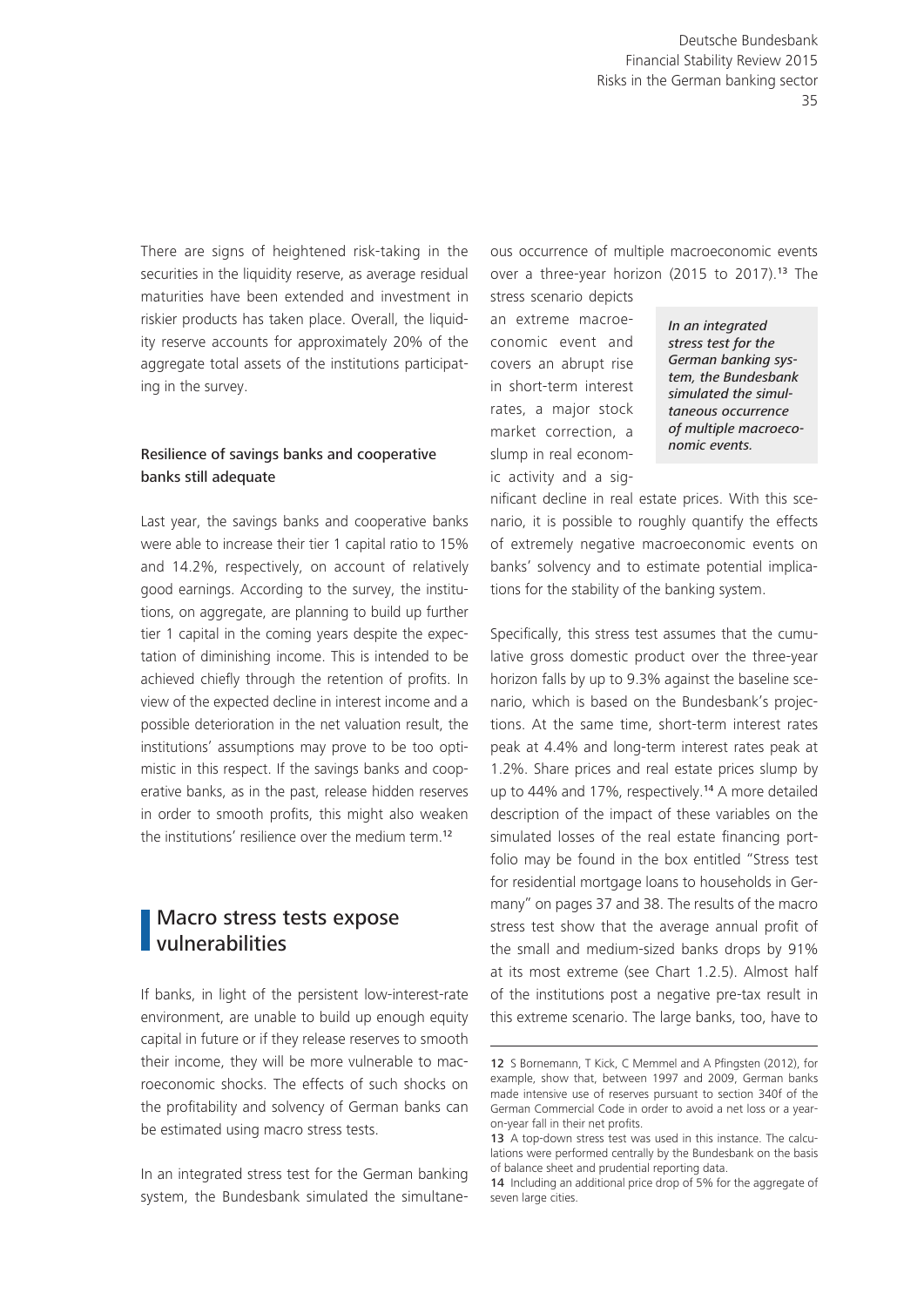### Integrated stress test: earnings before taxes **\*** This stress scenario covers the simultaneous occurrence of multiple 2008 09 10 11 12 13 14 15 16 2017  $-1.2$  $-0.9$  $-0.6$  $-0.3$  $\Omega$  $+0.3$  $+0.6$  $+0.9$  $+1.2$  $+1.5$  $+1.8$  $+2.1$ As a percentage of total assets 5th percentile 25th percentile Median 75th percentile 95th percentile Small and medium-sized banks**<sup>1</sup>** (annual data) Large banks<sup>2</sup> Median (quarterly data)  $-0.3$  $\Omega$  $+ 0.3$ History Comprehensive stress scenario

Chart 1.2.5

negative macroeconomic events. **1** Commercial banks, savings banks and cooperative banks. **2** 12 major German banks with an international focus which did not transfer positions to resolution agencies in the observation period Deutsche Bundesbank

absorb considerable losses, which even exceed the level in the crisis year of 2008. The slump in profits mainly arises on account of losses in the banks' trading business as well as an increase in value adjustments in their lending business. Owing to good capitalisation, however, none of the large institutions runs into difficulties.

When interpreting the results, it should be noted that the stress tests used do not take into account a number of important aspects. Liquidity risk, a major systemic risk, deserves particular mention in this respect. This materialises, for example, when a

bank runs into difficulties and creditors withdraw their funds or do not renew their loans, even from and with banks that are not directly affected. In the financial crisis, this even led to the interbank market drying up. Feedback effects between the banking sector and the real sector are not taken into account by these models either. A shock in the real sector, for instance, may lead to a tightening of lending, further intensifying the economic downturn. This, in turn, can have further negative impacts on the banking sector. For these reasons, the results of the stress tests are more likely to represent the minimum level of what is to be expected in an adverse scenario.

## Persistent low interest rates put pressure on earnings of building and loan associations

The current low-interest-rate environment presents particular challenges for the business models of some banks. The banks most affected are those with long-term fixed-rate commitments which are finding it difficult to generate sufficient returns in the low-interest-rate environment. This applies especially to building and loan associations.

However, the stability of the financial sector as a whole is unlikely to be fundamentally jeopardised by the difficulties of the building and loan associations, as this sector is small, accounting for 2.6% of the aggregate total assets of all German banks, and its interconnectedness with other parts of the banking system is low.

The building and loan associations show a strong reliance on lending and deposit business. A narrowing of the net interest margin triggered by sinking interest rates thus has a considerable impact on their profitability.<sup>15</sup> When interest rates fall, the building

<sup>15</sup> See M Köhler (2015) for an analysis of the profitability of building and loan associations and factors affecting it.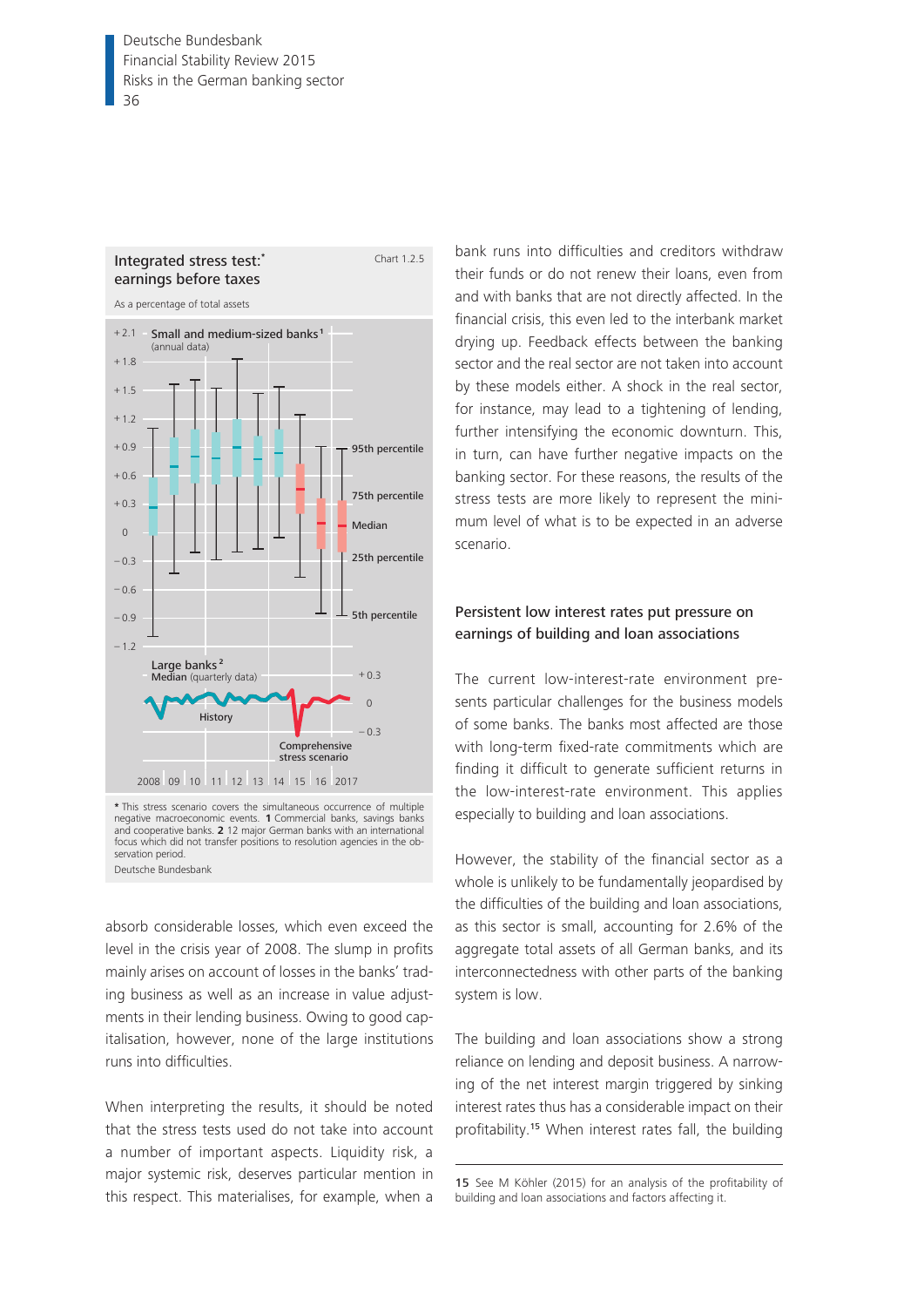## Stress test for residential mortgage loans to households in Germany

An *ad hoc* real estate shock was simulated in the 2014 *Financial Stability Review* for the 116 institutions that participated in a special survey.<sup>1</sup> The losses calculated for the granted residential mortgage loans were subsequently extrapolated for the entire banking system. The losses of each individual German bank have now been modelled in the integrated stress test (see pages 35 to 36), taking account of the standard macroeconomic scenarios.<sup>2</sup>

The expected loss (*EL*) for each bank's mortgage loan portfolio in year *T* is calculated as the weighted product of the probabilities of default (*PD*) and the loss given default (*LGD*), which is estimated for loans of vintage *t* with loan-tomortgage lending value ratio *K*.

$$
EL_{T} = \sum_{t,K} W_{T}^{t,K} PD_{T}LGD_{T}^{t,K}
$$

The weighting  $w_\tau^{t{\mathcal K}}$  corresponds to the estimated *pro rata* volume of loans outstanding. The *LGD* is estimated using the recovery rate (*Rec*),

3 A distinction is made between three regions: large cities (seven), urban areas (17 remaining towns and cities from the special survey on residential real estate) and all other regions. When modelling the *LGD*, it should also be noted that claims of building and loan associations are generally entered in the Land Register on a subordinate basis.

4 A haircut is applied to the loan-to-mortgage lending value ratio to calculate the *LTV*:  $BelA_{K}$ .  $LTV_{K} = (1 - \Delta B) BelA_{K}$ .

which is the ratio of the current selling price of the property to the outstanding loan amount.

$$
1 - LGD_7^{tK} = Rec_7^{tK} = min\left\{1; \frac{(1 + \Delta p_{t.7})(1 - \Delta f_7)}{LTV_K(1 - Amort_{t.7})}\right\}
$$

 $\Delta p_{tT}$  corresponds to the percentage rise in real estate prices since the time the loan was granted and ∆*f<sub>T</sub>* equates to the percentage discount on the property's market price in the case of foreclosure.<sup>3</sup> The denominator shows the average initial loan-to-market value of a property (*LTV*) 4 in mortgage lending value class *K* and the part of the loan that has not yet been amortised  $(1 - Amort_{\tau})$ .





<sup>1</sup> See Deutsche Bundesbank (2014), Financial Stability Review, November 2014, pp 57-68.

<sup>2</sup> The estimated losses only refer to residential mortgage loans to households. The analysis included all banks with outstanding residential mortgage loans of more than €5 million in 2014. Information on outstanding residential mortgage loans was taken from the borrowers statistics. Data on new business and on the loan-to-mortgage lending value ratio were estimated on the basis of MFI interest rate statistics and the special survey on residential real estate.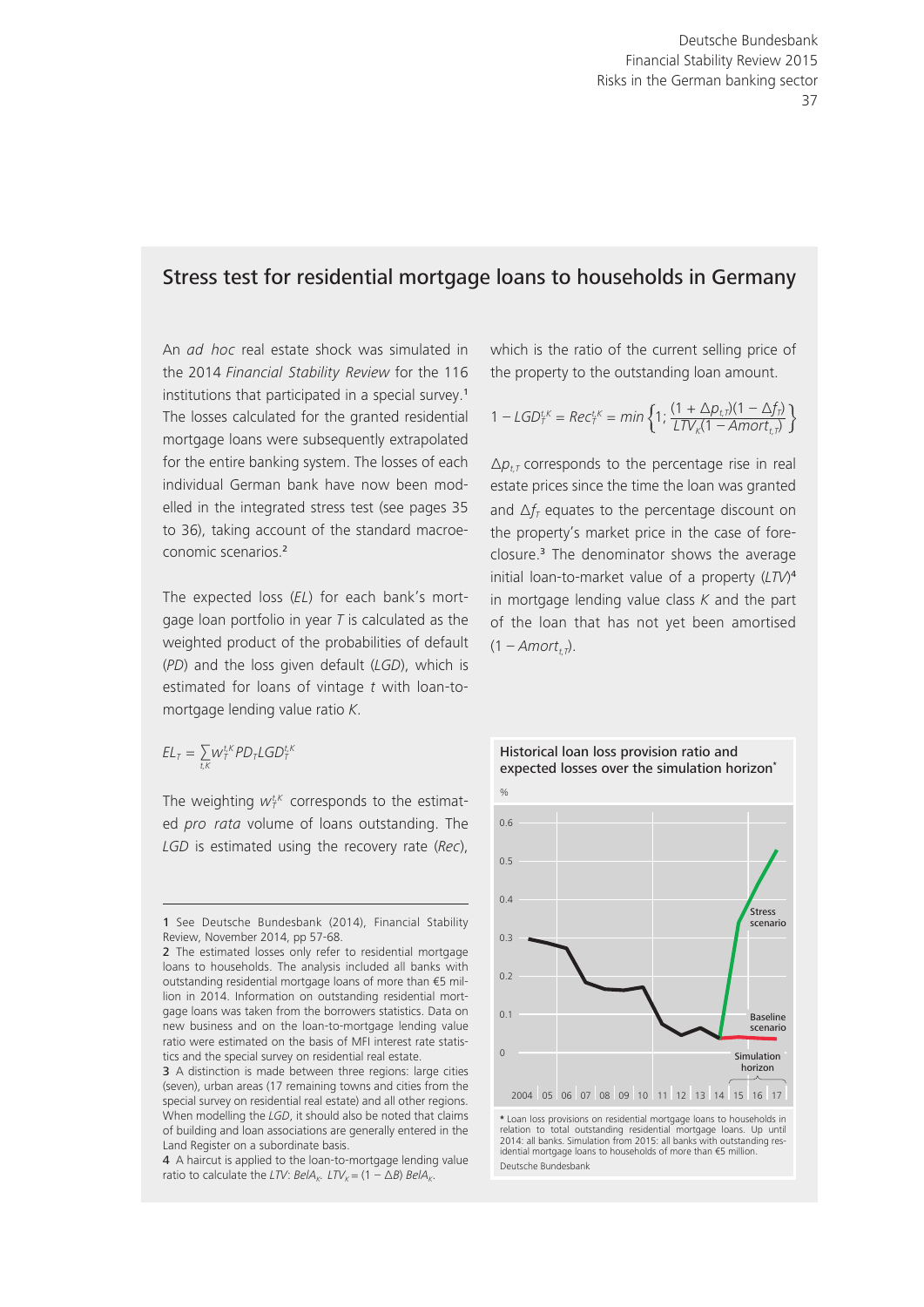The modelled probability of default is based on the banks' recent estimate of probability of default plus a simulated effect of increasing unemployment in the adverse shock scenario.<sup>5</sup>

In the baseline scenario, which perpetuates the current economic development, the expected loss remains at the current very low level. It rises to up to 0.53% in the stress scenario, however. This equates to an increase in the aggregated provisioning needs from €0.4 billion currently to up to €5.5 billion per year, which corresponds to a 0.7 percentage point decline in the median tier 1 capital ratio over the three-year simulation horizon. The isolated real estate scenario does not lead to any of the banks included in the simulation undershooting capital requirements, though.

5 Due to a lack of data, it is assumed that the probability of default is independent of loan class *K*, which possibly leads to an underestimation of expected losses.

*Building and loan associations show a strong reliance on lending and deposit business. A narrowing of the net interest margin triggered by sinking interest rates thus has a considerable impact on their profitability.*

and loan associations have to pay interest on the long-term deposits under savings and loan contracts that is above the current rate. However, they can only invest funds at the current interest rate, which they achieve, for example,

by temporarily granting a limited amount of interim and bridging loans.

Finally, falling interest rates cause savers with building and loan associations to refrain from drawing on fixed-rate building loans, while at the same time accumulating more deposits. As a result, the ratio of building loans to deposits under savings and loan contracts is reduced. The building and loan associations therefore have more free collective funds at their disposal when interest rates drop; however, they are only able to invest these at low interest rates in the context of interim and bridging loan business.

Against this backdrop, a scenario analysis was used to investigate changes in the net interest income of building and loan associations in three different interest rate scenarios over a period of ten years (see Chart 1.2.6). The scenarios model future developments in the long-term interest rate level (Bunds with a ten-year residual maturity). The baseline scenario corresponds to market expectations and was derived from the implied forward rates.

The baseline scenario assumes the interest rate level continues to decline until 2016 before rising slightly. Here, the net interest margin narrows significantly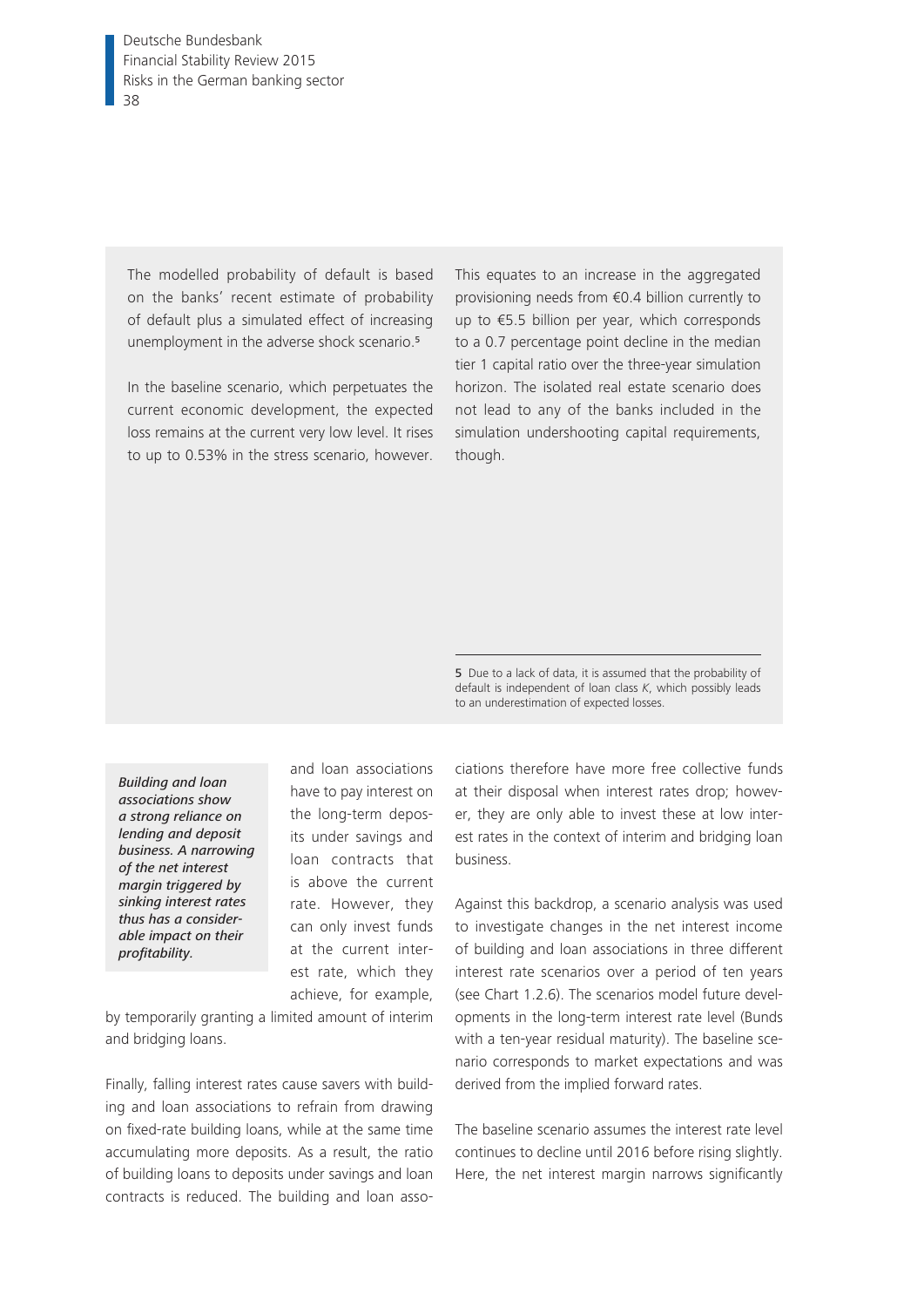at first. However, if interest rates go up from 2017, the net interest margin widens again slightly.

Scenario 1 assumes a persistent low-interest-rate environment in which the long-term interest rate level remains at zero. In this scenario, the net interest margin contracts considerably and also stays at a low level of around 1.4% in the subsequent years.

Scenario 2 assumes that the interest rate level initially continues to fall and then climbs linearly from 2017 onwards. Based on these assumptions, the net interest margin expands again from 2018.

When interpreting these results, it should be noted that projections over the long horizon assumed here are subject to considerable uncertainty. The scenario analyses conducted therefore serve more as a qualitative illustration of the impacts of the observed scenarios rather than as a precise computation of future net interest income.

Nevertheless, the results show that if the interest rate level does not return to normal, the profitabili-

*If the interest rate level does not return to normal, the profitability of building and loan associations is likely to remain strained.*

ty of building and loan associations is likely to remain strained. In order to manage in future with a lower interest rate margin, building and loan associations are likely

to endeavour to reduce their costs. The fact that their cost-income ratio has barely improved over the past decade suggests that there is still potential for cutting costs.

#### Net interest income of building and loan associations in the scenarios Chart 1.2.6



**<sup>1</sup>** Linear interest rate rise from 2017. **2** Market-based projection of interest rate movements. **3** Persistent low-interest-rate environment. Deutsche Bundesbank

# **List of references**

Behn, M, R Haselmann and V Vig (2014), The limits of model-based regulation, SAFE Working Paper No 75.

Bornemann, S, T Kick, C Memmel and A Pfingsten (2012), Are banks using hidden reserves to beat earnings benchmarks? Evidence from Germany, Journal of Banking and Finance, Vol 36, Issue 8, pages 2403 to 2415, August 2012.

Brunner, A, J Decressin, D Hardy and B Kudela (2004), Germany's three-pillar banking system – cross-country perspectives in Europe, IMF Occasional Paper No 233.

Busch, R and C Memmel (2015), Banks' net interest margin and the level of interest rates, Deutsche Bundesbank Discussion Paper No 16/2015, July 2015.

Deutsche Bundesbank (2013), Financial Stability Review 2013, November 2013.

Deutsche Bundesbank (2014), Financial Stability Review 2014, November 2014.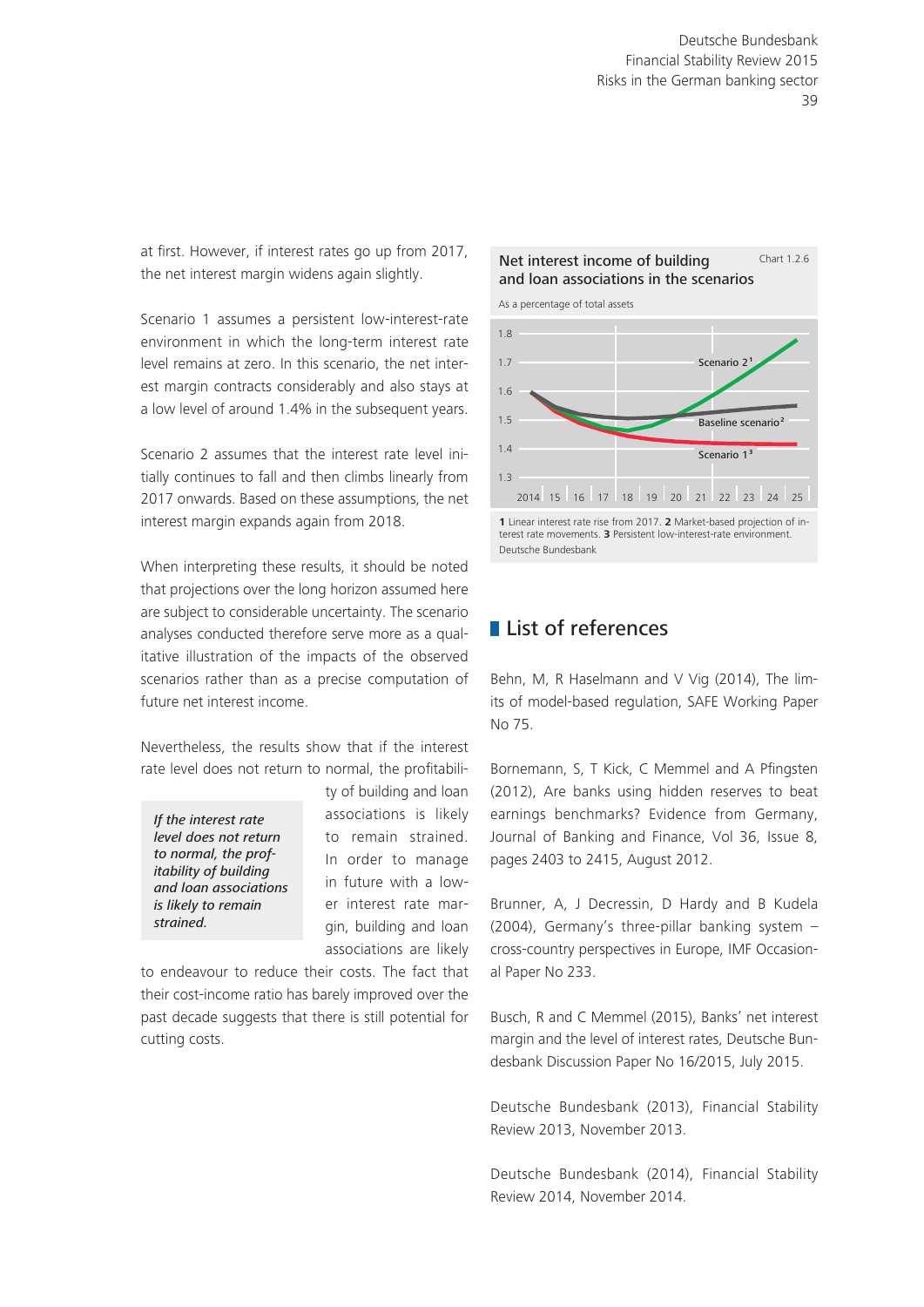Deutsche Bundesbank (2015a), Monthly Report, April 2015.

Deutsche Bundesbank (2015b), Monthly Report, September 2015.

German Council of Economic Experts (2008), Das deutsche Finanzsystem, Effizienz steigern – Stabilität erhöhen, Expertise im Auftrag der Bundesregierung, June 2008.

Köhler, M (2015), Die Auswirkungen des Niedrigzinsumfelds auf die Bausparkassen, Zeitschrift für Bankrecht und Bankwirtschaft, Vol 27, Issue 5, pages 316 to 322, October 2015.

Memmel, C (2011), Banks' exposure to interest rate risk, their earnings from term transformation, and the dynamics of the term structure, Journal of Banking and Finance, Vol 35, Issue 2, pages 282 to 289, February 2011.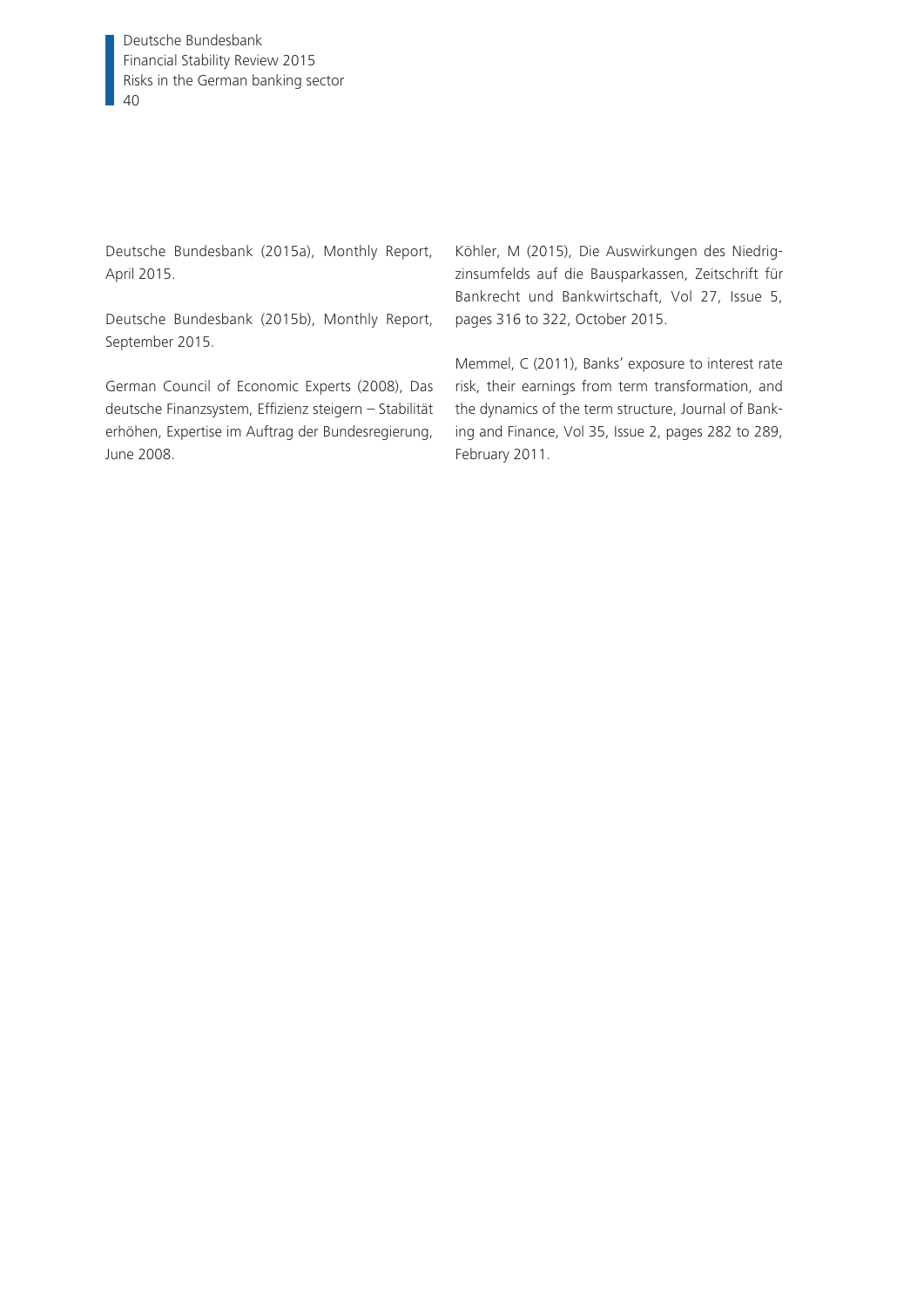# Risks in the life insurance sector

*Two developments have shaped the risk situation and resilience of German life insurers of late. First, interest income from investment has fallen more rapidly than interest expenditure on long-term policies concluded with policyholders. Second, the Life Insurance Reform Act (Lebensversicherungsreformgesetz), which entered into force in August 2014, has reined in the outflow of funds from insurance companies. The findings of a scenario analysis covering a forecast period from 2015 to 2025 reveal that, despite the considerable relief offered by the Life Insurance Reform Act, the prolonged low-interest-rate environment will continue to put pressure on German life insurers and may jeopardise their solvency situation. In the most severe scenario of a stress test conducted by the Bundesbank, life insurers would have a capital shortfall equivalent to 10% of own funds. They are, therefore, facing the ongoing challenge of further boosting their resilience. This is especially important given that the new prudential regime, Solvency II, will impose higher capital requirements on insurance companies as of 2016.*

Life insurers have responded to the changing environment by extending *the duration of their portfolios. They have done so partly in preparation for Solvency II. The longer maturity of their assets has reduced the duration gap between very long-term liabilities and shorter-term assets and, with that, the insurance companies' vulnerability to long-term capital market risk. At the same time, however, it has made insurers more sensitive to an abrupt rise in interest rates.* 

*If individual or multiple insurance companies were to become distressed, the potential contagion risks for the financial system would be smaller than in the case of banks. For one thing, the insurance sector's intrasectoral links are of only minor importance. For another, insurers' funding is less volatile than that of banks, which are very much dependent on the interbank market. Nevertheless, risks in the insurance sector can impair financial stability and adversely affect the real economy.*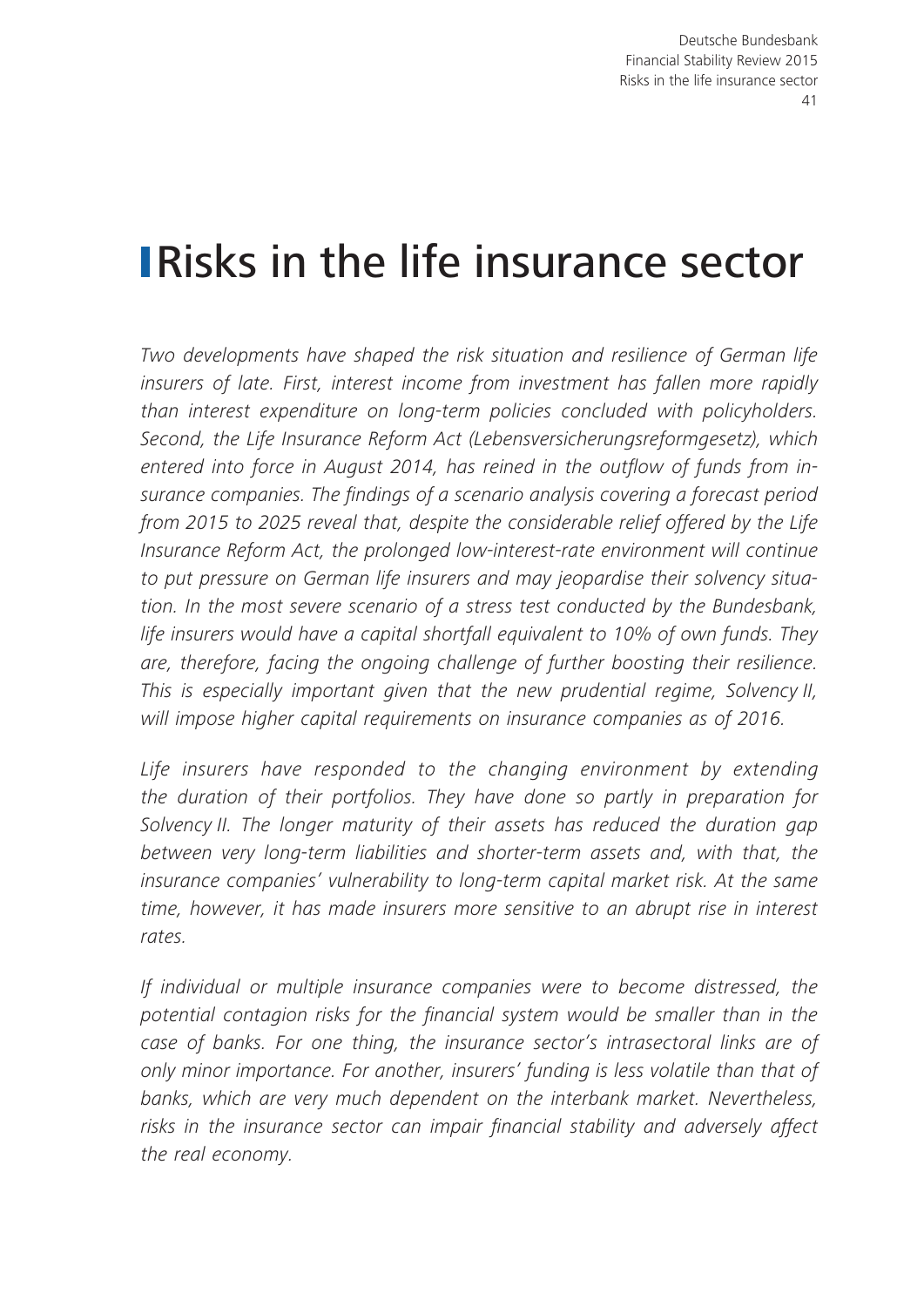# Low-interest-rate environment is **I** impairing resilience

Insurance companies perform a core function in terms of financial stability by enabling risk allocation and risk protection in the financial system. They play a key role in the financial markets. Like

*Insurance companies perform a core function in terms of financial stability by enabling risk allocation and risk protection.*

banks, they invest in the financial system and the real economy. Unlike banks, however, insurers' characteristic business activities involve providing policyholders

with cover against risk. Insurers obtain the majority of their funding through policyholders' premium payments and lend each other funds only to a very limited extent. By contrast, intrasectoral links play a pivotal role for banks, as the interbank market is an important source of funding. Insurers' funding is, thus, in principle less volatile than that of banks. In this respect, the potential contagion risks for the financial system in the event of individual or multiple insurance companies becoming distressed are smaller than when banks run into difficulties.

Insurance companies' distress can, nevertheless, impact financial stability and the real economy through various transmission channels. It can affect banks directly, as insurers are an important source of funding for them. In mid-2015, German insurers held 37% of their total investment in the banking sector. This interconnectedness and the risks resulting from it have diminished perceptibly in the wake of the financial crisis. At the end of 2011, this share of the insurers' investment portfolio had still amounted to 47%. Studies bear out that the systemic importance of insurers has lessened since the crisis.<sup>1</sup>

Moreover, shocks that hit either the assets side or the liabilities side of insurers' balance sheets can also trigger indirect contagion effects. For instance, the liquidation of investments may lead to negative market price effects (liquidation channel). Ultimately, insurer distress can cast doubt on the stability of banks and other financial intermediaries (confidence channel).<sup>2</sup>

## Life insurers hit particularly hard

In contrast to banks, insurance companies' portfolios contain liabilities with significantly longer maturities than those of their assets. Insurers encounter dis-

generated from investment is not sufficient to fulfil their long-term commitments. This is particularly relevant for German life insurance companies as, in

tress when the income

*Insurers encounter distress when the income from investment is not sufficient to fulfil their longterm commitments.*

the past, they engaged especially in products with fixed guaranteed interest rates. The interest obligations under their long-term insurance portfolios are thus still very high and are declining only gradually owing to the long-term structure of their benefit commitments to policyholders (see Chart 1.3.1). The average maximum technical interest rate in life insurers' portfolios, which mostly reflects the contractually guaranteed return and accounts for the largest portion of the current return, fell by only three basis points to  $3.05\%$  in 2014.<sup>3</sup> It is, thus, coming into line with the lower general interest rate level only with some delay.

<sup>1</sup> See Deutsche Bundesbank (2014b), pp 67-75, as well as N Podlich and M Wedow (2013).

<sup>2</sup> For more information on the systemic importance and crucial functions of insurers, see Deutsche Bundesbank (2013), pp 81-85, Deutsche Bundesbank (2014b), pp 67-75, and Bank of England (2015).

<sup>3</sup> For more information on the return metrics used in insurance business, see Deutsche Bundesbank (2014c), p 53.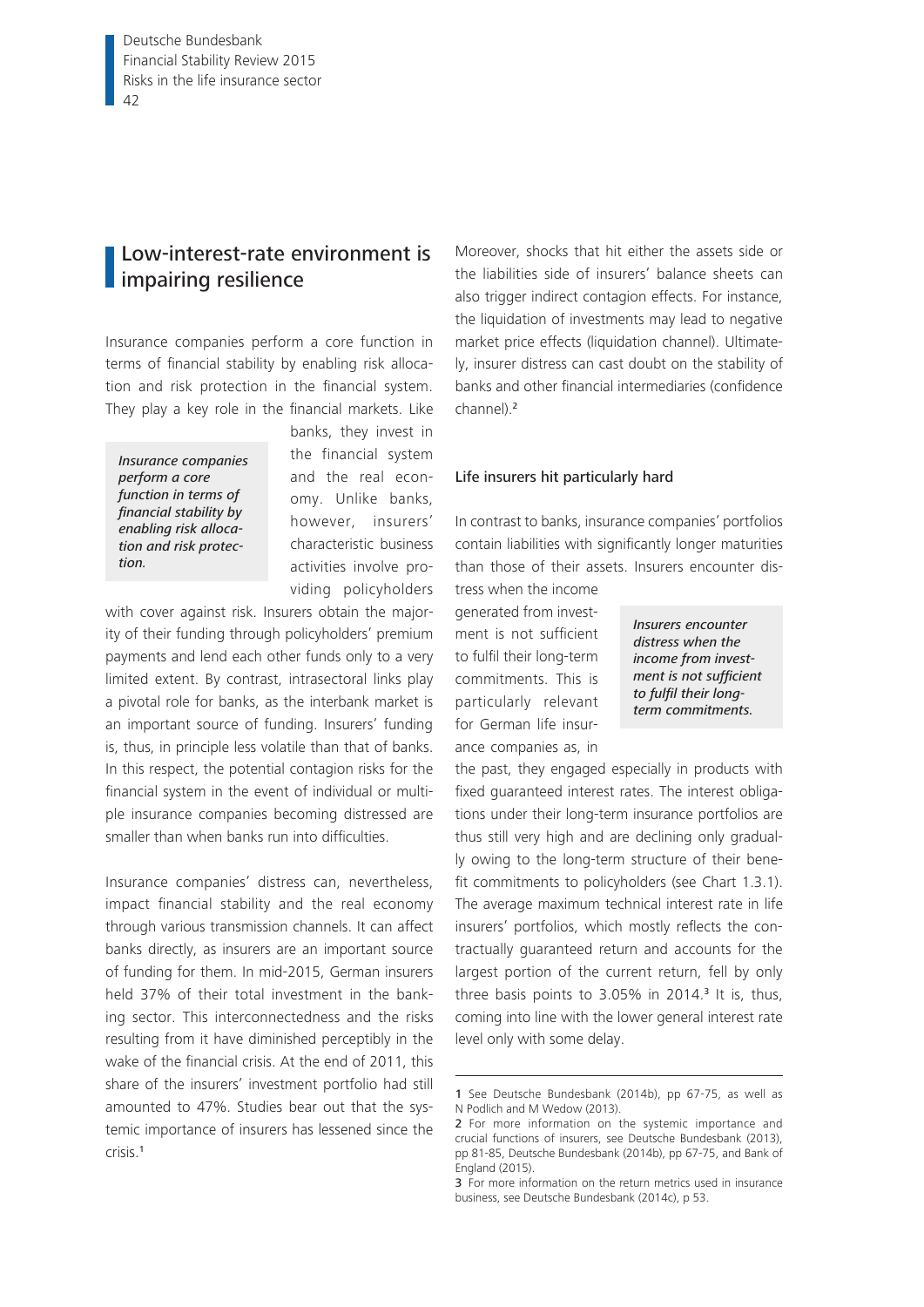Chart 1.3.1

The net return on investment is one indicator of life insurers' investment policy. In 2014, it decreased slightly to 4.63% (compared with 4.69% in 2013). However, focusing solely on this indicator paints an overly positive picture of life insurance companies' earnings position and prospects as, in 2014, like in previous years, life insurers realised valuation reserves on a large scale, not least to build up additional interest provisions.<sup>4</sup> Moreover, there were write-ups on securities remaining in the portfolio. Both developments raised the net return. Valuation gains are not sustainable going forward, however. The current average return on investment is an indicator which covers only current income and expenditure in relation to investment without taking valuation gains into account. It has fallen steadily over the past years and, at around 3.9%, was significantly lower than the net return on investment in 2014.

## Allowance should be made for hidden reserves and hidden losses

The question of how well equipped life insurers are to deal with the challenges posed by the lowinterest-rate environment depends on their resilience, for which the coverage ratio is a regulatory yardstick. The coverage ratio is the ratio of own funds to regulatory own funds requirements. It must be at least 100% to fulfil the regulatory requirements under the Solvency I regime. In 2014, the coverage ratio of German life insurance companies was, in aggregate, 163% and, thus, well above 100% (see Chart 1.3.2). The informative value of the coverage ratio is, however, limited as it makes no allowance either for hidden reserves on the assets side or for hidden losses on the liabilities side. This is particularly relevant in the prevailing low-interestrate environment.

German legislators introduced the additional interest provision in 2011 to factor in parts of the hidden losses. Under the additional interest provision,



Life insurers' key interest rates

Sources: Assekurata, BaFin and Bundesbank calculations. **1** Both the net return and the current average return on investment relate to the entire investment portfolio. The current return and the average maximum technical interest rate, by contrast, refer only to the saving component or the premium reserve. **2** The net return adjusted for extraordinary income and expenditure. **3** Investment income less expenditure relative to the annual average investment portfolio. **4** Com-prises the maximum technical interest rate, direct credit amounts and current profit participation shares. **5** Average of the various product generations with different maximum technical interest rates when the respective contracts were concluded. Deutsche Bundesbank

supplementary reserves are built up gradually to

enable insurers to fulfil their commitments to policyholders even during a prolonged period of low interest rates. This results in lower reported profits. Thus, the additional interest provision ensures that fewer funds are paid out

*Under the additional interest provision, supplementary reserves are built up to enable life insurers to fulfil their commitments to policyholders even during a prolonged period of low interest rates.*

and that more funds are retained by the companies, instead.

<sup>4</sup> The additional interest provision is a constituent part of the premium reserve which companies must put in place for policies for which the reference interest rate – derived from the ten-year average of yields on zero-coupon euro interest rate swaps with a maturity of ten years – is lower than the original technical interest rate of relevance for the premium reserves.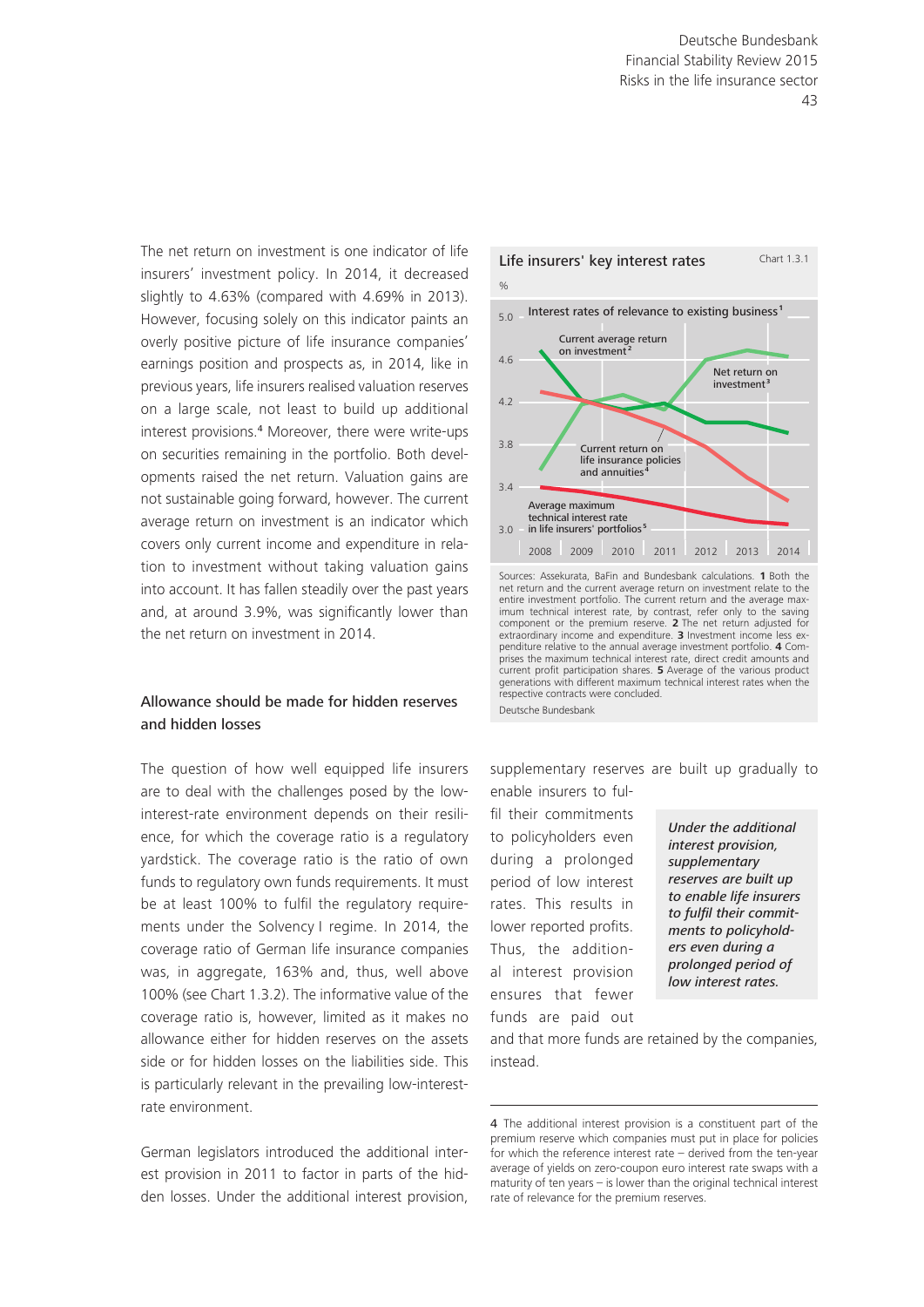

Chart 1.3.2

 $Char1.3.3$ 

Life insurers' own funds

Source: BaFin. **1** Ratio of own funds to the solvency margin. Deutsche Bundesbank

### Growth of additional interest provisions



Sources: BaFin and Bundesbank calculations. **1** Difference between current net investment income, adjusted for extraordinary income and expenditure, and expenditure to finance the technical interest rate in relation to the premium reserves. Current net investment income does not include income from specialised investment funds. Deutsche Bundesbank

It should, in principle, also be taken into account when assessing resilience. In 2014, additional interest provisions grew by €8.5 billion year-on-year and now total €21 billion, compared with insurers' own funds amounting to €58 billion (see Chart 1.3.3). The additional interest provision internalises only parts of the hidden losses, though. This is mainly attributable to the fact that the discount rate which applies to life insurers' future liabilities is not based on the current market interest rate but rather on a moving average of earlier, higher market interest rates.

### Coverage ratio can overstate resilience

To interpret developments in life insurance companies' own funds, it

makes sense to calculate an adjusted metric for resilience which makes allowance for all hidden losses and hidden reserves. This adjusted metric for resilience expresses the sum of own funds and valuation reserves

## *To interpret developments in life insurance companies' own funds, it makes sense to calculate an adjusted metric for resilience which makes allowance for all hidden losses and hidden reserves.*

(hidden reserves) less hidden losses over own funds requirements.

In this article, the metric is calculated with the aid of data collected from life insurers by the Federal Financial Supervisory Authority (*Bundesanstalt für Finanzdienstleistungsaufsicht* or BaFin) as part of its extended forecast. In this forecast, insurers are asked to provide data on their hidden reserves and hidden losses assuming that the market interest rate remains constant. These data, gathered for prudential supervisory purposes, can be used to calculate a fair value-oriented coverage ratio for the insurance sector to demonstrate the strains arising for the sector from the low-interest-rate environment.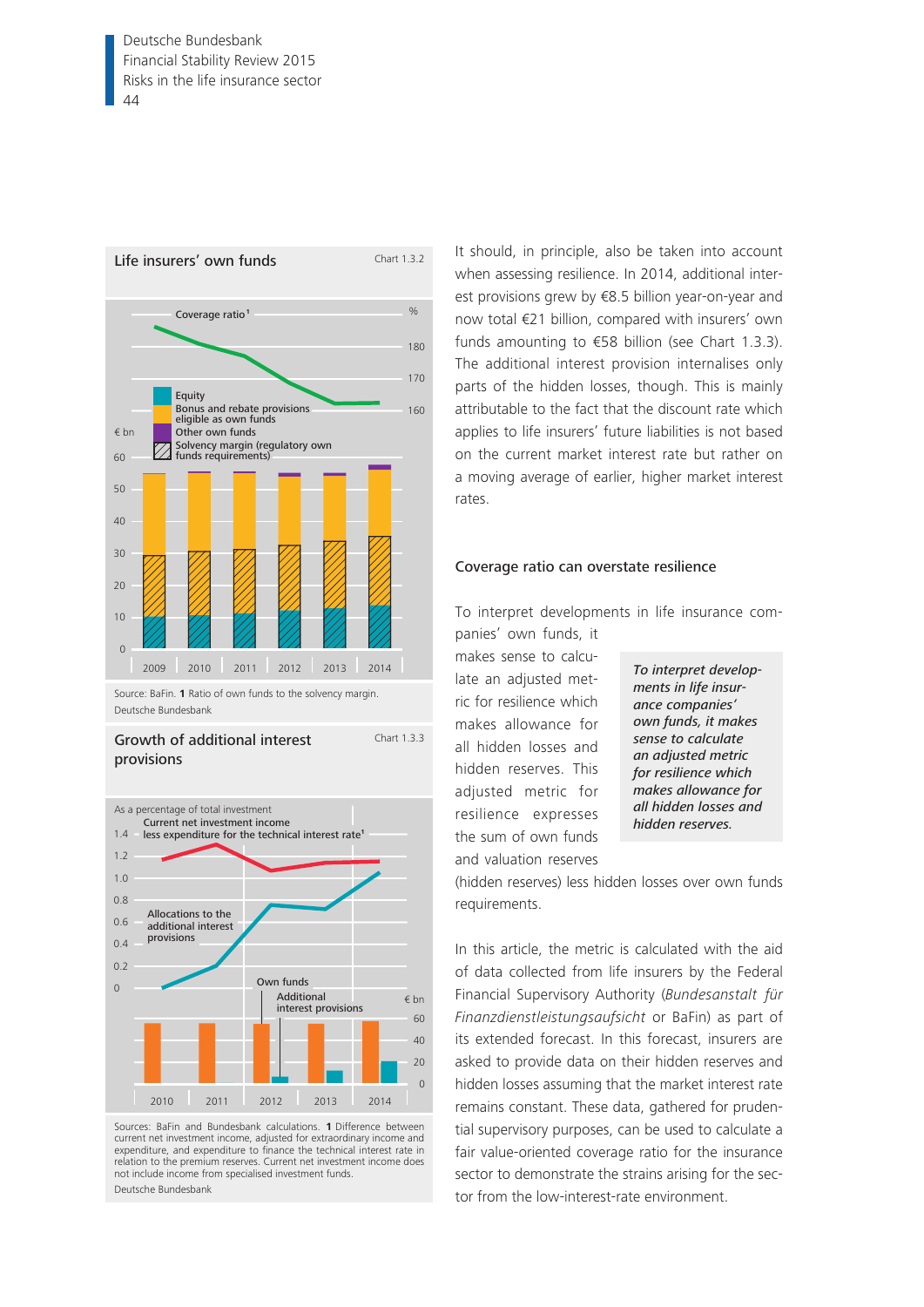The valuation reserves of German life insurers' investments amounted to, in the aggregate,  $€136$ billion at the end of 2014. This is equivalent to 14% of the market value of their investments. The hidden losses equate to the amount needed to safeguard the interests of continuing policyholders (*Sicherungsbedarf*).<sup>5</sup> At the end of 2014, this amount stood at €152 billion in the aggregate or 16% of the fair value of the premium reserves.

This metric for resilience stood at an aggregate 98% in 2014, ie significantly less than the coverage ratio of 163%, thus indicating a lower level of resilience. This reflects the fact that the hidden losses remaining are greater than the hidden reserves. The reason

*In a low-interest-rate environment, the amount needed to safeguard the interests of continuing policyholders tends to be greater than the hidden reserves.*

for this is that maturities on the liabilities side of the balance sheet are traditionally longer than on the assets side. A longer maturity implies a higher degree of sensitivity to interest

rate changes, with the result that hidden losses on the liabilities side respond much more strongly to changes in interest rates than do hidden reserves on the assets side. Therefore, in a low-interest-rate environment, the amount needed to safeguard the interests of continuing policyholders tends to be greater than the hidden reserves.

The adjusted metric for resilience differs considerably from one life insurer to another (see Chart 1.3.4). It is greater than 100% for just over one-third (36%) of life insurance companies. The net assets remaining exceed the own funds requirements at these companies. The adjusted metric for resilience at a further 34% of life insurers is between 0% and 100%. Although the value of this group of insurers' liabilities is smaller than their available funds, the net assets remaining would not be sufficient to fulfil the own funds requirements. In the case of 30%



#### Adjusted metric for resilience Chart 1.3.4

**1** Ratio of adjusted own funds to adjusted own funds requirements in 2014. Adjusted own funds are calculated as the sum of own funds and valuation reserves less the amount needed to safeguard the inter-ests of continuing policyholders. Adjusted own funds requirements are calculated as the regulatory own funds requirements plus 4% of the amount needed to safeguard the interests of continuing policy-holders. All observations with a value of less than zero derive from an amount needed to safeguard the interests of continuing policyholders which is higher than the sum of own funds and valuation reserves. The analysis covered 86 German life insurance companies. Deutsche Bundesbank

of life insurance companies, own funds and hidden reserves altogether are less than the amount needed to safeguard the interests of continuing policyholders. At the current interest rate level, the value of these life insurers' liabilities including hidden losses is higher than the value of their assets including their valuation reserves.

The adjusted metric for resilience goes some way towards capturing a fair value-based coverage ratio. It illustrates the major challenges which life insurance companies are facing in the current lowinterest-rate environment. As of 2016, insurers will have to calculate own funds requirements in a mar-

<sup>5</sup> The amount needed to safeguard the interests of continuing policyholders is the difference between the premium reserve including the additional interest provision and the present value of an insurer's liabilities when discounting with the ten-year zero-coupon euro swap rate. It was laid down for the first time in the Life Insurance Reform Act.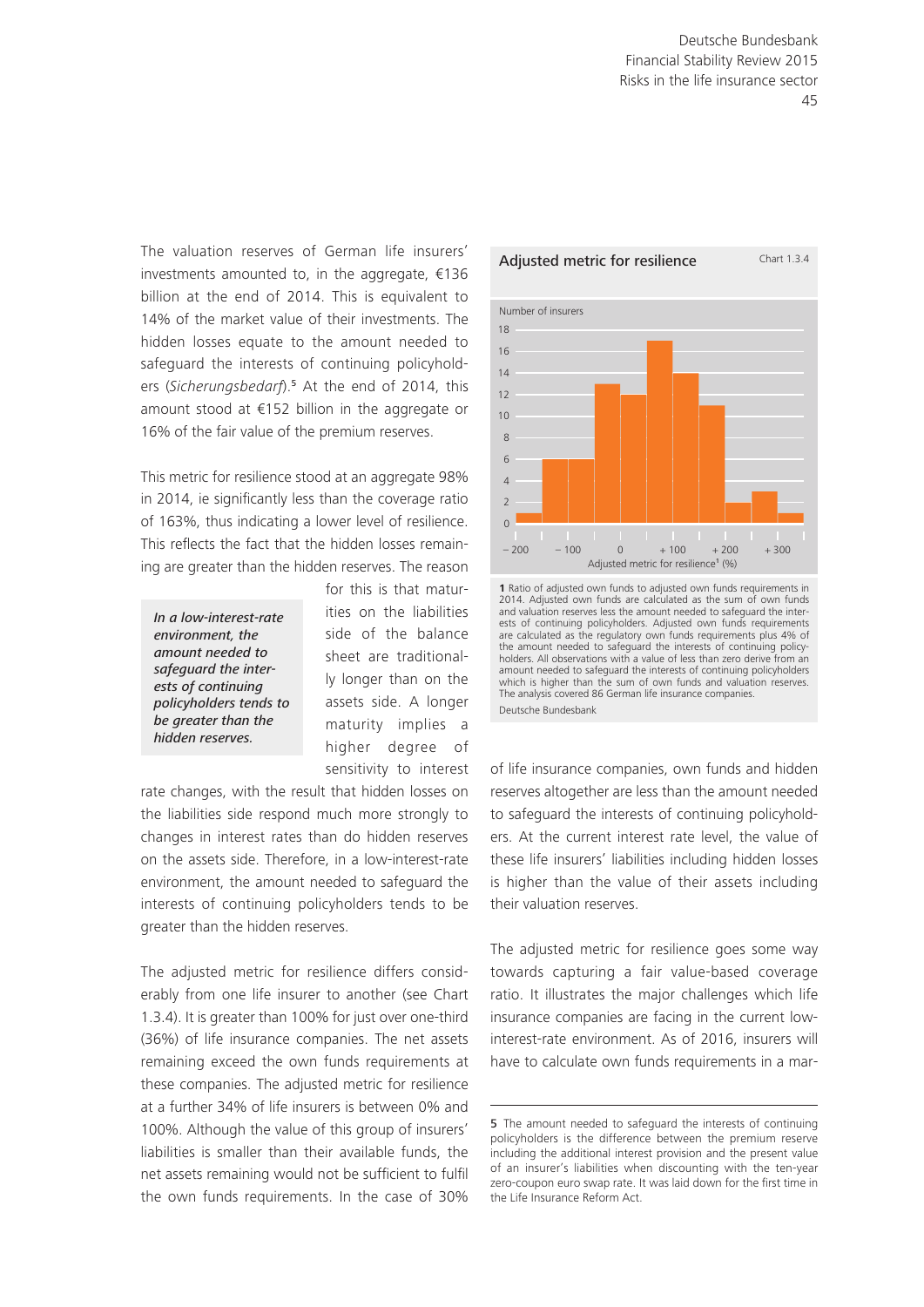#### Life insurers' valuation reserves of fixed-income securities Chart 1.3.5



Sources: BaFin and Bundesbank calculations. A score of less than 1 implies that the valuation reserves of fixed-income securities are not paid out to policyholders when policies lapse. The analysis covered 86 German life insurance companies. Deutsche Bundesbank

ket-consistent and risk-appropriate manner under the new Solvency II regulatory framework.<sup>6</sup> Transi-

*The own funds of almost half of all German life insurance companies would fall short of future requirements if Solvency II were to apply immediately without any transitional measures.*

tional measures will still apply for the next 16 years, however. A comprehensive survey conducted by BaFin<sup>7</sup> with regard to Solvency II found that the own funds of almost half of all German life insurance companies would fall short of

future requirements if the new prudential regime were to apply immediately without any transitional measures.

Solvency II has important macroprudential implications. A solvency balance sheet prepared largely according to market values is better able to capture future macroprudential strains arising from the low-interest-rate environment than one drawn up under the current prudential regime. However, marking to market also harbours the risk of increasing procyclical behaviour (see the box entitled "Solvency II from a macroprudential perspective" on pages 48 and 49).

## Life Insurance Reform Act is reinforcing capital buffers

The Life Insurance Reform Act, which entered into force in August 2014, aims to strengthen German insurers' long-term resilience in a persistent lowinterest-rate environment<sup>8</sup> as, even after the introduction of the additional interest provision, hidden losses have remained

high. The Life Insurance Reform Act caps the outflow of funds from insurance com-

*The Life Insurance Reform Act aims to strengthen resilience.*

panies, thus boosting their capital reserves. Restrictions on dividend payments and on policyholders' participation in the valuation reserves when policies end are key elements of the Act. With the Life Insurance Reform Act in place, policyholders now participate in their respective valuation reserves of fixed-income securities only if the valuation reserves are greater than the amount needed to safeguard the interests of continuing policyholders.

According to BaFin's extended forecast, the aggregate amount needed to safeguard the interests of continuing policyholders considerably exceeded the aggregate valuation reserves of fixed-income

<sup>6</sup> The Solvency II own funds requirements are derived from a complex, multi-level estimation process. Various scenarios are factored in, including stress scenarios. The resulting solvency metric is, therefore, not comparable with the adjusted metric for resilience in methodological terms.

<sup>7</sup> See BaFin (2015).

<sup>8</sup> See Deutsche Bundesbank (2014a) and Deutscher Bundestag (2014), p 1.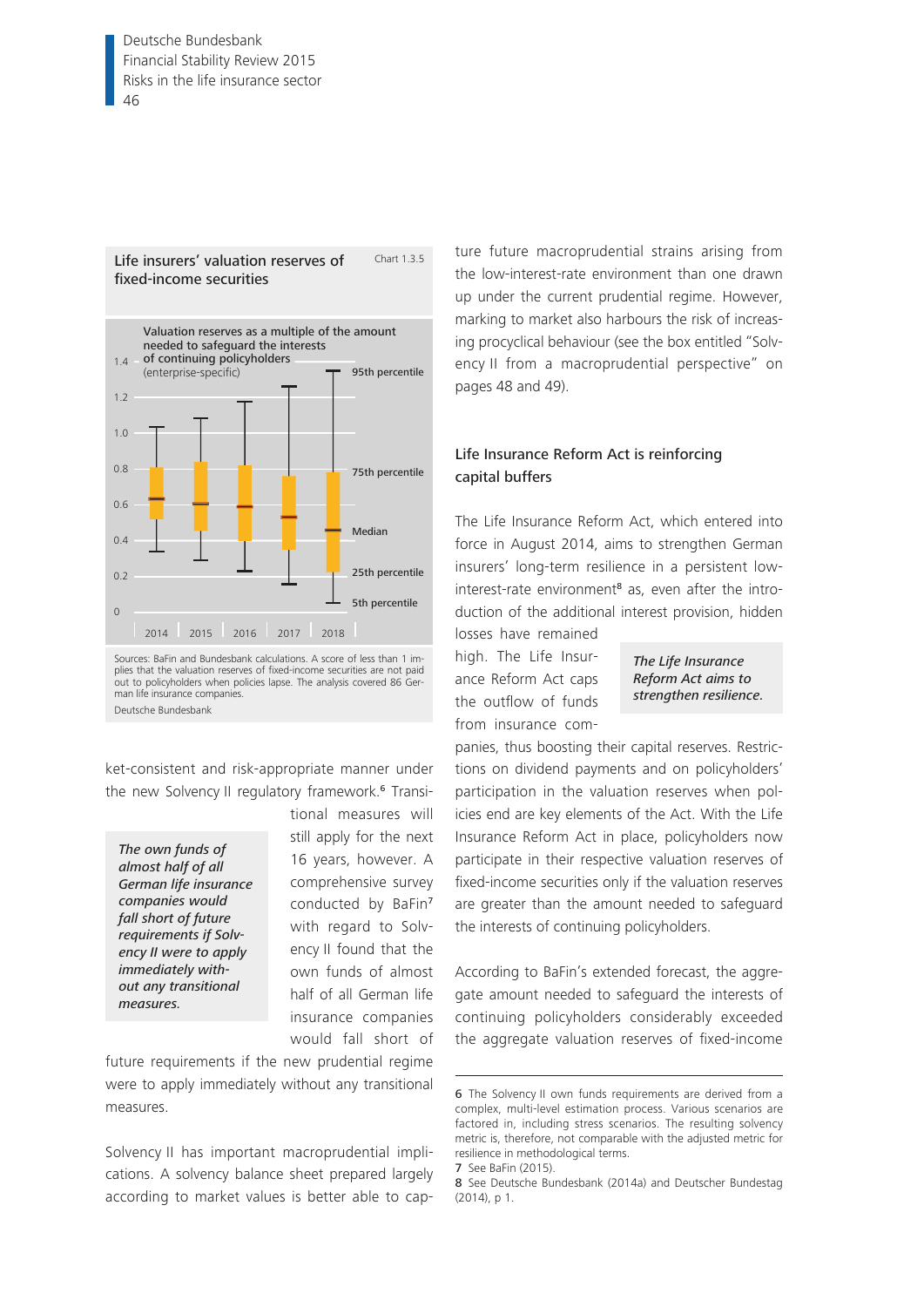securities in 2014. Only 10% of life insurers had valuation reserves of fixed-income securities which were larger than the amount needed to safeguard the interests of continuing policyholders (see Chart 1.3.5). The forecast suggests that hidden losses will diminish as the additional interest provisions grow between 2015 and 2018, thus significantly cutting the aggregate amount needed to safeguard the interests of continuing policyholders. Nevertheless, the valuation reserves will shrink more quickly than the amount needed to safeguard the interests of continuing policyholders up to the year 2018. It is thus likely that, at least up to 2018, most life insurance companies will not have to give policyholders a share of the valuation reserves of fixed-income securities when policies end. They will still be allowed to participate in the valuation reserves of non-fixed-income securities.

The Life Insurance Reform Act has, all in all, significantly reduced the planned participation of policy-

*The Life Insurance Reform Act has significantly reduced the planned participation of policyholders when policies end.*

holders when policies end. In the aggregate, policyholders' participation is predicted to average €1.1 billion (2% of own funds) annually in the 2015 to 2017 period. One

year earlier, life insurers had still given €2.6 billion (5% of own funds) as the expected participation share for the same period.

Restrictions on dividend payments to shareholders are another component of the Life Insurance

*Profit transfers on the basis of intragroup profit transfer agreements are not affected by the Life Insurance Reform Act, however.*

Reform Act. This moratorium on dividend payments takes effect where an extant amount is needed to safeguard the interests of continuing policyholders. In 2014, therefore, most life insurance companies allocated their profit for the year to their revenue reserves. Profit transfers on the basis of intragroup profit transfer agreements are not affected by this legislation, however. Of 86 life insurers, 21 have such a profit transfer arrange-

ment in place. These are principally the subsidiaries of listed insurance groups.<sup>9</sup> Some life insurers did not actually conclude a profit transfer agree-

*The original objective of the moratorium on dividend payments is thus being undermined in individual cases.*

ment with their parent company until 2014 with an eye to still being able to distribute profits. The original objective of the moratorium on dividend payments is thus being undermined in individual cases.<sup>10</sup> In 2014, life insurers transferred a total of around €1 billion or 2% of their aggregate own funds to parent companies.<sup>11</sup>

## Scenario analysis reveals risks caused by persistently low interest rates

Stress tests and scenario analyses are two of the key tools used to assess the resilience of the insurance sector. Both analyse the impact of adverse scenarios on individual insurers' solvency situation. From a financial stability perspective, the most important developments are those which materialise at several insurers at the same time, adversely affect the insurance sector as a whole and have potential repercussions for other sectors of the financial system as well as for the real economy.

<sup>9</sup> See Moody's (2014).

<sup>10</sup> This is communicated accordingly in annual reports with reference to the Life Insurance Reform Act.

<sup>11</sup> Assekurata, the credit rating agency that specialises in insurance companies, expects profit transfer agreements to become more widespread in future. See Assekurata (2015).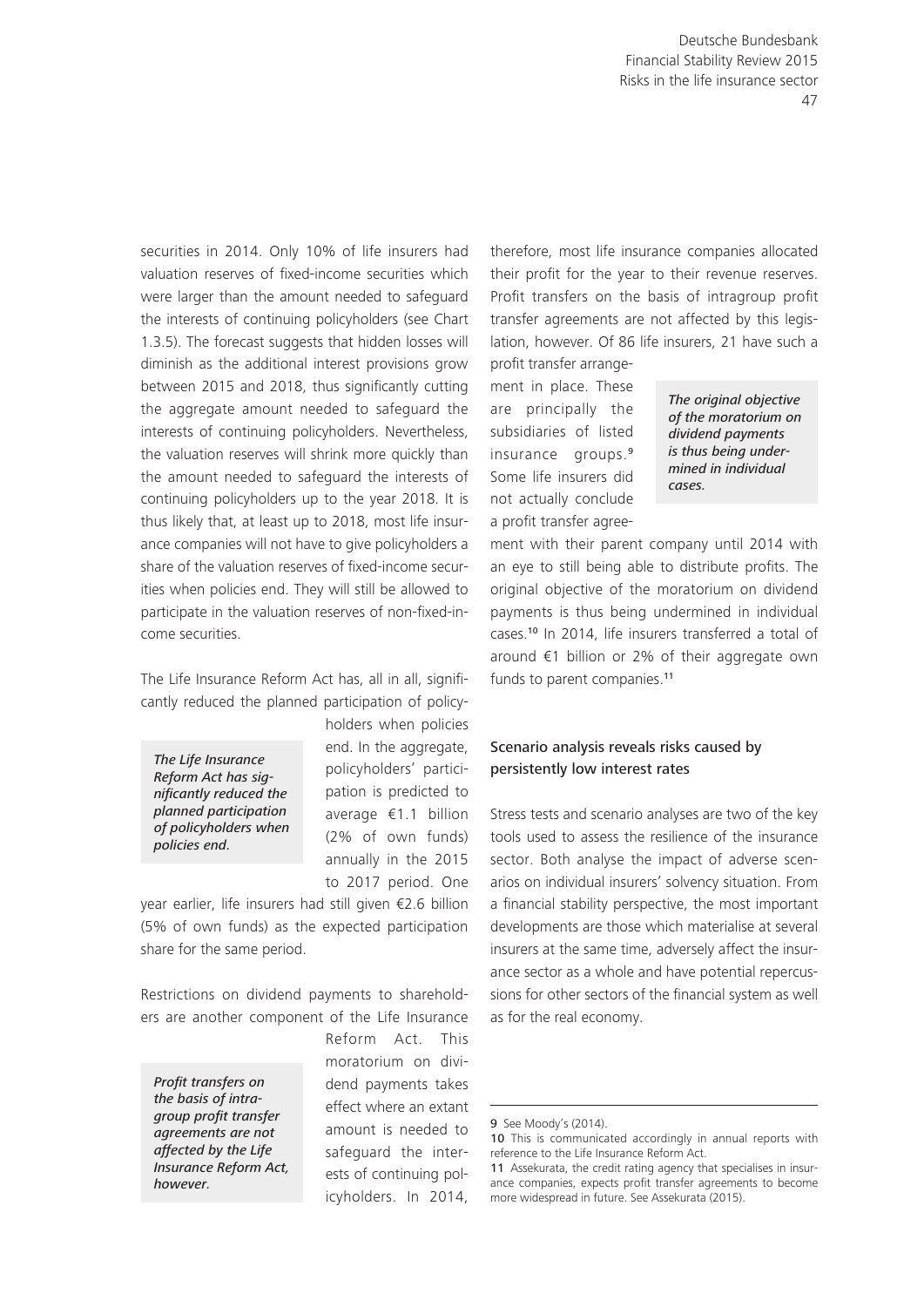# Solvency II from a macroprudential perspective

Solvency II, a fundamental EU-wide reform of insurance supervision, will enter into effect in 2016.<sup>1</sup> Similar to the solvency regulations applying to the banking sector, the new regulatory framework will be structured around three pillars. It will contain new capital requirements (Pillar 1), provisions relating to insurers' governance and risk management (Pillar 2) and public disclosure and supervisory reporting requirements (Pillar 3). In place of the current risk-independent thresholds for investments under Solvency I, the new rules are centred on the valuation of assets and liabilities at market prices and the application of risk-based capital requirements to all quantifiable risks.

One of the macroprudential implications of Solvency II is that the risks arising from the lowinterest-rate environment will become apparent at an earlier stage. However, the solvency balance sheet – which is largely based on market values – can also present a more volatile picture of insurers' resilience than that currently shown by Solvency I. This can have repercussions for insurers' investment policies and engender systemic risk. Insurers' attempts to increase their solvency ratio during crises, for instance, can lead to fire sales, which might further accelerate the fall in asset prices.

The explicit recognition of market risks in Solvency II can impact on insurers' investment behaviour. In future, more capital will have to be held against riskier investments than against less risky investments. That said, the market risk of a given investment will be recognised not just in isolation but also in relation to the other investments making up that portfolio, any expected liabilities and the balance sheet's loss-absorbing capacity. Insurers are thus incentivised to circumvent high-

er capital requirements by adapting their investment portfolios to take account of expected liabilities, for instance by modifying the duration of the investment or the degree of liquidity entailed. This can give rise to risks with respect to insurers' procyclical behaviour.<sup>2</sup>

To contain the risks arising from procyclicality, the Omnibus II Directive ushered in a set of measures assessing long-term guarantees (known as the "long-term guarantee package").<sup>3</sup> This package features adjustments to the risk-free interest rate term structure as well as a 16-year transition period. Both measures determine the amount of provisions to be set aside for future obligations. The solvency ratio of German life insurers is sensitive to changes in the interest rate term structure due to their provision of very long-term return guarantees.

For liabilities with a maturity of more than 20 years, Solvency II prescribes the use of discount rates calculated on the basis of a long-term equi-

<sup>1</sup> As of 1 January 2016, insurance undertakings operating everywhere in the EU will be governed by Solvency II. Two EU directives make up this supreme legislative level: the Solvency II Framework (Directive 2009/138/EC of the European Parliament and of the Council of 25 November 2009) and the Omnibus II Directive (Directive 2014/51/EU of the European Parliament and of the Council of 16 April 2014). Solvency II was transposed into law in Germany by recasting the German Insurance Supervision Act (Versicherungsaufsichtsgesetz or VAG).

<sup>2</sup> For more information on the risks of procyclicality; see also Bank of England (2015), Quarterly Bulletin 2015 Q3, Insurance and financial stability, September 2015.

<sup>3</sup> See Directive 2014/51/EU of the European Parliament and of the Council of 16 April 2014 (referred to as the OmnibusII Directive) and the written statement by the Deutsche Bundesbank for the public hearing of the Financial Committee of the Bundestag on 3 December 2014 regarding the Federal Government's "Draft Act to Modernise the Financial Supervision of Insurers" (Entwurf eines Gesetzes zur Modernisierung der Finanzaufsicht über Versicherungen).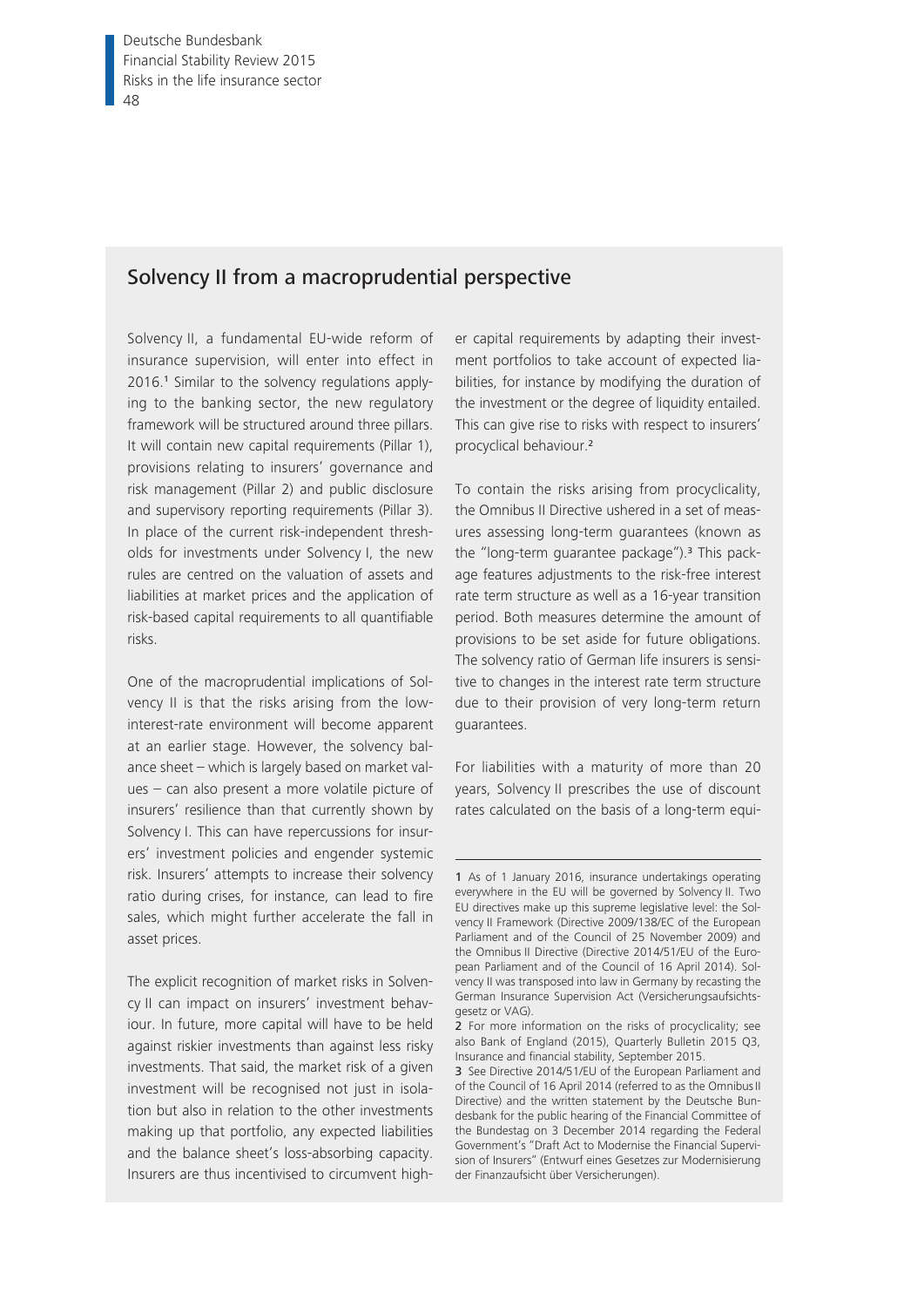librium interest rate ("ultimate forward rate" or UFR) of 4.2% using an extrapolation method.<sup>4</sup> The UFR comprises an expected long-term inflation rate of 2% and an expected real interest rate of 2.2%. The Solvency II UFR thus lies well above the market expectations that prevailed in the autumn of 2015. Not least during a prolonged period of extremely low interest rates, the economic value of an insurance undertaking may fall below its value measured according to Solvency II.

The fact that the extended package of measures incorporating the Omnibus II Directive and the discount rates envisaged for use in the long-term segment will result in considerable, but possibly unsustainable, capital relief for insurers could prove critical from a financial stability perspective. Fulfilment of the solvency requirements set out in Solvency II ahead of schedule would make insurers more resilient. Disclosure, coupled with the resultant market transparency regarding transitional measures, is in any case likely to put insurers under pressure to comply with the aforementioned solvency requirements at an earlier stage. Moreover, it would be wise to make it obligatory to additionally disclose the sensitivity of the solvency ratios to a lower UFR than that applied at present (4.2%). This is currently not the case.

One significant exception to the principle of riskbased capital requirements is the preferential treatment of sovereign debt,<sup>5</sup> for which the capital requirements do not take into account concentration and spread risks. Generally assigning a zero risk weighting to sovereign debt can skew the solvency ratio.

By giving sovereign bonds preferential treatment, Solvency II will set misguided incentives to invest more heavily in sovereign bonds, thus strengthening the nexus between insurers and sovereigns. Studies show that a given country's risk of sovereign default substantially increases its domestic insurers' default risk.<sup>6</sup> For this reason, it would be a welcome step if the preferential treatment of sovereign debt were discontinued and such instruments priced according to their actual credit risk instead. With respect to the Solvency II standard formula, every effort should be made to achieve this target when conducting the planned 2018 review of the methods, assumptions and standard parameters used to calculate the solvency capital requirement (SCR). Even at the early internal model approval stage, care should be taken to ensure that sufficient capital is being held against all types of risk, including sovereign risk. The European Systemic Risk Board (ESRB) estimates that abolishing the preferential treatment for sovereign bonds would increase the capital requirements for the EU insurance sector by anywhere between €35 billion and €80 billion, depending on the respective assumptions,<sup>7</sup> or, on average, around 10% of the total SCR.

The same risk-based SCR should also be applied to other investment segments. For instance, calls to lower the capital requirements for individual investment categories – especially infrastructure investment and securitisation – should be viewed critically. Regulatory measures should not be used to achieve other economic policy objectives such as reinvigorating the securitisation market.

<sup>4</sup> In the case of maturities of up to 20 years, market rates are applied for undertakings domiciled in the euro area. As regards longer maturities, the markets are less liquid. The longer the term, the less reliable market rates in this area are deemed to be. For details of the method used to calculate the risk-free interest rate term structure, see European Insurance and Occupational Pensions Authority (2015), Technical documentation of the methodology to derive EIOPA's riskfree interest rate term structures, October 2015.

<sup>5</sup> This relates particularly to euro-denominated sovereign bonds issued in the European Economic Area (EEA).

<sup>6</sup> See R Düll, F König and J Ohls, (2015), On the exposure of insurance companies to sovereign risk – portfolio investments and market forces, Deutsche Bundesbank Discussion Paper No 34/2015, October 2015.

<sup>7</sup> See European Systemic Risk Board (2015), ESRB report on the regulatory treatment of sovereign exposures, March 2015.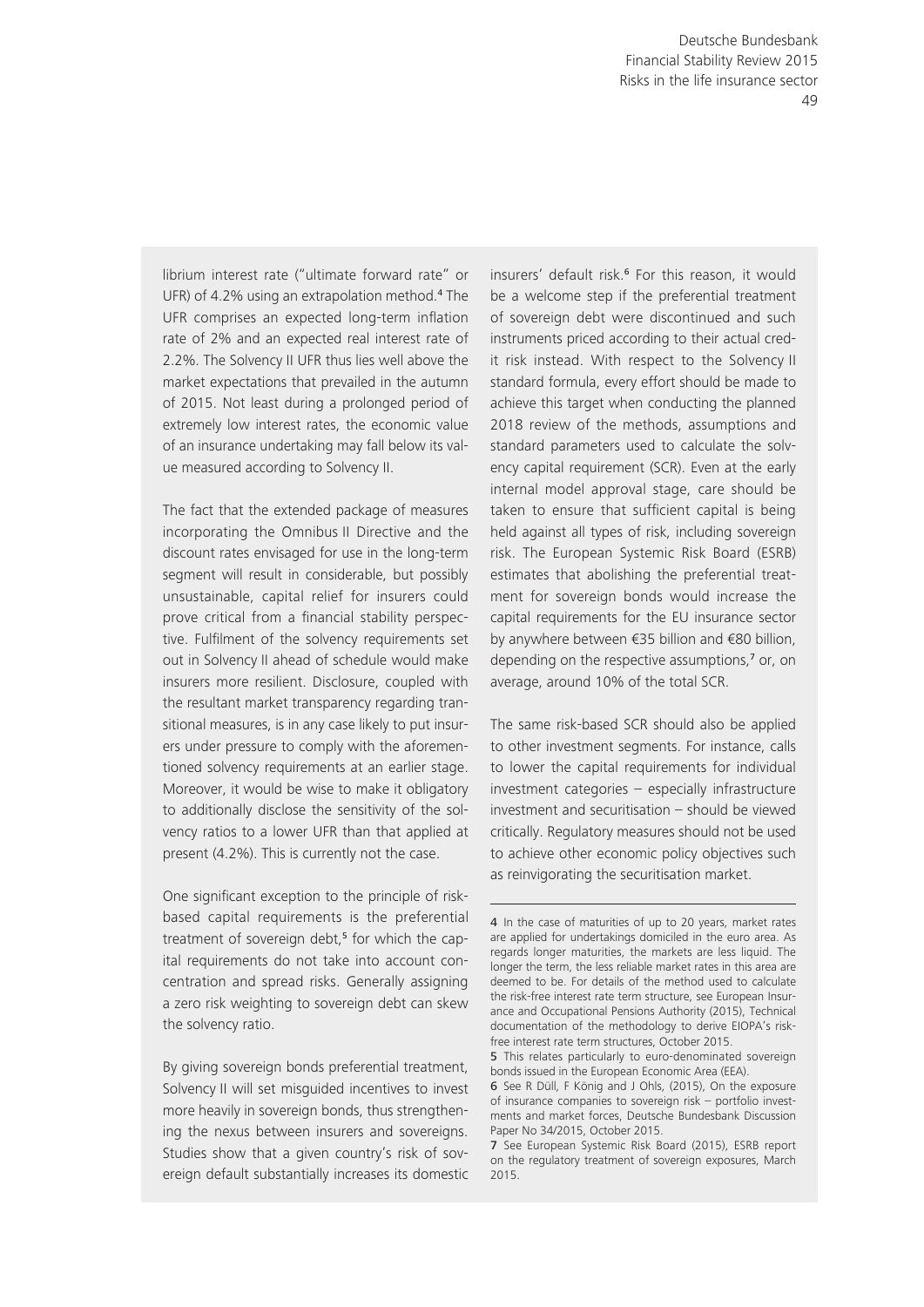

Projected net return on investment**\*** Chart 1.3.6

interest-rate environment on 83 German life insurance companies was examined in three scenarios. Scenario 1 is the baseline scenario, scenario 2 represents a mild stress scenario while, in scenario 3, heightened stress conditions are assumed. **1** For reasons of comparability, the maximum technical interest rate has been translated to 100% of investment and extrapolated from the historical growth rate. Deutsche Bundesbank

In the scenario analysis outlined here, three interest rate paths are generated for a ten-year period. Their respective effects on income and solvency in the life insurance sector over the same period are then examined.<sup>12</sup> The scenario analysis factors in both the measures introduced under the Life Insurance Reform Act and the lower interest rate level. The simulation of the coverage ratio is the main component of the model, with net investment income having the greatest influence on developments in own funds. Based on the current interest rate level, the net return on investment is simulated for three different low-interest-rate scenarios. The yield on German Federal bonds (Bunds) with a residual maturity of ten years forms the backbone of the scenarios. Enterprise-specific excess returns generated on fixed-income securities, variable-rate assets as well as property and real estate are then added.

In the baseline scenario (scenario 1), the net return is projected using forward interest rates derived from the yield curve for Bunds. The net yield is then calculated as the sum of the computed forward interest rates and the enterprise-specific excess returns. Over time, these excess returns shrink from their current level to the respective enterprise-specific historical mean.

The mild stress scenario (scenario 2) extrapolates the Bund yield using the value observed at the end of June 2015. The excess return is projected in the same way as in the baseline scenario. The more severe stress scenario (scenario 3) uses the same assumptions regarding the Bund yield as the mild stress scenario. However, the enterprise-specific excess returns are eroded to their historical minimum values in all areas. Chart 1.3.6 plots the resulting net return on investment for the aggregate of the life insurers analysed.

The findings of the updated scenario analysis are summarised in Chart

1.3.7. In the baseline scenario.<sup>13</sup> one of the 83 life insurance companies analysed – for which sufficient data are available – will no longer meet the solvency requirements

*In the more severe scenario, the capital adequacy of a total of 21 life insurers, ie virtually every fourth enterprise analysed, would no longer be ensured by 2025.*

pursuant to Solvency I in 2025. In the mild stress scenario, seven life insurers have a coverage ratio

<sup>12</sup> This distinguishes a scenario analysis from a stress test which, for instance, examines the impact only of a one-time change in interest rates. For more information on the methodology underlying the scenario analysis, see Deutsche Bundesbank (2013), pp 71 ff, as well as A Kablau and M Weiss (2014).

<sup>13</sup> In comparison with the analysis conducted in 2013, even the baseline scenario forecasts instances in which the aggregate projected net return on investment is lower than the average guaranteed interest rate. In the model, the valuation reserves which are no longer to be paid out to policyholders remain with the enterprises, where they are allocated to own funds and thus enhance solvency.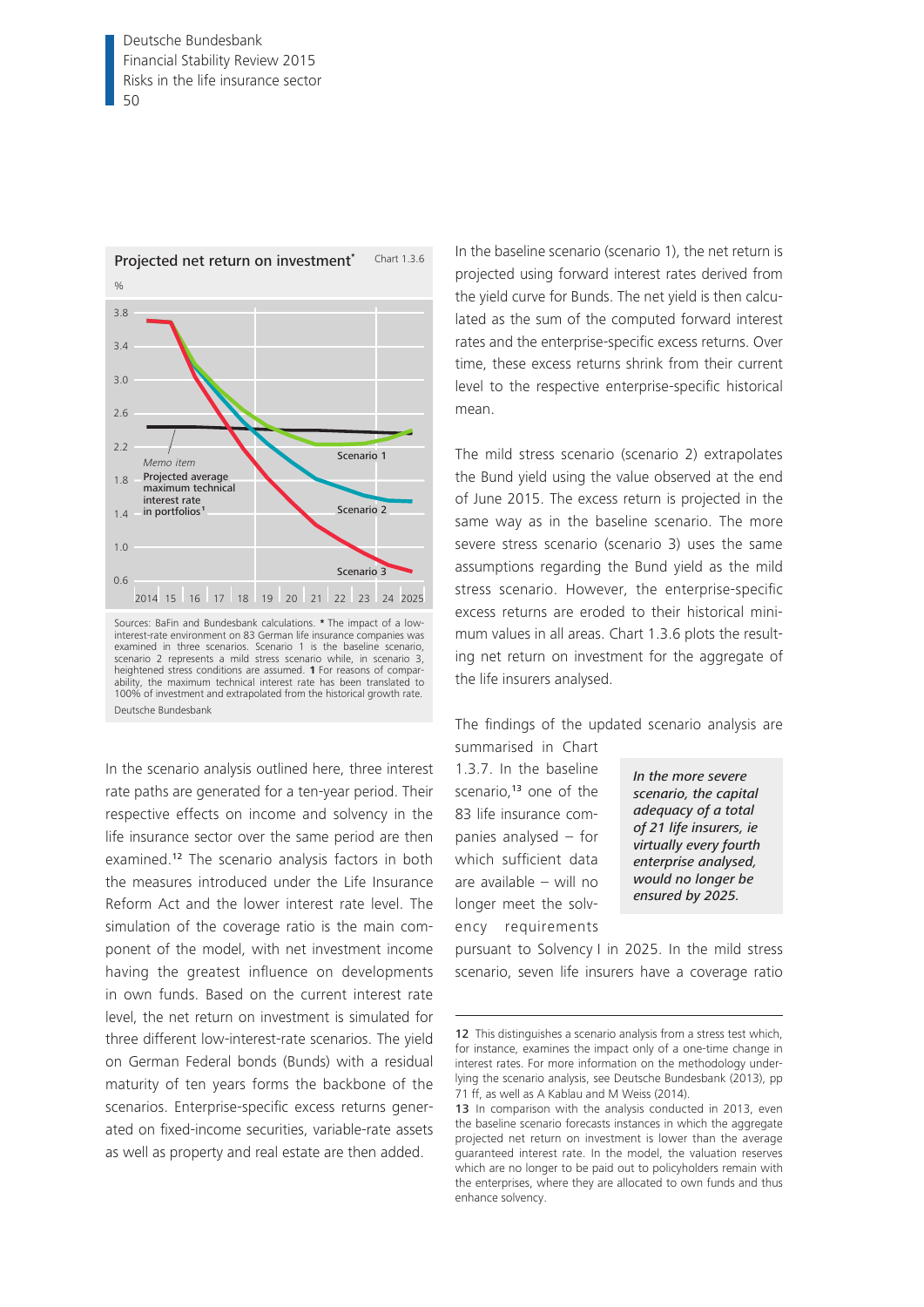of less than 100% during the observation period. Measured in terms of their gross premium revenue, these enterprises hold a market share of around 6%. The capital shortfall amounts to about €1 billion or approximately 2% of own funds. In the more severe scenario, the capital adequacy of a total of 21 life insurers, ie roughly every fourth enterprise analysed, would no longer be ensured by 2025. These life insurance companies have a market share of about 35%. In this scenario, additional own funds of €5.5 billion would be required to ensure that all life insurers have a coverage ratio of 100% in 2025. This equates to around 10% of currently available own funds.

Without the adjustments provided by the Life Insurance Reform Act with regard to policyholders' participation in the valuation reserves, considerably more insurance companies would be at risk of not meeting the capital requirements. In the baseline scenario, for example, four insurers would have a coverage ratio of less than 100%. In the mild stress scenario, an additional 11 and, in the more severe scenario, an additional 18 insurers would fall short of the 100% requirement. In comparison with the analysis conducted in 2013, which was not yet able to factor in the Life Insurance Reform Act, there is an increase in the number of insurers not meeting the capital reqiurements as well as in capital needs in all three scenarios. This results from the projected net return being lower than in the previous analysis.

Like the adjusted metric for resilience described above, the scenario analysis illustrates that the prolonged low-interest-rate environment is continuing to put pressure on German life insurers and may jeopardise their solvency situation.

#### Life insurers with a projected coverage ratio of less than 100% Chart 1.3.7

Number of life insurers that, in the respective year, will have a coverage ratio of less than 100% for the first time



companies. An abrupt hike in interest rates would also pose risks.<sup>14</sup> It could trigger an upsurge in policy lapses. While rising interest rates cause the fixed-income securities in life insurers' portfolios to lose value, the surrender values guaranteed to policyholders pursuant to section 169 of the Insurance Contract Act (*Versicherungsvertragsgesetz*) remain unchanged. In the event of policy lapses in this case, policyholders profit directly from the higher interest rates. If they maintain their policies, by comparison, they participate only in the life insurers' portfolio return, which is encumbered by legacy holdings of low-yielding securities.

If interest rates were to rise above enterprise-specific critical levels, the buffers between the market value of insurers' investments and surrender values would be fully depleted (see Chart 1.3.8). The market value of investments would then be so low that it would no longer be possible to fund payment obligations in full in the theoretical extreme case of a lapse in all policies.

## Abrupt hike in interest rates can destabilise

Persistently low interest rates are not the only factor that can jeopardise the stability of life insurance

14 For more information, see also Deutsche Bundesbank (2014c), pp 52 ff.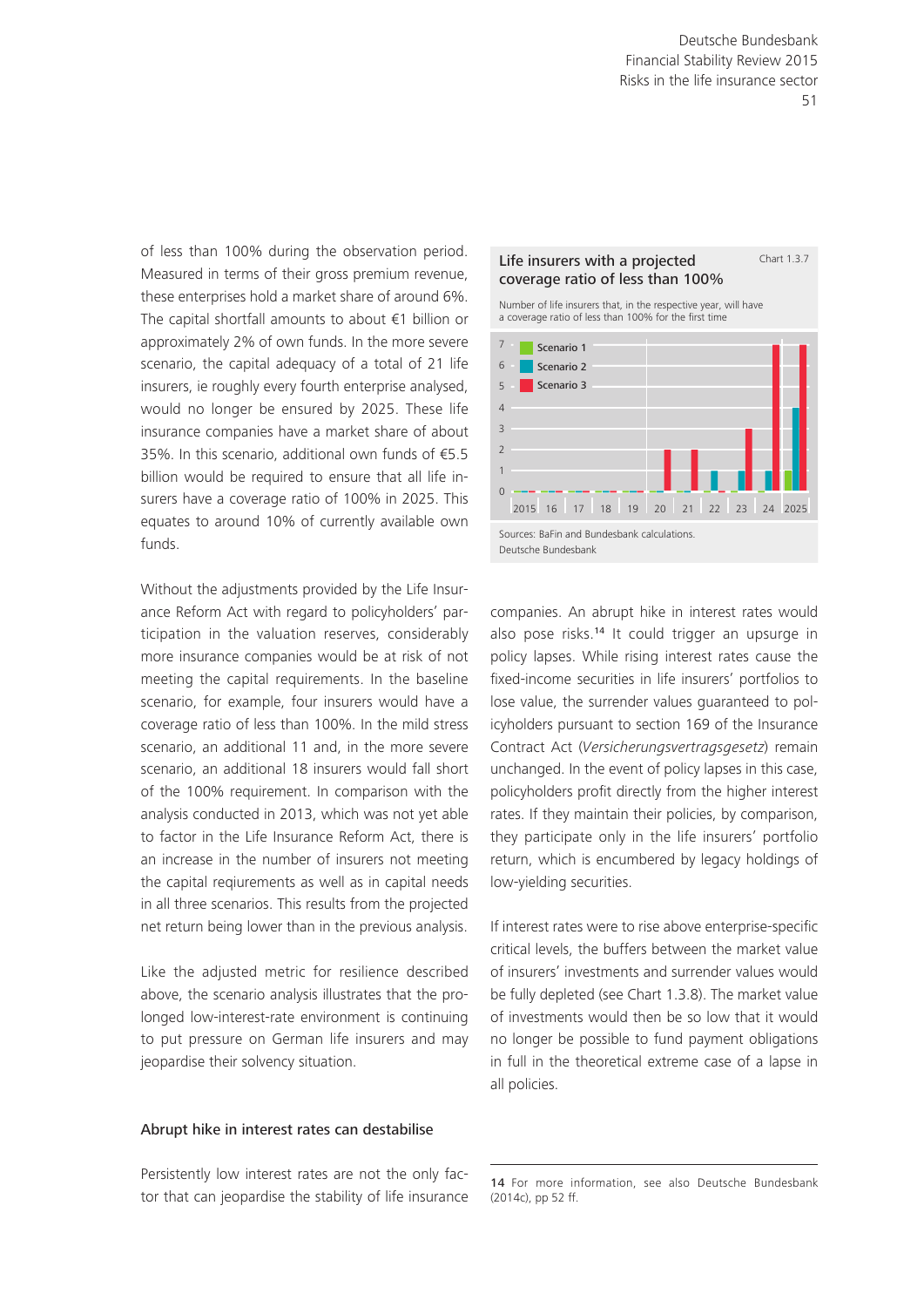#### Critical interest rate level for life insurers given an upsurge in policy lapses**\*** Chart 1.3.8



**\*** Yield on Bunds with a residual maturity of ten years, above which an upsurge in policy lapses could impair life insurers' stability. The analysis covered the approximately 60 largest German life insurance companies with a premium reserve of more than €1 billion each. Deutsche Bundesbank

Looking beyond the benefits of having insurance cover against biometric risks<sup>15</sup> as well as the costs of a policy lapse (cancellation fees,<sup>16</sup> loss of tax advantages etc), it may, in this case, be equally rational for any policyholder to lapse their life insurance policy.<sup>17</sup>

*If interest rates were to rise above enterprise-specific critical levels, it may be equally rational for any policyholder to lapse their life insurance policy.*

This holds true regardless of the guaranteed interest rate stipulated in the policies because, if policyholders with lower guaranteed commitments were to lapse their policies, it would also

no longer be attractive for policyholders with promises of higher guaranteed returns to keep their policies. The adjustment mechanisms within the community of policyholders stop functioning if there is a lack of funds to cover the surrender values. An upsurge in policy lapses may, therefore, ensue.

The enterprise-specific critical interest rate levels fell in general in the course of the financial crisis from around 5.9% (end-2007) to around 3.7% (end-2011) as the median for the larger German life insurance companies. After increasing slightly for a time, the critical interest rate level reverted to this median value in 2014. This decline is attributable predominantly to the fact that life insurers have extended the maturity of their fixed-income assets, meaning that the market values now respond more strongly to changes in interest rates. The relief provided by the Life Insurance Reform Act through reining in the outflow of funds from insurance companies and strengthening their buffers is smaller by comparison.

Market participants consider the scenario of an abrupt interest rate hike to be considerably less likely than that of persistently low interest rates.<sup>18</sup> From a financial stability perspective, however, tail risks are also relevant.

Although it is rather improbable that they could arise, they would have a major impact on the financial system if they did. For instance, an interest rate shock could force insurers to liquidate investments, thereby

*An upsurge in policy lapses could undermine confidence in the financial system as a whole. This risk hinges on fixed surrender values, as they are independent of the market interest rate.*

causing asset prices to plummet. Under Solvency II, market value losses with regard to investments will come to light relatively quickly. It is possible that this could trigger a self-reinforcing procyclical effect. The

<sup>15</sup> Biometric risks are mortality, longevity and occupational disability risks.

<sup>16</sup> In its more recent case law, the Federal Court of Justice (Bundesgerichtshof) declared certain contractual clauses on cancellation fees and surrender values to be invalid.

<sup>17</sup> See M Feodoria and T Förstemann (2015).

<sup>18</sup> Between 1972 and 2015, the highest year-on-year increase in the yield on Bunds with a residual maturity of ten years was 2.6 percentage points. Over a two-year period, the largest figure was 3.75 percentage points.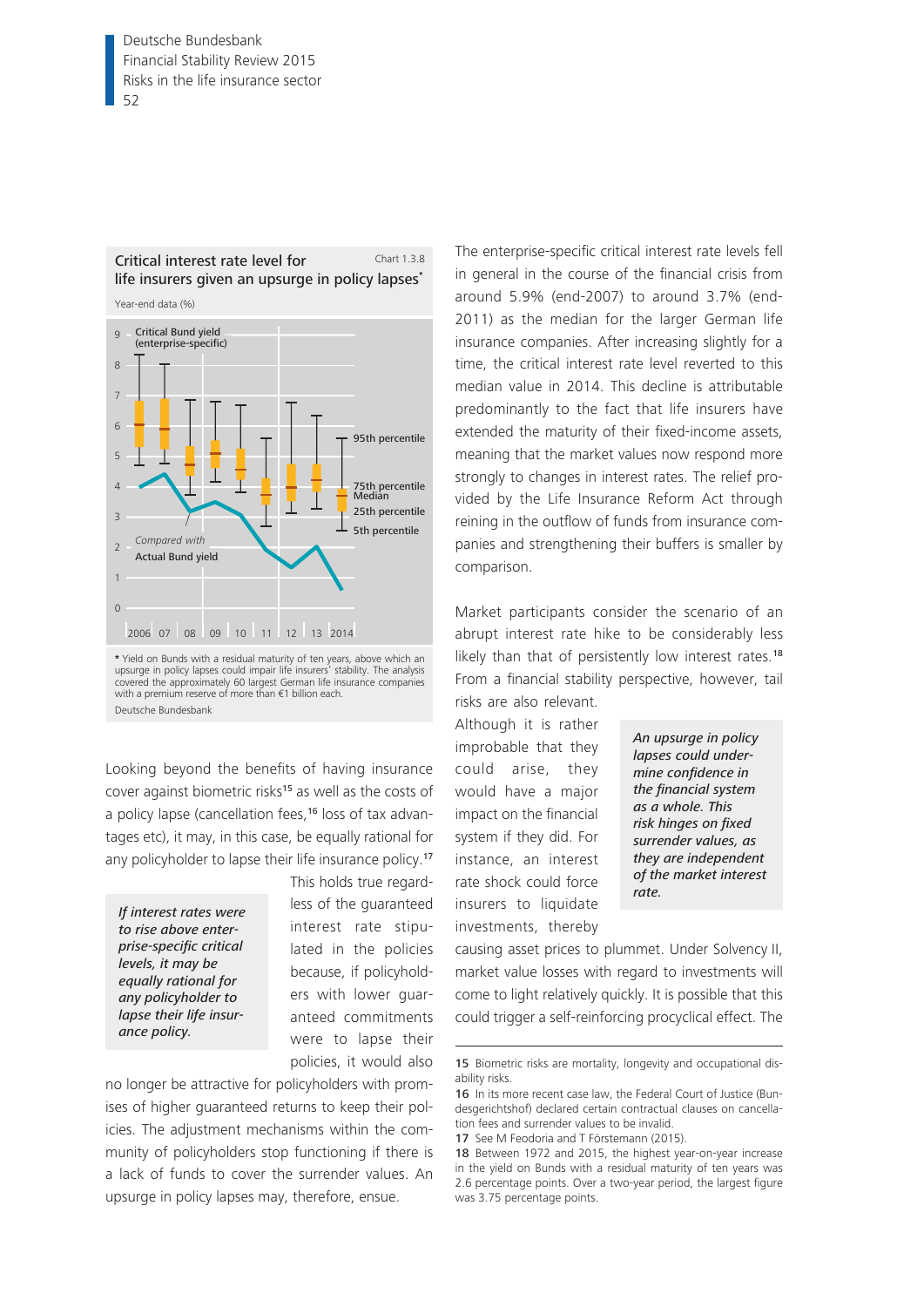lapse scenario described here would become more likely in the event of interest rates rising abruptly. An upsurge in policy lapses could, furthermore, undermine confidence in the financial system as a whole. This risk hinges on fixed surrender values, as they are independent of the market interest rate. It would not exist if surrender values were sensitive to interest rate changes. Rising interest rates would then be accompanied by falling surrender values.

# **Investment policy shaped by** search for yield and Solvency II

There are incentives to take greater risks in a lowinterest-rate environment. Financial stability may be impaired if insurers contribute to a mispricing of risk because of earnings pressure.

The percentage of equities in the investment portfolios of German life insurance companies has increased: the share of direct and indirect holdings of equities in life insurers' total investment grew from 3.4% to 4.2% between the end of 2013 and

*The percentage of equities in the investment portfolios of German life insurance companies has increased.*

mid-2015.19 This percentage is small, however, also by international comparison. To this extent, insurers face limited risks from price losses on equity investments and can

also achieve diversification effects. With this in mind, equities appear less risky with professional risk management practices in place than, say, large infrastructure investments, for which risk management requires considerable specialised technical know-how. German life insurers have also enlarged the share of corporate bonds in their investment portfolios: the percentage of corporate bonds held directly or indirectly in domestic specialised investment funds went up from 6.2% of total investment at the end of 2013 to 8.2% in the second quarter of 2015. This in itself could be indicative of a search for yield.

From a macroprudential perspective, a shift in investment towards corporate sector assets could certainly be beneficial, as it may reduce the interconnectedness between the insurance sector and other sectors, such as the government sector or the banking sector.

A certain degree of risk-taking is discernible in investments in government paper. While the share of relatively low-yielding domestic public sector assets in German insurance groups' capital investment diminished from 10.5% at the end of 2013 to 9.5% in the second quarter of 2015,<sup>20</sup> the share of investments undertaken in sovereign issues from the rest of the euro area expanded from 11.6% to 12.9%. One reason for this could be the price gains on bonds issued by the countries hit especially hard by the financial crisis.

Even though German life insurers' exposure to corporate bonds and riskier government bonds has increased, the rating structure of the fixed-income assets that they hold showed a slight overall improvement in 2014 compared with the previous year.

Solvency II will change insurers' investment policy as a whole. The preferential treatment of sovereign bonds under the new prudential regime should be viewed critically. For instance, Solvency II exempts sovereign bonds issued by EU member states from capital requirements (see the box entitled "Solvency II from a macroprudential perspective" on pages 48 and 49).<sup>21</sup> Under the new regulatory framework, insurers will have to back assets with

<sup>19</sup> These figures are based on carrying amounts.

<sup>20</sup> According to BaFin surveys, based on fair values.

<sup>21</sup> See R Düll, F König and J Ohls (2015).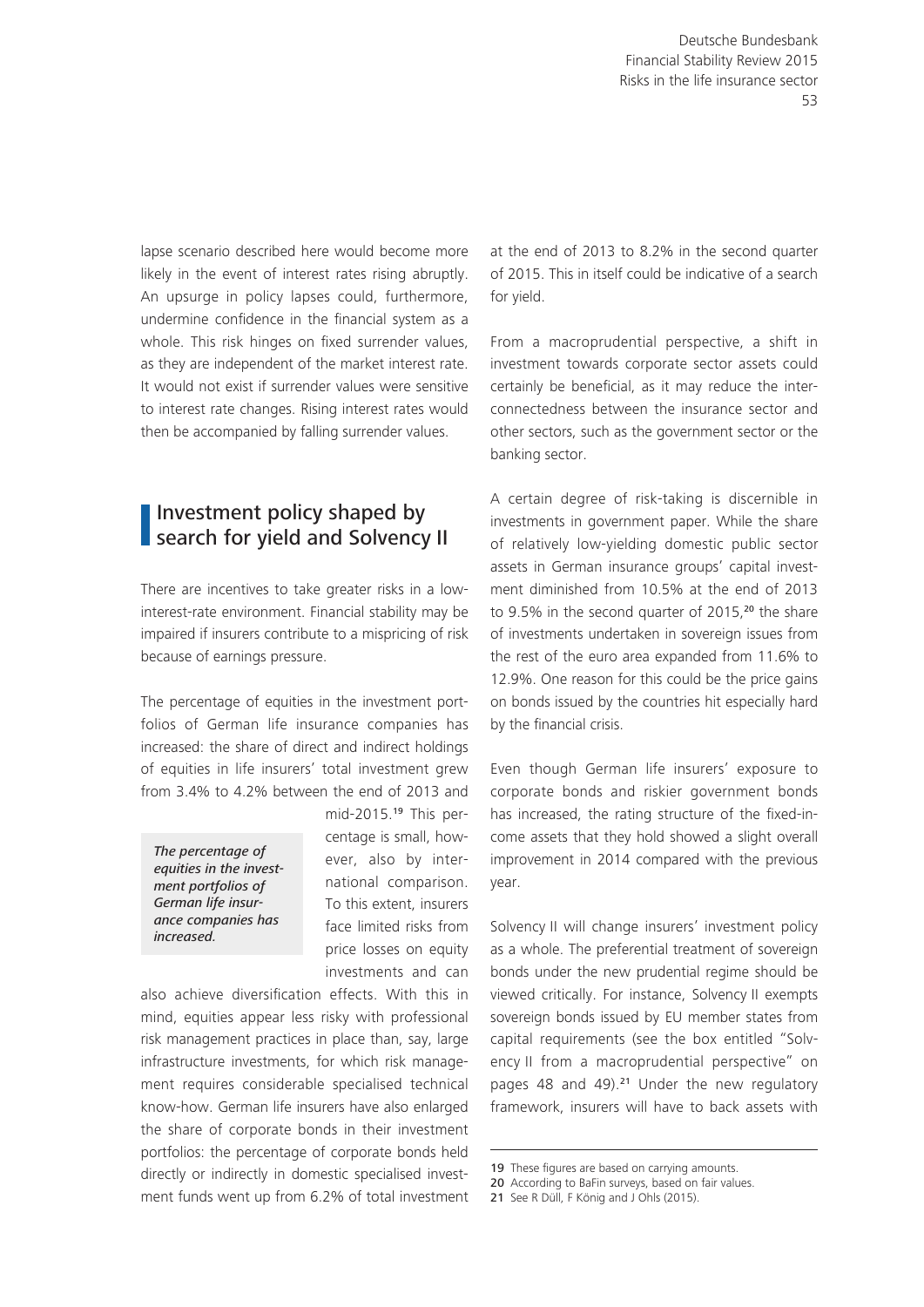capital commensurate with the risk involved. Insurers thus have an incentive to reduce their inter-

*Under Solvency II, insurers will have to back assets with capital commensurate with the risk involved. Insurers are increasingly investing in long-dated bonds in order to close the gap between very longterm liabilities and shorter-term assets.*

est rate risk and are increasingly investing in long-dated bonds in order to close the duration gap, ie the gap between very long-term liabilities and shorter-term assets. All in all, the modified duration of the bond portfolio rose to 10 in 2014

from 8.8 in 2013. At the end of 2011, the duration had still been 8.1.<sup>22</sup> The duration gap has, thus, narrowed somewhat.

Risk management policies which are more durationoriented could amplify interest rate movements. The duration gap widens when interest rates decline. To redress the balance, life insurers have to acquire additional fixed-income securities with long maturities. This causes the price of securities to rise, which leads to a further fall in long-term interest rates. A self-reinforcing effect may be produced.<sup>23</sup>

## **List of references**

Assekurata (2015), Marktausblick zur Lebensversicherung 2015/2016, June 2015.

Bank of England (2015), Insurance and financial stability, Quarterly Bulletin 2015 Q3, September 2015.

BaFin (2015), New BaFin survey confirms: German life insurers prepared for Solvency II, press release, July 2015.

Deutsche Bundesbank (2013), Financial Stability Review, November 2013.

Deutsche Bundesbank (2014a), Stellungnahme der Deutschen Bundesbank anlässlich der öffentlichen Anhörung des Finanzausschusses des Deutschen Bundestages am 30. Juni 2014 zum Gesetzentwurf der Bundesregierung "Entwurf eines Gesetzes zur Absicherung stabiler und fairer Leistungen für Lebensversicherte (Lebensversicherungsreformgesetz – LVRG)", BR-Drucksache 242/14, June 2014.

Deutsche Bundesbank (2014b), Monthly Report, July 2014.

Deutsche Bundesbank (2014c), Financial Stability Review, November 2014.

Deutsche Bundesbank (2014d), Schriftliche Stellungnahme der Deutschen Bundesbank anlässlich der öffentlichen Anhörung des Finanzausschusses des Deutschen Bundestages am 3. Dezember 2014 zum Gesetzentwurf der Bundesregierung "Entwurf eines Gesetzes zur Modernisierung der Finanzaufsicht über Versicherungen", BT-Drucksache 18/2956, December 2014.

Deutscher Bundestag (2014), Gesetzentwurf der Bundesregierung "Entwurf eines Gesetzes zur Absicherung stabiler und fairer Leistungen für Lebensversicherte (Lebensversicherungsreformgesetz – LVRG)", BT-Drucksache 18/1772, June 2014.

Domanski, D, H S Shin and V Sushko (2015), The hunt for duration: not waving but drowning?, BIS Working Papers No 519, October 2015.

Düll, R, F König and J Ohls (2015), On the exposure of insurance companies to sovereign risk – portfolio investments and market forces, Deutsche Bundesbank Discussion Paper No 34/2015, October 2015.

22 See Assekurata (2015).

<sup>23</sup> See D Domanski, H S Shin and V Sushko (2015).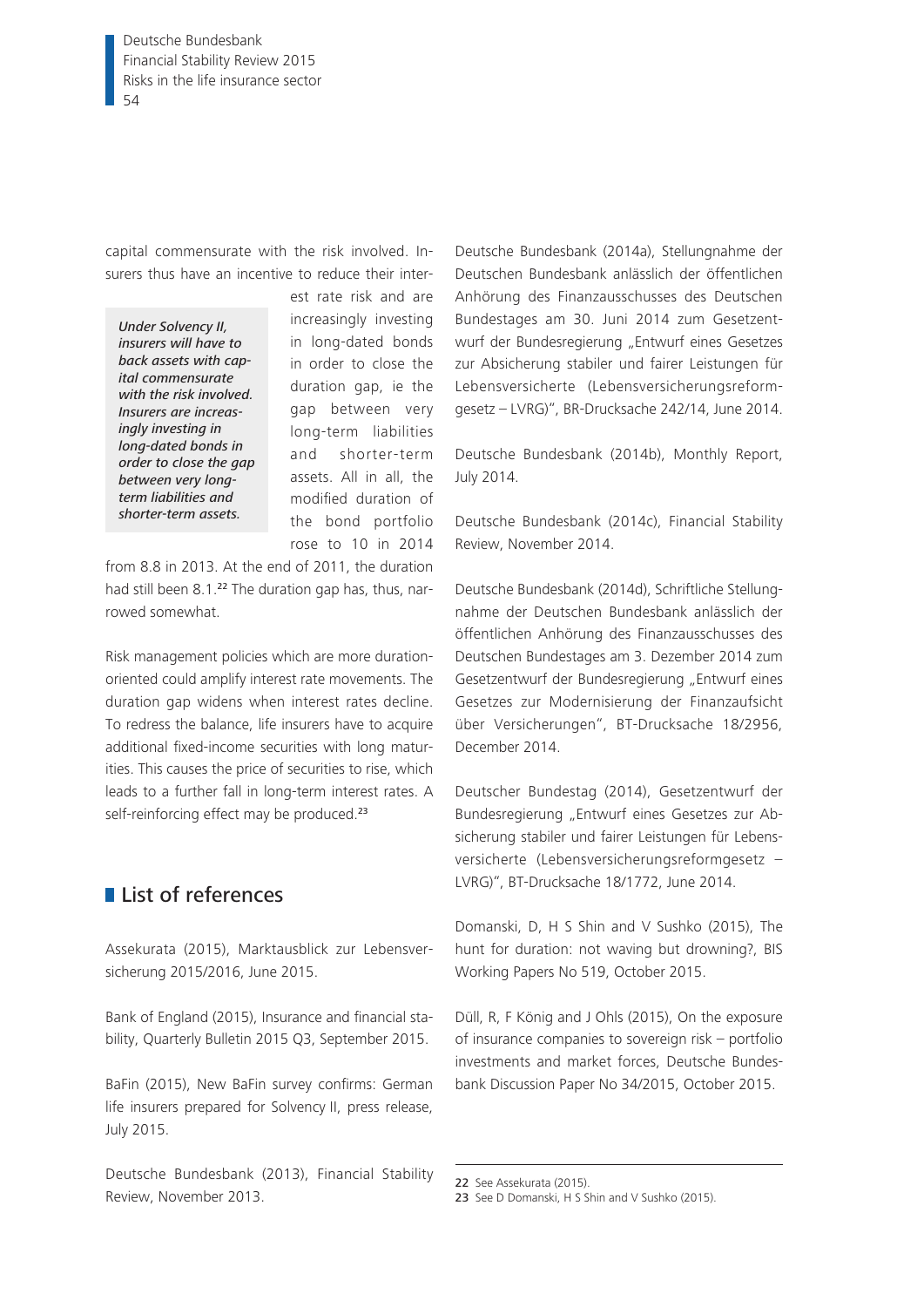Feodoria, M and T Förstemann (2015), Lethal lapses – how a positive interest rate shock might stress German life insurers, Deutsche Bundesbank Discussion Paper No 12/2015, June 2015.

Kablau, A and M Weiss (2014), How is the lowinterest-rate environment affecting the solvency of German life insurers?, Deutsche Bundesbank Discussion Paper No 27/2014, October 2014.

Moody's (2014), The German life insurance reform will be credit negative in the near-term, but the impact will vary by insurer, October 2014.

Podlich, N and M Wedow (2013), Are insurers SIFIs? A MGARCH model to measure interconnectedness, Applied Economics Letters, Vol 20(7), pages 677 to 681.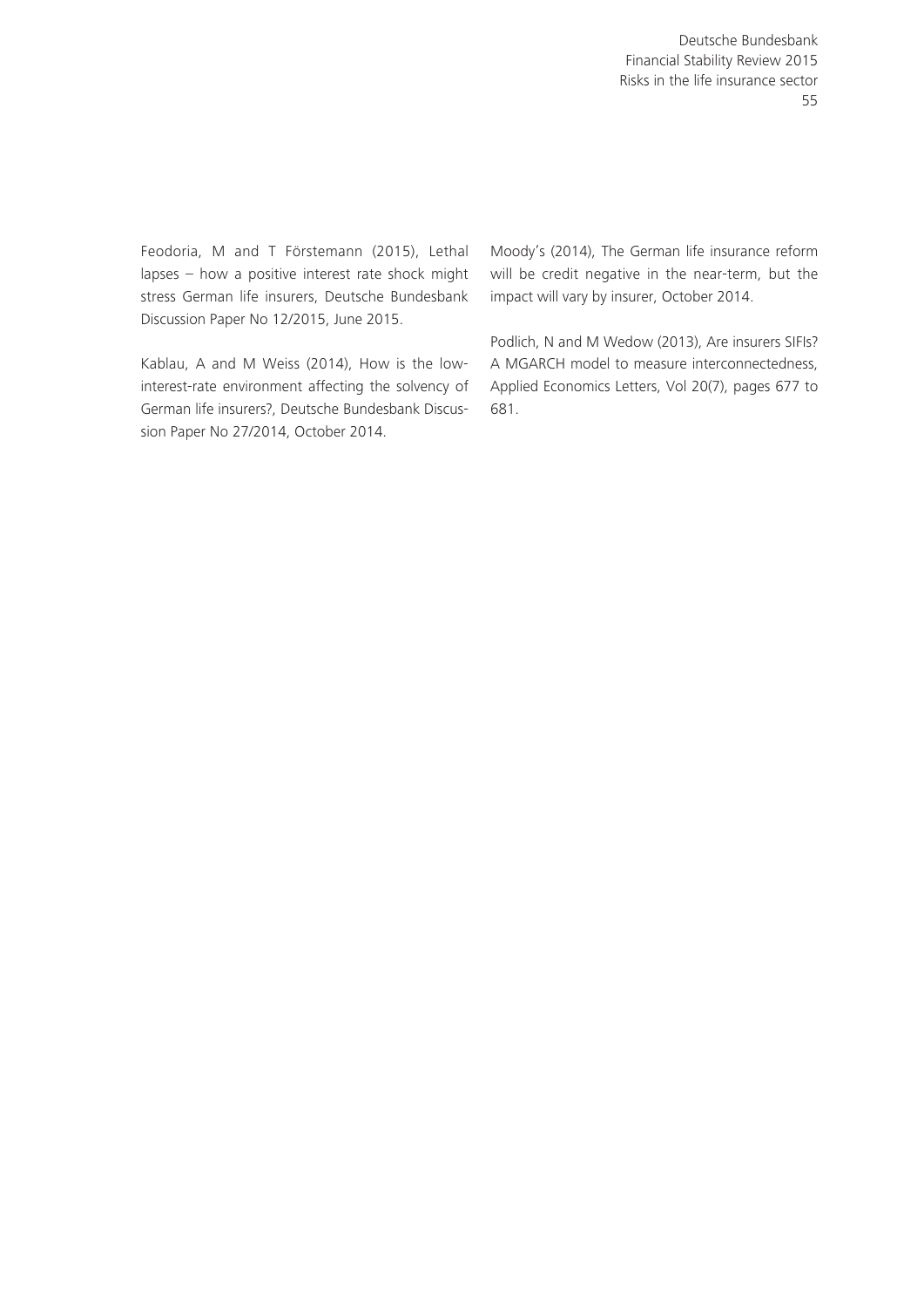Deutsche Bundesbank Financial Stability Review 2015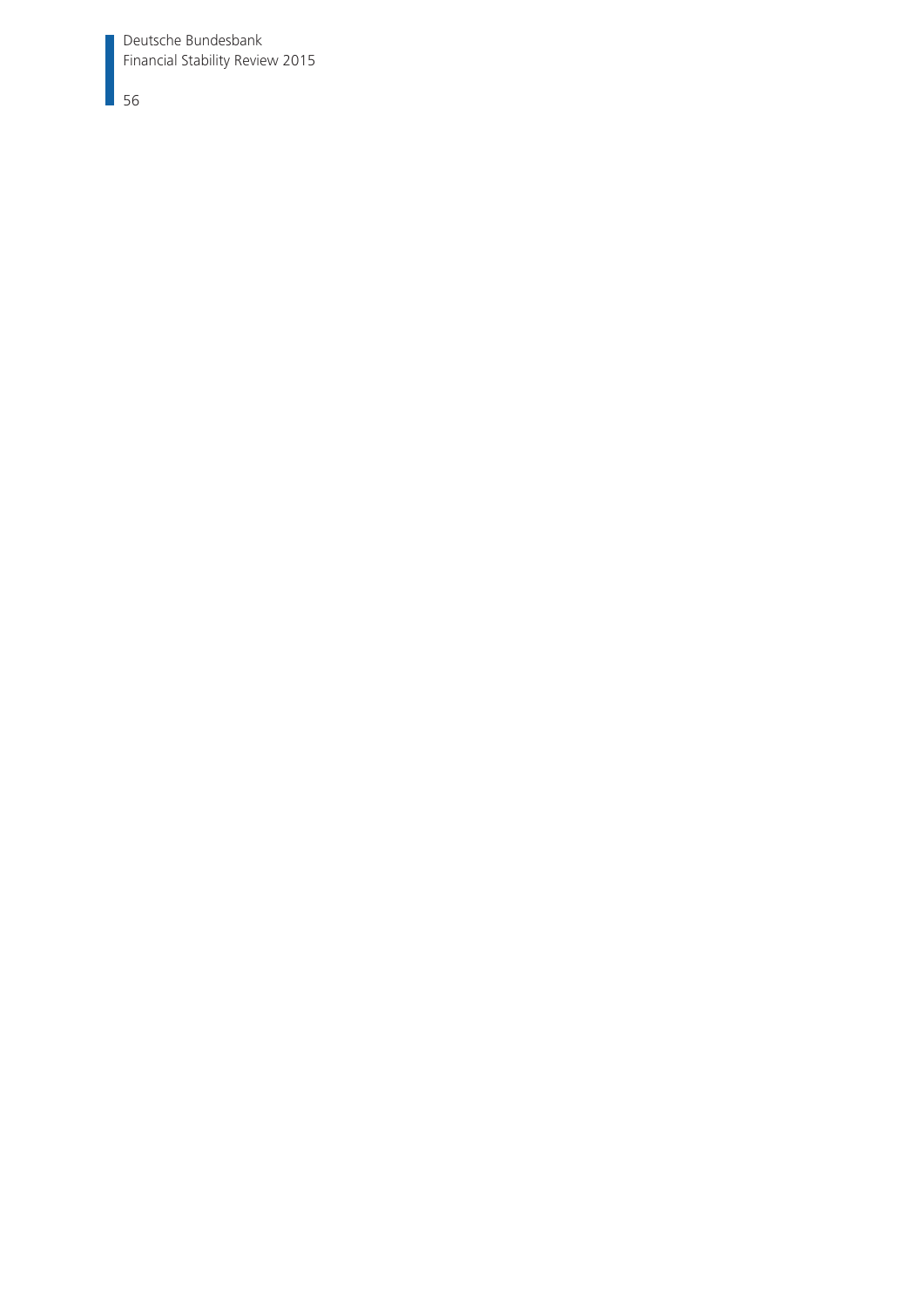# **Risks in the German** shadow banking system

*The tightening of banking sector regulation since the financial crisis has created incentives to shift business into other areas of the financial system. Moreover, technological innovations can encourage growth in alternative forms of financing. The shadow banking system, in particular, conducts credit intermediation outside the regular banking and insurance sector. The crisis has shown that vulnerabilities with the potential to jeopardise the entire financial system can emerge in these areas.* 

*The importance of the shadow banking sector within the German financial system has increased. In particular, the investment fund sector, which makes up the bulk of the German shadow banking sector, has been growing strongly for some years now. Factors in this growth are increases in the value of fund assets, but also net inflows from predominantly institutional investors. Rising concentration within this sector has the tendency to increase the systemic importance of the funds and their asset management companies, which, in turn, makes them more important to financial stability.* 

*However, key risk indicators for the German fund sector are not pointing to higher risks. This may be explained, in part, by the regulation of investment*  funds by the German Investment Code (Kapitalanlagegesetzbuch). In addition, *the growing importance of insurers and pension funds, with their more longterm focus, as shareholders of investment funds could have a stabilising effect.* 

*Investment funds nonetheless remain at the centre of macroprudential debate. It is thus vital, on the one hand, to examine the interlinkages between and impact of deteriorating market liquidity and outflows from the fund sector on financial stability. On the other hand, regulatory changes, such as the authorisation for German funds to originate loans, make it necessary to continually enhance the monitoring framework.*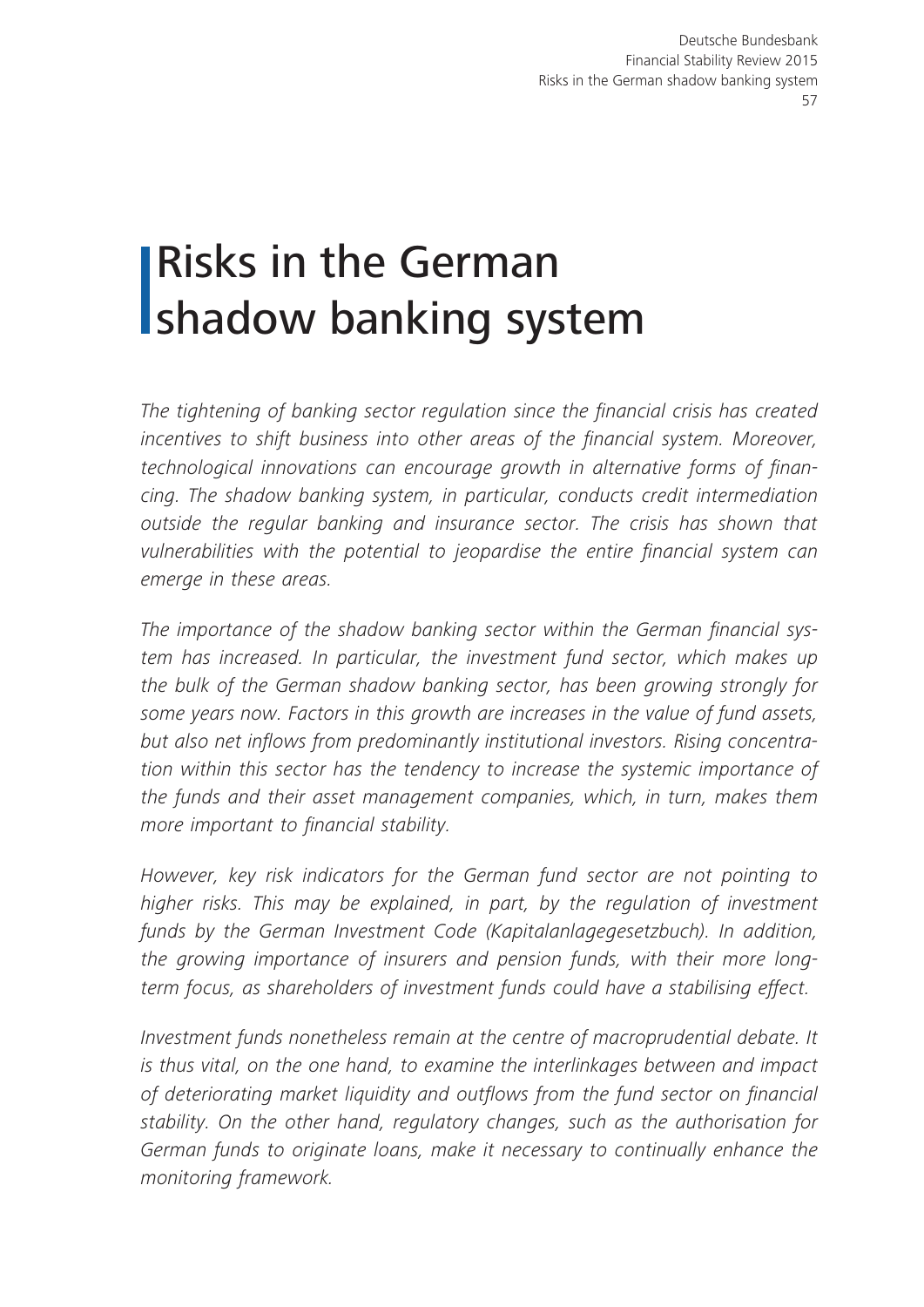# Shadow banking sector growing dynamically and changing its structure

Banking sector regulation was tightened in response to the financial crisis, creating incentives to shift business into other areas of the financial system. Technological innovations can also encourage growth in alternative forms of financing outside the banking system.<sup>1</sup>

These activities can often be attributed to the shadow banking system, which can be defined as a system of "credit intermediation involving entities and activities outside the regular banking system".<sup>2</sup> Alongside shadow banking entities, this definition encompasses credit intermediation chains involving several entities from various areas of the financial system.<sup>3</sup> In line with the rather conservative definition used in this article, the shadow banking system includes domestic investment funds (including hedge funds and exchange-traded funds, or ETFs), money market funds and other financial intermediaries.<sup>4</sup>

The financial crisis showed that risks to the stability of the financial system as a whole can emerge from outside the banking system. On the one hand, prob-

*The financial crisis showed that risks to the stability of the financial system as a whole can emerge from outside the banking system.*

lems with shadow banking activities, such as the securitisation of loans, contributed to the financial crisis. On the other hand, entities attributable to the shadow banking system, such

as money market funds, experienced distress. In Germany, for example, linkages to foreign financial vehicle corporations led to numerous credit institutions experiencing acute difficulties and to government rescue measures.<sup>5</sup>

Generally speaking, interconnectedness between the banking system and institutions outside its regulatory framework can result in the transfer of risk. This can occur directly – via credit and funding relationships or liability mechanisms and the granting of guarantees, say  $-$  or indirectly, through shared counterparties or investment in the same types of assets.

To be able to identify potential systemic risks at an early stage, alternative forms of credit intermediation must be monitored. The Bundesbank draws on a variety of statistics to analyse the shadow banking system and the interconnectedness of its intermediaries. This approach is

necessary since there are no dedicated statistics for monitoring the shadow banking system. The data sources used include the financial accounts as well as primary sta-

*To be able to identify potential systemic risks at an early stage, alternative forms of credit intermediation must be monitored.*

tistics and datasets from prudential reporting. Specifically, these comprise the statistics on investment funds, statistics on financial vehicle corporations (FVCs) and balance sheet data on securities and derivatives dealers (SDDs), financial corporations engaged in lending (FCLs) and financial leasing and

<sup>1</sup> See, for example, J Duca (2015) on the falling costs of information technology as a driver for the provision of short-term credit by the shadow banking system.

<sup>2</sup> For the definition agreed by the Financial Stability Board (FSB), see Financial Stability Board (2011).

<sup>3</sup> For alternative definitions, see, for example, T Adrian, A Ashcraft, H Boesky and Z Pozsar (2010), P Mehrling, Z Pozsar, J Sweeney and D Neilson (2013), S Claessens and L Ratnovski (2014) and A Harutyunyan, A Massara, G Ugazio, G Amidzic and R Walton (2015).

<sup>4</sup> Other financial intermediaries (OFIs) in the narrower sense comprise the S.125 sector pursuant to the ESA 2010 statistics standard, and in the broader sense (as used in the following, including when not specified), sectors S.125 to S.127.

<sup>5</sup> For the costs of the financial crisis with budget implications since 2007 in Germany and other European countries, see Eurostat (2015). For the estimated economic costs of systemic crises worldwide, see, for example, L Laeven and F Valencia (2012).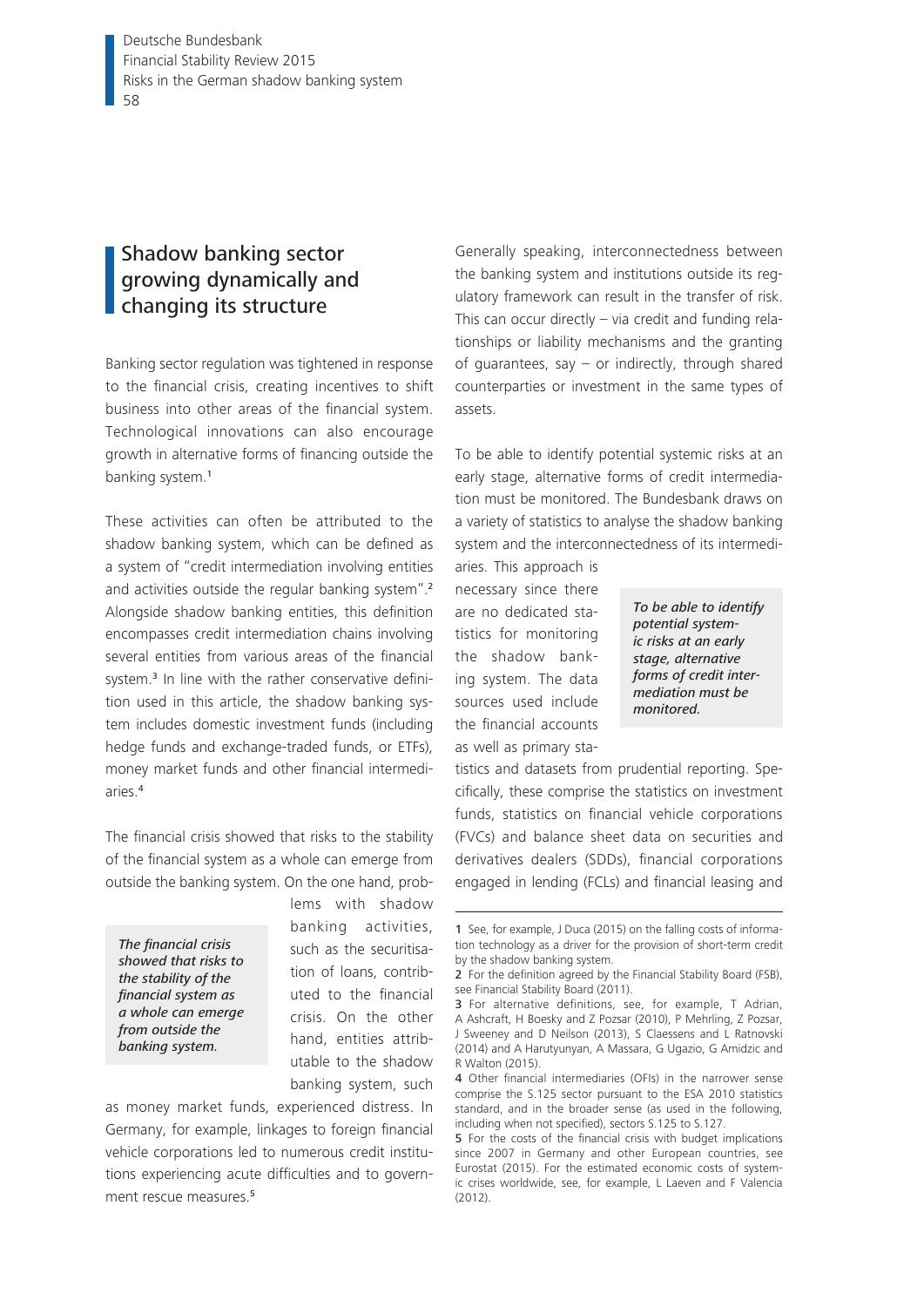

factoring companies. The external position of monetary financial institutions (MFIs) and the reporting of loans of €1 million or more can also provide insights into the interconnectedness between domestic banks and the shadow banking system inside and outside Germany.

The approximation of the size of the shadow banking system is mainly based on the financial assets of shadow banking entities (see Chart 1.4.1). These are supplemented by non-financial assets held by open-end real estate funds, which form a subgroup of investment funds.<sup>6</sup> Expanding this approach to include analyses based on shadow banking activities is contingent on improved data sources, for which there are plans, particularly in respect of securities financing transactions.<sup>7</sup>

The annual monitoring exercise of the Financial Stability Board (FSB) contributes to the analysis of developments in the global shadow banking system. In its Global Shadow Banking Monitoring Report 2015, the FSB presents a method for calculating a more risk-based measure for the shadow banking system. This method is still evolving.

## Shadow banking sector's role in the financial system has grown

The German shadow banking sector more than tripled in size, in nominal terms, between the start of 1999 and the second quarter of 2015, to around €2.6 trillion

(see Chart  $1.4.2$ ).<sup>8</sup> In the same period, the shadow banking sector's share of assets in the financial sector as a whole rose from 9% to 18%. This relative gain in significance

*The German shadow banking sector more than tripled in size, in nominal terms, between the start of 1999 and the second quarter of 2015.*

is attributable to an absolute increase in the financial assets of the shadow banking sector and to a decline in the financial assets of the banking sector

<sup>6</sup> Data on the size and development of the shadow banking sector as an aggregate and of the other financial sectors are based on the financial accounts pursuant to ESA 2010. The data on the non-financial assets of open-end real estate funds are an exception; this information is drawn from the statistics on investment funds.

<sup>7</sup> Data on securities financing transactions will probably be available from 2018 at the earliest, on the basis of a future Regulation of the European Parliament and of the Council.

<sup>8</sup> For a detailed description of the shadow banking system in the euro area, see Deutsche Bundesbank (2014), p 18.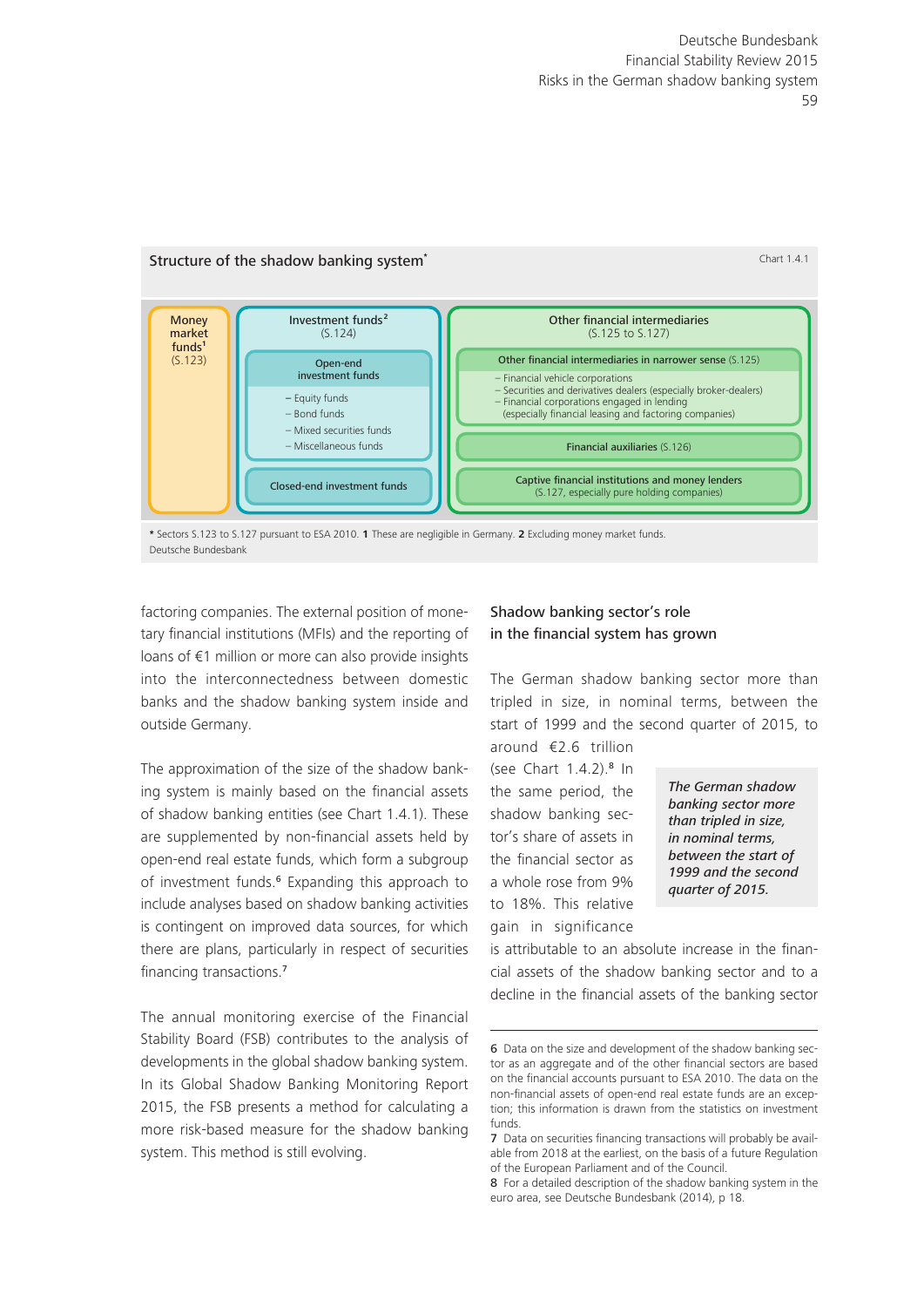#### Structure of the German shadow banking sector Chart 1.4.2

Financial assets in € billion, quarterly data



Sources: ECB, financial accounts, Bundesbank primary statistics and Bundesbank calculations. **1** From end-2009, excluding financial vehicle corporations. **2** Excluding money market funds. Including non-financial assets of open-end real estate funds. **3** Data available from end-2009 only. Deutsche Bundesbank

#### Credit claims of the German shadow banking sector**\*** on domestic and foreign borrowers  $Char143$

€ billion



Sources: Financial accounts and Bundesbank calculations. **\*** Credit granted by, and debt securities held by, the shadow banking sector. **1** Breakdown by borrower sector available from 2013 only. Excluding money market funds. Deutsche Bundesbank

associated with the process of deleveraging from 2008 onwards.

The growth of the shadow banking sector partly reflects the increases in value in the financial markets that have been recorded over the past few years. The growing importance of the shadow banking sector is therefore probably attributable not only to inflows of funds, but also to the performance of the assets held in the shadow banking system (see the section entitled "Valuation effects a key growth factor" on pages 62 and 63). Should the shadow banking sector hold a higher share of capital market-based products than the banking sector, its assets would respond more strongly to changes in asset prices than those of the banking sector, owing to valuation effects.

## German shadow banking sector chiefly lends to foreign borrowers

In the event of stress in the German shadow banking sector, funding risk may materialise on the part of borrowers. A large portion of the refinancing provided by the German shadow banking sector is granted to foreign borrowers.<sup>9</sup> The percentage of loans extended to foreign borrowers and of foreign-issue debt securities held amounted to roughly 80% of credit claims worldwide in mid-2015, according to data from the financial accounts (see Chart 1.4.3). The German shadow banking sector's bond and credit exposures to all domestic sectors thus amount to a share of only about one-fifth. In this data source, which is based on the principle of residency, foreign subsidiaries of domestic enterprises cannot be distinguished from other foreign

<sup>9</sup> Loans and debt securities made up just under half of all of the shadow banking sector's financial assets in the second quarter of 2015. A more detailed discussion of the role of debt finance in the cross-border capital flows of the EU member states can be found in the chapter entitled "Capital markets union – financial stability and risk sharing" on pp 85-94.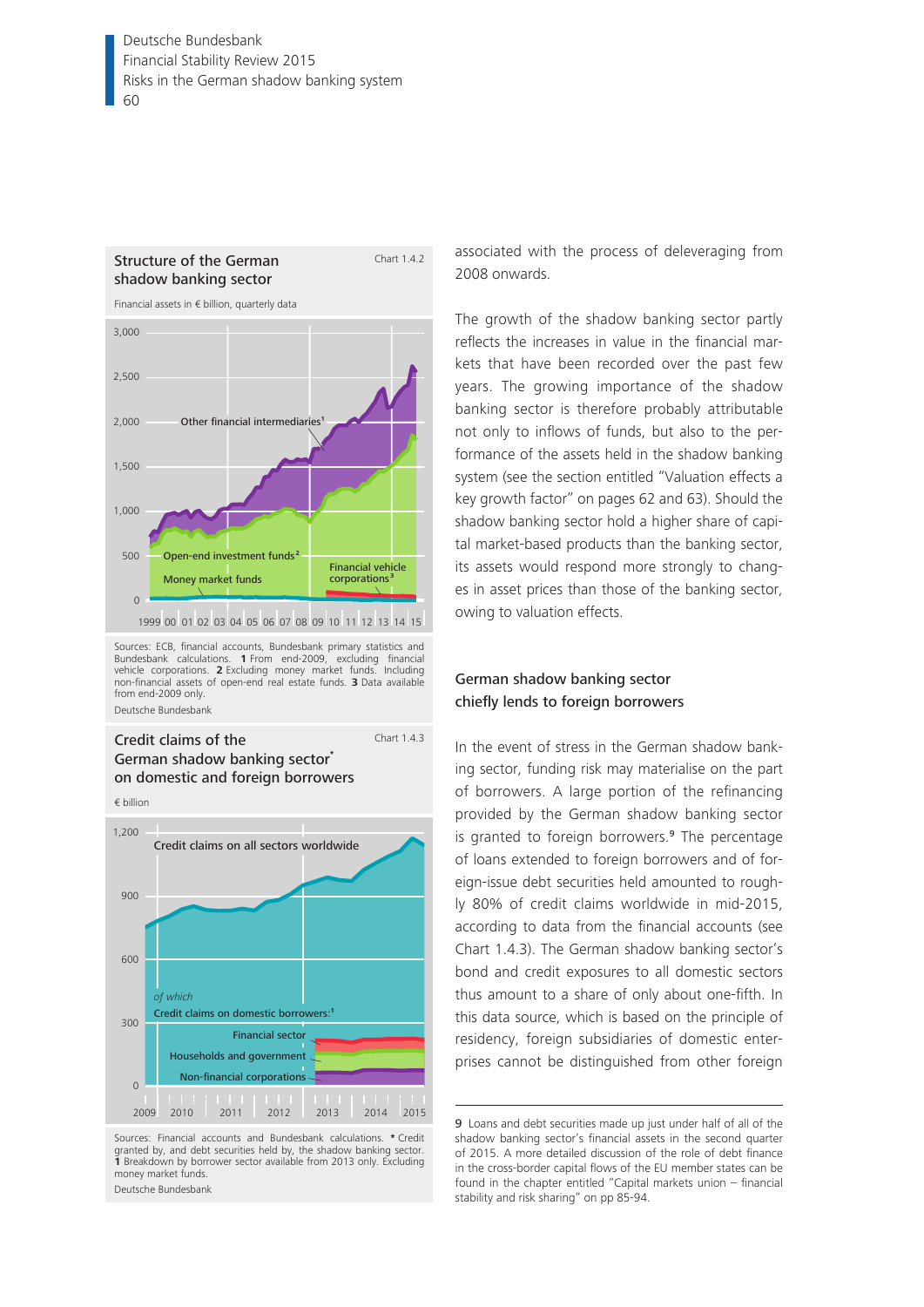entities. This is likely to overstate the foreign share compared with a consolidated view.

# Investment fund sector is biggest player in German shadow banking system

The heavyweight in the German shadow banking sector is the investment fund sector (excluding money market funds). In the second quarter of 2015, it accounted for roughly two-thirds of the shad-

*The heavyweight in the German shadow banking sector is the investment fund industry.*

ow banking sector's financial assets. By contrast, money market funds are negligible in Germany, making up around €4 billion or 0.15% of

the shadow banking sector's financial assets. The remaining third is accounted for by other financial intermediaries, which include a host of more minor entities with varying business models, such as financial vehicle corporations and financial leasing and factoring companies. (Pure) holding companies and broker-dealer companies, which in Germany almost exclusively refer to securities and derivatives dealers, also fall within the category of other financial intermediaries.<sup>10</sup>

## Risks to financial stability can emanate from investment funds

Investment funds act as intermediaries in the financial system, investing the money provided to them on behalf of their investors.11 Their capacity to contribute to the diversification of investment activity gives them an important intermediary function in the financial system. Against this backdrop, and in view of the growing importance of investment funds, a key role is played by their interconnections,

in particular, as well as the potential interaction with other market participants in periods of stress in the financial markets.<sup>12</sup>

Unlike closed-end funds, open-end funds permit their investors to redeem their fund units promptly. This means that shareholders can react quickly to changing market conditions. However, this may entail liquidity or maturity transformation if the funds invest in less liquid and longer-term assets. In the event of strong liquidity or maturity transformation, the fund sector gives rise to risks to financial stability – particularly in the case of unexpectedly large outflows. Incentives for redeeming fund units as early as possible (first-mover advantage) in the case of illiquid assets and small liquidity buffers can, in such a scenario, trigger self-reinforcing unit redemptions.

The liquidity buffers that funds have to hold against heavy outflows are often calculated by their parent undertakings using stress tests.<sup>13</sup> Should these liquidity buffers be insufficient, the funds in question could be forced into fire sales of their assets. Moreover, investors might question the risk management of all funds distributed by one parent or funds with a similar investment focus and withdraw their money. As a result, price volatility and market illiquidity could be increased and transferred to previously unaffected market segments.<sup>14</sup>

Aside from this contagion via the financial markets, the interconnections between the investment fund

<sup>10</sup> A significant part of the OFI sector cannot be broken down in more detail using the available statistics, however.

<sup>11</sup> On the question of whether asset managers and investment funds make a specific contribution to financial instability (in a hypothetical comparison with direct investment by the respective investors), see D J Elliott (2014), pp 5-7.

<sup>12</sup> See, for example, International Monetary Fund (2015) on the current debate about the role of the asset management industry for financial stability.

<sup>13</sup> See N Dötz and M Weth (2013) on the determinants of funds' liquidity buffers.

<sup>14</sup> See G Cespa and T Foucault (2014) on the self-reinforcing nature of illiquidity in the financial markets.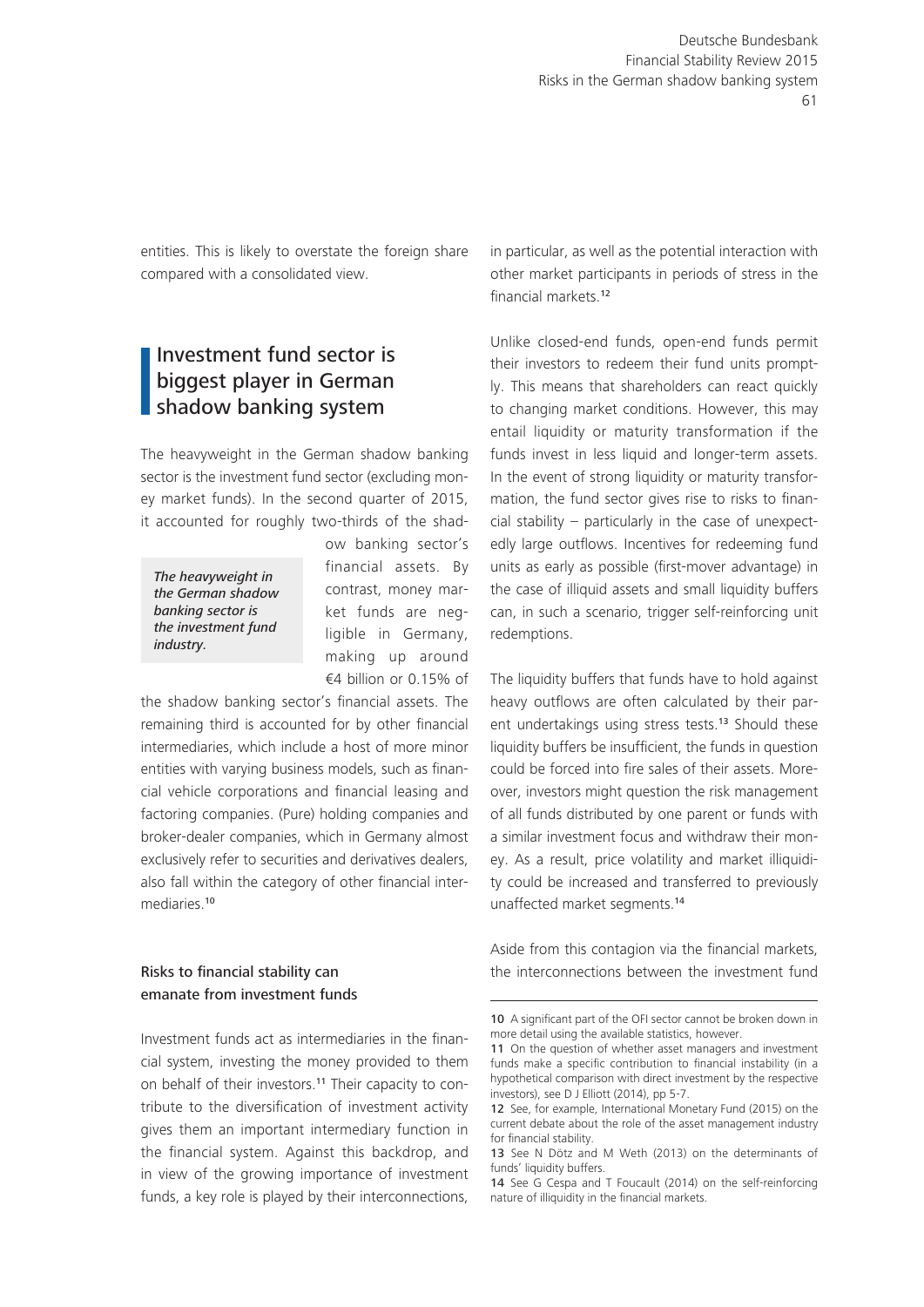sector and the rest of the financial system play a major role. On the one hand, the investment structure (assets side) of investment funds can help to identify sources of potential losses. On the other hand, the investor structure (liabilities side) can shed light on the extent to which potential losses of investment funds would have to be borne by other financial intermediaries.<sup>15</sup>

## Microprudential regulation mitigates risk

German investment funds and their asset management companies have been regulated by the German Investment Code since 2013. The investment funds subject to supervision under the German Investment Code can be structured as undertakings for collective investment in transferable securities (UCITS), for which there are broadly standardised product guidelines throughout Europe on account of the UCITS Directive,<sup>16</sup> or as alternative investment funds (AIFs). The latter form encompasses both retail funds for private investors and specialised funds for institutional investors. Amongst other things, the German Investment Code contains provisions designed to curtail typical risks associated with credit intermediation outside the banking system (such as run risk, liquidity risk and risks stemming from the use of leverage) as well as incentive problems.

Since 12 May 2015, however, the Federal Financial Supervisory Authority (BaFin) has changed its administrative practice<sup>17</sup> to now permit the direct origination of loans as well as loan restructuring and prolongation by AIFs in Germany. Previously, openend and closed-end AIFs in Germany were only permitted to purchase unsecuritised loan claims. In its draft Act Implementing the UCITS V Directive,<sup>18</sup> the Federal Government has proposed specific provisions that seek to curb the risks involved in direct lending.

## Valuation effects a key growth factor

In Germany, open-end investment funds (excluding money market funds) constitute one of the strongest growing sectors in the financial system, with average annual growth in assets of 9.5% since September 2009.<sup>19</sup>

In August 2015, the aggregate total assets of the 6,013 open-end investment funds amounted to €1,753 billion (September 2009: €1,032 billion), according to the statistics on investment funds (see Chart 1.4.4). With a market share of around 75% (€1,328 billion), the specialised funds available exclusively to institutional investors are the most significant type of investment. Retail funds, which are also open to the general public, account for the remaining market share of 25%.

84% of the growth in the investment fund sector between Septem-

ber 2009 and August 2015 can be attributed to increases in the value of fund assets under management and just under 16% to net inflows. Greater use of debt finance, for example a higher debt ratio to leverage

*84% of the growth in the investment fund sector between September 2009 and August 2015 can be attributed to increases in the value of fund assets under management and just under 16% to net inflows.*

<sup>15</sup> For information on the risk of losses posed to banks and insurers when investing in specialised funds, see Deutsche Bundesbank (2012), pp 68-69.

<sup>16</sup> See Directive 2014/91/EU of the European Parliament and of the Council of 23 July 2014.

<sup>17</sup> See Federal Financial Supervisory Authority (2015).

<sup>18</sup> See Federal Ministry of Finance (2015).

<sup>19</sup> Here and in the following, current figures from the statistics on investment funds are compared with figures from September 2009, the point at which a granular overview of the fund portfolios first became available. In future, closed-end funds will also be captured in the statistics on investment funds.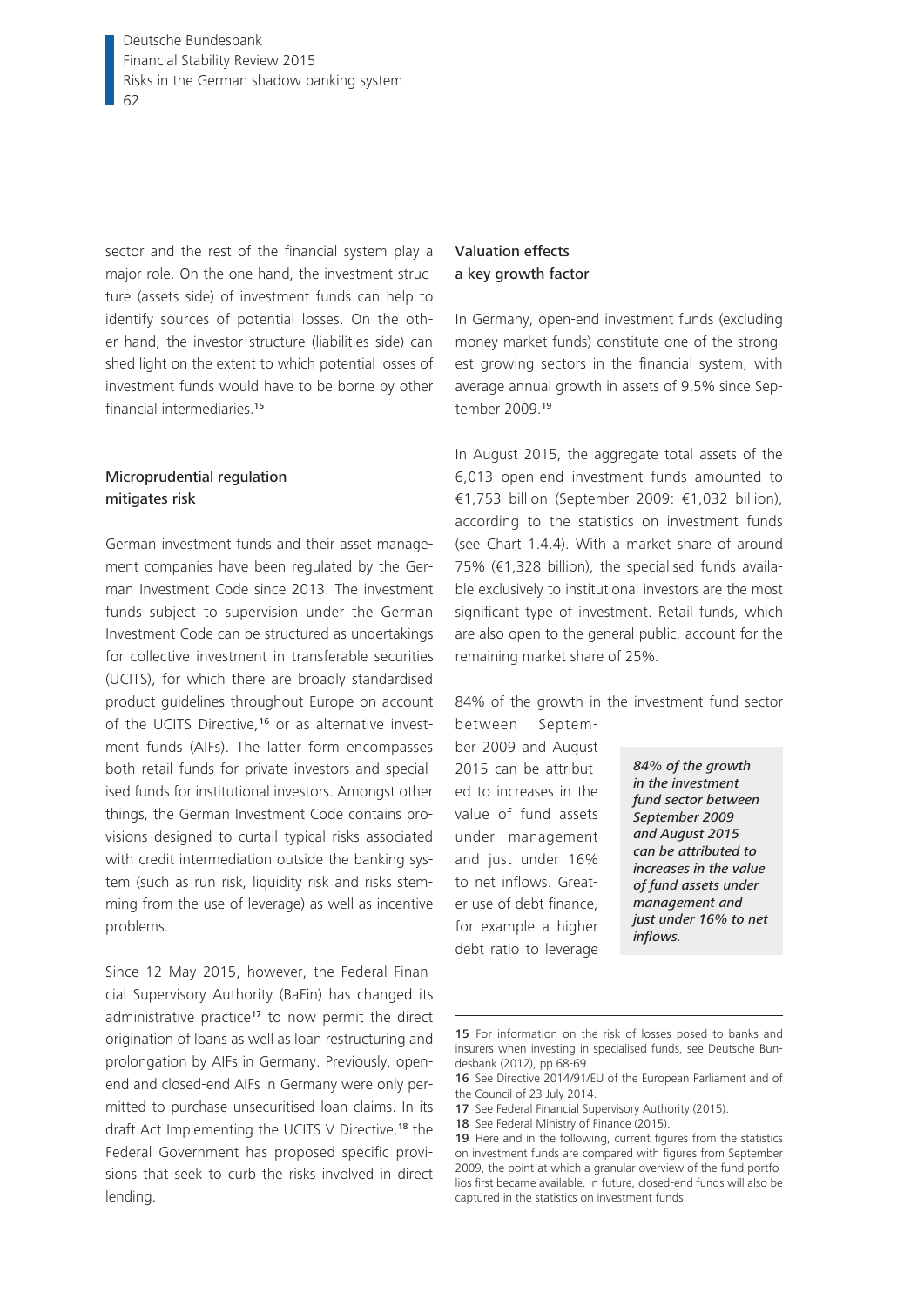securities positions, played no part in the fund sector's growth.

## Market concentration in the fund sector on the rise

In the context of sustained fierce competition in the fund sector, the process of consolidation resulting in fewer but larger asset management companies is continuing.<sup>20</sup> To take account of the respective

*In the context of sustained fierce competition in the fund sector, the process of consolidation resulting in fewer but larger asset management companies is continuing.*

strengths and weaknesses of concentration measures, the following analysis considers both market shares and simple measures of concentration: the Gini coefficient and the Herfindahl index.<sup>21</sup> The

market share of the five largest asset management companies in Germany rose from 50.3% to 54.3% between September 2009 and August 2015. At the same time, the Herfindahl index went up from 6.4% to 7.8%. The Gini coefficient also increased by ten percentage points to 80%.<sup>22</sup> In addition, the market share of the 50 largest funds grew by 2.5 percentage points to 26.2%. This concentration process can give rise to intermediaries whose increased presence in the financial markets can make them systemically important.<sup>23</sup>

## Investment funds are heavily interconnected with the rest of the financial system via both assets and liabilities

The investment structure of investment funds is geared towards the financial sector. At €839 billion, or 53%, the financial sector is the key counterparty for the fund sector's total securities investments of €1,582 billion. The remaining 47% is spread across

#### Structure of open-end investment funds in Germany **\*** Chart 1.4.4



**\*** Excluding money market funds. **1** Pension investment funds, funds of funds, derivatives funds, hedge funds and real estate funds as well as other funds.

Deutsche Bundesbank

government and corporate securities.<sup>24</sup> Within the financial sector, just under 20% is attributable to banking sector securities and around two-thirds of investments to the shadow banking system (€506 billion). Of the latter, roughly three-fifths is accounted for by the investment fund sector and two-fifths by other financial intermediaries.

<sup>20</sup> For information on the consolidation of the fund industry, see Deutsche Bundesbank (2013), p 16.

<sup>21</sup> The Gini coefficient represents the ratio of the area of a line of equal distribution to the area of actual distribution in the fund sector. The Herfindahl index gives the sum of all squares of the market shares of the asset management companies.

<sup>22</sup> For information on the increasing market concentration in the European fund sector, see European Central Bank (2014), p 46.

<sup>23</sup> See Financial Stability Board and International Organization of Securities Commissions (2015) on the systemic importance of financial market players outside the banking and insurance sectors.

<sup>24</sup> For the structure of the bond portfolios of German investment funds, see Deutsche Bundesbank (2013), p 26.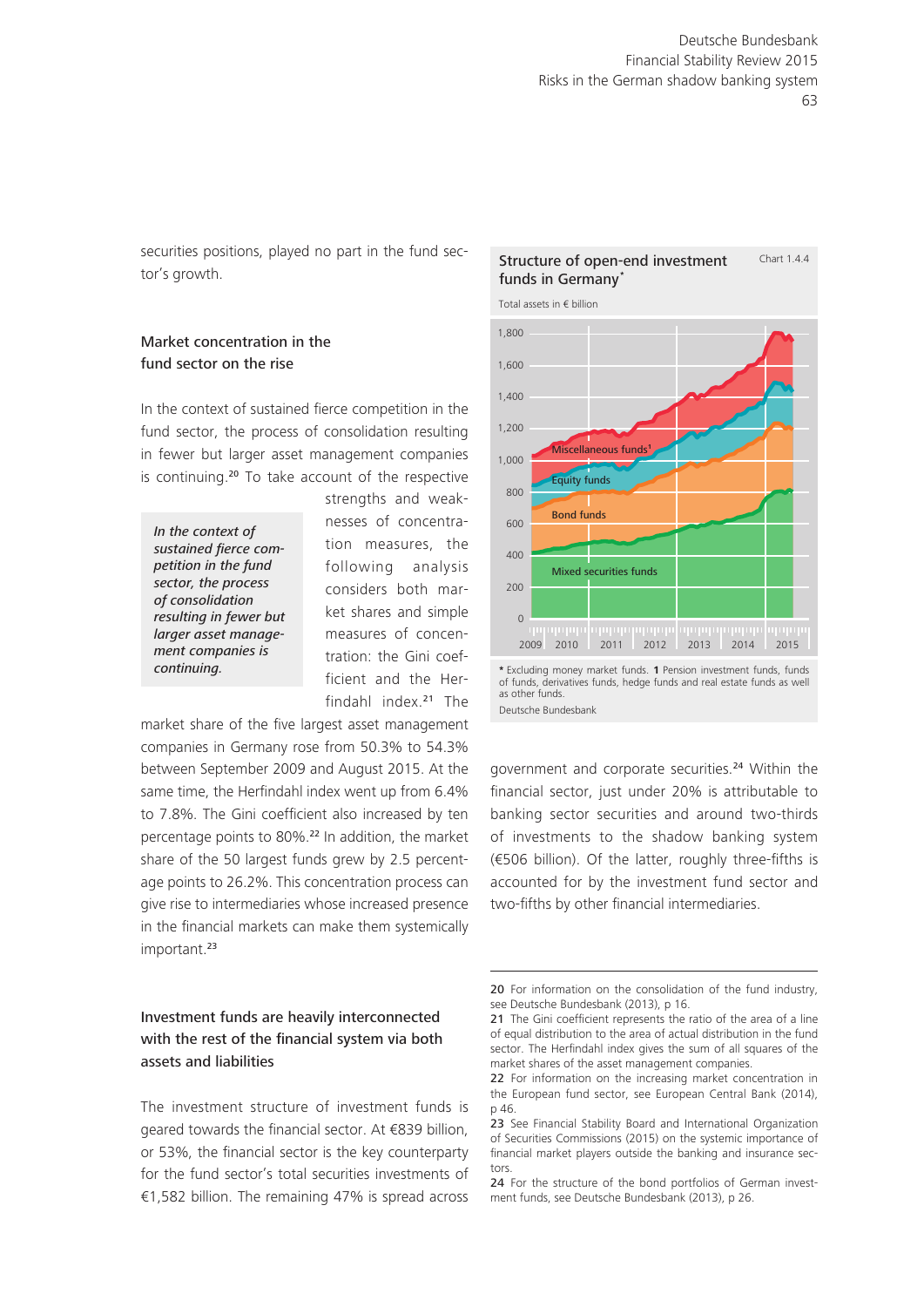

Deutsche Bundesbank

The financial sector not only dominates among the investments of German investment funds, but also among their investors. According to the statistics on securities investments, the financial sector's share rose by just under 8 percentage points to 73% between September 2009 and August 2015. This corresponds to €1,233 billion (see Chart 1.4.5).

Holdings of fund units grew particularly for insurers and pension funds, which traditionally make investments via funds. The market value of the German fund units they held increased by 124% to €801 billion between September 2009 and August 2015 (for information on insurers, see the chapter entitled "Risks in the life insurance sector" on pages 41 to 55). The relative weight of investment funds in the total investments of German insurers thus grew from 24.2% in September 2009 to 32.2% in June 2015.<sup>25</sup> By contrast, German credit institutions

reduced their holdings in the German fund sector to 13.3% over the same period, also reflecting the deleveraging process that had taken place.<sup>26</sup>

# Risk indicators for the investment fund sector largely stable

The business model of a fund can be described in terms of its investment focus, such as shares or fixed-income securities, or in terms of its risk features. Similarly to the works of international bodies, the following analysis considers indicators that depict material risks of shadow banking intermediaries.<sup>27</sup> For instance, an intermediary's business volume and its growth are used as broad indicators of the entity's systemic importance.<sup>28</sup> Furthermore, indicators of maturity transformation and use of debt finance demonstrate the extent to which shadow banking intermediaries obtain finance by borrowing short-term and lending long-term, or leverage investments by debt financing. Liquidity transformation reflects the ratio of liquid assets to total assets that can be used to cover sudden liquidity needs. Interconnectedness with the banking sector indicates possible direct contagion channels between various financial intermediaries. The extent to which shadow banking entities conduct bank-like business is approximated by means of credit intermediation (for the precise definitions, see Table 1.4.1).<sup>29</sup>

<sup>25</sup> Data according to BaFin's statistics on the capital investments of primary insurers.

<sup>26</sup> See Deutsche Bundesbank (2013), p 19.

<sup>27</sup> See Financial Stability Board (2013) and International Monetary Fund (2014).

<sup>28</sup> See Financial Stability Board and International Organization of Securities Commissions (2015).

<sup>29</sup> On the suitability of liquidity indicators as macroprudential monitoring indicators, see, for example, M K Brunnermeier, G Gorton and A Krishnamurthy (2012).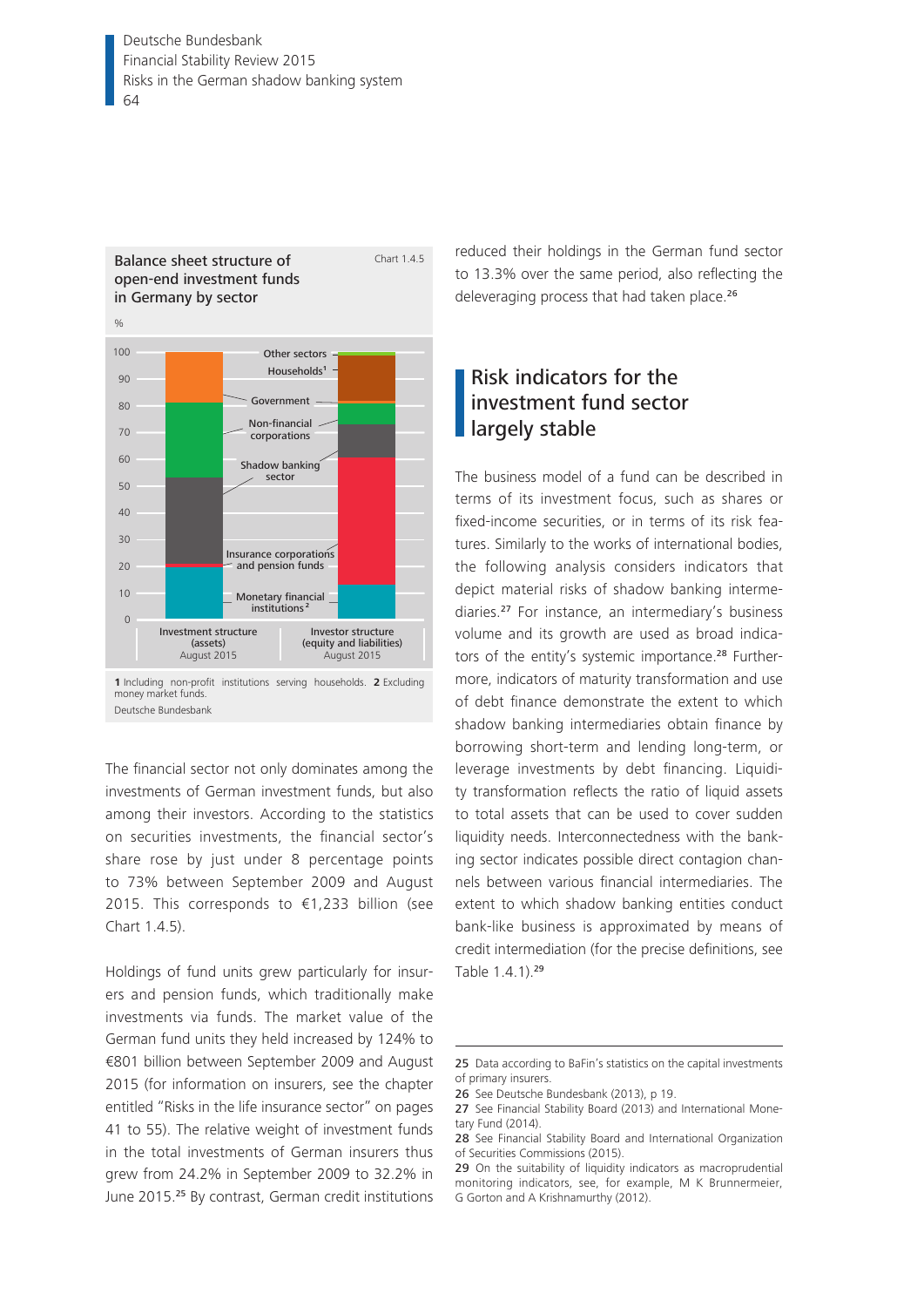| Risk indicator                                     | Definition                                                              | Description                                                                                    | Value range                                                                          | Proxy for numerator                                                                                                                                                                           | Proxy for denominator                                       |
|----------------------------------------------------|-------------------------------------------------------------------------|------------------------------------------------------------------------------------------------|--------------------------------------------------------------------------------------|-----------------------------------------------------------------------------------------------------------------------------------------------------------------------------------------------|-------------------------------------------------------------|
| <b>Size</b>                                        | Total assets                                                            | <b>Business volume</b>                                                                         | Absolute amount                                                                      | Total financial assets <sup>1</sup>                                                                                                                                                           |                                                             |
| Maturity trans-<br>formation                       | Current assets<br>/ total assets                                        | Extent of maturi-<br>ty-matched funding<br>of current assets using<br>current liabilities      | 100% (matched matur-<br>ities) to 0% (maximum<br>maturity transformation)            | Cash and deposits<br>$+$ short-term debt<br>securities<br>+ short-term loans                                                                                                                  | Total financial assets <sup>1</sup>                         |
| Liquidity trans-<br>formation                      | Liquid assets<br>/ total assets                                         | Balance sheet share of<br>liquid assets that can<br>he sold to cover sudden<br>liquidity needs | 100% (no liquidity<br>transformation) to 0%<br>(maximum liquidity<br>transformation) | Cash and deposits<br>$+$ debt securities<br>+ listed shares                                                                                                                                   | Total financial assets <sup>1</sup>                         |
| Leverage                                           | Total assets<br>/ equity                                                | Extent to which invest-<br>ments are leveraged<br>through debt financing                       | 100% (no debt<br>financing) to unlimited<br>(maximum leverage)                       | Total liabilities <sup>2</sup>                                                                                                                                                                | Investment fund shares/<br>units outstanding<br>(liability) |
| Credit inter-<br>mediation                         | Credit assets<br>/ total assets                                         | Balance sheet share of<br>bank-like business                                                   | 0% (no bank-like<br>business) to 100%<br>(exclusively bank-like<br>business)         | Debt securities<br>$+$ loans<br>$+$ other assets and<br>liabilities                                                                                                                           | Total financial assets <sup>1</sup>                         |
| Interconnect-<br>edness with the<br>banking sector | Assets with credit<br>institutions as<br>counterparty<br>/ total assets | Extent of possible direct<br>contagion in the event of<br>problems in the banking<br>sector    | 0% (no direct contagion<br>risk) to 100% (maximum<br>direct contagion risk)          | Demand deposits<br>+ other deposits<br>+ debt securities issued<br>by monetary financial<br>institutions (MFIs)<br>$+$ loans to MFIs <sup>3</sup><br>+ listed shares of MFIs<br>+ derivatives | Total financial assets <sup>1</sup>                         |

### Definition of risk indicators for shadow banking intermediaries Table 1.4.1

1 Including non-financial assets of open-end real estate funds. 2 This may differ from total financial assets. 3 Item not available.

Deutsche Bundesbank

For the German fund sector, these risk indicators can be calculated on the basis of data from the

*Aside from growth, the risk indicators have shown no noticeable change since the end of 2013.*

financial accounts and from the statistics on investment funds (see Table 1.4.2). Aside from growth, the risk indicators have shown no noticeable change since the end of 2013.

Maturity and liquidity transformation in the sector remain largely stable, for instance. Nor is there any notable risk of excessive use of debt finance. This may also be partly due to the regulation of the fund sector. Its interconnectedness with the banking sector is lower than 10%, which indicates only minor assets-side contagion risk in the event of stress in the banking sector.

Owing to the heterogeneity of the entities in the fund sector, however, it is also necessary to look at risk indicators at the fund level. To minimise complexity, a cluster analysis can be used, on the basis of the funds' risk indicators, to assign the funds to clusters that have similar business models (see the box entitled "Risk indicators for individual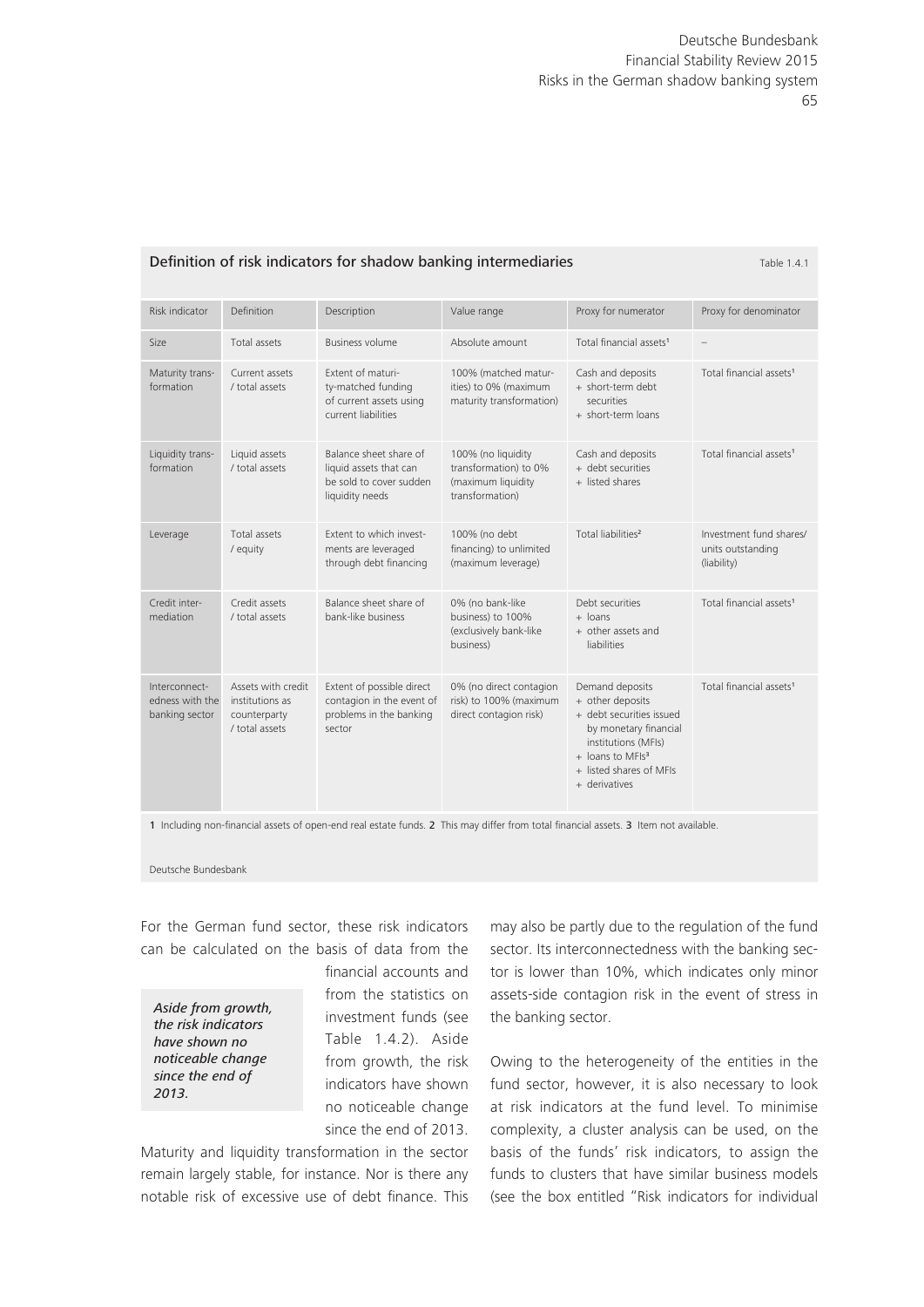# Risk indicators for individual segments of the investment fund sector

Individual investment funds are considered fairly unimportant for the financial system as a whole on account of their mostly small size. However, the turbulence that affected money market funds between 2007 and 2009 showed that risks may also be posed to financial stability where a plurality of funds have a similar business model, eg in respect of their investment policy or funding model.

With a view to assessing the risk situation in the German investment fund industry, funds are classified according to their risk profile. In order to derive a risk profile, risk indicators are calculated on the basis of the investment fund statistics at fund level. These show the maturity and liquidity transformation along with the degree of leverage, credit intermediation and interconnectedness with the banking sector (see Table 1.4.1 on page 65). To identify the various fund clusters, the individual funds are assigned to a group which has similar risk indicators using cluster analysis.<sup>1</sup>

1 These clusters are defined using the k-means algorithm. This minimises the deviations of the risk indicators of the individual funds within the same cluster and at the same time maximises the difference vis-à-vis funds of other clusters. The optimum number of clusters needed to describe the fund industry is determined iteratively by minimising the sum of the squared differences.

|                                                    | Cluster 1 |          | Cluster 2 |          | Cluster 3 |          | Cluster 4 |          |
|----------------------------------------------------|-----------|----------|-----------|----------|-----------|----------|-----------|----------|
| Risk indicator                                     | Sep 2009  | Aug 2015 | Sep 2009  | Aug 2015 | Sep 2009  | Aug 2015 | Sep 2009  | Aug 2015 |
| Size (total assets)<br>in $\notin$ bn              | 377.8     | 437.6    | 32.8      | 333.9    | 414.4     | 797.2    | 211.0     | 184.6    |
| Maturity transformation<br>in $%$                  | 6.6       | 5.0      | 53.7      | 7.6      | 5.3       | 3.5      | 8.1       | 7.5      |
| Liquidity transformation<br>in $%$                 | 45.2      | 11.2     | 93.1      | 92.6     | 94.4      | 91.7     | 95.3      | 91.4     |
| Leverage in %                                      | 114.8     | 113.0    | 102.7     | 101.8    | 100.5     | 101.2    | 101.0     | 102.8    |
| Credit intermediation in %                         | 6.5       | 7.6      | 24.0      | 8.4      | 80.2      | 81.7     | 85.6      | 80.3     |
| Interconnectedness with<br>the banking sector in % | 13.7      | 8.3      | 70.3      | 15.4     | 23.6      | 18.5     | 57.8      | 54.1     |

## Cluster analysis: risk indicators of open-end investment funds in Germany\*

\* Excluding money market funds. The clusters group together funds with similar risk indicators. The cluster analysis used for this is based on the k-means algorithm. The total assets show the aggregate per cluster. All other risk indicators show the average risk indicator of all funds belonging to the cluster weighted by total assets. The maturity and liquidity transformation as well as the credit intermediation and interconnectedness with the banking sector were calculated with the total assets as the denominator.

Deutsche Bundesbank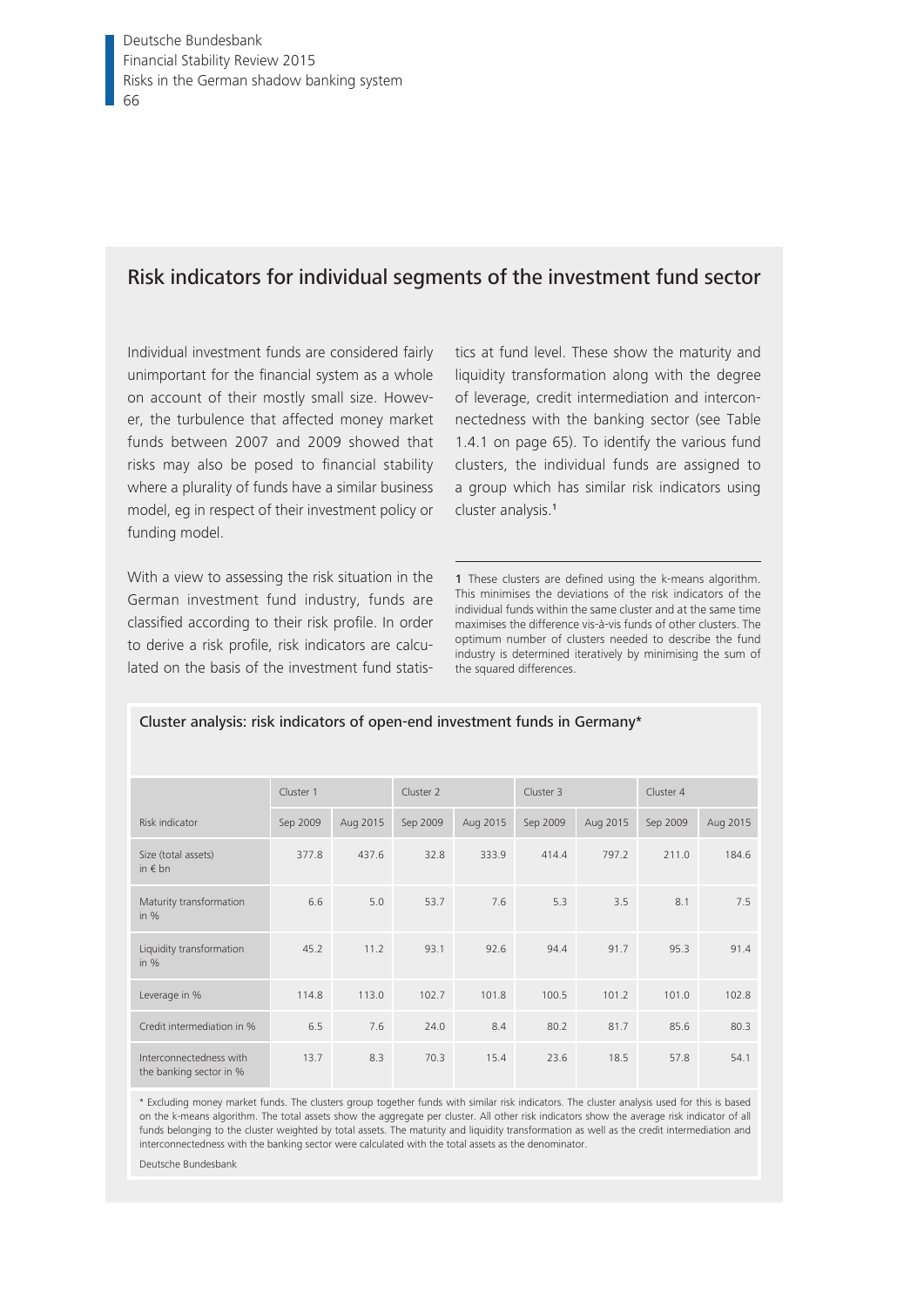## Funds strongly interlinked with the banking sector on the decline

As a result of this cluster analysis, the German investment fund industry can be broken down into four clusters. These differ more strongly with regard to the risk indicators credit intermediation and interconnectedness with the banking sector than for the risk indicators maturity and liquidity transformation and leverage, which are regulated directly by the German Investment Code (see the table on page 66). The low share of credit intermediation in clusters 1 and 2 indicates that these mostly contain equity and mixed securities funds. By contrast, clusters 3 and 4 seem to include mainly bond funds, which are engaged in credit intermediation to a significantly higher degree.

From a financial stability perspective, two developments between September 2009 and August 2015 may be regarded as positive. First, all fund clusters reduced their interlinkage with the banking sector, thus lessening the direct potential contagion risk of losses from the banking sector spilling over to the fund industry. Second, those funds which both invest their fund assets chiefly in the banking sector and are intensively involved in credit intermediation became less significant (cluster 4). In contrast to all other fund segments, the aggregated balance sheet total of these funds decreased by 12.5%, which lowered their relative share of the German investment fund industry from 20.4% to 10.5%.

segments of the mutual fund sector" on pages 66 and 67).

Claessens, S and L Ratnovski (2014), What is shadow banking? IMF Working Paper No 14/25, February 2014.

# **List of references**

Adrian, T, A Ashcraft, H Boesky and Z Pozsar (2010), Shadow banking, Federal Reserve Bank of New York Staff Report No 458, July 2010.

Brunnermeier, M K, G Gorton and A Krishnamurthy (2012), Risk topography, NBER Macroeconomics Annual 2011, Vol 26, pages 149 to 176, University of Chicago Press.

Cespa, G and T Foucault (2014), Illiquidity contagion and liquidity crashes, Review of Financial Studies, Vol 27 Issue 6, pages 1615 to 1660, June 2014.

## **Risk indicators for open-end** Table 1.4.2 investment funds in Germany\*

| TADIE 1.4.2 |  |
|-------------|--|
|             |  |

| Risk indicator                                     | 30 lune<br>1999 | 30 lune<br>2005      | 30 June<br>2010 | 30 June<br>2015 |
|----------------------------------------------------|-----------------|----------------------|-----------------|-----------------|
| Size (financial assets)<br>in $\notin$ bn          | 609.9           | 837.2                | 1.107.5         | 1.762.6         |
| Maturity transformation in %                       | 5.9             | 84                   | 5.9             | 5.2             |
| Liquidity transformation in %                      | 97.8            | 95.7                 | 751             | 720             |
| Leverage in %                                      | 101.6           | 103.9                | 104.5           | 103.2           |
| Credit intermediation in %                         | ×.              | ÷.                   | 54.8            | 49.8            |
| Interconnectedness with the<br>banking sector in % | ٠               | $\ddot{\phantom{0}}$ | $\cdot$         | 85              |

Sources: Financial accounts and Bundesbank calculations. \* Excluding money market funds. Financial assets including non-financial assets of open-end real estate funds. Deutsche Bundesbank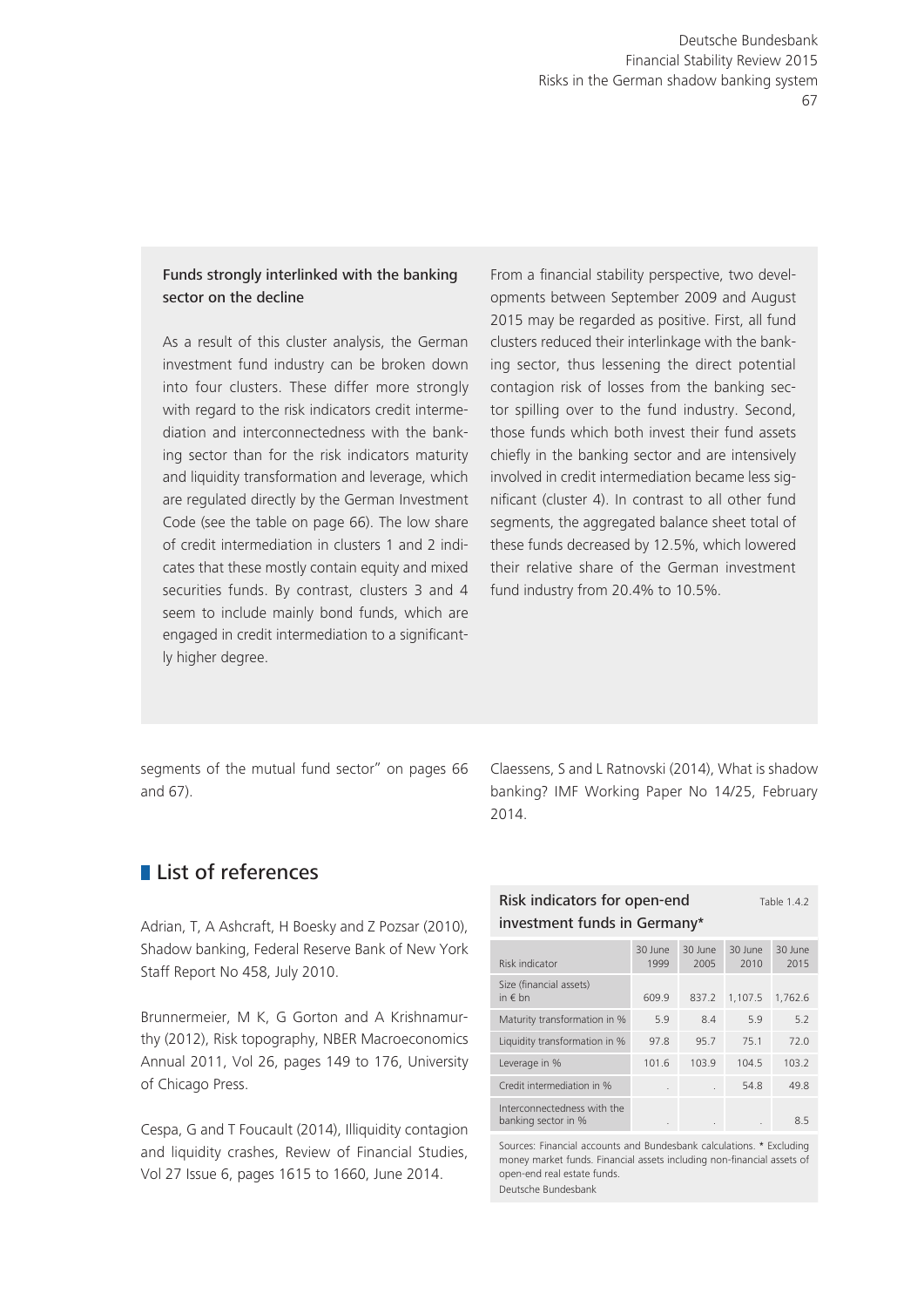Deutsche Bundesbank (2012), Financial Stability Review, November 2012.

Deutsche Bundesbank (2013), Monthly Report, January 2013.

Deutsche Bundesbank (2014), Monthly Report, March 2014.

Dötz, N and M Weth (2013), Cash holdings of German open-end equity funds: does ownership matter?, Deutsche Bundesbank Discussion Paper No 47/2013, November 2013.

Duca, J (2015), How capital regulation and other factors drive the role of shadow banking in funding short-term business credit, forthcoming in Journal of Banking and Finance.

Elliott, D J (2014), Systemic risk and the asset management industry, Brookings Economic Studies, May 2014.

European Central Bank (2014), Financial Stability Review, November 2014.

Eurostat (2015), Eurostat supplementary table for the financial crisis, Background note, April 2015.

Federal Financial Supervisory Authority (2015), Änderung der Verwaltungspraxis zur Vergabe von Darlehen usw. für Rechnung des Investmentvermögens, May 2015.

Federal Ministry of Finance (2015), Entwurf eines Gesetzes zur Umsetzung der Richtlinie 2014/91/EU des Europäischen Parlaments und des Rates vom 23. Juli 2014 (OGAW-V-Umsetzungsgesetz).

Financial Stability Board (2011), Strengthening oversight and regulation, Recommendations from the Financial Stability Board, October 2011.

Financial Stability Board (2013), Strengthening oversight and regulation of shadow banking – policy framework for strengthening oversight and regulation of shadow banking entities, August 2013.

Financial Stability Board and International Organization of Securities Commissions (2015), Consultative Document (2nd): assessment methodologies for identifying non-bank non-insurer global systemically important financial institutions – proposed highlevel framework and specific methodologies, March 2015.

Harutyunyan, A, A Massara, G Ugazio, G Amidzic and R Walton (2015), Shedding light on shadow banking, IMF Working Paper No 15/1, February 2015.

International Monetary Fund (2014), Shadow banking around the globe: how large, and how risky?, Global Financial Stability Report, October 2014.

International Monetary Fund (2015), The asset management industry and financial stability, Global Financial Stability Report, April 2015.

Laeven, L and F Valencia (2012), Systemic banking crisis database: an update, IMF Working Paper WP/12/163, June 2012.

Mehrling, P, Z Pozsar, J Sweeney and D Neilson (2013), Bagehot was a shadow banker: shadow banking, central banking, and the future of global finance, Shadow Banking Colloquium, November 2013.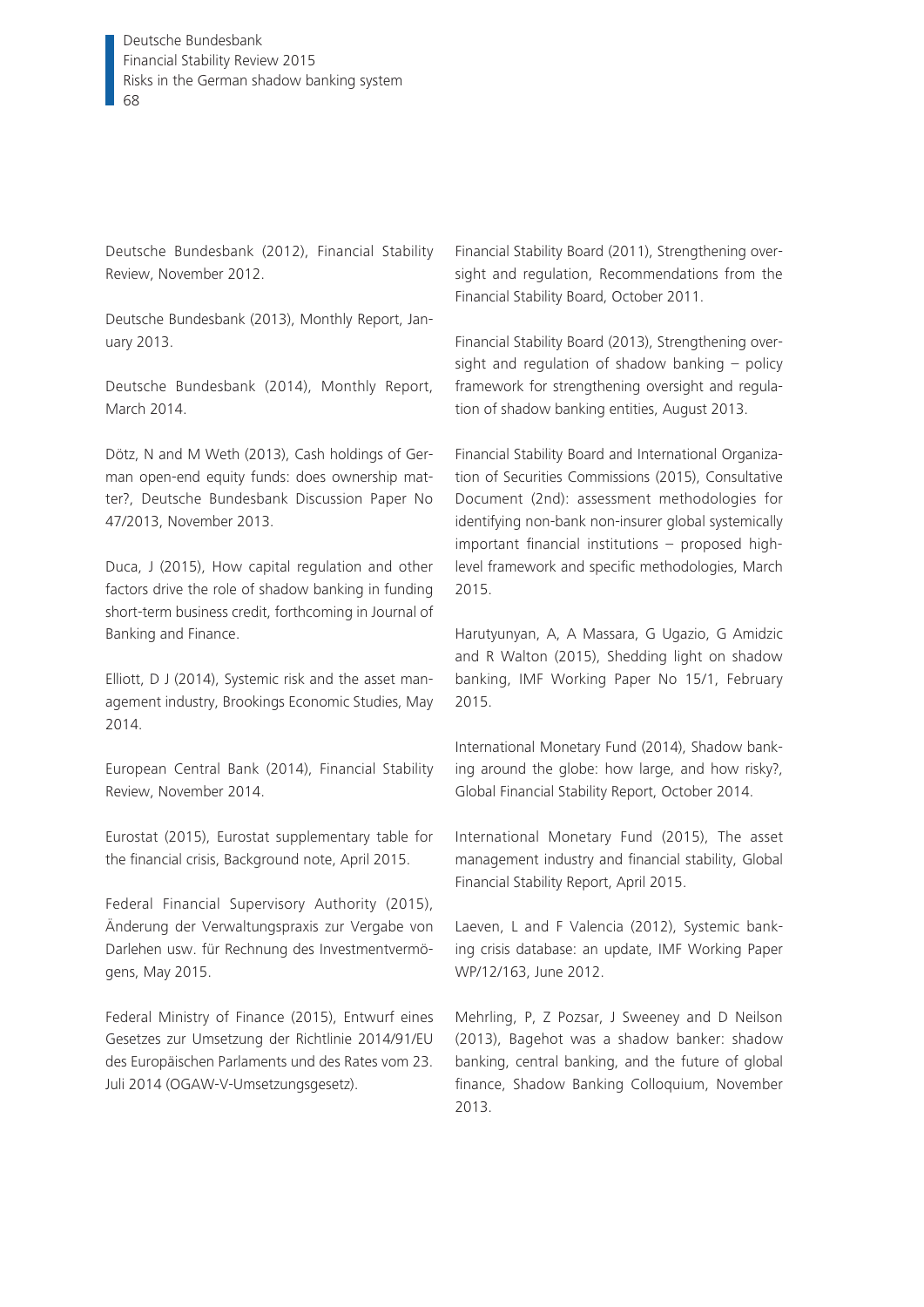# **Strengthening the resilience of** the German financial system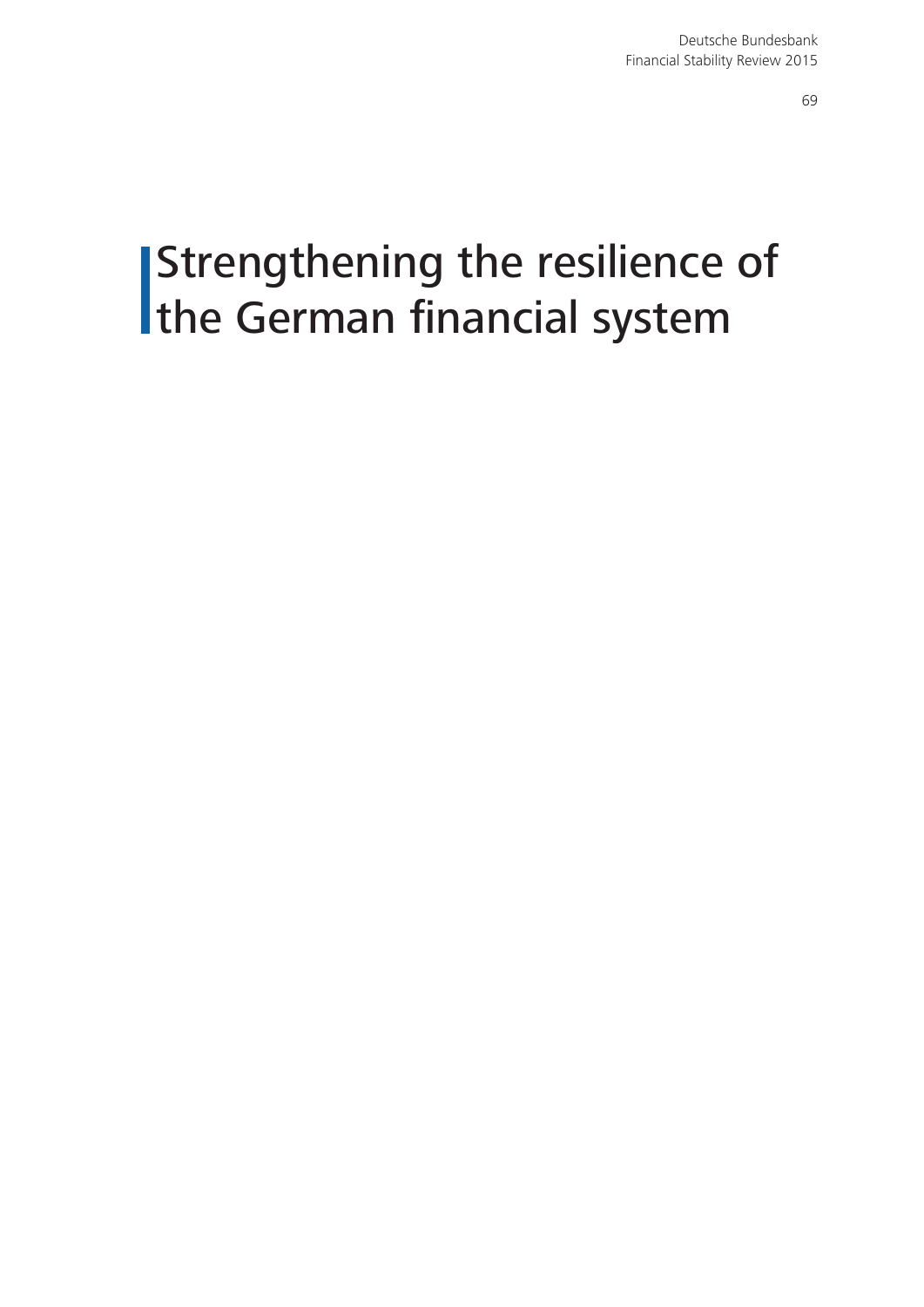Deutsche Bundesbank Financial Stability Review 2015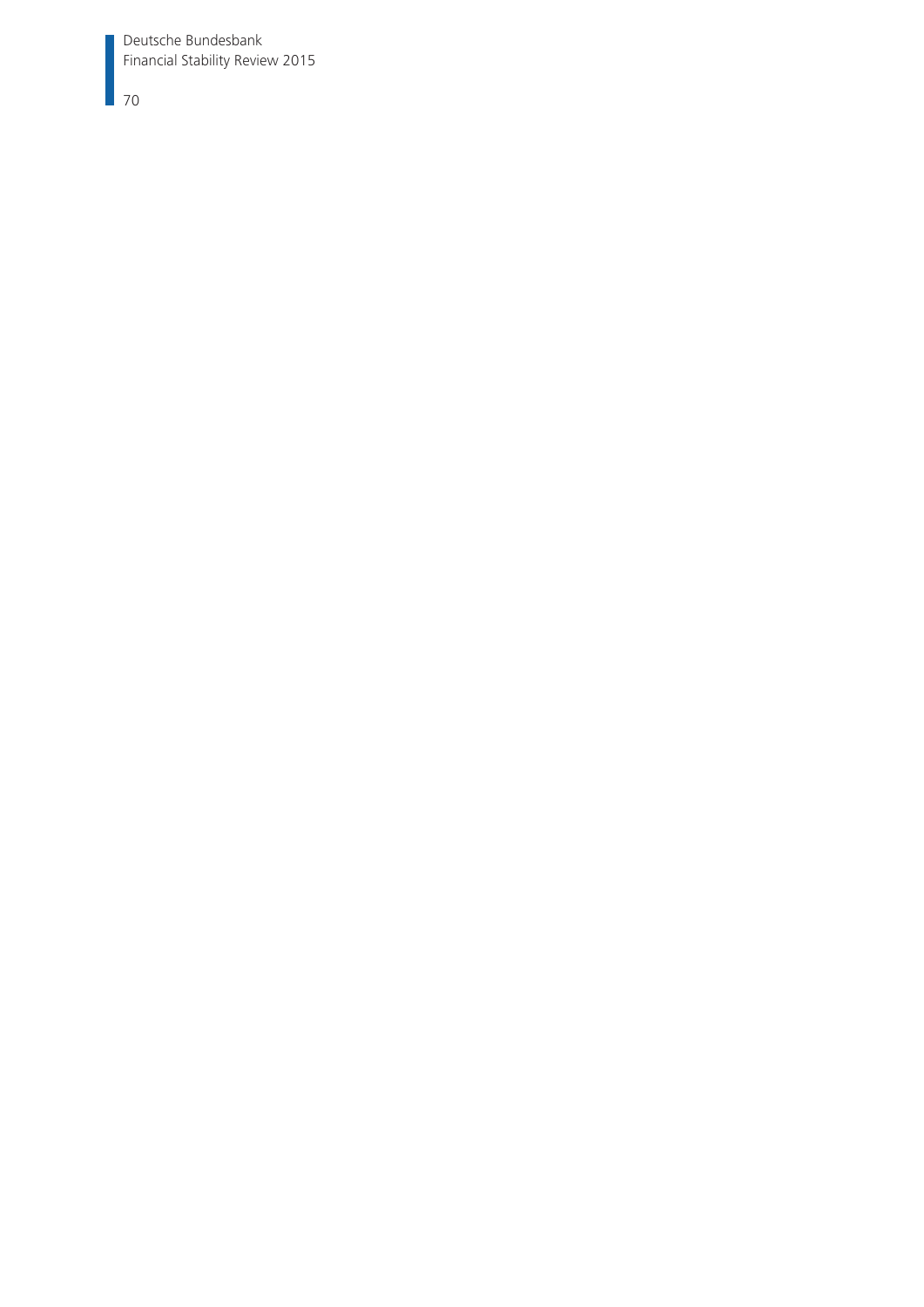# **I** Macroprudential policy

*The global financial crisis demonstrated in no uncertain terms how systemic risk can impair financial stability and also spill over into the real economy. This painful lesson was the cue for the emergence of macroprudential policy – a new policy area that is dedicated to safeguarding the stability of the financial system as a whole and which augments traditional financial supervision, with its microprudential perspective.*

*The bulk of the macroprudential policy instruments have so far targeted the banking sector. For example, recovery and resolution regimes for banks are already at a relatively advanced stage of development. In particular, the requirement for institutions to maintain sufficient total loss-absorbing capacity (TLAC) will act to shield taxpayers from the recovery or resolution of global systemically important banks (G-SIBs). Less progress, meanwhile, has been made in alleviating the too-big-to-fail problem elsewhere in the financial system, such as the insurance sector.*

*Several macroprudential instruments for the banking sector have their origins in the Basel III package. The Capital Requirements Directive (CRD) and the Capital Requirements Regulation (CRR), which transpose Basel III and other legislation into European law, have given supervisory authorities an extensive toolkit which*  includes capital buffers for systemically important institutions as well as the *countercyclical capital buffer (CCB). The latter instrument, which is scheduled to become operational in Germany in 2016, seeks to curtail the risk posed by excessive credit growth.*

*Germany has so far been insufficiently equipped to cope with the risks which the mortgage lending market might pose to financial stability. This deficit prompted the German Financial Stability Committee, in June 2015, to recommend that the Federal Government create legal foundations for a set of new macroprudential instruments regulating residential real estate loans.*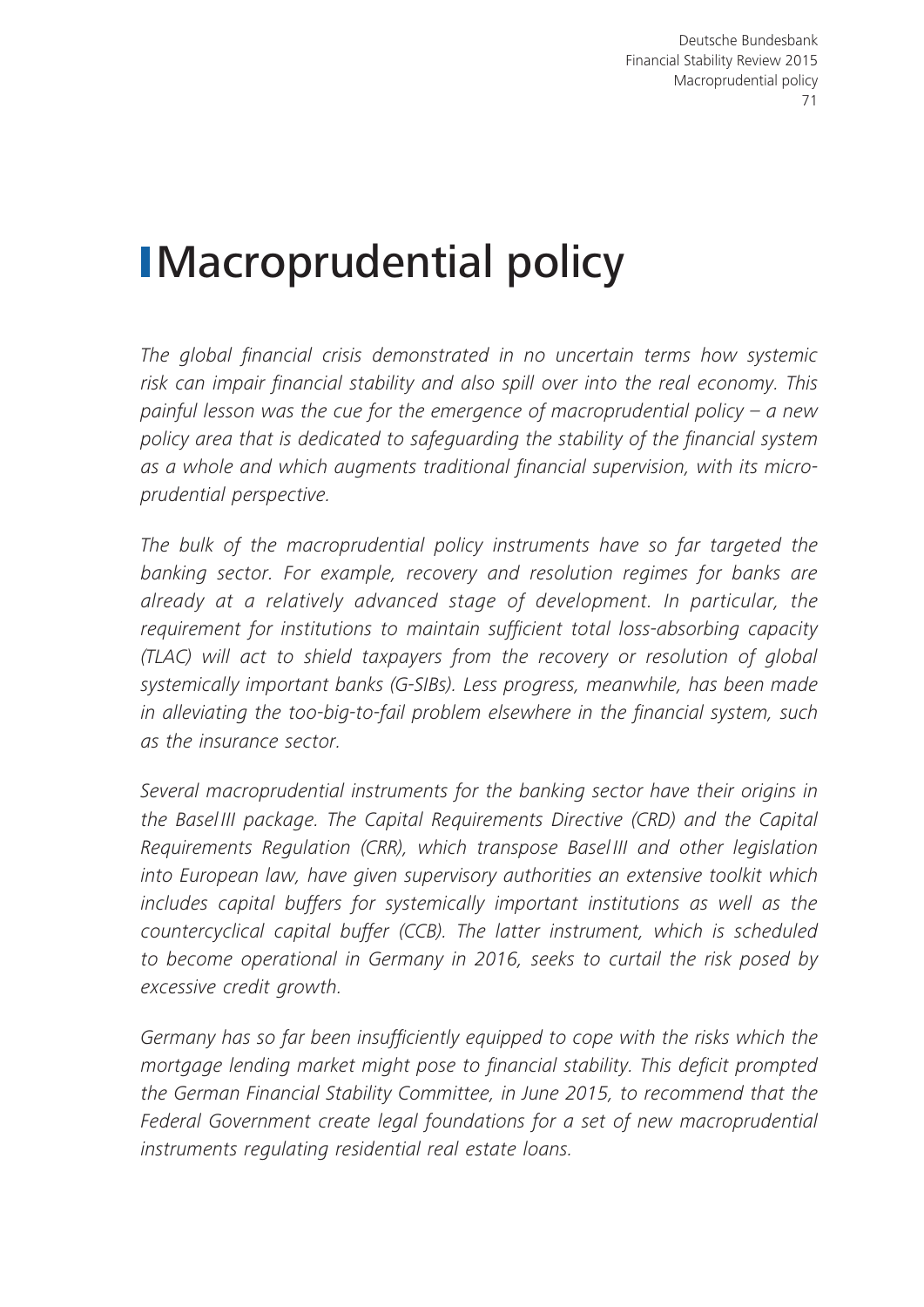Deutsche Bundesbank Financial Stability Review 2015 Macroprudential policy 72

# Macroprudential policy: safeguarding the stability of the entire financial system

One of the key takeaways from the financial crisis is that systemic risk can wreak havoc on financial stability before spilling over into the real economy. This painful lesson was the cue for the emergence of a new policy area which augments traditional financial supervision. Unlike microprudential supervision, which safeguards institution-level stability, the new field of macroprudential supervision sets its sights on the robustness of the financial system as a whole. Macroprudential policy covers both rulemaking, ie macroprudential regulation, and the application of those rules, such as the activation of a macroprudential capital buffer.

The macroprudential policy toolkit<sup>1</sup> is still very much on the drawing board in many countries, but elsewhere, such as in a number of Asian emerging market economies, it has already been long used. Macroprudential regulation in the broader sense of the term also includes regimes which facilitate the orderly resolution of systemically important financial institutions in insolvency without undermining the stability of the financial system as a whole. Such resolution regimes for banks are already quite highly developed. International bodies are currently working on requirements for systemically important financial institutions to maintain sufficient total loss-absorbing capacity (TLAC). The ultimate objective is to minimise, or eliminate altogether, the need for taxpayers to contribute to the recovery or resolution of a failed institution.

Some instruments can already be deployed, their legal foundations having been established immediately in the wake of the financial crisis. The European Capital Requirements Regulation (CRR) and the Capital Requirements Directive IV (CRDIV) contain a number of these instruments. In Germany,

CRDIV has been incorporated into the Banking Act (*Kreditwesengesetz*).

Macroprudential policy is conducted not only on an international and European scale but to a large extent at the national level as well. This is a crucially important insight, especially when it comes to addressing systemic risk emanating from real estate markets, because national property markets and the real estate financing business itself are highly heterogeneous. In Germany, the macroprudential toolkit for addressing systemic risk in the real estate market is largely confined to instruments which address banks' capital. This shortcoming prompted the Financial Stability Committee, in June 2015, to recommend that the Federal Government create legal foundations that will bring housing loans directly into the firing line of macroprudential regulation.

# Headway in curbing the too-big-to-fail problem

In the past, failing financial institutions often had to be rescued using taxpayers' money to avoid destabilising the financial system. Large institutions

in particular were thought to be too systemically important to be resolved (too big to fail). Scaling back these implicit subsidies expected by market participants is a crucial

*In the past, failing financial institutions often had to be rescued using taxpayers' money to avoid destabilising the financial system.*

step in bolstering the credibility of the regulatory reforms which the Group of Twenty (G20) set in motion in the wake of the financial crisis. In an effort to resolve the too-big-to-fail problem, the Financial

<sup>1</sup> A summary of macroprudential instruments can be found in European Systemic Risk Board (2014c). S Claessens, S R Ghosh and R Mihet (2013) use panel data for 48 countries to investigate the impact of macroprudential measures.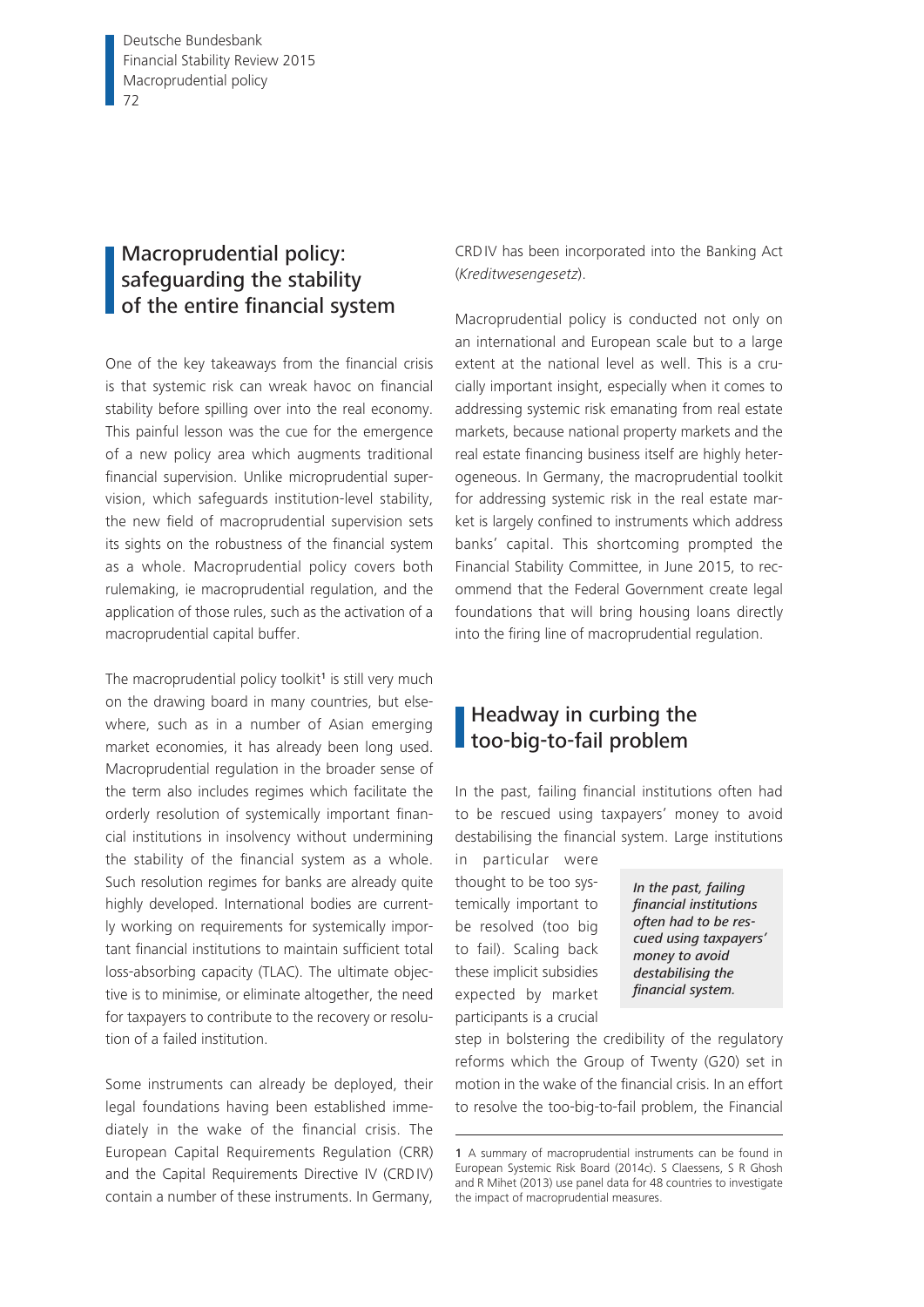Stability Board (FSB) joined forces with international standard-setters to draw up a coordinated package of measures. These measures, some of which have already been implemented, seek to achieve two key goals. First, they are designed to improve financial institutions' loss-absorbing capacity. Their second aim is to enable financial institutions that nonetheless fail to be resolved at no cost to the taxpayer and without destabilising the financial system. All that it now takes for the package of measures to come into effect is for the outstanding rules to be quickly adopted and implemented.

#### More capital means more resilient institutions

The stricter standards for the quantity and quality of regulatory capital introduced by the Basel III regime have already significantly improved banks' loss-absorbing capacity. However, the binding rules as they currently stand only address banks' risk-weighted assets (RWAs). More comprehensive regulation is needed here to accommodate potential discrepancies between banks' computed risk weightings and

*Stricter standards for the quantity and quality of regulatory capital have already significantly improved banks' loss-absorbing capacity.*

the actual risk content of their operations, and to curb the risk to which banks in general are inherently exposed because they run much more highly leveraged business

models than other enterprises. Regulators are therefore planning to augment the stricter capital adequacy requirements with a cap on institutions' leveraging. This is where the leverage ratio  $-$  a bank's tier 1 capital as a percentage of its total exposures – comes into play. This metric is geared to both the institution's total assets and its off-balance-sheet transactions,<sup>2</sup> and is set to become mandatory at the beginning of 2018.

To reduce the likelihood of government rescue measures and further bolster the resilience of global systemically important banks (G-SIBs), these institutions will be required, as from 1 January 2016, to start building up an additional capital buffer composed of common equity tier 1 (CET1) capital. The FSB issued guidelines on this G-SIB capital buffer in 2010, which have since been transposed into European and national law. The G-SIB buffer rate is set according to each institution's systemic importance and currently ranges between 1% and 3.5% of the total risk exposure amount determined pursuant to Article 92 (3) CRR.<sup>3</sup> The FSB publishes the global systemically important banks in its annual G-SIB List, stating the additional capital buffer they each must maintain.<sup>4</sup>

Similarly, starting in 2016, financial institutions which are systemically important elsewhere, ie only at the domestic level or in the European Economic Area, can also be required to maintain a CET1 capital buffer of up to 2% of the total risk exposure amount. The methodology for identifying such institutions in Germany was formulated by the Bundesbank in cooperation with the Federal Financial Supervisory Authority (BaFin).

#### Resolution regimes for banks set in motion

Requiring institutions to maintain additional capital buffers boosts their loss-absorbing capacity and thus enhances the stability of the financial system as well. However, in a

*In a market economy it must be possible for systemically important institutions to fail. Functioning resolution systems for financial institutions are crucial for an orderly market exit.*

<sup>2</sup> See Deutsche Bundesbank (2013), p 62.

<sup>3</sup> See section 10f (1) of the Banking Act.

<sup>4</sup> See Financial Stability Board (2015b).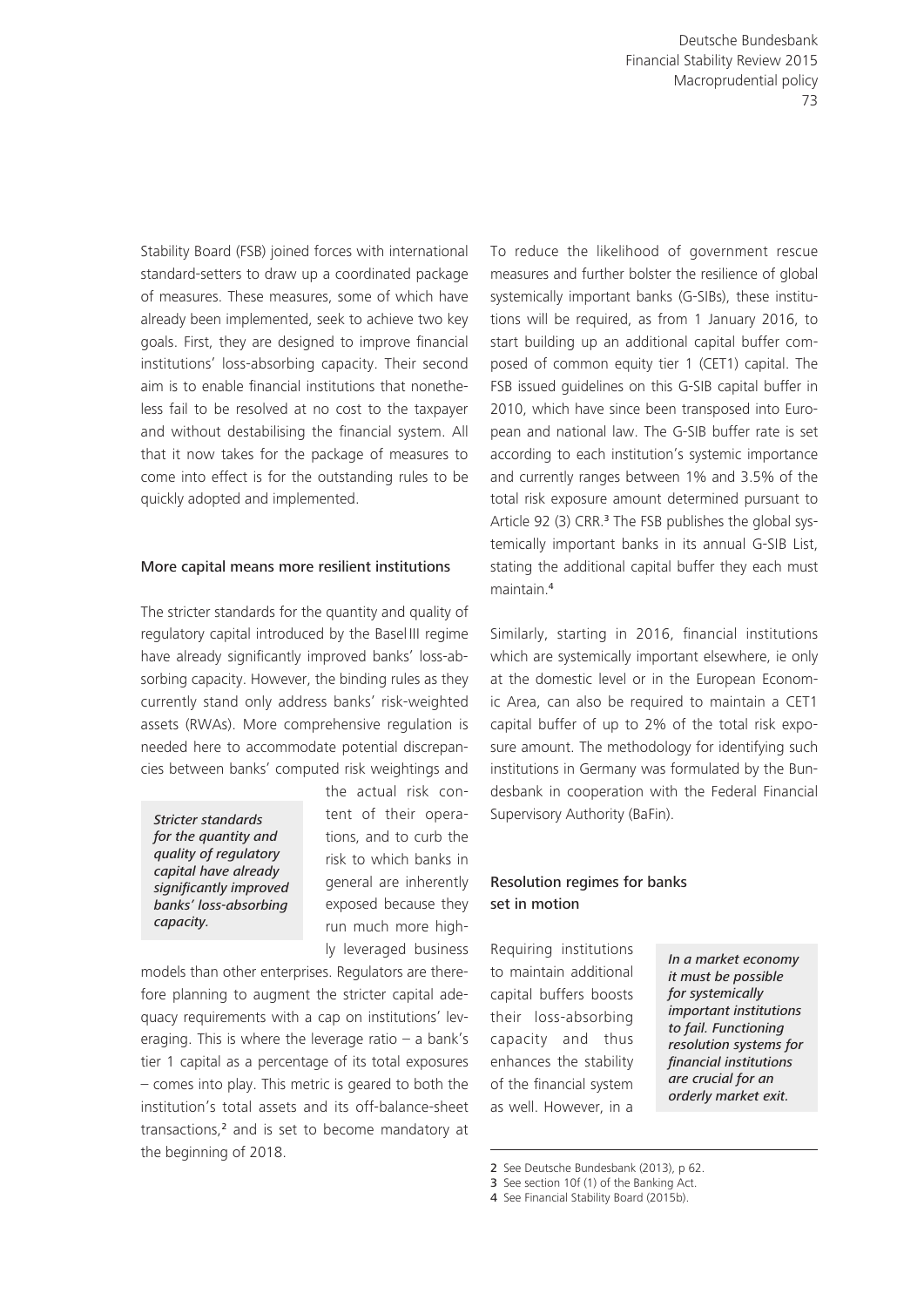market economy it must also be possible for systemically important institutions to fail. Functioning resolution systems for financial institutions are crucial for an orderly market exit.

Major milestones have already been reached in the development of effective resolution regimes for banks. The FSB published the final TLAC minimum standard for G-SIBs on 9 November 2015.<sup>5</sup> The Bundesbank sees the TLAC standard as a key component in efforts to alleviate the too-big-to-fail problem. Starting in 2019, G-SIBs will be required to maintain a minimum TLAC safety buffer of at least 16% of RWAs or 6% of the denominator of the leverage ratio. The higher of the two values will be binding. From 2022 onwards, these figures will climb to at least 18% of RWAs or 6.75% of the denominator of the leverage ratio. The calibration of the TLAC buffer rate and the macroeconomic impact of the new standard were reviewed in impact studies lead-managed by the FSB.

The additional capital buffer to be used in a resolution event is composed of own funds and eligible liabilities. These resources need to be suited to absorbing the losses and costs of a recovery or resolution. Their purpose is to (re)capitalise viable areas of the failed bank and to ensure the continuity of its critical functions without taxpayer support. The overall objective is to make the resolution of systemically important institutions a more credible prospect. In tandem with the existing prudential capital adequacy requirements, this additional safety buffer will improve the loss-absorbing capacity of G-SIBs in resolution.

At the European level, the Bank Recovery and Resolution Directive (BRRD) sets minimum requirements for own funds and eligible liabilities (MREL), which institutions are required to maintain should they need to be resolved. Unlike TLAC, the MREL metric is set as an institution-specific rate by the competent resolution authority. Starting on 1 January

2016, MREL compliance must be achieved by every institution falling within the scope of the BRRD subject to a transitional period of up to 48 months. From a financial stability perspective, however, it is worrying that banks are permitted to hold an unlimited quantity of each other's MREL, so long as the resolution authority gives its consent. Should a crisis occur, this interconnectedness could contribute to an increased risk of contagion. To address this shortcoming, generally binding requirements along the same lines as the TLAC standard need to be added to the European regulations to prevent banks from becoming interconnected through the MREL channel.

The measures mentioned above would go a long way towards alleviating the too-big-to-fail problem. But at the end of the day, these measures will only really deliver the desired outcome if the

rules are transposed into national law in a timely and consistent fashion. As long as the rules have not been fully implemented, the failure of a systemically important financial institution will

*The sluggish and sometimes incomplete transposition of the BRRD into national law in some European countries is a worrying sign of reform fatigue.*

expose taxpayers to quite substantial risks indeed. Ultimately, it is impossible to rule out all possibility that taxpayer support will be needed. But effective resolution regimes can reduce both the likelihood and the scale of taxpayer support for failed financial institutions. The sluggish and sometimes incomplete transposition of the BRRD into national law in some European countries is a worrying sign of reform fatigue.

Germany transposed the BRRD into national law on time, with the Recovery and Resolution Act (*Sanierungs- und Abwicklungsgesetz*) coming into

<sup>5</sup> See Financial Stability Board (2015a).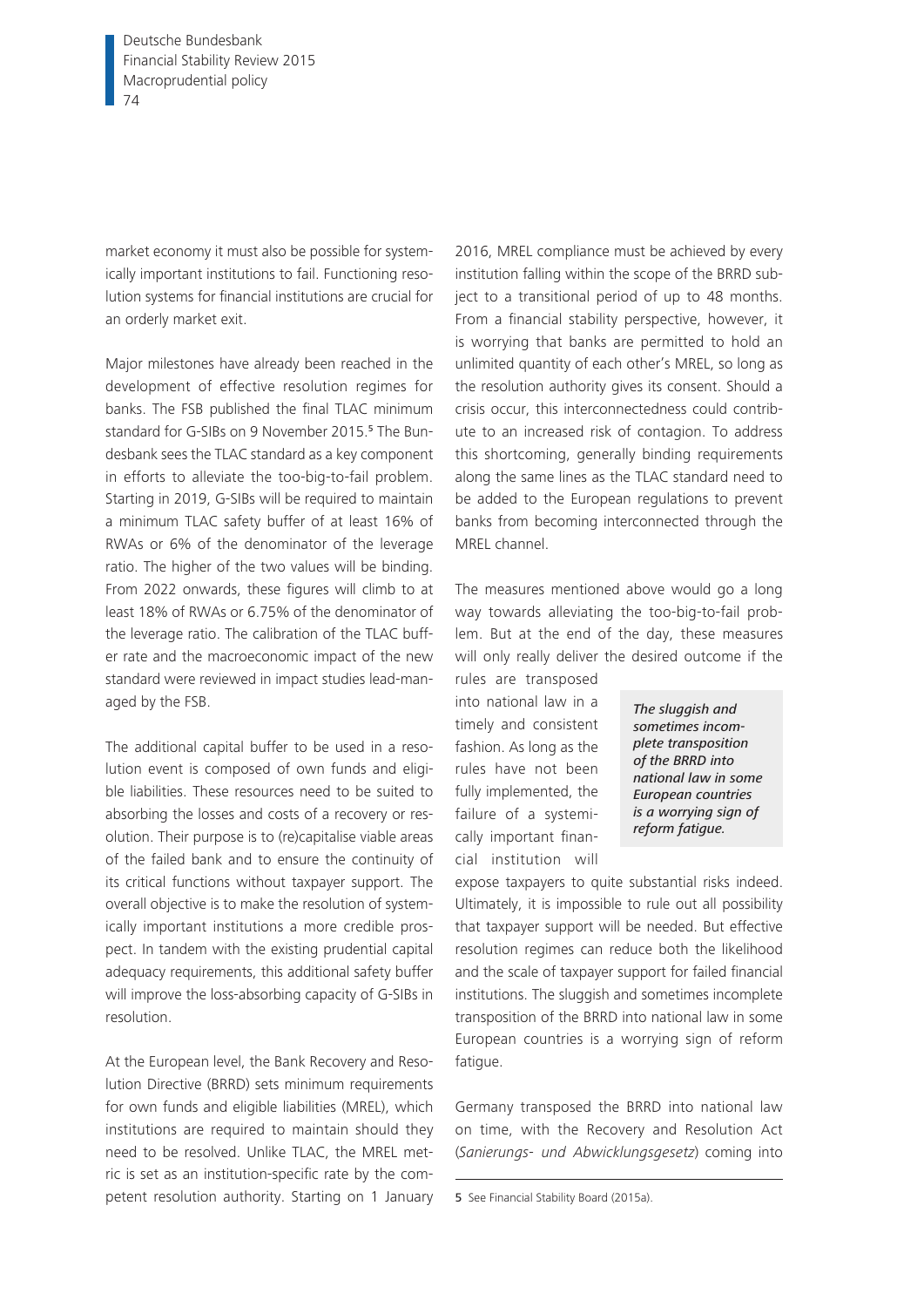force on 1 January 2015 as part of a legislative initiative which also introduced the bail-in instrument ahead of schedule. The creation of the new Single Resolution Mechanism (SRM) meant that changes were made to the institutional set-up for bank resolutions. These changes are being accommodated by way of the Resolution Mechanism Act (*Abwicklungsmechanismusgesetz*). At the same time, legislators added a special insolvency rule to the Banking Act<sup>6</sup> which makes unsecured bearer, order and registered debt securities as well as borrowers' note loans of banks subordinate to other senior liabilities. This legal provision, which will enter into force on 1 January 2017, will make it easier for German banks to promptly meet minimum capital requirements, should they need to be resolved. Here too, the overall objective is to make the resolvability of institutions without taxpayer support a more credible prospect. However, this rule might render these bank debt instruments ineligible as collateral for Eurosystem credit operations owing to the provision contained in the ECB's monetary policy guidelines prohibiting subordination.<sup>7</sup>

Quantifying the success of the measures taken to alleviate the too-big-to-fail problem is a difficult undertaking. Changes in external ratings and in banks' funding costs can offer an indication of whether implicit government subsidies have dwindled. Analyses suggest that the progress made so far has been modest at best. While implicit subsidies have been scaled back in most countries since the onset of the crisis  $-$  a development which has already fed through to the ratings of European  $banks<sup>8</sup> - for G-SIBs, tacit government backing has$ actually become more firmly rooted than before.<sup>9</sup> Whether this tendency will persist as further progress is made in implementing the measures outlined in this article remains to be seen.

#### Less headway made in developing resolution regimes for other financial market agents

The too-big-to-fail problem is not confined to the banking sector.<sup>10</sup> Central counterparties (CCPs) are also financial agents that provide systemically impor-

tant services. CCPs are financial market infrastructures (FMIs) that transpose themselves between the original counterparties of a

*The too-big-to-fail problem is not confined to the banking sector.*

financial market transaction and, in so doing, mutualise and reduce counterparty credit risk and bring stability to the financial system.

CCPs attained greater systemic importance in the wake of the G20 agreement in September 2009 that OTC derivatives contracts should be cleared through CCPs. An appropriate regulatory framework including dedicated recovery and resolution regimes is therefore needed to ensure CCP stability. The European Commission is currently drafting a legislative proposal which will accommodate the need for international consistency in regime design.

The legal design of CCP recovery and resolution mechanisms has to strike a balance between mobilising additional financial resources to support a distressed CCP and respecting clearing participants' capacities for absorbing losses. Risk and liability must remain two sides of the same coin at all times. Losses on financial market transactions must be

<sup>6</sup> See section 46f (5) to (7) of the Banking Act.

<sup>7</sup> See Article 64 of Guideline ECB/2014/60 of the European Central Bank of 19 December 2014 as well as No 3.3 of the Opinion of the European Central Bank dated 2 September 2015 on the German draft law (CON/2015/31).

<sup>8</sup> Two major credit rating agencies downgraded European banks this year, citing reduced implicit government subsidies owing to the introduction of the BRRD.

<sup>9</sup> See German Council of Economic Experts (2014), pp 171 ff: and International Monetary Fund (2014), Chapter 3.

<sup>10</sup> Nor is the too-connected-to-fail problem.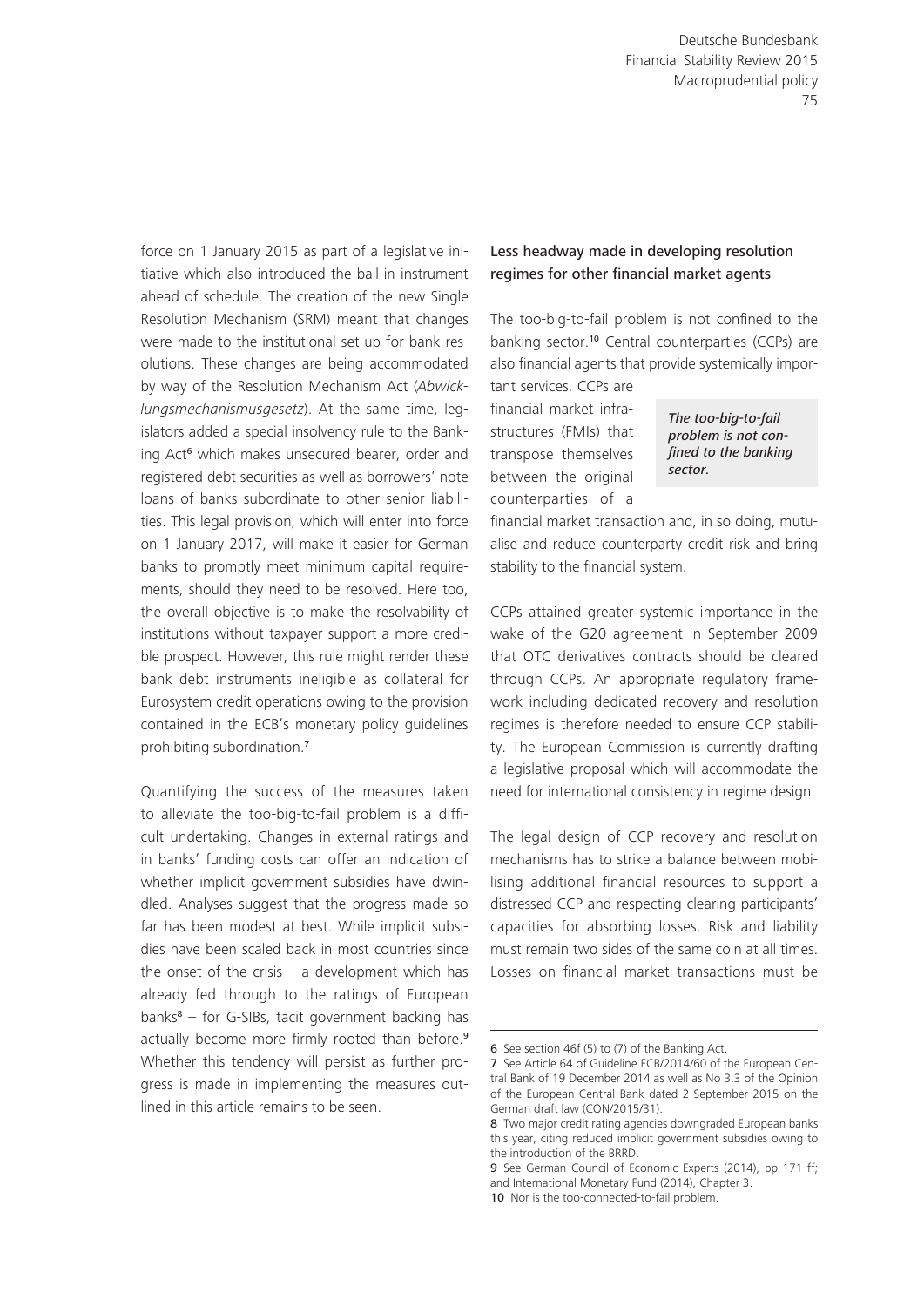absorbed within the private sector so that taxpayer support is not needed to rescue FMIs.

The financial market transactions of direct and indirect clearing participants can inflict heavy losses on a CCP which go beyond its financial capacities as defined in its risk management strategy. And with CCPs running a different business model to banks, say, it also follows that there are differences in the choice and degree of loss-absorbing capacities. Seeing as a CCP manages the risk inherent in the financial market transactions of third parties (clearing participants), it is appropriate for this exposure to be covered primarily by clearing participants' margins, rather than predominantly by the CCP's own capital. Recovery and resolution instruments need to be suited to allocating losses in a manner which does not pose a threat to financial stability. For instance, they must be capable of mutualising liability across all of a CCP's clearing participants. The CCP's own funds could also be tapped to make up any shortfall.

Progress towards alleviating the too-big-to-fail problem has been relatively sluggish elsewhere in the financial system. The FSB publishes a list of global systemically important insurers (G-SIIs) once



a year.11 One question which still has not been resolved, however, is whether reinsurers should also be given G-SII status. The process of developing capital add-ons

for G-SIIs is already largely complete,<sup>12</sup> but comprehensive capital standards for international insurance groups still need to be finalised. Further analysis is needed before a methodology can be developed for identifying other systemically important financial agents (eg asset managers).

# Countercyclical capital buffer: making banks more resilient

Progress has also been made in adding capital-based instruments to the macroprudential toolkit. Excessive credit growth is a particularly worrying development from a financial stability angle.<sup>13</sup> If lending activity is exceptionally strong relative to aggregate economic output, it might indicate that risk is not being given the attention it deserves. These developments can create credit bubbles which, if they burst, could rock financial stability.

Starting on 1 January 2016, another macroprudential instrument will be available to the banking

sector: the countercyclical capital buffer (CCB). The idea behind the CCB is to build up additional own funds during spells of excessive credit growth which can then be

*Starting in 2016, another macroprudential instrument will be available to the banking sector: the countercyclical capital buffer.*

used to absorb losses in a crisis situation. This will make the banking system more resilient to cyclical systemic risk caused by inappropriate lending.

The CCB can be reduced in times of stress, with the capital in question then being used to absorb losses, say, or to grant new loans. So a bank that sustains losses will not be forced to stop lending or to offload assets. Thus, the CCB can play a role in ensuring a sufficient flow of credit to the real economy, even in times of stress.

<sup>11</sup> See Financial Stability Board (2015c).

<sup>12</sup> The International Association of Insurance Supervisors (IAIS) published proposals for higher G-SII capital requirements in October 2015; see International Association of Insurance Supervisors (2015).

<sup>13</sup> See inter alia Ò Jordà, M Schularick and A M Taylor (2013), and G Kaminsky, S Lizondo and C Reinhart (1998).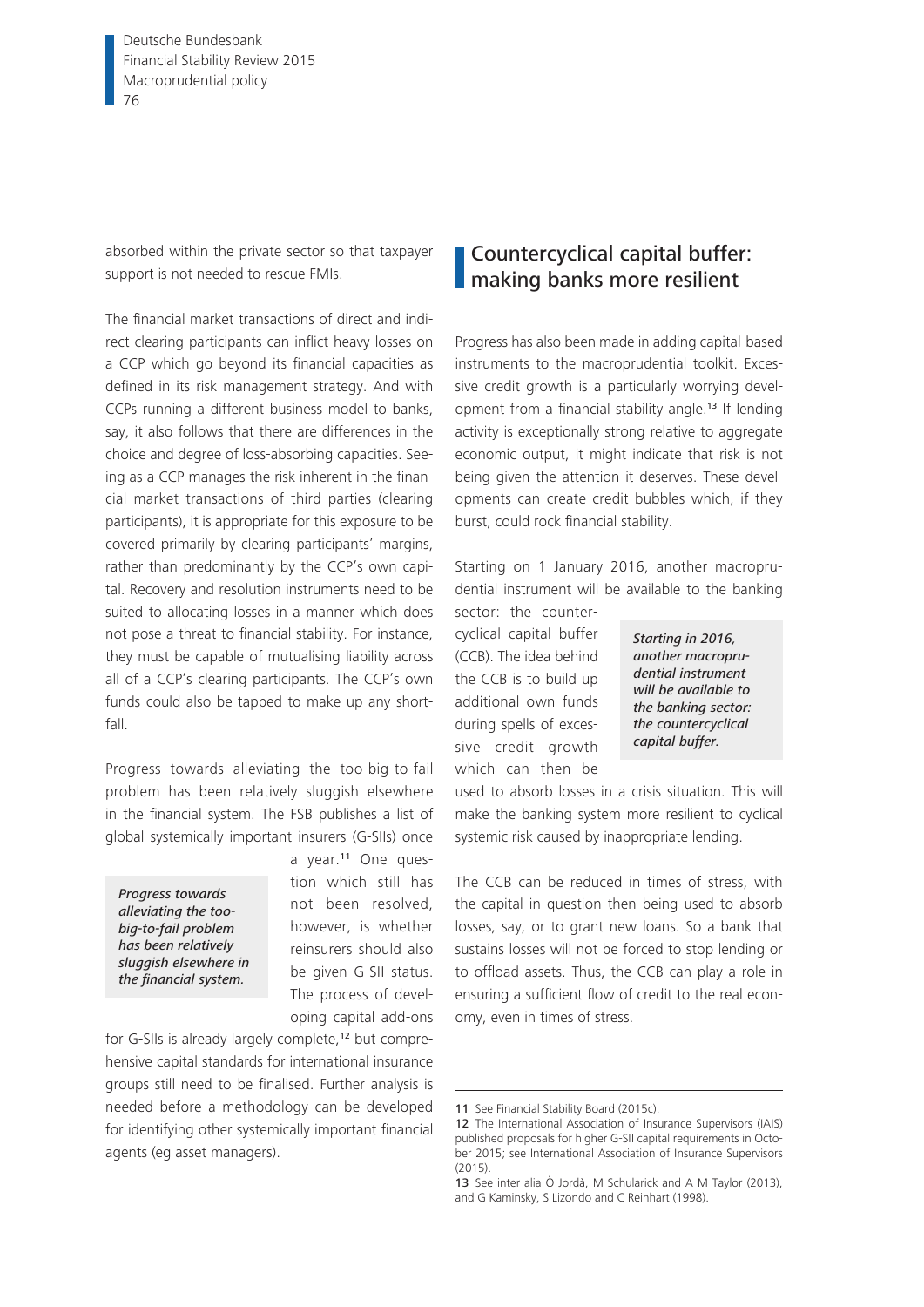Chart 2.1.1

#### Guided discretion used for operating buffer rate

A suitable indicator is needed to ensure that the CCB targets excessive credit growth. A study based on European Union data found that the credit-to-GDP gap was the best single leading indicator for banking crises.<sup>14</sup>

However, since the measurement of the credit-to-GDP gap (see Chart 2.1.1) is also subject to uncertainty, it should not be the sole indicator used when applying the CCB. The Bundesbank published the methodological framework for the CCB, notably the selection of indicators, in November 2015.<sup>15</sup> According to that paper, decisions on an appropriate buffer rate follow the principle of "guided discretion". In other words, the first step is to calculate the buffer guide, using the credit-to-GDP gap as the basis.<sup>16</sup> The buffer guide represents the rules-based component. The buffer guide turns positive when the credit-to-GDP gap is larger than 2 percentage points. The maximum buffer guide of 2.5% would be reached if that gap were to reach 10 percentage points. As a second step, further quantitative and qualitative indicators are added to produce a comprehensive economic analysis. The output is a buffer rate that can be higher or lower than the calculated guide figure (discretionary scope).

Since the CCB is a new macroprudential instrument, the decision-making process needs to be sufficiently flexible to learn from experience. The discretionary component chiefly makes allowances for the uncertainty over the informative value of certain developments. As a case in point, indicators which signalled systemic risk in the past will not necessarily be as reliable going forward.

#### BaFin is Germany's designated authority

BaFin is the designated authority operating the CCB rate in Germany. As from 1 January 2016, BaFin will

#### Countercyclical capital buffer for Germany

Quarterly data



Sources: Deutsche Bundesbank, Federal Statistical Office and Bundesbank calculations. **1** The credit-to-GDP gap shows the deviation of the credit-to-GDP ratio from its long-term trend. A large positive gap can point to excessive credit growth and indicates that the buffer should be activated. **2** The buffer guide increases linearly with the credit-to-GDP gap in the interval between zero and 2.5. The buffer rate will typically lie within this interval. The buffer guide will only ever be greater than zero if the credit-to-GDP gap exceeds 2 percentage points (lower threshold). The buffer guide reaches its maximum of 2.5 when the credit-to-GDP gap reaches or exceeds 10 percentage points (upper threshold).

Deutsche Bundesbank

set the CCB rate as well as the date from which it must be applied on a quarterly basis and decide, where necessary, on

the recognition of CCB rates set by other countries. To make the decisions that go into operating the CCB rate transparent, designated authorities

*BaFin will set the CCB rate and decide, where necessary, on the recognition of CCB rates set by other countries.*

will announce and justify the buffer rate they set.

The key pieces of legislation for operating the CCB are the Banking Act and the Solvency Regulation (*Solvabilitätsverordnung*), which are the legislative

<sup>14</sup> See European Systemic Risk Board (2014a). The credit-to-GDP gap is defined as the deviation of the ratio of credit to gross domestic product (GDP) from its long-term trend.

<sup>15</sup> See Deutsche Bundesbank (2015b).

<sup>16</sup> See European Systemic Risk Board (2014b), p 10.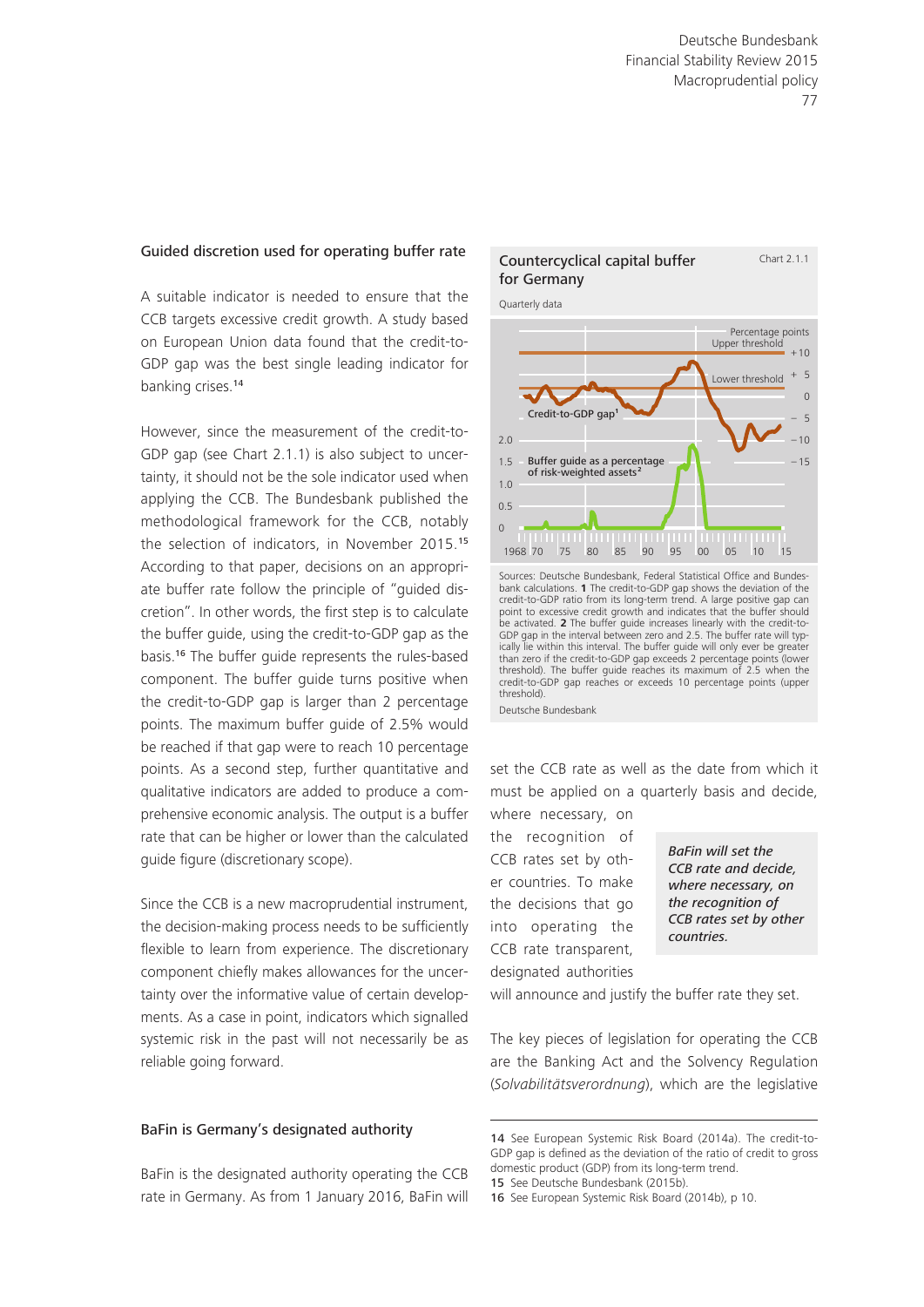vehicles used to transpose the CCB requirements set out in CRDIV (which in turn are founded on the Basel III regime) into national law. The ERSB has also published various guidance documents on policies, indicators and other matters.<sup>17</sup>

Since the CCB is designed to respond to excessive aggregate credit growth, it augments the capital adequacy requirements set out in section 10d (1) of the Banking Act and is applied to the total risk exposure amount determined in accordance with Article 92 (3) CRR. That makes the CCB a macroprudential instrument with a relatively broad range. Excessive credit growth in certain areas such as residential real estate loans does not, when viewed in isolation, automatically trigger the CCB. But mortgage lending, say, is nonetheless relevant for the CCB in as far as it is a component of aggregate lending.

The CCB rate is set individually at the institution level and represents the weighted average of the CCB rates that apply in those countries where the relevant credit exposures of the institution are located.<sup>18</sup> Banks are normally given 12 months to meet the buffer requirements.

#### International coordination needed

National buffer rates will be set in each EU member state by 2016 at the latest. A failure to coor-

*National buffer rates will be set in each EU member state by 2016 at the latest.*

dinate activities might prompt an international bank to respond to the activation of the CCB in one country by shifting parts of

its business to a country without a buffer requirement in an effort to evade stricter capital adequacy requirements.

The principle of reciprocity, that is the mutual recognition of national buffer rates, is instrumental in preventing such cross-border regulatory arbitrage. CRDIV states that reciprocity is mandatory for buffer rates of up to 2.5%. However, if other countries set CCB rates of more than 2.5%, those rates are only mandatory for domestic institutions if they have been recognised by the country's designated authority. The voluntary recognition of foreign buffer rates of more than 2.5% is highly recommended for EU member states.<sup>19</sup>

Reciprocity boosts CCB effectiveness and creates a level playing field across the European Union, internalising possible

negative externalities and competitive distortions caused by cross-border lending. BaFin announces the domestic CCB rate,

*Reciprocity boosts CCB effectiveness and creates a level playing field across the European Union.*

the date from which it must be applied as well as the recognised foreign buffer rates together with a justification for its decision on its website.

The onus is on national designated authorities and the ECB, which took charge of directly supervising the euro area's most significant institutions in November 2014, to coordinate their activities as far as possible. Hence the notification procedure stipulated in Article 5 of the Regulation on the Single Supervisory Mechanism (SSM Regulation),<sup>20</sup> under which national authorities are required to notify the ECB of their intention to take a macroprudential measure, giving prior notice of ten working days. Where the ECB objects, it shall state its reasons in writing within five working days. The national authority concerned will then duly consider the

<sup>17</sup> See European Systemic Risk Board (2014b).

<sup>18</sup> See section 10d (2) of the Banking Act.

<sup>19</sup> See European Systemic Risk Board (2014b), p 5.

<sup>20</sup> See Council Regulation (EU) No 1024/2013 of 15 October

<sup>2013.</sup>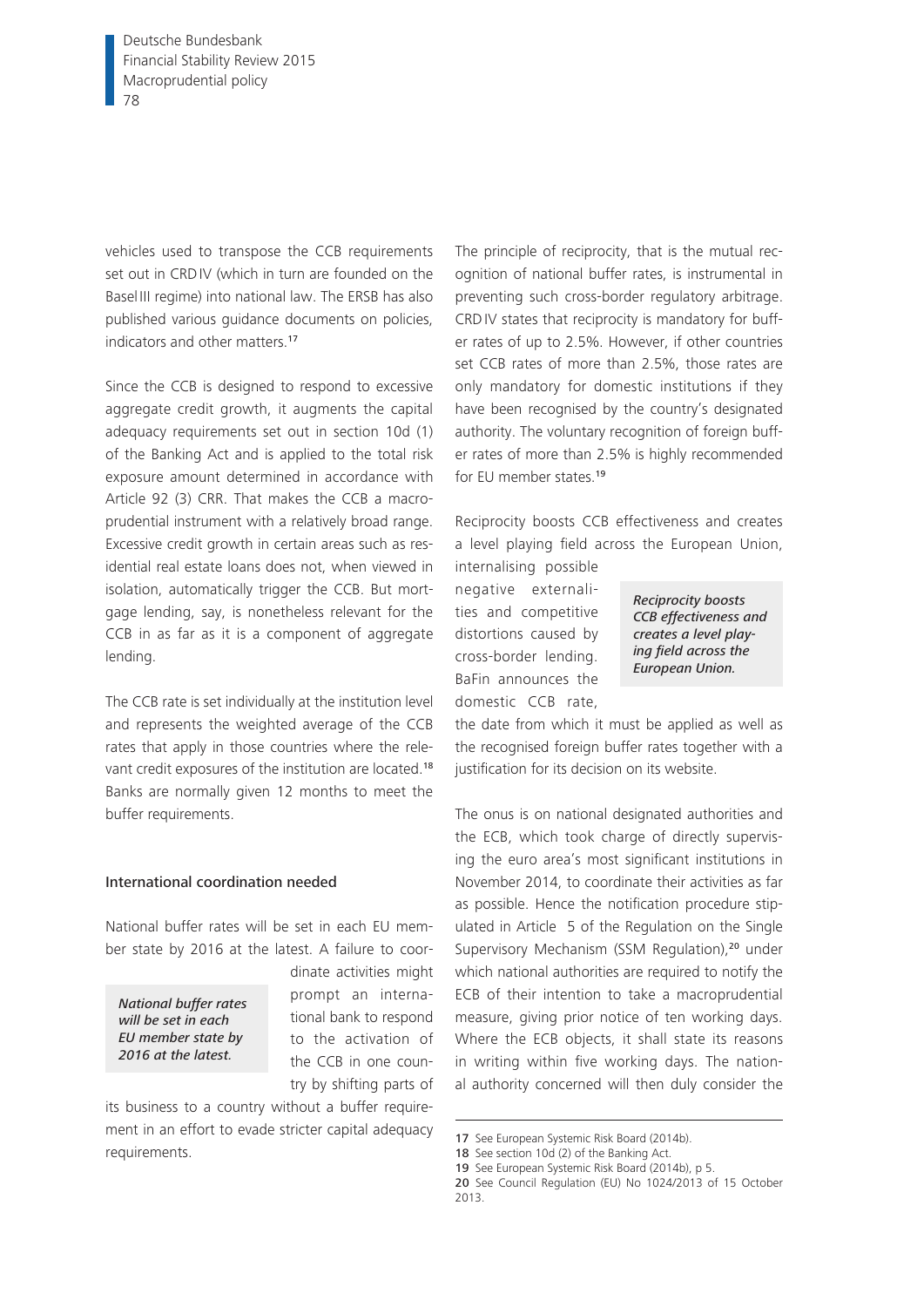ECB's reasons prior to proceeding with the decision as appropriate. The CCB rate must also be reported to the ESRB.

Article 5 of the SSM Regulation gives the ECB the power to top up national macroprudential measures, but it cannot water them down. Where the ECB intends to act, the same notification deadlines as for the quarterly setting of the CCB rate by the national designated authorities shall apply.

#### Transparency and evaluation crucial

The disclosure of the buffer rates set in each country together with a justification for each one renders CCB decisions transparent, boosting the predictability of macroprudential policymaking. Market participants will find it easier to calibrate their expectations and schedule activities such as capital planning accordingly.

As with the use of other macroprudential instruments, an evaluation of instrument effectiveness is needed. That includes an *ex ante* assessment of the instrument's expected impact and an *ex post* evaluation of target achievement. *Ex post* evaluations also help to improve the accuracy of *ex ante* assessments when the instrument is redeployed at a later date, and make the instrument easier to calibrate.

# New instruments in the pipeline for housing loans

Financial crises in the past were often sparked by excesses in real estate markets.<sup>21</sup> The importance of the residential property market for the real economy and in households' asset formation means that systemic crises caused by mortgage lending dysfunction can be a catalyst for painful welfare losses.

Mounting real estate prices in tandem with excessive credit growth and slackening lending standards are particularly perilous for financial stability. Moving forward, macroprudential authorities will need a

suitable toolkit if they are to nip such developments in the bud and reduce both the likelihood of financial crises and their fallout for the economy at large. In Germany, that toolkit has so far

*Mounting real estate prices in tandem with excessive credit growth and slackening lending standards are particularly perilous for financial stability.*

largely been confined to capital-based instruments which can be used to tighten the capital requirements for bank loans secured by immovable property. Instruments which directly target the lender-borrower credit relationship will be a useful addition to the toolkit, since they will enable supervisors to effectively counter or constrain systemic risk originating from housing loans.

Property prices may have risen sharply in the past few years, but there are no signs of critical macroeconomic developments in Germany's housing market at the current juncture.<sup>22</sup> That is not to say that housing loans cannot gradually emerge as a source of systemic risk. A set of macroprudential instruments which specifically targets housing loans therefore needs to be ready and operational in order to tackle unwelcome developments in the residential real estate market early on.

In a recommendation dated 30 June 2015, the Financial Stability Committee advised the Federal Government to create the legal foundations for new macroprudential instruments addressing residential real estate loans.<sup>23</sup> International organisations (IMF,

<sup>21</sup> See M K Brunnermeier and I Schnabel (2014).

<sup>22</sup> Housing price developments are discussed in Deutsche Bundesbank (2015a), pp 55-57.

<sup>23</sup> See Financial Stability Committee (2015).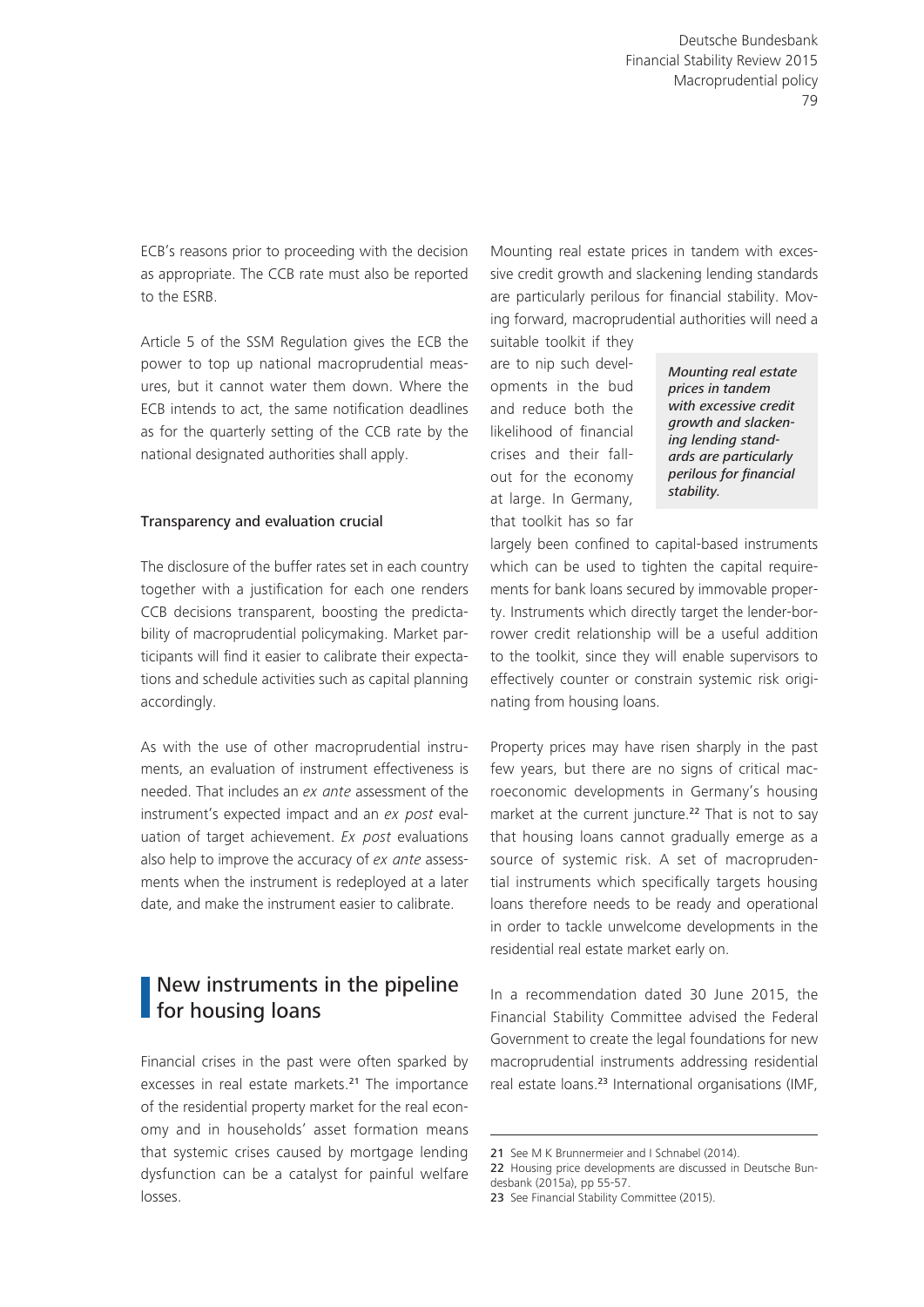## Micro data and macroprudential policy

The Bundesbank analyses factors that are important to financial stability and identifies potential risks.<sup>1</sup> It also provides the analytical basis for the work of the Financial Stability Committee, Germany's macroprudential forum. The Bundesbank's analyses are therefore a prerequisite for macroprudential policy in Germany.

An analysis of purely aggregate data can conceal important details. This is because such analyses measure only changes relating to an "average" bank, an "average" enterprise or an "average" borrower. A concentration of possibly systemically important risks in parts of the system or interlinkages between institutions go unrecognised. Information regarding the change in the distribution of the underlying micro data is required for a meaningful risk assessment. The lessons learned from the US experience tell us, for instance, that a loosening of credit standards for subprime households can be a key cause of financial crises.<sup>2</sup> A development of that kind can only be identified from granular data.

Micro data are not only useful for macroprudential risk assessment and risk monitoring purposes, they are also important for calibrating policy interventions. Micro data can be used to more reliably determine which target groups are likely to be affected by macroprudential policy measures and to what extent. Furthermore, granular data are indispensable when analysing the costs and benefits of macroprudential interventions. When planning measures, for instance, they can be used to more accurately gauge the necessary degree of intervention and the resulting costs as well as to increase the effectiveness of macroprudential policy.

Macroprudential policy is a relatively new policy area, and knowledge about the transmission channels is still very limited. This makes it all the more important to examine the effectiveness of policy measures once they have been implemented and to identify any credible causal relationships. This, too, requires granular data, as they are necessary to determine whether the previously identified objectives were actually achieved as planned and, above all, whether they reached the intended target groups. Granular data also allow unintended side-effects to be identified and undesirable evasive action to be detected.

By establishing its Research Data and Service Centre (RDSC), $3$  the Bundesbank has taken an important step towards meeting the need for granular data. In future, the RDSC will maintain and link micro datasets and then make them available to both internal and external researchers in strict compliance with the relevant data protection and confidentiality provisions. A similar development is also unfolding at the European level. Back in 2007, the Governing Council of the ECB resolved on a paradigm shift towards granular collection procedures and micro databases in the euro area. This approach is now being resolutely pursued in the form of the

<sup>1</sup> See section 1 of the Financial Stability Act (Finanzstabilitätsgesetz).

<sup>2</sup> A Mian and A Sufi (2010), The great recession: lessons from microeconomic data, American Economic Review Vol 100 Issue 2, pp 51-56, as well as A Sufi (2014), Detecting 'bad' leverage, in M Brunnermeier and A Krishnamurthy (eds), Risk topography: systemic risk and macro modelling, University of Chicago Press, Chicago and London.

<sup>3</sup> For further information on the RDSC, see http://www. bundesbank.de/Navigation/EN/Bundesbank/Research/RDSC/ rdsc.html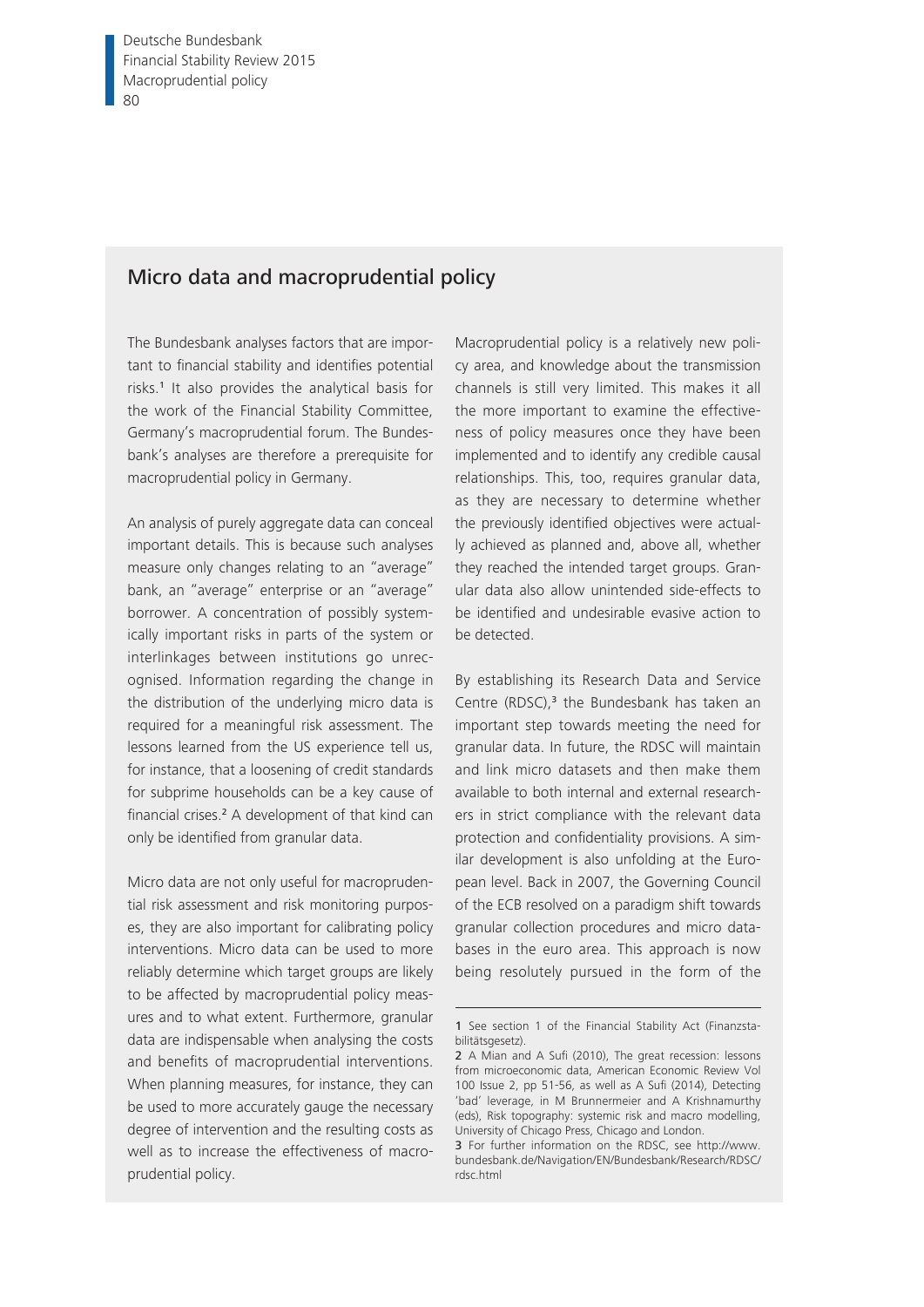Analytical Credit Datasets (AnaCredit) project, which will be operated at the level of the European System of Central Banks (ESCB).

As things currently stand,<sup>4</sup> AnaCredit will initially collect loan-by-loan data on loans and deposits, with information on credit lines, selected offbalance-sheet instruments as well as derivatives to be included incrementally at a later date. The Bundesbank already collects data on single borrower units as part of its procedure for reporting large exposures (*Millionenkreditmeldewesen*). However, the reporting threshold of €1 million *de facto* excludes an analysis of the household sector as well as various other uses outside of banking supervision. This constitutes a major gap in macroprudential oversight.

The reporting threshold in AnaCredit is expected to be fixed at €25,000 for commercial borrowers and other legal persons. This means that SME loans can also be recorded, and the possibilities for analysis are widened significantly. The greater number of loans and exposures that are to be recorded and the predominantly monthly reporting frequency will result in a broader range of potential uses. This regular collection of data allows macroprudential supervisory authorities to analyse developments in the financial system in a timely manner. This is particularly important for the early identification of structural changes.

Collecting granular data entails IT investment costs for the reporting parties. Once the system has been implemented, AnaCredit can, however, provide savings over the medium term. The individual solutions that would otherwise be required in this area are no longer necessary, nor are the bulk of the cost-intensive special surveys. Existing reporting requirements could also be successively frozen, and then scaled back or even done away with completely once AnaCredit is up and running.

Micro data are indispensable for well-founded policy decisions. The data collected by AnaCredit will, however, presumably not include all the information required to plug important gaps in macroprudential oversight. Additional granular data are necessary, in particular to allow a better assessment of systemic risks stemming from residential property loans.<sup>5</sup> The information needed for these analyses is currently obtained using household samples and special surveys. However, these data are available neither in a timely manner nor on a regular basis, and collecting them usually entails relatively high costs. To close existing data gaps as efficiently as possible, micro data should be collected as part of regular reporting. When developing this reporting system, analytical requirements and cost-benefit considerations should be heeded, while taking due account of the relevant data protection and confidentiality rules.

<sup>4</sup> As this report went to press (20 November 2015), the ESCB had still not formed a final opinion on this matter. 5 Deutsche Bundesbank, Financial Stability Review, November 2014.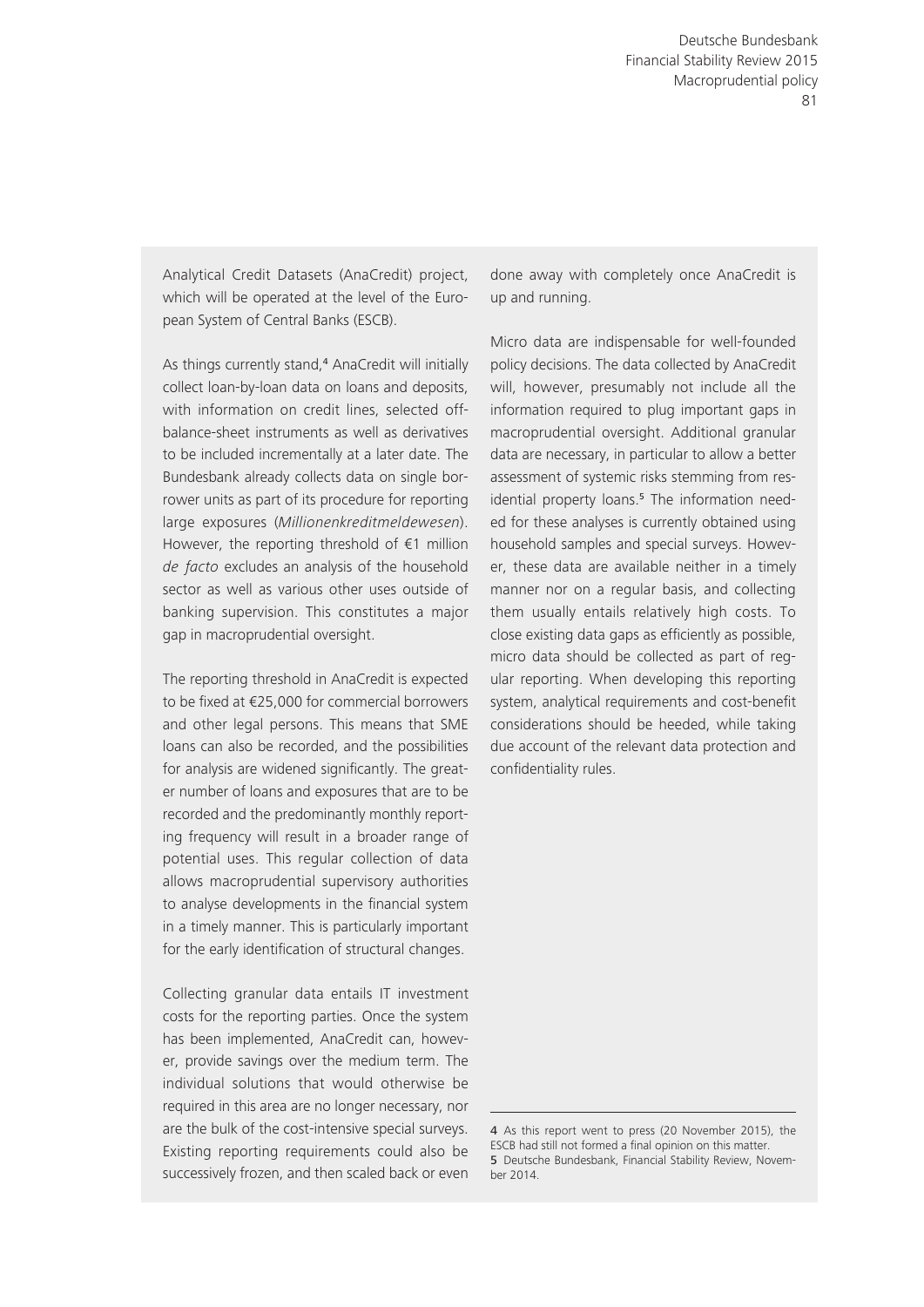FSB, ESRB and the European Commission) have also recommended that Germany review and, where appropriate, augment its macroprudential toolkit.<sup>24</sup>

The four new instruments to be established would be as follows.

- A cap on a borrower's total debt in a residential real estate loan as a share of the market value of the property used as collateral (loan-to-value ratio, LTV).
- The setting of a final deadline for the amortisation of a certain fraction of a loan or the setting of a maximum maturity (amortisation requirement).
- A cap on a borrower's capacity to service debt as a share of their income (debt-service-to-income ratio, DSTI).
- A cap on the borrower's total debt relative to their income (debt-to-income ratio, DTI).

These instruments are already operational in many countries.<sup>25</sup>

A comprehensive toolkit is needed to tackle a broad spectrum of risk drivers – such as an inappropriately high debt burden combined with an ambitious interest and principal repayment schedule – and to combat possible evasive action.

The LTV ratio, for instance, requires borrowers to contribute a sufficient share of equity capital towards financing the property. The DSTI and DTI metrics, meanwhile, prevent households from running up too much debt overall relative to their income, a situation which might occur if they overestimate their future income patterns, say. Last but not least, the amortisation requirement constrains borrowers' ability to extend the tenor of their mortgage loan and can be activated if they attempt to

circumvent income-based instruments or take other evasive action.

Granular loan-level data such as the percentage of debt capital are needed to facilitate risk analysis and, where appropriate, for instrument calibration purposes. Such data are not collected in Germany at the present time, raising the question of whether and to what extent national or European initiatives are conducive to closing such data gaps (see the box entitled "Micro data and macroprudential policy" on pages 80 and 81).

## **List of references**

Brunnermeier, M K and I Schnabel (2014), Bubbles and central banks: historical perspectives, GSME/IPP Discussion Paper No 1411, July 2014.

Claessens, S, S R Ghosh and R Mihet (2013), Macro-prudential policies to mitigate financial system vulnerabilities, Journal of International Money and Finance, Vol 39, pages 153 to 185, December 2013.

Deutsche Bundesbank (2013), Monthly Report, June 2013.

Deutsche Bundesbank (2015a), Monthly Report, February 2015.

Deutsche Bundesbank (2015b), The countercyclical capital buffer in Germany, November 2015.

European Systemic Risk Board (2013), Recommendations on intermediate objectives and instruments of macro-prudential policy (ESRB/2013/1), April 2013.

24 See International Monetary Fund (2015), Financial Stability Board (2014) and European Systemic Risk Board (2013). 25 See S Claessens, S R Ghosh and R Mihet (2013).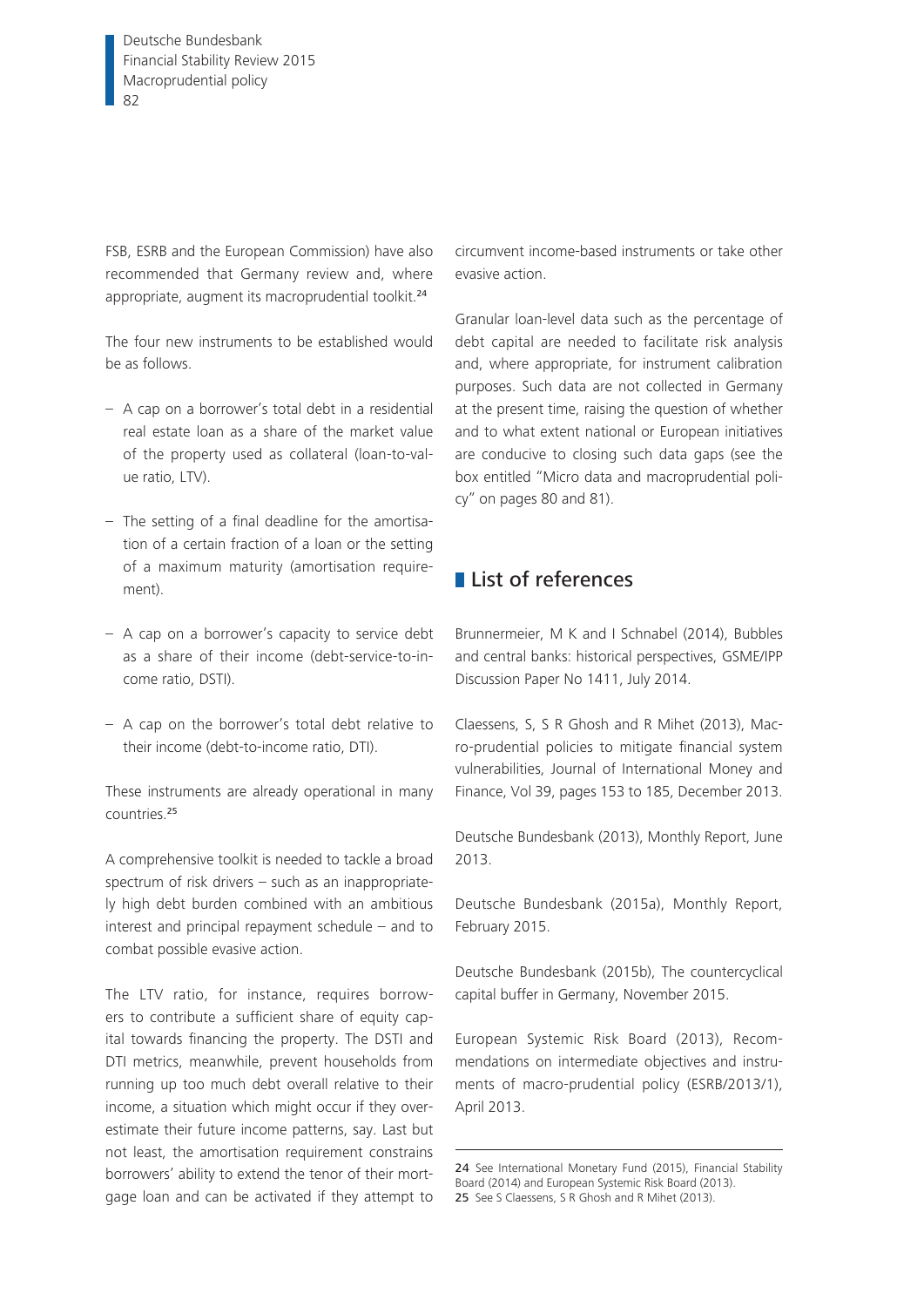European Systemic Risk Board (2014a), Operationalising the countercyclical capital buffer: indicator selection, threshold identification and calibration options, Occasional Paper No 5, June 2014.

European Systemic Risk Board (2014b), Recommendation on guidance for setting countercyclical capital buffer rates, June 2014.

European Systemic Risk Board (2014c), The ESRB handbook on operationalising macro-prudential policy in the banking sector, March 2014.

Financial Stability Board (2014), Peer review of Germany, Review Report, April 2014.

Financial Stability Board (2015a), Principles on loss-absorbing and recapitalisation capacity of G-SIBs in resolution, November 2015.

Financial Stability Board (2015b), 2015 update of list of global systemically important banks (G-SIBs), November 2015.

Financial Stability Board (2015c), 2015 update of list of global systemically important insurers (G-SIIs), November 2015.

Financial Stability Committee (2015), Recommendation of 30 June 2015 on new instruments for regulating loans for the construction or purchase of residential real estate, June 2015.

German Council of Economic Experts (2014), More confidence in market processes, Annual Economic Report 2014/15, November 2014.

International Association of Insurance Supervisors (2015), IAIS develops higher loss absorbency (HLA) requirement for global systemically important insurers, October 2015.

International Monetary Fund (2014), Global Financial Stability Report, April 2014.

International Monetary Fund (2015), Germany, Article IV consultation – staff report, Country Report No 15/187, June 2015.

Jordà, Ò, M Schularick and A M Taylor (2013), When credit bites back, Journal of Money, Credit and Banking, Vol 45 Special Issue 2, pages 3 to 28, December 2013.

Kaminsky, G, S Lizondo and C M Reinhart (1998), Leading indicators of currency crisis, IMF Staff Papers, No 45, pages 1 to 48, March 1998.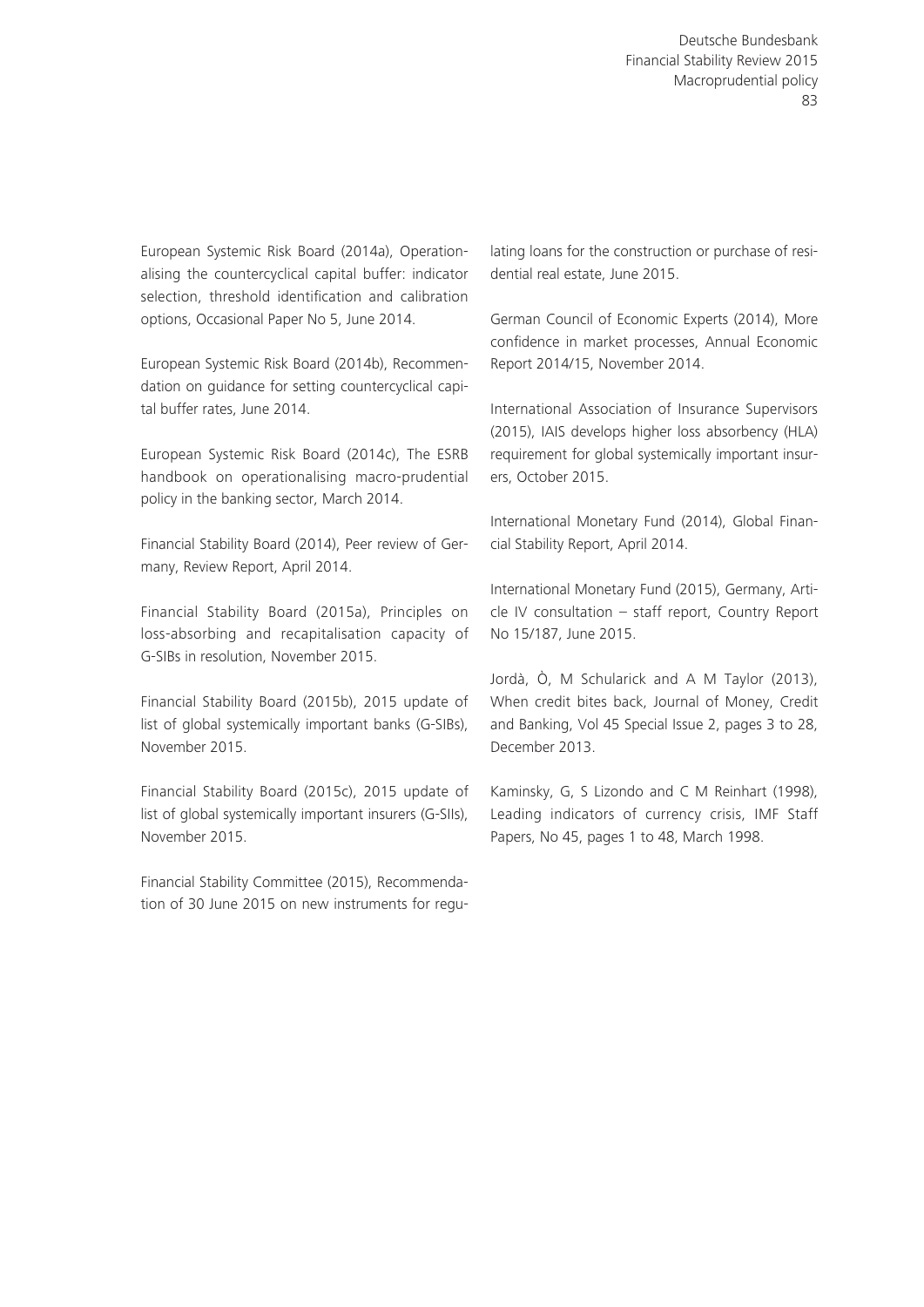Deutsche Bundesbank Financial Stability Review 2015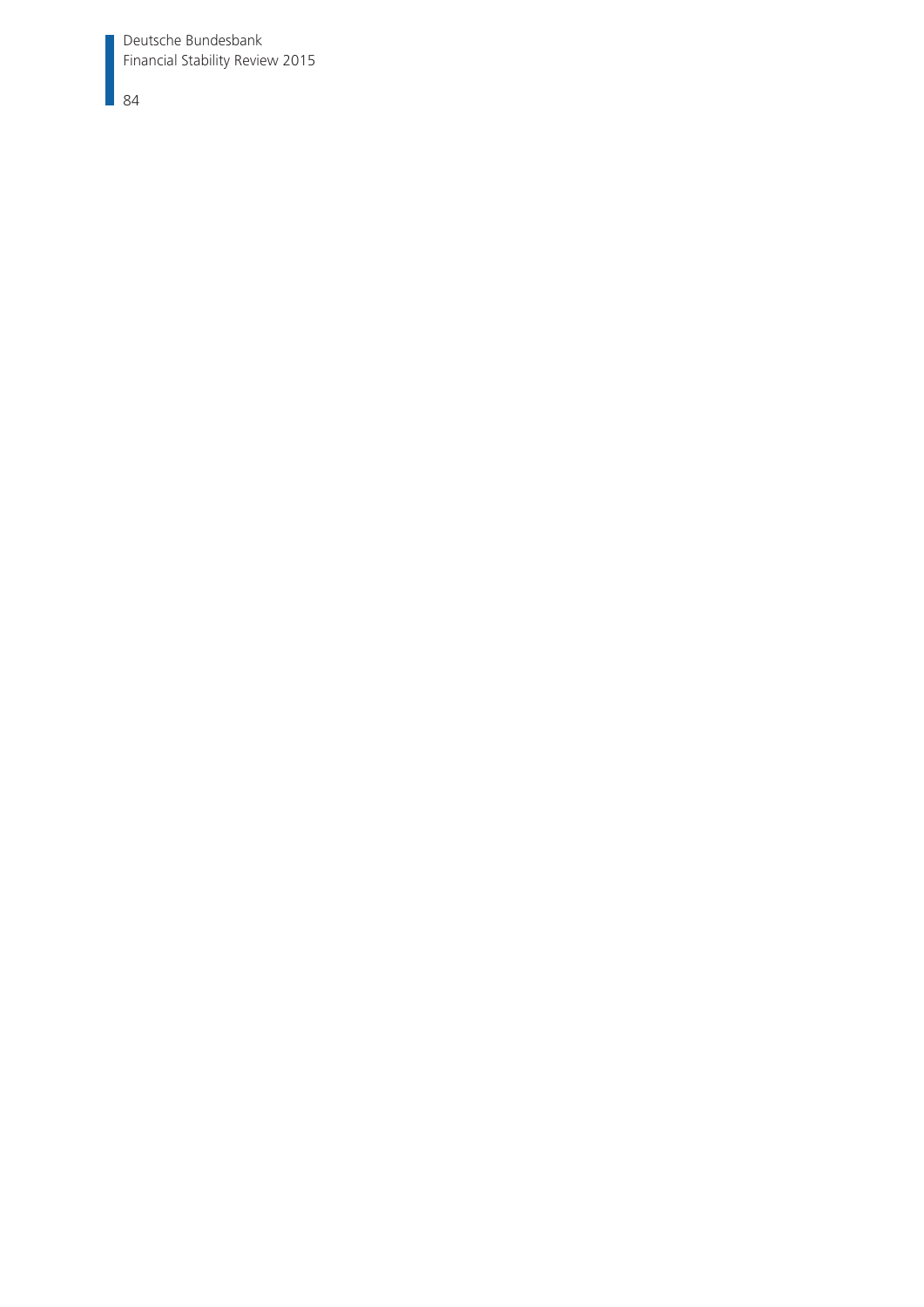# Capital markets union – financial stability and risk sharing

*The European Commission launched the capital markets union project with a view to strengthening the development and integration of European capital markets beyond the banking sector. At present, the bulk of cross-border investment in Europe takes the form of debt capital, with a significant share of capital flows being channelled via banks.* 

*From a microeconomic perspective, bank loans perform an important function where information asymmetries and incentive problems exist between enterprises and investors. However, financial stability risks can arise if debt levels are too high and debt capital constitutes an excessively large share of international capital flows. As debt capital is usually provided to the borrower for a defined period and must be repaid, it cannot be used by enterprises to cushion the impact of losses. Moreover, enterprises can become insolvent if creditors do not roll over maturing loans. Equity capital, by contrast, is provided for an unlimited period with no repayment obligation and can be used to absorb corporate losses. A greater amount of equity capital therefore has the potential to strengthen the resilience of financial and non-financial corporations and boost financial stability.*

*The structure of European capital markets is also reflected in weak cross-border risk sharing in the euro area. The development and integration of various capital market segments (such as securitisation or equity capital) could play a part in improving the distribution of private-sector risks in the currency union.*

*In conjunction with other projects such as the European banking union, the capital markets union has the potential to help remove obstacles that are currently distorting enterprises' financing structures and the composition of capital flows in the EU. The objective should be a framework in which the market can operate efficiently.*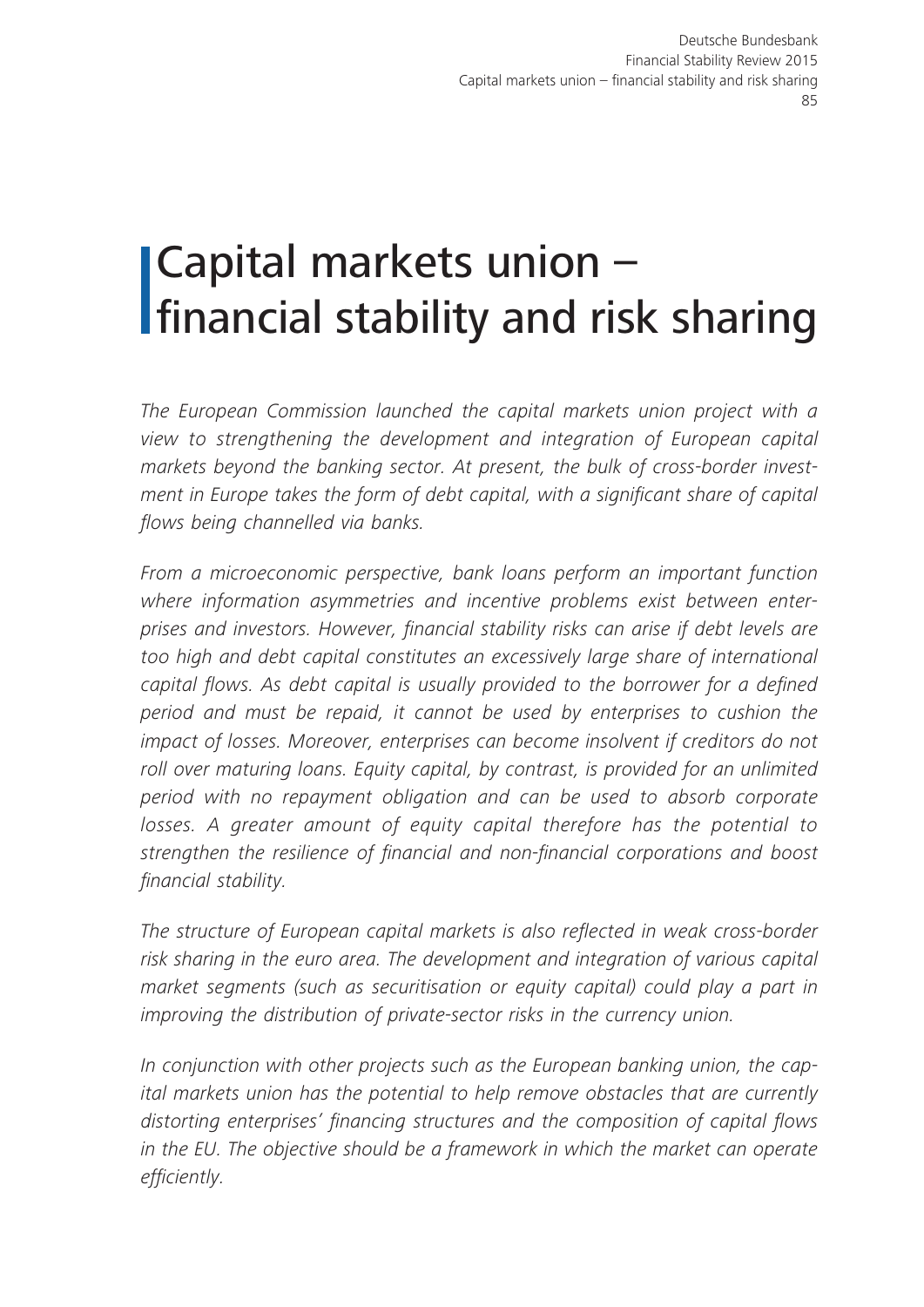# Capital market integration in the euro area focused on debt capital

In 2014, the European Commission launched the capital markets union project with the aim of strengthening the development and integration of European capital markets. The initiative  $-$  in conjunction with previous changes to the EU's institutional framework, which include the banking union and the reformed Stability and Growth Pact  $-$  is essentially a welcome one. While the capital markets union cannot address all of the causes and symptoms of the banking and sovereign debt crisis in the euro area, it can improve the conditions necessary for the efficient cross-border allocation of private-sector risks via capital markets.<sup>1</sup> In this way, the capital markets union can make an important contribution to reducing the euro area's vulnerability to crises and generate a double dividend of stronger growth and greater financial system resilience.

Capital market integration in the euro area intensified in the years before the financial crisis, above all via debt capital markets. Debt capital accounted for around 65% of foreign investment in the euro area before the onset of the financial crisis. In the countries that were later hardest hit by the crisis, it accounted for 76% when the crisis hit its peak in 2008. Investment abroad by individual euro-area countries also took place primarily in the form of debt capital (see Chart 2.2.1).

The prevalence of debt capital is a reflection of Europe's predominantly bank-based financial sys-

*The prevalence of debt capital is a reflection of Europe's predominantly bank-based financial system.*

tem. The assets of the EU's banking sector amounted to 334% of gross domestic product (GDP) in 2013. The banking sector in the EU is thus of considerably greater significance than in Japan (196%) or the United States (88%). What is more, the ratio of bank assets to the total market capitalisation of equity and bond markets in EU member states is far higher than in many other countries.<sup>2</sup>

# Different functions of equity capital and debt capital

An enterprise's financing structure depends on many different factors.<sup>3</sup> The legal characteristics of the various forms of financing play an important role here. These are what make it possible for corporate risks to be priced and split between different investors. Major differences exist, for example, between equity capital and debt capital.

Equity capital is provided by investors for an unlimited period. Dividends are dependent on an enterprise's economic sit-

uation and can be suspended if this situation deteriorates. Losses are absorbed by equity capital. In return, equity inves-

*Equity capital is provided by investors for an unlimited period. Losses are absorbed by equity capital.*

tors are entitled to a share of corporate profits. They therefore bear the greatest risk amongst all investors.

Debt capital is usually provided for a limited period, resulting in refinancing risks for enterprises. Except where loan terms are renegotiated, interest and principal payments to lenders are defined

<sup>1</sup> At the heart of this chapter is the relationship between the capital markets union, effective cross-border risk sharing via capital markets, especially in the euro area, and financial stability. For details on the capital markets union in general, see Deutsche Bundesbank (2015).

<sup>2</sup> See S Langfield and M Pagano (2015).

<sup>3</sup> For details on the determinants of enterprises' financing structures, see Deutsche Bundesbank (2012), pp 13-27.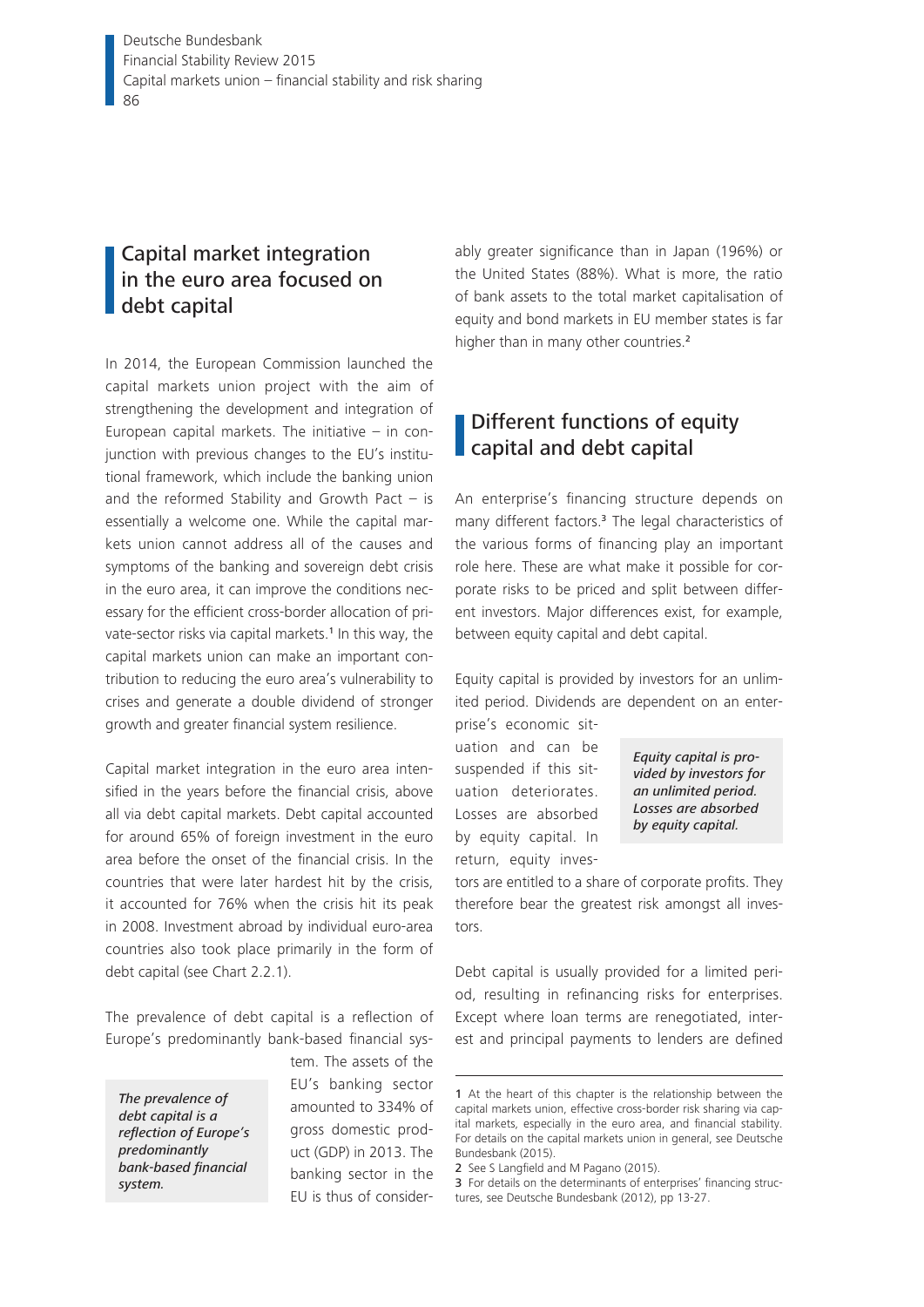in advance in terms of timing and amount and are generally independent of an enterprise's business

*Debt capital is usually provided for a limited period. Lenders typically only participate in loss sharing in the case of insolvency.*

situation. Lenders typically only participate in loss sharing if the enterprise becomes illiquid or overindebted (ie in the case of insolvency). However, they are not generally

entitled to participate in corporate profits. In practice, financing instruments take on a large number of different forms, including hybrid forms combining features of equity and debt capital.

Bank loans, as one form of debt financing, are of major significance from a microeconomic perspective if there is a large degree of information asymmetry between investors and enterprises. This is the case if investors cannot sufficiently monitor an

*Bank loans are of major significance from a microeconomic perspective.*

enterprise's risk-taking behaviour or if enterprises are significantly better informed about themselves and the profitability of their

investments.4 Banks can contribute to the dismantling of information asymmetries by means of credit scoring and monitoring. Beyond this, the fixed repayments and the fact these are generally independent of an enterprise's business situation mitigate the risks that investors might face as a result of information asymmetries.

Information asymmetries between investors and enterprises are particularly pronounced in the case of cross-border investment (especially in small and young enterprises). Nevertheless, the legal characteristics of debt capital – coupled with credit scoring and monitoring by (local) banks – can enable enterprises to access foreign capital.  $\overline{a}$  and  $\overline{a}$  The significance of banks and loan contracts in dissolving

#### Debt capital's share of external assets and liabilities**\***

Chart 2.2.1





Sources: IMF International Investment Position Database and Bundesbank calculations. **\*** Assets and liabilities each cover direct investment, portfolio investment and other investment (including loans) pursuant to the Balance of Payments and International Investment Position Manual (BPM6); debt capital encompasses direct investment loans, debt securities and other investment (less TARGET2 claims and liabilities) excluding other equity. **1** Cyprus, Greece, Ireland, Italy, Portugal and Spain.

Deutsche Bundesbank

On capital markets, investors set higher (public) transparency requirements for enterprises seeking debt and equity financing. Here it is in the enterprises' own interest to satisfy the information needs of potential investors in order to gain access to the markets and secure improved financing terms. Furthermore, the enterprises are subject to statutory prospectus and disclosure requirements. There are also specialised market participants, such as analysts and rating agencies, which analyse information about enterprises and pass on risk assessments to investors. An enterprise's transparency is important to equity investors, in particular, so that they can sufficiently assess risks.

information asymmetries between lenders and borrowers has been analysed, inter alia, in the works of D W Diamond (1984), D Gale and M Hellwig (1985) and G Gorton and J Kahn (2000).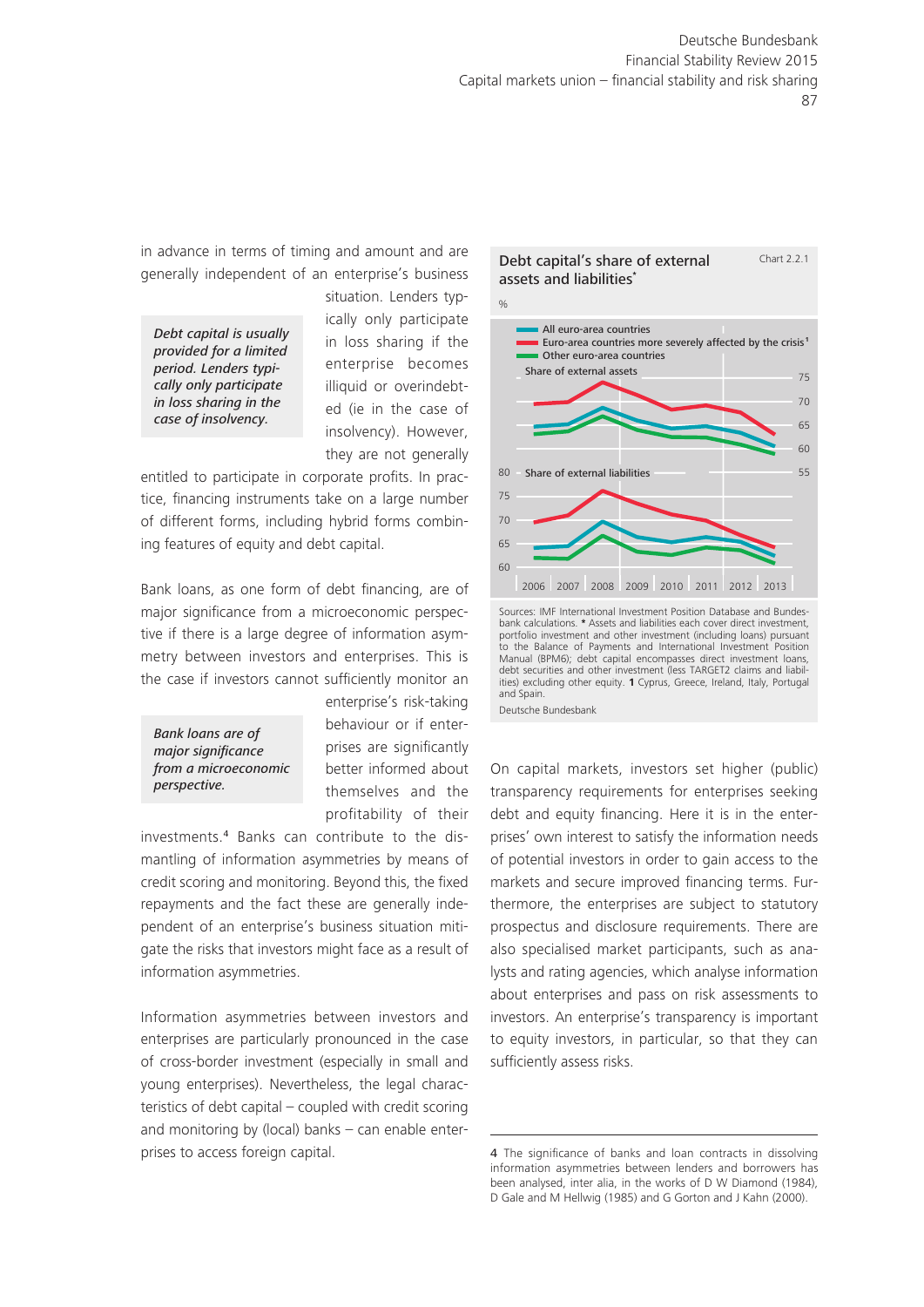### Focus on debt capital harbours **T** risks for financial stability

A strong focus on debt capital in corporate financing can help alleviate information asymmetries at the micro level. However, at the same time it can also impair financial stability and negatively impact

| A strong focus on      |
|------------------------|
| debt capital in cor-   |
| porate financing can   |
| impair financial sta-  |
| bility and negatively  |
| <i>impact economic</i> |
| growth.                |

economic growth.<sup>5</sup> In the past, excessive debt increased the likelihood of financial crises, intensified their effects on the real economy and delayed the economic

recovery once recessions were over.<sup>6</sup> Equity, on the other hand, acts as a loss buffer for financial and non-financial corporations. All other things being equal, more equity can therefore increase the resilience of enterprises and thus the financial system as a whole, with correspondingly positive effects on the real economy.

A high proportion of debt capital in cross-border capital flows can adversely affect financial stability, too, as there is a particularly high risk of follow-up financing not being provided for maturing loans and bonds. The lack of follow-up financing by foreign investors (sudden stops) is a phenomenon that has often been observed in the financial crises of emerging market economies, where it has had a considerable impact on financial stability.<sup>7</sup>

The volatility of debt capital flows from abroad can also cause fluctuations in macroeconomic variables such as credit growth, output, inflation, asset prices and real exchange rates. By contrast, equity capital flows from abroad are, based on past experience, more stable and do not cause comparable macroeconomic volatilities. International direct investment in the form of equity capital, in particular, is less volatile, tends to strengthen economic

growth, reduces the risk of financial crises and alleviates their effects.<sup>8</sup>

#### Sudden reversal of private debt capital flows in the euro area following the onset of the crisis

A sudden reversal of private debt capital flows was also observed in the euro-area banking and sovereign debt crisis.<sup>9</sup> In the years before the onset of the financial crisis, cross-border debt capital flows to the euro-area countries that were later hardest hit by the crisis increased sharply. However, debtfinanced investment in these countries fell rapidly in the wake of the crisis (see Chart 2.2.2).<sup>10</sup> There were net outflows of foreign debt capital between 2010 and 2013, despite capital inflows via loans from the EU's assistance programmes and the IMF.

By contrast, equity investment in the euro-area countries hardest hit by the crisis remained comparatively stable. The only fall observed was in 2008, and this was followed by a rapid recovery (see Chart 2.2.2).

7 See G A Calvo, A Izquierdo and L-F Mejía (2004).

9 See S Merler and J Pisani-Ferry (2012).

<sup>5</sup> See S G Cecchetti, M S Mohanty and F Zampolli (2011).

<sup>6</sup> The relationship between debt and financial crises and the effects of these are shown, inter alia, by M Schularick and A M Taylor (2012) and Ò Jordà, M Schularick and A M Taylor (2013, 2015). For information on the development of debt in enterprises in the euro area, see Deutsche Bundesbank (2014), pp 53-66.

<sup>8</sup> For information on the effects of the composition of international capital flows, see, inter alia, R Albuquerque (2003), C Calderón and M Kubota (2012), P R Lane and P McQuade (2014) and J S Davis (2014).

<sup>10</sup> A considerable share of banks' cross-border liabilities in these countries was substituted by increased refinancing by their national central banks. The resulting international payment flows manifested themselves in the accumulation of TARGET2 balances. These were eliminated from the assets and liabilities in Chart 2.2.1 and Chart 2.2.2 in order to show the actual development of private capital flows.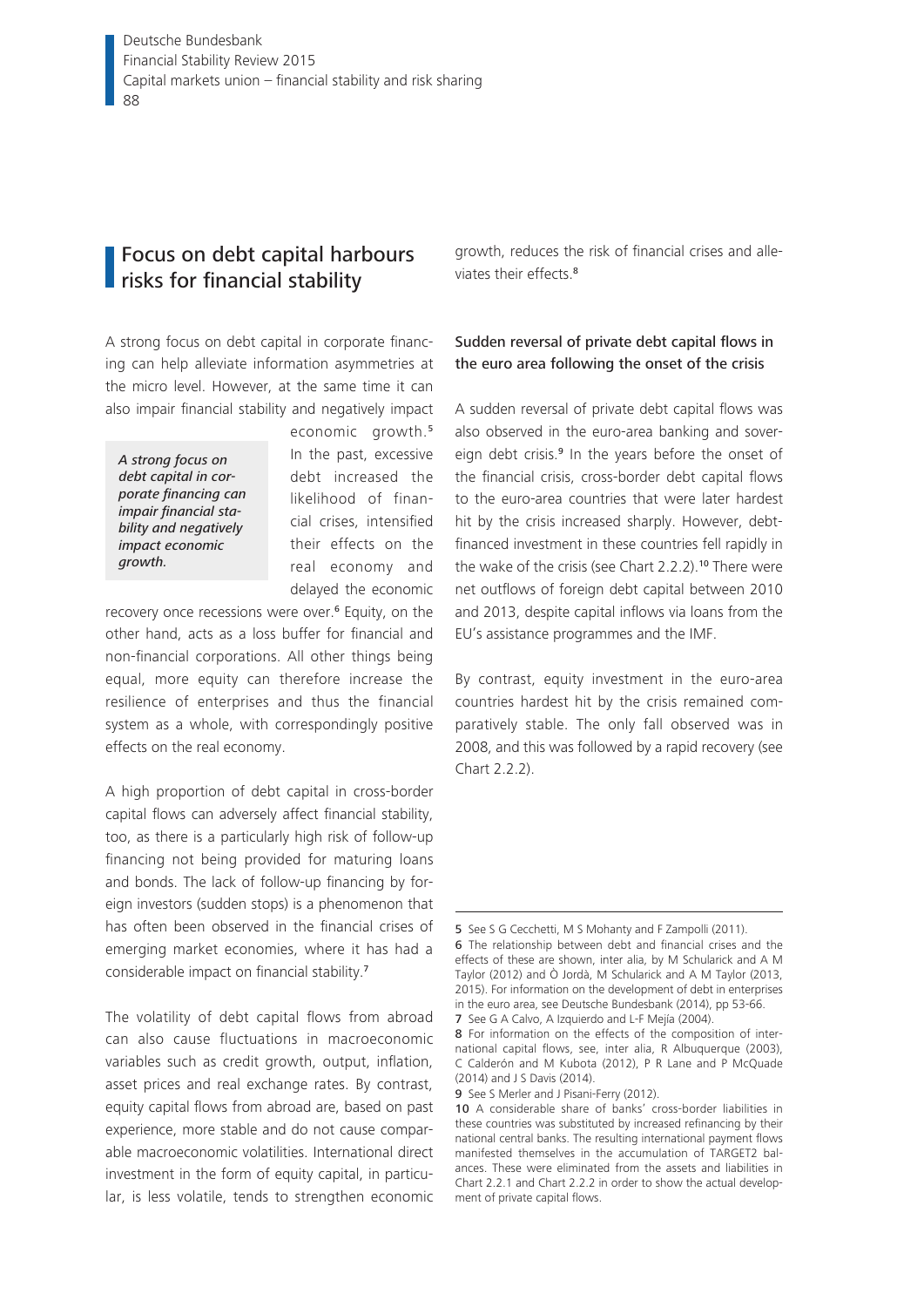## Weak cross-border sharing of private-sector risks in the euro area

The structure of international capital flows also has an impact on the extent of cross-border risk sharing via capital and credit markets. Risk sharing via integrated markets can generate welfare gains. In integrated markets, local risks are shared amongst investors from different regions. Individual investors can safeguard themselves against local income risks by diversifying their equity and debt-financed investment across borders.<sup>11</sup>

As equity capital is provided for an unlimited period and equity investors participate in corporate profits and losses, international equity capital flows enable direct cross-border risk sharing. Integrated markets

*As equity capital is provided for an unlimited period and equity investors participate in corporate profits and losses, international equity capital flows enable direct cross-border risk sharing.*

for debt capital (eg credit markets) or the securitisation of credit claims can also facilitate cross-border risk sharing.<sup>12</sup> However, debt investors only participate in the losses of an enterprise in the event of insolvency, which means

that cross-border risk sharing via debt capital is not direct. Cross-border risk sharing is constrained if the integration of capital markets is concentrated on financial instruments whose payout streams are not contingent on an enterprise's business situation.<sup>13</sup>

The cross-border sharing of private-sector risks is of particular importance in a currency union. The effectiveness of a single monetary policy diminishes if local shocks and divergent macroeconomic developments require different monetary policy responses for individual countries. As there are no exchange rate adjustments in a currency union, cross-border

#### Net investment by non-residents in the euro-area countries more severely affected by the crisis **\*** Chart 2.2.2





Source: IMF Balance of Payment Statistics and Bundesbank calculations. **\*** Cyprus, Greece, Ireland, Italy, Portugal and Spain. Net invest-ment covers direct investment, portfolio investment and other investment (including loans) pursuant to the Balance of Payments and International Investment Position Manual (BPM6); debt capital encom-passes direct investment loans, debt securities and other investment (less TARGET2 liabilities) excluding other equity. Negative net investment occurs when repayments from a given country exceed new investment in that country.

Deutsche Bundesbank

risk sharing plays an important role in balancing asynchronous business cycles and thus in supporting

the stability of the currency union.<sup>14</sup> The EU is not a federal state and the introduction of a fiscal system for cross-border risk sharing is not envisaged

*Cross-border sharing of private-sector risks is of particular importance in a currency union.*

under the EU's current framework. It is therefore all the more important that capital markets and credit markets function as channels for risk sharing within the euro area.

<sup>11</sup> See S Kalemli-Ozcan and B E Sorensen (2012).

<sup>12</sup> See M Hoffmann and I Shcherbakova-Stewen (2011) and M Hoffmann and T Nitschka (2012).

<sup>13</sup> See M Baxter and M J Crucini (1994) and L L Tesar (1995).

<sup>14</sup> See P de Grauwe (2014), pp 173 ff and 232 ff.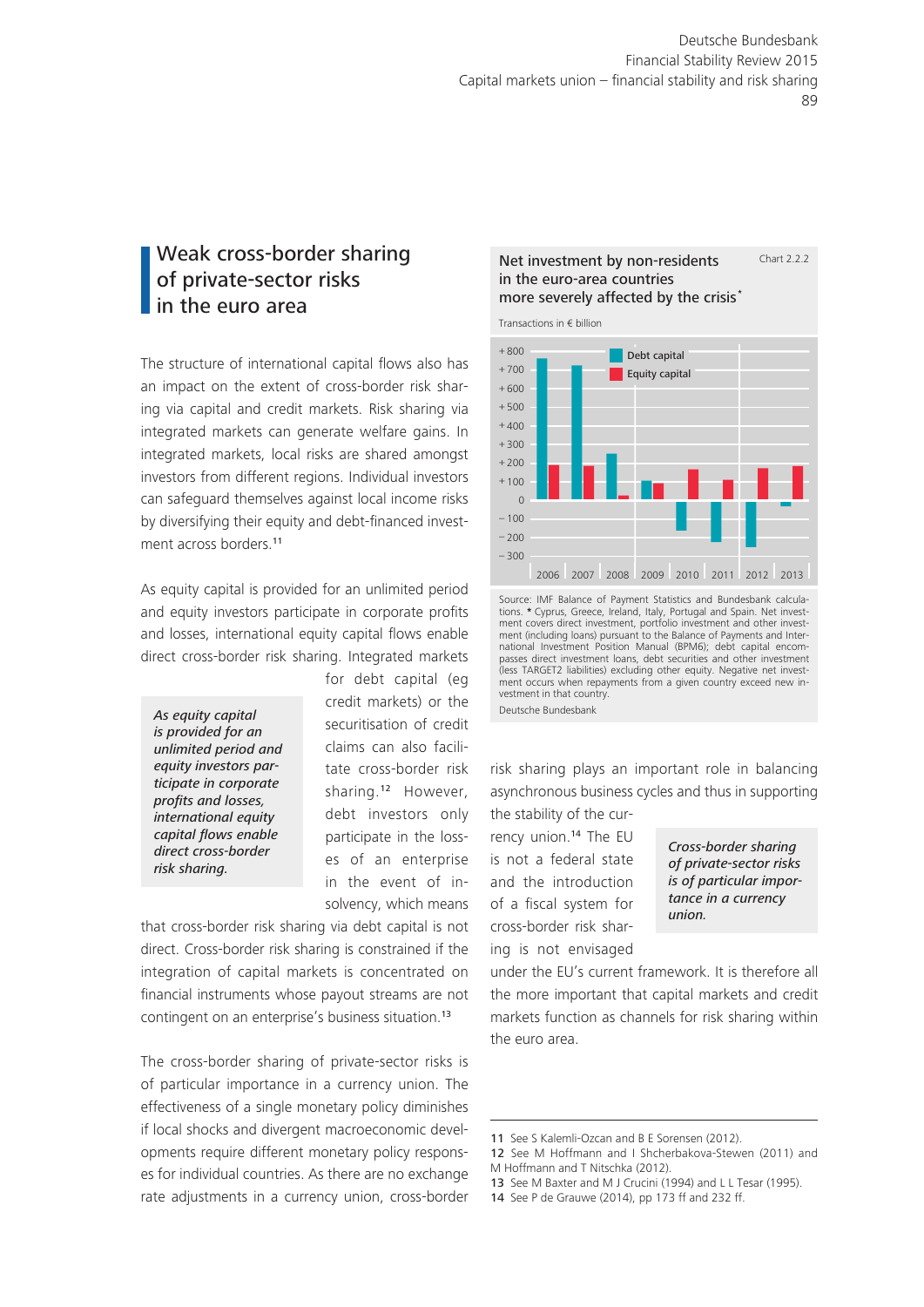The degree of risk sharing can be empirically examined by decomposing the fluctuations in individual countries' GDP into the changes of individual GDP components. In the case of full international risk sharing, GDP fluctuations are balanced out via international capital markets and credit markets or by fiscal transfers. As a result, they do not lead to ups and downs in local consumption.

Estimates show that risk sharing via capital markets is weak in the euro area compared with other currency areas such as the United States or Canada. Between 2000 and 2007, only 6% of fluctuations in the GDP of euro-area countries were evened out

*Estimates show that risk sharing via capital markets is weak in the euro area.*

via capital markets. A total of 46% of the differences were not smoothed and impacted local consumption.<sup>15</sup> In the United

States, by contrast, according to an analysis for the years 1964 to 1990, 39% of uneven economic developments were smoothed by interregional capital markets and only 25% of fluctuations impacted local consumption.<sup>16</sup> Following the onset of the crisis in the euro area, cross-border risk sharing in the member states hardest hit by the crisis came to a virtual standstill.<sup>17</sup>

The weak risk sharing via capital markets and credit markets during the crisis in the euro area can be attributed first to the fact that systemic and policy-related risks are difficult to diversify. Second, it is a reflection of the structure of the financial system in the euro area. Cross-border investment predominantly takes the form of debt capital. Equity capital markets are comparatively poorly developed and, with the exception of the stock market, less well integrated.

Before the onset of the crisis, a significant proportion of cross-border capital flows within the euro area were the result of interbank lending. Banks in

the euro-area countries that were later hardest hit by the crisis were increasingly refinancing via the European interbank market.<sup>18</sup> However, after the onset of the financial crisis, many institutions from the creditor countries retreated to their domestic markets. Banks in the countries hardest hit by the crisis were often only able to obtain liquidity via their respective central banks. The Eurosystem stepped into the breach and substituted private capital flows in order to safeguard the refinancing of the national banking systems. This was reflected in the national central banks' high TARGET2 balances. Cross-border sharing of private risks via credit markets largely failed to materialise. Moreover, in the countries hardest hit by the crisis, the share of banks' equity capital held by foreign investors was low. This limited the potential sharing of risks via international banking markets.<sup>19</sup>

# Capital markets union has potential to help strengthen risk sharing and financial stability in the EU

Together with the concentration of risks in the banking sector, the high proportion of volatile debt capital flows among the international capital movements of euro-area countries is a potential source of financial stability risks and could weaken cross-border risk sharing in the euro area. One reason for the high proportion of debt capital is the particularly pronounced information asymmetries between investors and enterprises in international capital markets. In essence, enterprises' financing struc-

- 17 See S Kalemli-Ozcan, E Luttini and B E Sorensen (2014).
- 18 See F Allen, T Beck, E Carletti, P R Lane, D Schoenmaker and W Wagner (2011).

<sup>15</sup> See F Balli, S Kalemli-Ozcan and B E Sorensen (2012).

<sup>16</sup> See P Asdrubali, B E Sorensen and O Yosha (1996).

<sup>19</sup> See C M Buch, T Körner and B Weigert (2015).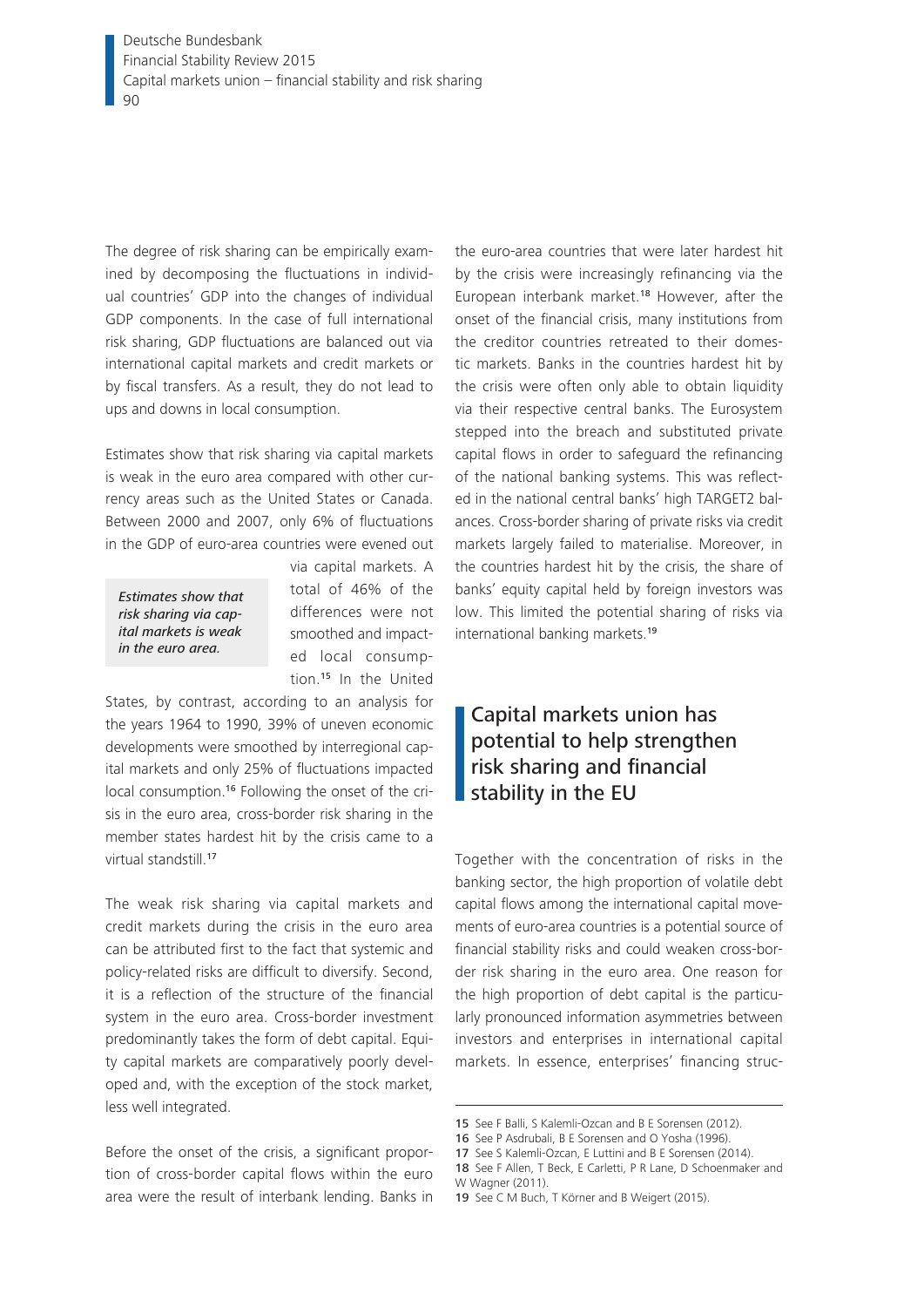tures and the composition of cross-border capital flows are shaped by market processes. However, the question arises as to whether decisions made by enterprises and investors are distorted by existing frameworks.

The creation of a European capital markets union provides an opportunity to identify and remove

*The capital markets union provides an opportunity to identify and remove distortions affecting investment and financing decisions.*

distortions affecting investment and financing decisions. The objective should not be to establish a certain politically desired finance structure, but rather to

create a framework in which the markets can operate efficiently.

#### Remove obstacles to capital market development and integration

A number of individual measures addressing obstacles in various markets are necessary in order to strengthen and integrate capital markets in Europe.

*A number of individual measures addressing obstacles in various markets are necessary in order to strengthen and integrate capital markets.*

For example, the revision of the Prospectus Directive,<sup>20</sup> which is already under way, could make it easier for potential issuers to gain access to the capital markets. In addition, harmonised

frameworks for capital market products (eg securitisations, private placements or covered bonds) could facilitate the development and integration of the various markets. Existing quality standards in functioning markets (such as for covered bonds) should be maintained.

Special significance should be attached to removing obstacles to the development and integration of European equity capital markets in the capital markets union. The potential for further development varies from segment to segment in the equity capital market. While stock markets in Europe are already well integrated, other market segments have a considerable amount of catching up to do. Dismantling institutional barriers to mergers and acquisitions (M&A), for instance, would spur on cross-border equity capital investment. The discretion given to member states in implementing the European Takeover Directive<sup>21</sup> or the legal options available to national governments to block M&A transactions can give rise to obstacles in this regard. Moreover, an analysis should be carried out as to whether corporate governance regulations (eg special voting rights for shares) impede M&A.

The development and integration of European venture capital markets is a source of further potential for boosting equity financing. There are only a few functioning venture capital markets in the EU, and the volume of cross-border investment is low.

This is attributable, on the one hand, to the low number of experienced venture capital managers and, on the other, to the low number of potential portfolio enterprises

*The development and integration of European venture capital markets has the potential to boost equity financing.*

in many member states. Identifying best practices in promoting research and development and facilitating the foundation of start-up businesses would increase the number of potential portfolio enterprises for venture capital funds. Moreover, public

<sup>20</sup> The Prospectus Directive (Directive 2003/71/EC of the European Parliament and of the Council of 4 November 2003) stipulates the form and content of the prospectuses that securities issuers must publish.

<sup>21</sup> See Directive 2004/25/EC of the European Parliament and of the Council of 21 April 2004.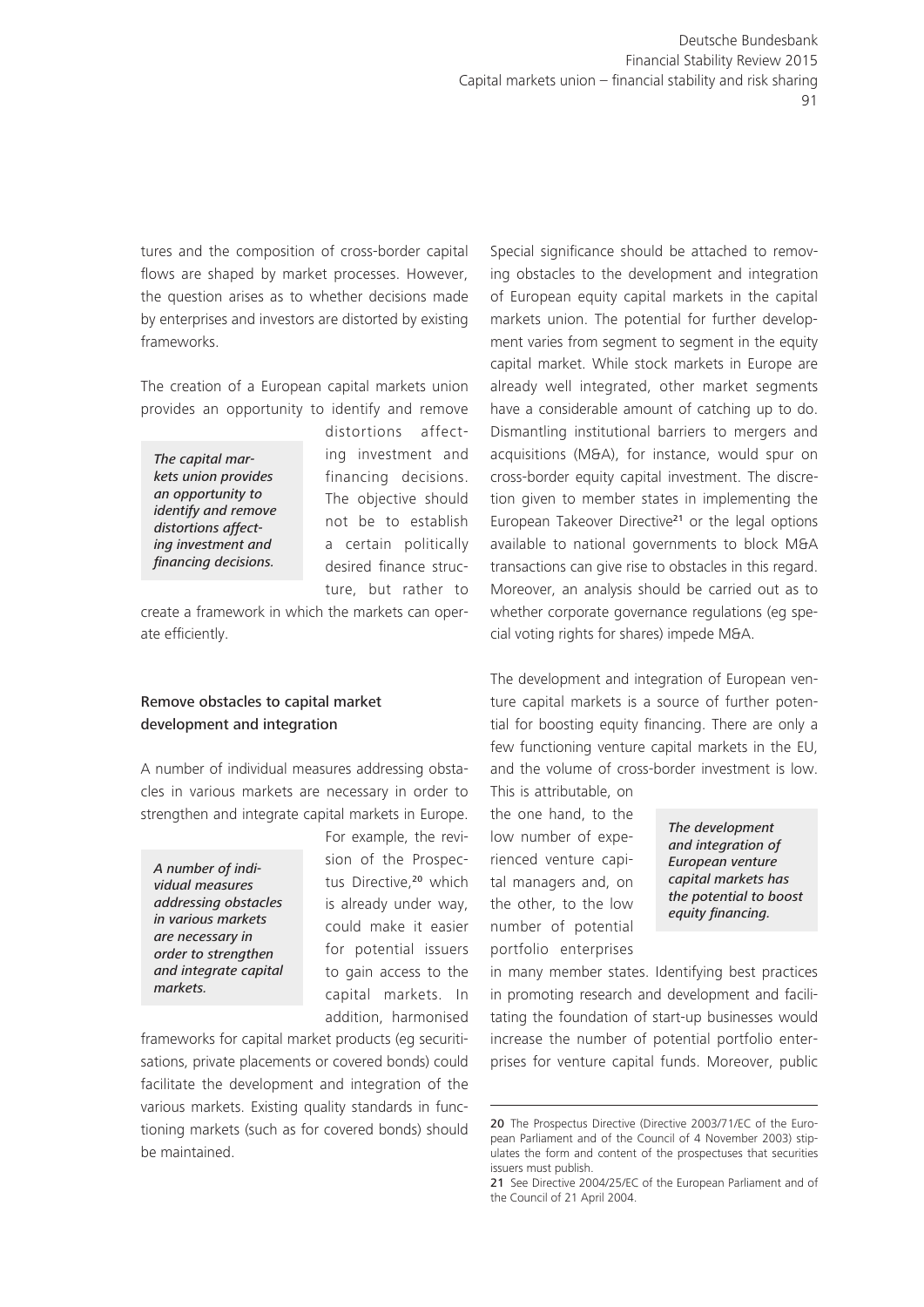or market-based initiatives could help enterprises fulfil the requirements laid down by venture capital funds. An improved environment for equity issuance and M&A transactions could also increase the supply of venture capital in Europe, as it would make it easier for investors to subsequently exit their investments.

#### Reduce false incentives for debt financing

Not only can institutional and regulatory incentives affect decisions about cross-border investments, they can also distort the financing decisions made by individual enterprises. For example, the unequal tax treatment of equity capital and debt capital results in false incentives to take on excessive amounts of debt. According to most tax codes in Europe, enterprises' debt costs are tax deductible. Such tax incentives influence enterprises' investment and financing decisions.<sup>22</sup> As proposed by the European Commission in its action plan of 30 September 2015, the creation of the capital markets union should be accompanied by efforts to establish equal tax treatment for equity capital and debt capital on an EU-wide basis.

#### Scale back dependency on the banking sector as a risk-sharing channel

It will be vitally important that banks are able to fulfil their function as financial intermediaries without financial stability risks arising as a result. For example, revitalising the securitisation market in Europe could enable banks to reduce uncertainty in the lending process regarding enterprises' business situation and risks. The securitisation of claims from granted loans would subsequently enable the partial transfer of credit risks to capital market investors and hinder any concentration of risks in the banking sector.

However, in order to prevent the emergence of financial stability risks, the regulatory framework for securitisations should not set any false incentives. It is therefore important that banks that securitise credit claims still have incentives to observe high credit standards. At the same time, investors should not be given incentives to dispense with in-depth risk assessments for their investments in securitisations. To this end, it is essential that transparency requirements for securitisations be further enhanced.

## **List of references**

Albuquerque, R (2003), The composition of international capital flows: risk sharing through foreign direct investment, Journal of International Economics, Vol 61 No 2, pages 353 to 383, December 2003.

Allen, F, T Beck, E Carletti, P R Lane, D Schoenmaker and W Wagner (2011), Cross-border banking in Europe: implications for financial stability and macroeconomic policies, CEPR, June 2011.

Asdrubali, P, B E Sorensen and O Yosha (1996), Channels of interstate risk sharing: United States 1963-1990, Quarterly Journal of Economics, Vol 111 No 4, pages 1081 to 1110, November 1996.

Balli, F, S Kalemli-Ozcan and B E Sorensen (2012), Risk sharing through capital gains, Canadian Journal of Economics, Vol 45 No 2, pages 472 to 492, May 2012.

Baxter, M and M J Crucini (1995), Business cycles and the asset structure of foreign trade, Inter-

<sup>22</sup> See R A de Mooij (2011) and L P Feld, J H Heckemeyer and M Overesch (2013).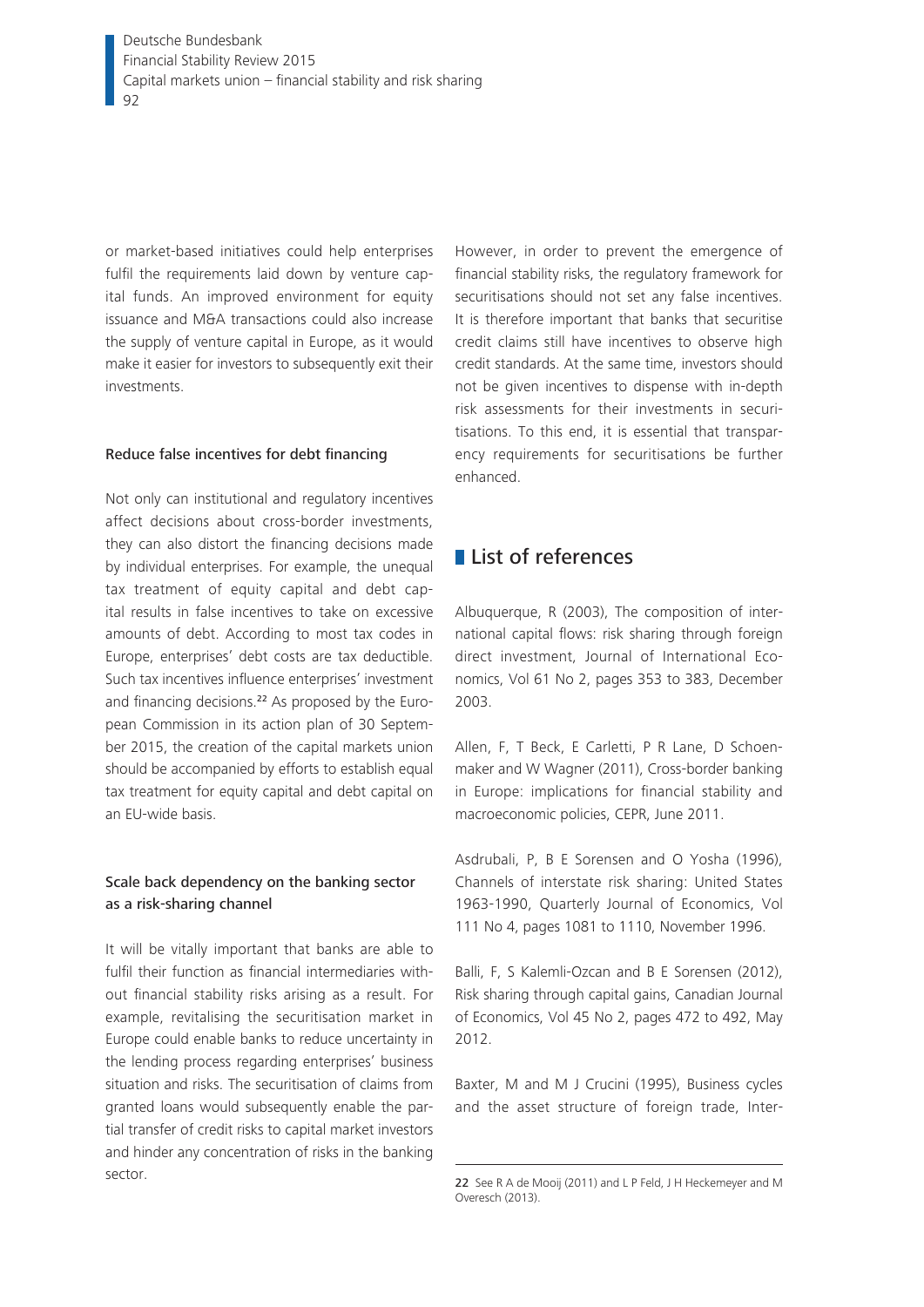national Economic Review, Vol 36 No 4, pages 821 to 854, November 1995.

Buch, C M, T Körner and B Weigert (2015), Towards deeper financial integration in Europe: what the banking union can contribute, Credit and Capital Markets, Vol 48 No 1, pages 11 to 49, March 2015.

Calderón, C and M Kubota (2012), Gross inflows gone wild: capital inflows, credit booms and crises, World Bank Policy Research Paper No 6270, November 2012.

Calvo, G A, A Izquierdo and L-F Mejía (2004), On the empirics of sudden stops: the relevance of balance-sheet effects, NBER Working Paper No 10520, May 2004.

Cecchetti, S G, M S Mohanty and F Zampolli (2011), The real effects of debt, BIS Working Paper No 352, September 2011.

Davis, J S (2014), The macroeconomic effects of debt- and equity-based capital inflows, Federal Reserve Bank of Dallas Working Paper No 214, November 2014.

De Grauwe, P (2014), Economics of Monetary Union, Tenth Edition, Oxford University Press, May 2014.

De Mooij, R A (2011), Tax biases to debt finance: assessing the problem, finding solutions, IMF Staff Discussion Note No 11/11, May 2011.

Deutsche Bundesbank (2012), Monthly Report, January 2012.

Deutsche Bundesbank (2014), Monthly Report, January 2014.

Deutsche Bundesbank (2015), Statement by the Deutsche Bundesbank on the European Commission's Green Paper "Building a Capital Markets Union", May 2015.

Diamond, D W (1984), Financial intermediation and delegated monitoring, Review of Economic Studies, Vol 51 No 3, pages 393 to 414, July 1984.

Feld, L P, J H Heckemeyer and M Overesch (2013), Capital structure choice and company taxation: a meta-study, Journal of Banking and Finance, Vol 37 No 8, pages 2850 to 2866, April 2013.

Gale, D and M Hellwig (1985), Incentive-compatible debt contracts: the one-period problem, Review of Economic Studies, Vol 52 No 4, pages 647 to 663, October 1985.

Gorton, G and J Kahn (2000), The design of bank loan contracts, Review of Financial Studies, Vol 13 No 2, pages 331 to 364, April 2000.

Hoffmann, M and T Nitschka (2012), Securitization of mortgage debt, domestic lending, and international risk sharing, Canadian Journal of Economics, Vol 45 No 2, pages 493 to 508, May 2012.

Hoffmann, M and I Shcherbakova-Stewen (2011), Consumption risk sharing over the business cycle: the role of small firms' access to credit markets, Review of Economics and Statistics, Vol 93 No 4, pages 1403 to 1416, October 2011.

Jordà, Ò, M Schularick and A M Taylor (2013), When credit bites back, Journal of Money, Credit and Banking, Vol 45 No 2, pages 3 to 28, December 2013.

Jordà, Ò, M Schularick and A M Taylor (2015), Leveraged bubbles, NBER Working Paper No 21486, August 2015.

Kalemli-Ozcan, S and B E Sorensen (2012), Financial integration and economic welfare, Handbook of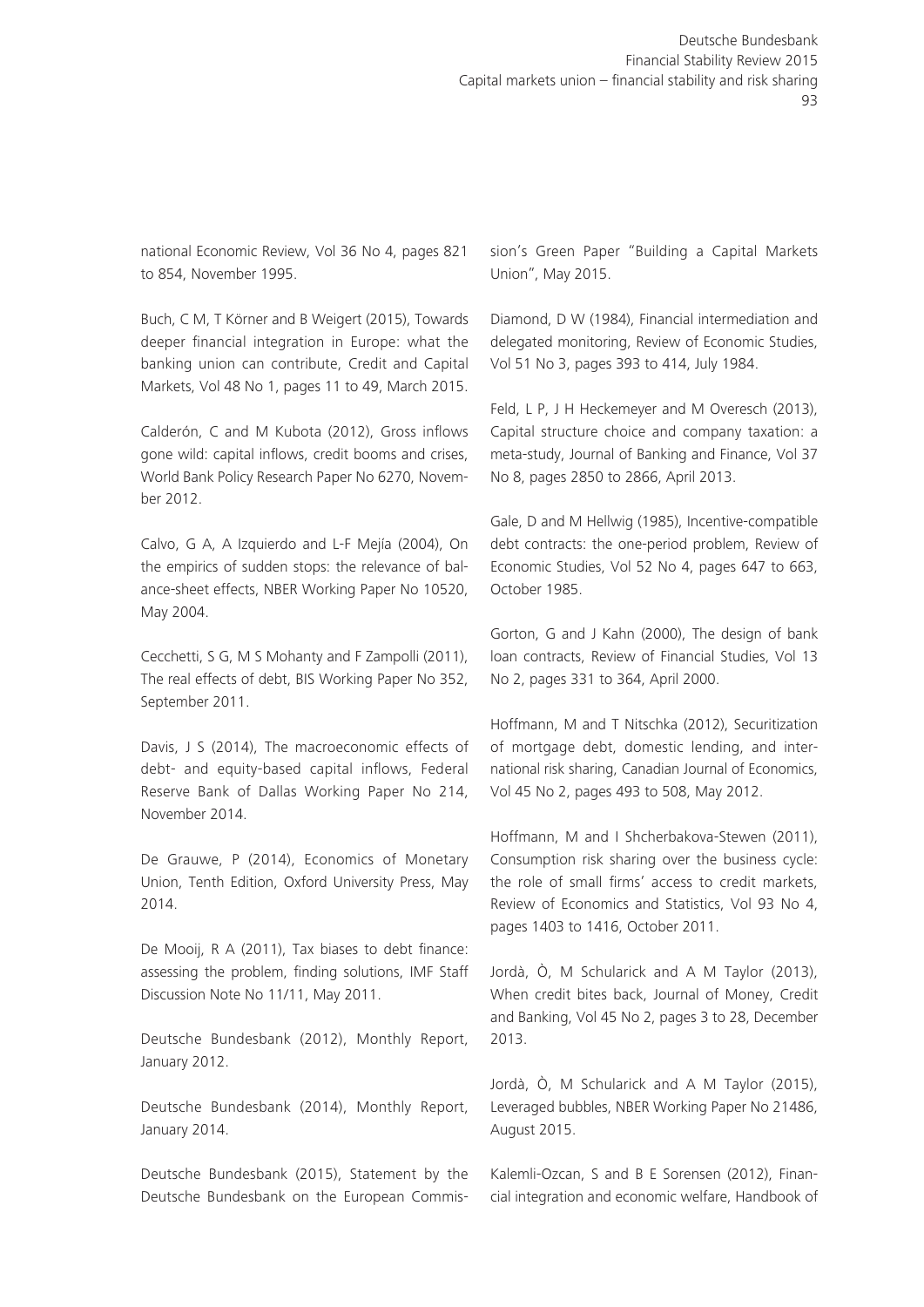European Financial Markets and Institutions, edited by X Freixas, P Hartmann and C Mayer, Oxford University Press, December 2012.

Kalemli-Ozcan, S, E Luttini and B E Sorensen (2014), Debt crises and risk sharing: the role of markets versus sovereigns, Scandinavian Journal of Economics, Vol 116 No 1, pages 253 to 276, January 2014.

Lane, P R and P McQuade (2014), Domestic credit growth and international capital flows, Scandinavian Journal of Economics, Vol 116 No 1, pages 218 to 252, January 2014.

Langfield, S and M Pagano (2015), Bank bias in Europe: effects on systemic risk and growth, ECB Working Paper No 1797, May 2015.

Merler, S and J Pisani-Ferry (2012), Sudden stops in the euro area, Bruegel Policy Contribution, Issue 2012/06, March 2012.

Schularick, M and M A Taylor (2012), Credit booms gone bust: monetary policy, leverage cycles, and financial crises, 1870-2008, American Economic Review, Vol 102 No 2, pages 1029 to 1061, April 2012.

Tesar, L L (1995), Evaluating the gains from international risk sharing, Carnegie-Rochester Conference Series on Public Policy, Vol 42, pages 95 to 143, June 1995.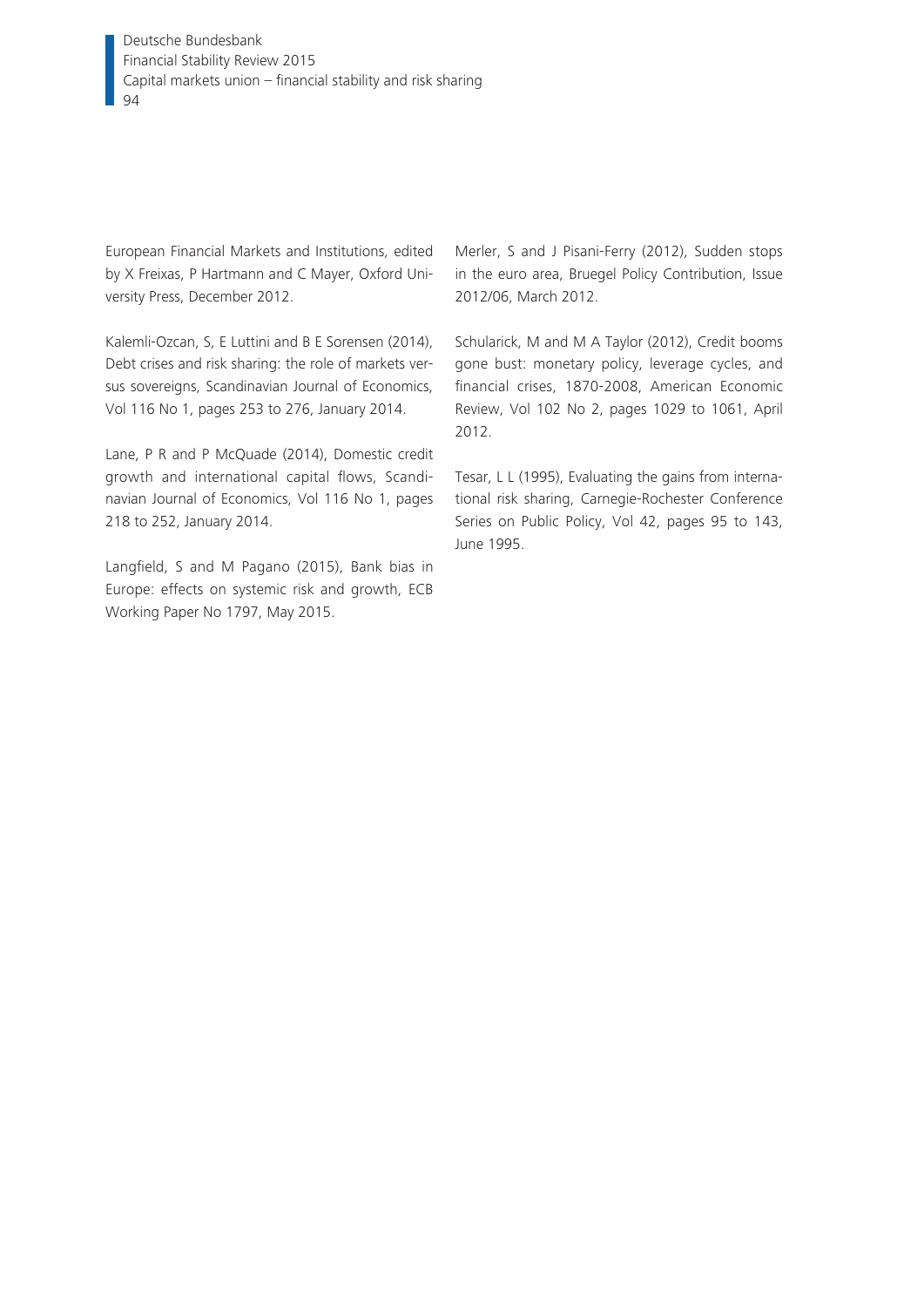# **Chronology of macroprudential policy measures**

- German Financial Stability Committee *(Ausschuss für Finanzstabilität)*
- **European Systemic Risk Board (ESRB)**
- Measures in other EU countries

### 20141

| 8 December 2014 | The United Kingdom reduces capital requirements for small and medium-<br>sized investment firms                                                                                                                                               |
|-----------------|-----------------------------------------------------------------------------------------------------------------------------------------------------------------------------------------------------------------------------------------------|
|                 | The Financial Policy Committee of the Bank of England exempts small and<br>medium-sized investment firms from the capital requirements resulting from the<br>countercyclical capital buffer and the capital conservation buffer. <sup>2</sup> |

### 2015

# 7 January 2015 The Netherlands reciprocates higher risk weights for residential mortgages in Belgium De Nederlandsche Bank reciprocates the higher risk weights for residential mortgages in Belgium pursuant to Article 458 (5) of the Capital Requirements Regulation (CRR). This measure is expected to have only a minor impact as Dutch banks' activities in Belgium are limited. 15 January 2015 Croatia sets countercyclical capital buffer The Croatian authorities set the countercyclical capital buffer at 0%.<sup>3</sup> The measure is to be applied as of 1 January 2016 and is justified by a negative credit-to-GDP gap (-13 percentage points) and a buffer guide of 0%.

1 Measures up to and including 21 November 2014 are outlined in the 2014 Financial Stability Review.

<sup>2</sup> All notifications can be found on the ESRB's website: http://www.esrb.europa.eu

<sup>3</sup> Unless otherwise stated, percentages for capital requirements refer to common equity tier 1 capital as a share of risk-weighted assets.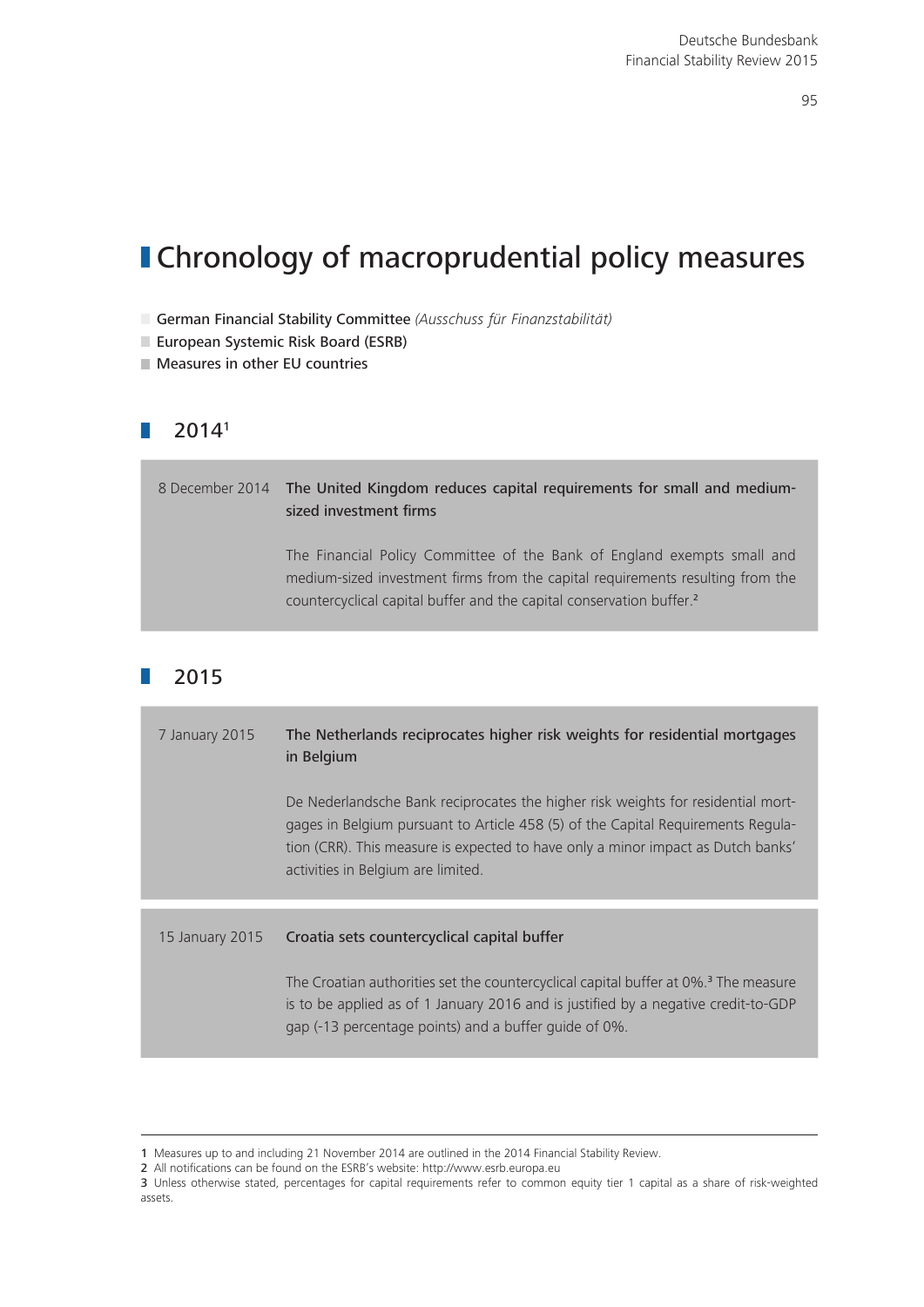# other member states that have chosen a shorter transitional period The countercyclical capital buffer is set by the Danish authorities at 0% and will apply as of 1 January 2016. The decision is based on a qualitative assessment which finds, *inter alia*, a sharply negative credit-to-GDP gap and a buffer guide of 0%. In addition, Denmark reciprocates the countercyclical capital buffers of other member states of the European Economic Area (EEA) that have chosen a shorter transitional period. 4 February 2015 Latvia sets countercyclical capital buffer The countercyclical capital buffer is set by the Latvian authorities at 0% and will apply as of 1 February 2016. The decision is justified by a negative credit-to-GDP gap (-36.2 percentage points) and a buffer guide of 0%. 6 February 2015 The Czech Republic sets countercyclical capital buffer The buffer is set at 0% and will come into effect for banks, credit unions and investment firms as of 1 January 2016. The decision is based on a qualitative assessment which finds, *inter alia*, a negative credit-to-GDP gap (-2.6 percentage points) and a corresponding buffer guide of 0%. 20 February 2015 The Netherlands identifies one financial institution as a G-SII ING Bank N.V. is identified as a global systemically important institution (G-SII). In line with the list<sup>4</sup> updated annually by the Financial Stability Board, ING Bank is reported in the lowest of the five sub-categories.<sup>5</sup> The capital requirements are thus raised by 1 percentage point. As a result of transitional periods, the additional capital that ING Bank N.V. is required to hold in 2016 amounts to 0.25%. 4 See Financial Stability Board, Update of list of global systemically important banks (G-SIBs), November 2014.

20 January 2015 Denmark sets countercyclical capital buffer and reciprocates the buffers of

5 See Basel Committee on Banking Supervision, Global systemically important banks: updated assessment methodology and the higher loss absorbency requirement, July 2013.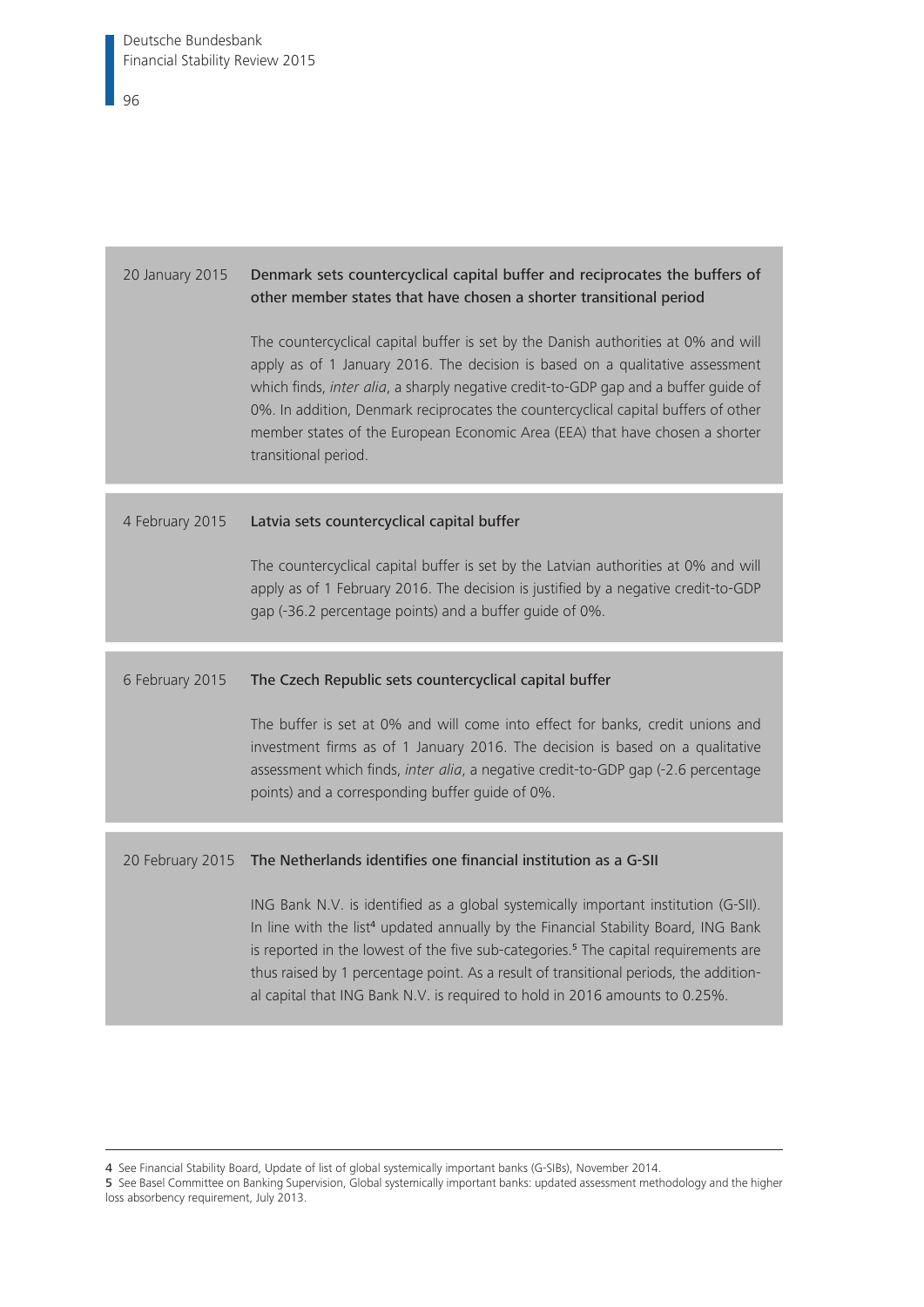| ۰.<br>×          |  |
|------------------|--|
| I<br>٠<br>$\sim$ |  |

| 27 February 2015 | The United Kingdom identifies four financial institutions as G-SIIs                                                                                                                                                                                                                                                                                                                                                                                                                                                                                                               |
|------------------|-----------------------------------------------------------------------------------------------------------------------------------------------------------------------------------------------------------------------------------------------------------------------------------------------------------------------------------------------------------------------------------------------------------------------------------------------------------------------------------------------------------------------------------------------------------------------------------|
|                  | The Prudential Regulation Authority of the Bank of England identifies HSBC<br>(sub-category 4), Barclays (sub-category 3), the Royal Bank of Scotland (sub-cat-<br>egory 2) and Standard Chartered (sub-category 1) as global systemically impor-<br>tant institutions. Consequently, the four institutions have to increase their capital<br>ratios by 2.5 percentage points, 2 percentage points, 1.5 percentage points and<br>1 percentage point, respectively. Due to the gradual implementation, only 25%<br>of this additional capital buffer has to be maintained in 2016. |
| 2 March 2015     | France identifies four financial institutions as G-SIIs                                                                                                                                                                                                                                                                                                                                                                                                                                                                                                                           |
|                  | The French Autorité de Contrôle Prudentiel et de Résolution identifies BNP Paribas<br>(sub-category 3) as well as Société Générale, Groupe BPCE and Groupe Crédit<br>Agricole (sub-category 1) as global systemically important institutions. Conse-<br>quently, BNP Paribas has to maintain an additional capital buffer of 2% and the<br>other three institutions of 1%. As a result of transitional periods, only one-quarter<br>of these buffers has to be maintained in 2016.                                                                                                |
|                  |                                                                                                                                                                                                                                                                                                                                                                                                                                                                                                                                                                                   |
| 2 March 2015     | Italy identifies one financial institution as a G-SII                                                                                                                                                                                                                                                                                                                                                                                                                                                                                                                             |
|                  | The Italian authorities identify Unicredit Group spa as a global systemically impor-<br>tant institution (sub-category 1). Consequently, the institution has to increase its<br>capital requirements by 1 percentage point. As a result of transitional periods,<br>Unicredit Group spa only has to maintain 25% of this additional buffer in 2016.                                                                                                                                                                                                                               |
| 10 March 2015    | The ESRB publishes its report on the regulatory treatment of sovereign                                                                                                                                                                                                                                                                                                                                                                                                                                                                                                            |
|                  | exposures                                                                                                                                                                                                                                                                                                                                                                                                                                                                                                                                                                         |
|                  | The ESRB report presents a systematic analysis of the sovereign exposures held by<br>banks and insurers and the associated macroprudential risk. The report comes to<br>the conclusion that the current regulatory treatment of sovereign exposures has<br>contributed to excessive investment by monetary financial institutions in sover-<br>eign exposures. The report contains various reform options. <sup>6</sup>                                                                                                                                                           |

6 See European Systemic Risk Board, ESRB report on the regulatory treatment of sovereign exposures, March 2015.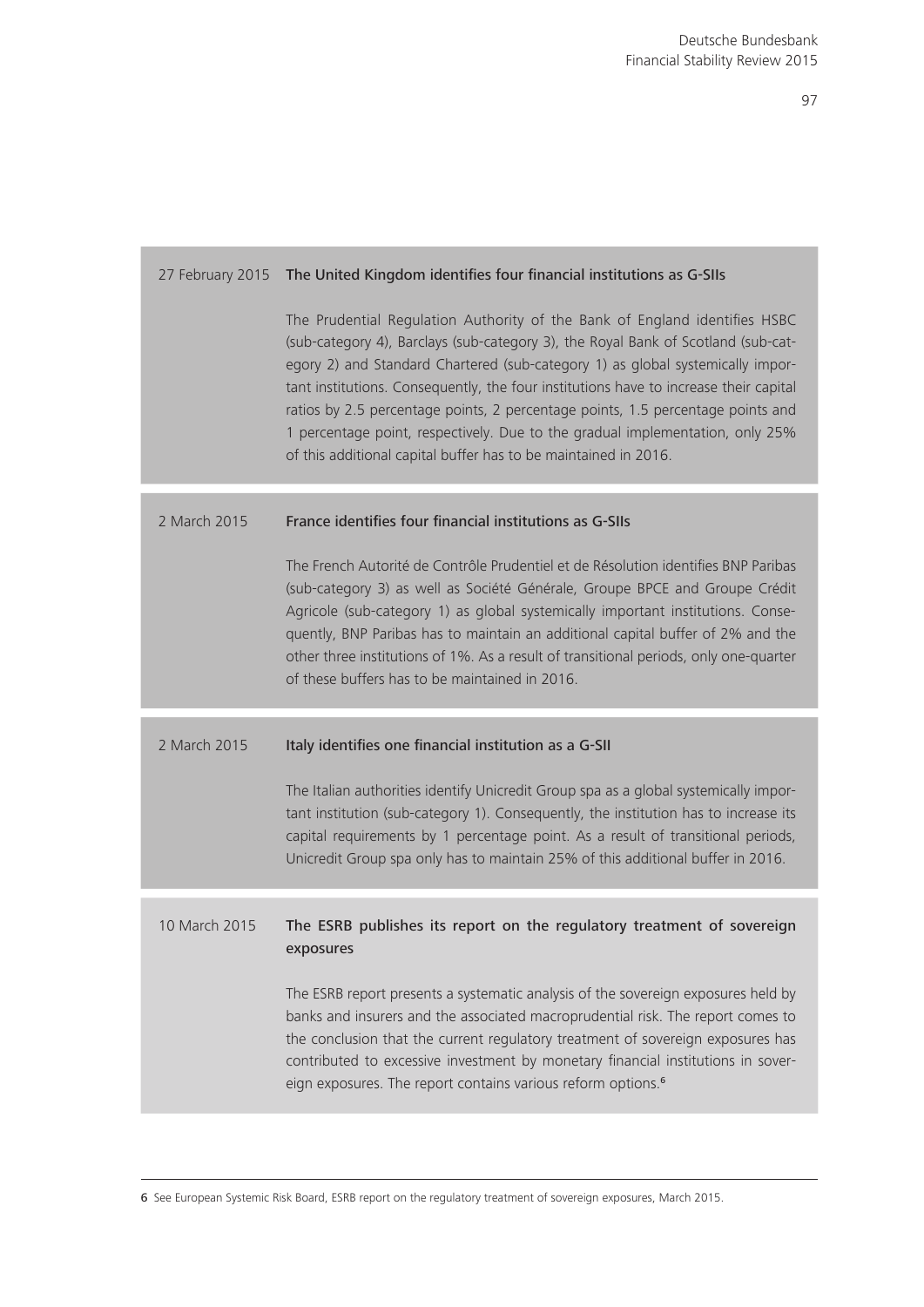| 20 March 2015 | Denmark exempts small and medium-sized investment firms from certain<br>capital requirements<br>Investment firms with fewer than 250 employees and either an annual turnover<br>of less than €50 million or total assets of less than €43 million are exempted from<br>the capital requirements resulting from the countercyclical capital buffer and the<br>capital conservation buffer.                  |
|---------------|------------------------------------------------------------------------------------------------------------------------------------------------------------------------------------------------------------------------------------------------------------------------------------------------------------------------------------------------------------------------------------------------------------|
| 27 March 2015 | Finland sets countercyclical capital buffer and makes use of the option not<br>to activate various other macroprudential instruments<br>Finland sets the countercyclical capital buffer at 0%. Furthermore, it decides not<br>to use instruments to tighten capital requirements for mortgages pursuant to<br>Article 124 CRR nor to tighten capital requirements pursuant to Articles 164 and<br>458 CRR. |
| 27 March 2015 | Hungary limits maturity mismatch for mortgages<br>The central bank of Hungary stipulates that as of 1 July 2016 financial institutions<br>must back at least 15% of mortgages issued in forint with mortgage-backed<br>long-term liabilities denominated in forint.                                                                                                                                        |
| 8 April 2015  | The United Kingdom reciprocates Hong Kong's countercyclical capital buffer<br>The Bank of England will reciprocate the countercyclical capital buffer of 0.625%<br>set by the Hong Kong authorities for exposures located in Hong Kong with effect<br>from 27 January 2016.                                                                                                                                |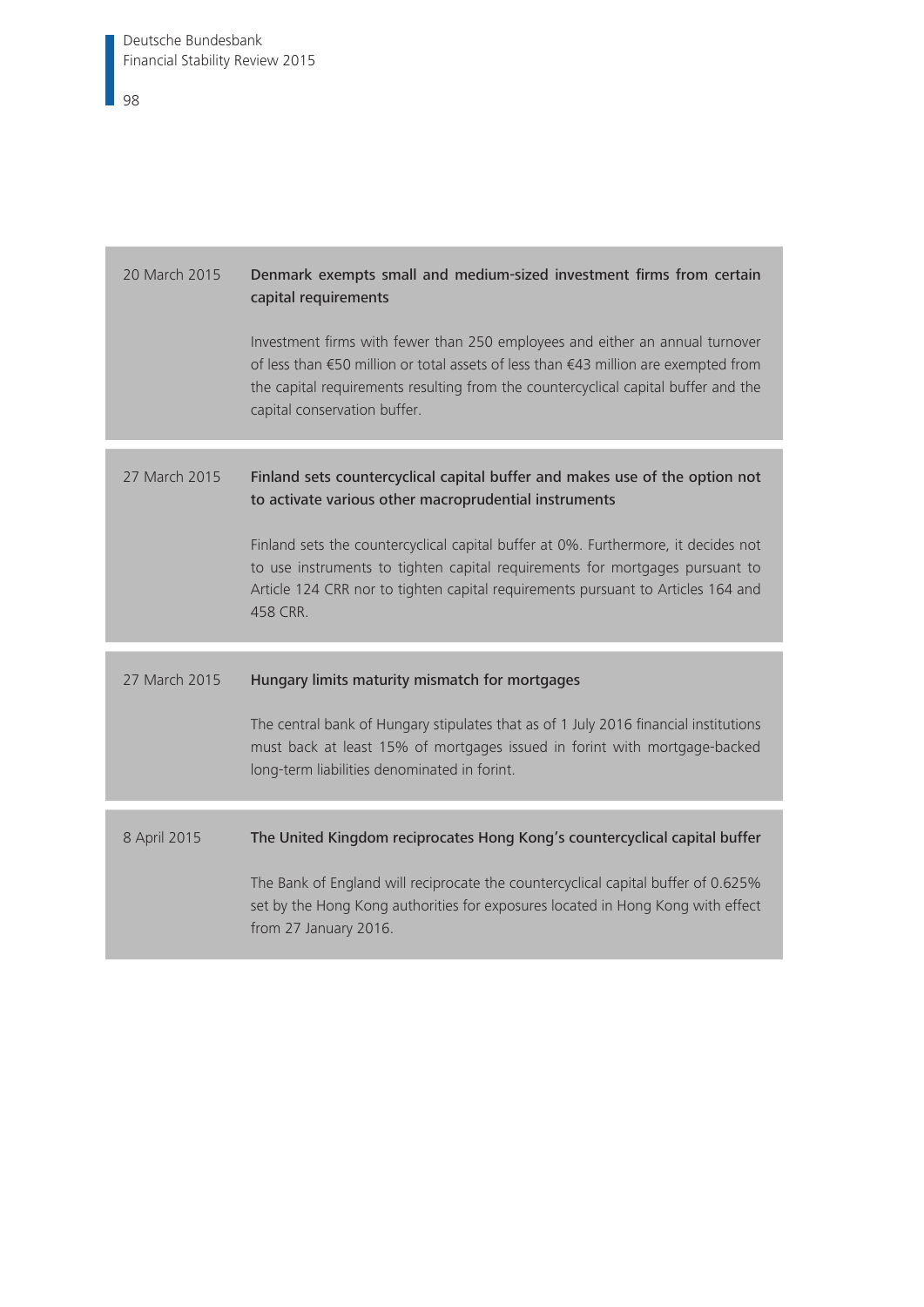#### **99**

#### 14 April 2015 Hungary changes existing and creates new macroprudential instruments to limit currency and maturity mismatches

In order to reduce the banking system's dependence on short-term foreign currency loans, the central bank of Hungary no longer recognises foreign exchange swaps in the existing foreign exchange funding adequacy ratio (FFAR). This brings the FFAR closer into line with the net stable funding ratio (NSFR), established as part of Basel III, and aids in the move towards backing all long-term foreign currency loans with long-term foreign currency liabilities, which is to be concluded by 1 October 2015. In addition, the permissible currency mismatch between assets and liabilities is set at 15% of total assets.

#### 14 April 2015 The ESRB presents a follow-up report on the implementation of its recommendation on US dollar-denominated funding of credit institutions

The report provides an assessment of the implementation of the ESRB's recommendation issued in 2011 by the various EU member states. The ESRB assigns Germany and a further 15 of the 28 member states assessed the grade "fully compliant". Three member states are graded "largely compliant" and a further nine member states are found to have "sufficiently explained" deviations from the recommendation<sup>7</sup>

#### 23 April 2015 Lithuania sets countercyclical capital buffer and capital conservation buffer

Lithuania introduces the countercyclical capital buffer and the capital conservation buffer without any transitional provisions. While the amount of the countercyclical capital buffer to be maintained as of 2016 has yet to be set and notified, the capital conservation buffer has to be maintained in the full amount of 2.5% as of 30 June 2015.

#### 24 April 2015 Lithuania introduces an exemption regulation for the countercyclical capital buffer for small and medium-sized investment firms

Certain small and medium-sized investment firms are exempted from the capital requirements resulting from the countercyclical capital buffer.

<sup>7</sup> See European Systemic Risk Board, Recommendation on US dollar denominated funding of credit institutions, Follow-up report – overall assessment, April 2015.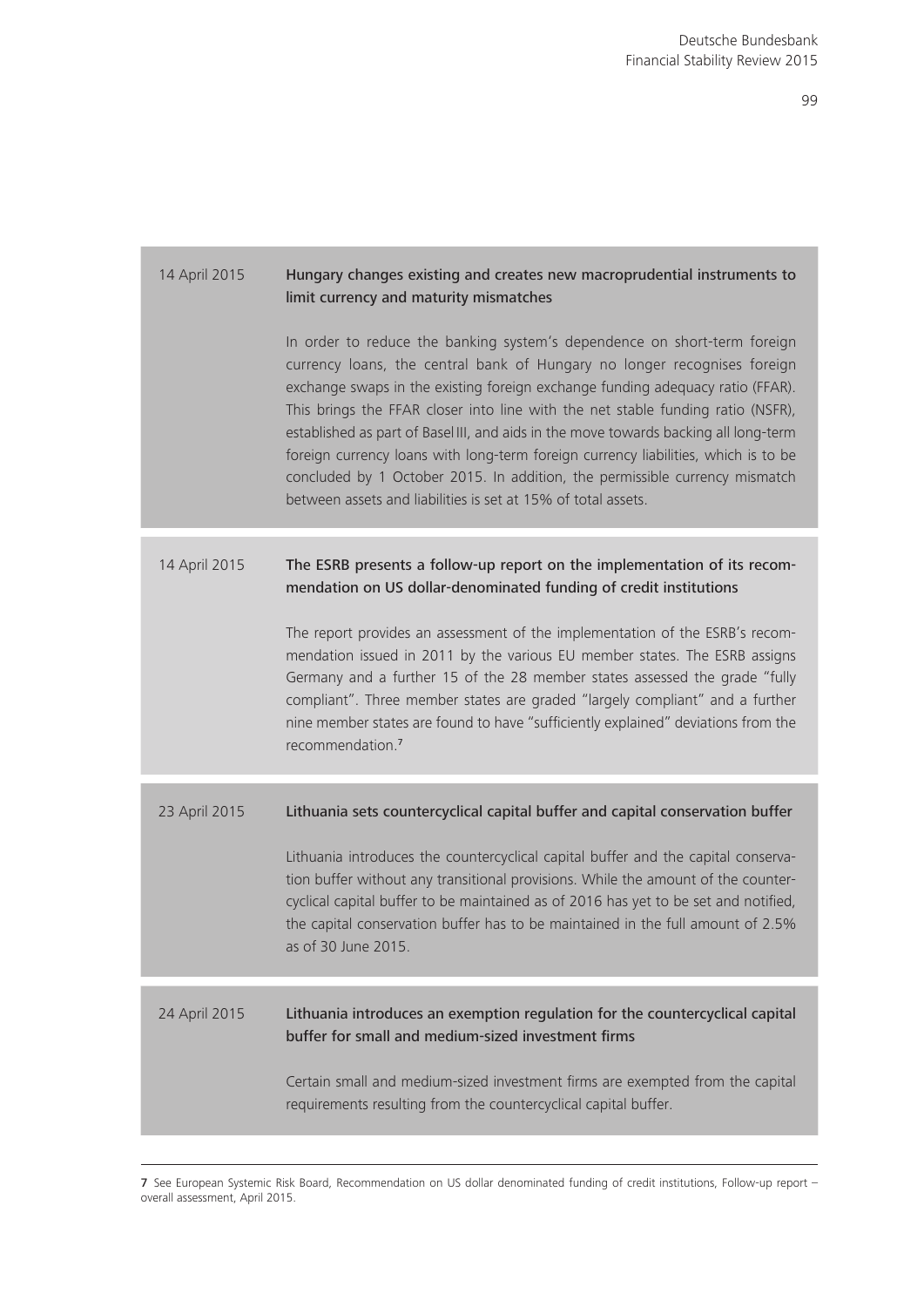# 29 April 2015 Slovakia reciprocates countercyclical capital buffers with shorter transitional periods and exempts small and medium-sized investment firms from certain capital requirements The National Bank of Slovakia reciprocates the countercyclical capital buffers of other EEA states that have chosen shorter transitional periods. It also exempts small and medium-sized investment firms from the capital requirements resulting from the countercyclical capital buffer and the capital conservation buffer. 5 May 2015 Germany identifies one financial institution as a G-SII The Federal Financial Supervisory Authority (BaFin), in agreement with the Deutsche Bundesbank, identifies Deutsche Bank as a global systemically important institution and requires that this institution maintain an additional capital buffer consisting of common equity tier 1 capital of 2%. This capital buffer is to be implemented gradually as of 1 January 2016 and consequently only 25% thereof must be maintained in 2016. 13 May 2015 Italy announces early introduction of capital conservation buffer and exempts small and medium-sized investment firms from this requirement The Bank of Italy announces that a capital conservation buffer of 2.5% has been in force since 1 January 2014. Small and medium-sized investment firms are exempted from this requirement. 2 June 2015 The ESRB publishes an overview of national macroprudential authorities The overview provides information about the national competent or designated authorities for the various macroprudential instruments in all EU member states.<sup>8</sup>

8 See European Systemic Risk Board, National competent or designated authorities for CRD IV/CRR instruments and current or future implementation of macroprudential instruments, June 2015.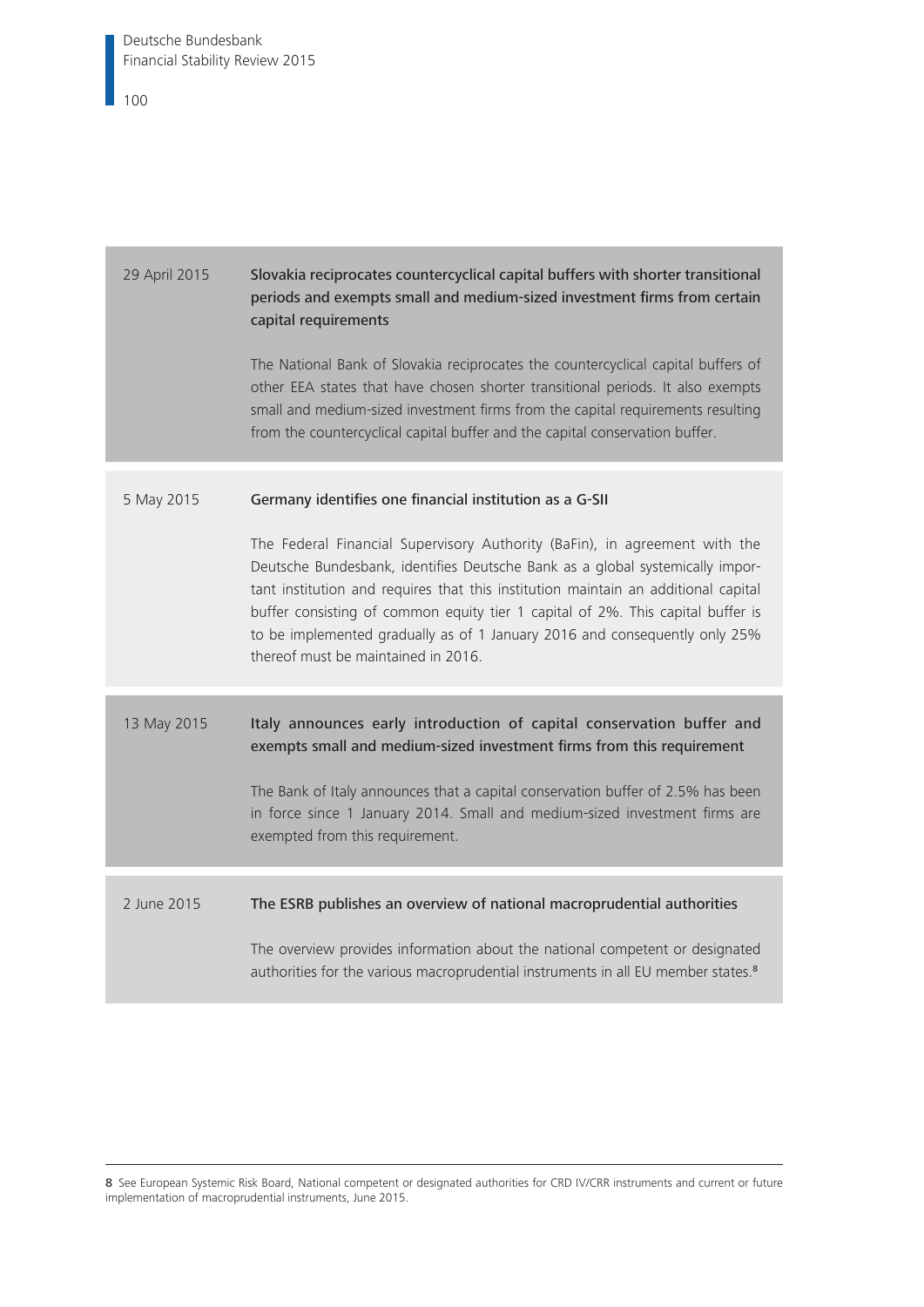| 4 June 2015  | Slovakia identifies five institutions as O-SIIs and activates the systemic risk<br>buffer<br>The National Bank of Slovakia sets a capital buffer for other systemically impor-<br>tant institutions (O-SIIs). As of 1 January 2016, a buffer of 1% is to be implement-<br>ed for five other systemically important institutions. This is to apply to all relevant<br>exposures. In addition, the systemic risk buffer is activated for relevant domestic<br>exposures on an individual and sub-consolidated basis.                                                      |
|--------------|-------------------------------------------------------------------------------------------------------------------------------------------------------------------------------------------------------------------------------------------------------------------------------------------------------------------------------------------------------------------------------------------------------------------------------------------------------------------------------------------------------------------------------------------------------------------------|
| 16 June 2015 | The Czech Republic recommends stricter provisions for residential mortgages<br>The Czech National Bank recommends that institutions maintain a loan-to-value<br>limit of 90% for all retail loans secured by residential property and a loan-to-value<br>limit of 100% only for a maximum of 10% of new retail loans secured by residen-<br>tial property as well as set internal additional limits regarding a borrower's ability<br>to service loans and their level of debt.                                                                                         |
| 23 June 2015 | Sweden identifies one financial institution as a G-SII<br>The Swedish authorities identify Nordea Bank AB as a global systemically impor-<br>tant institution (sub-category 1). Finansinspektionen, the Swedish Financial Super-<br>visory Authority, thus sets an additional capital buffer of 1%, 25% of which is to<br>be maintained in 2016.                                                                                                                                                                                                                        |
| 23 June 2015 | The ESRB presents a follow-up report on the implementation of its recom-<br>mendation on lending in foreign currencies<br>The report provides an assessment of the implementation of the ESRB's recom-<br>mendation issued in 2011 by the various addressees. The ESRB assigns Germany<br>and a further 12 of the 28 member states assessed the grade "fully compli-<br>ant". 14 member states are graded "largely compliant". Only in Bulgaria is the<br>implementation deemed "partially compliant", as in the ESRB's November 2013<br>follow-up report. <sup>9</sup> |

<sup>9</sup> See European Systemic Risk Board, Recommendation on lending in foreign currencies, Follow-up report – overall assessment, June 2015.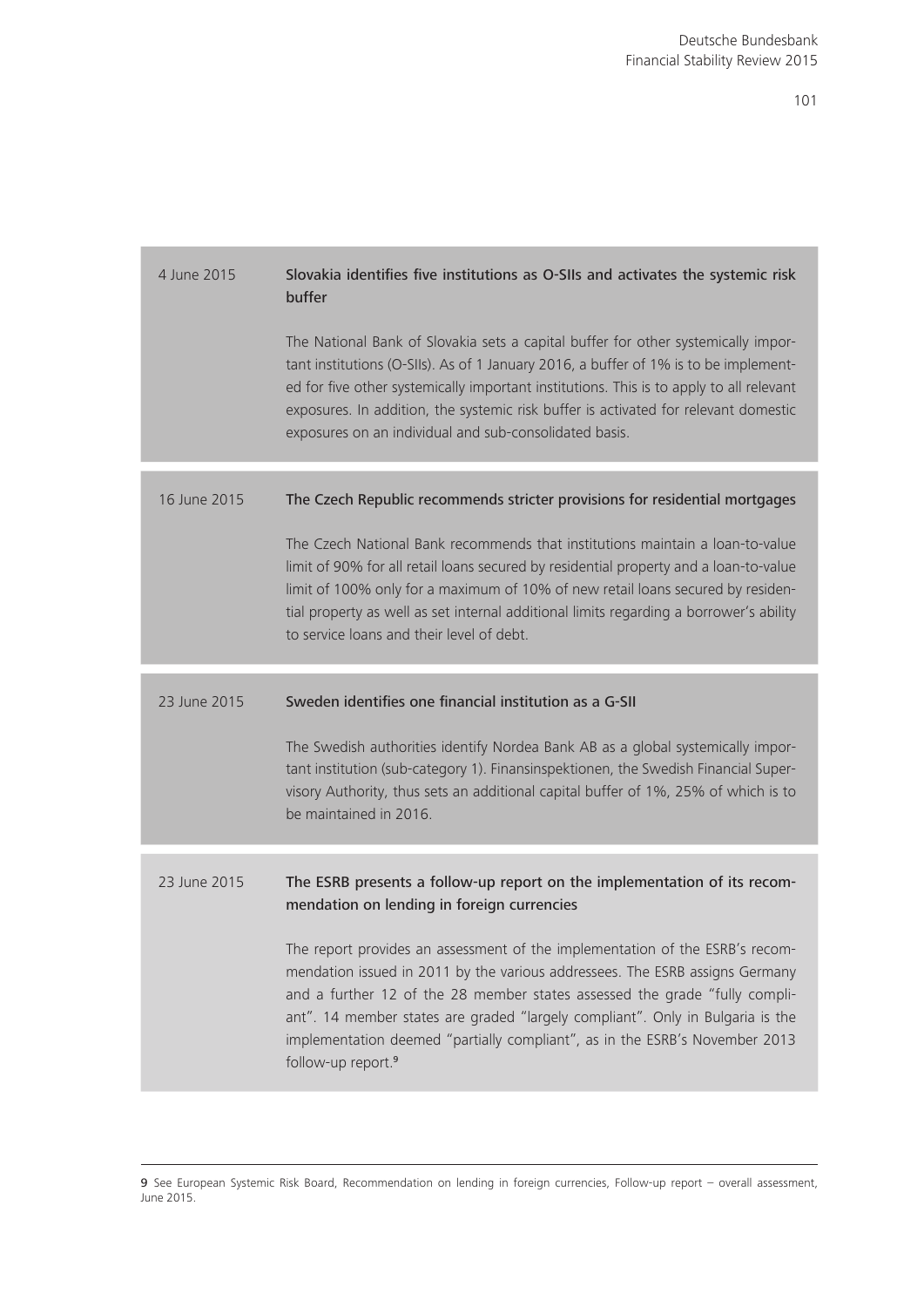# 25 June 2015 The ESRB publishes a report on macroprudential leverage ratio buffers for financial institutions This report is an addendum to the handbook on using macroprudential instruments that was published in 2014 and looks at the macroprudential use of instruments to limit financial institutions' leverage.<sup>10</sup> 25 June 2015 The ESRB publishes a report on misconduct risk in the banking sector The report looks at the macroprudential dimension of risks arising from misconduct. It analyses misconduct when dealing with customers and investors, when selling financial products, when complying with provisions and when manipulating markets. The report also makes a number of proposals as to how such risk can be addressed at the regulatory level.<sup>11</sup> 25 June 2015 The ESRB publishes its annual report on macroprudential policy The report documents the macroprudential measures that EU member states have taken one year after the introduction of CRR and the Capital Requirements Directive IV (CRD IV). Overall, around half of the approximately 100 measures were directly binding in economic terms. The measures were based partly on national law and partly on Union law. The focus of these measures was on preventing and mitigating excessive credit growth and leverage, excessive maturity mismatches and misaligned incentives.<sup>12</sup>

<sup>10</sup> See European Systemic Risk Board, Handbook on operationalising macroprudential policy in the banking sector/Addendum on macroprudential leverage ratios, June 2015.

<sup>11</sup> See European Systemic Risk Board, Report on misconduct risk in the banking sector, June 2015.

<sup>12</sup> See European Systemic Risk Board, A review of macro-prudential policy in the EU one year after the introduction of the CRD/CRR, June 2015.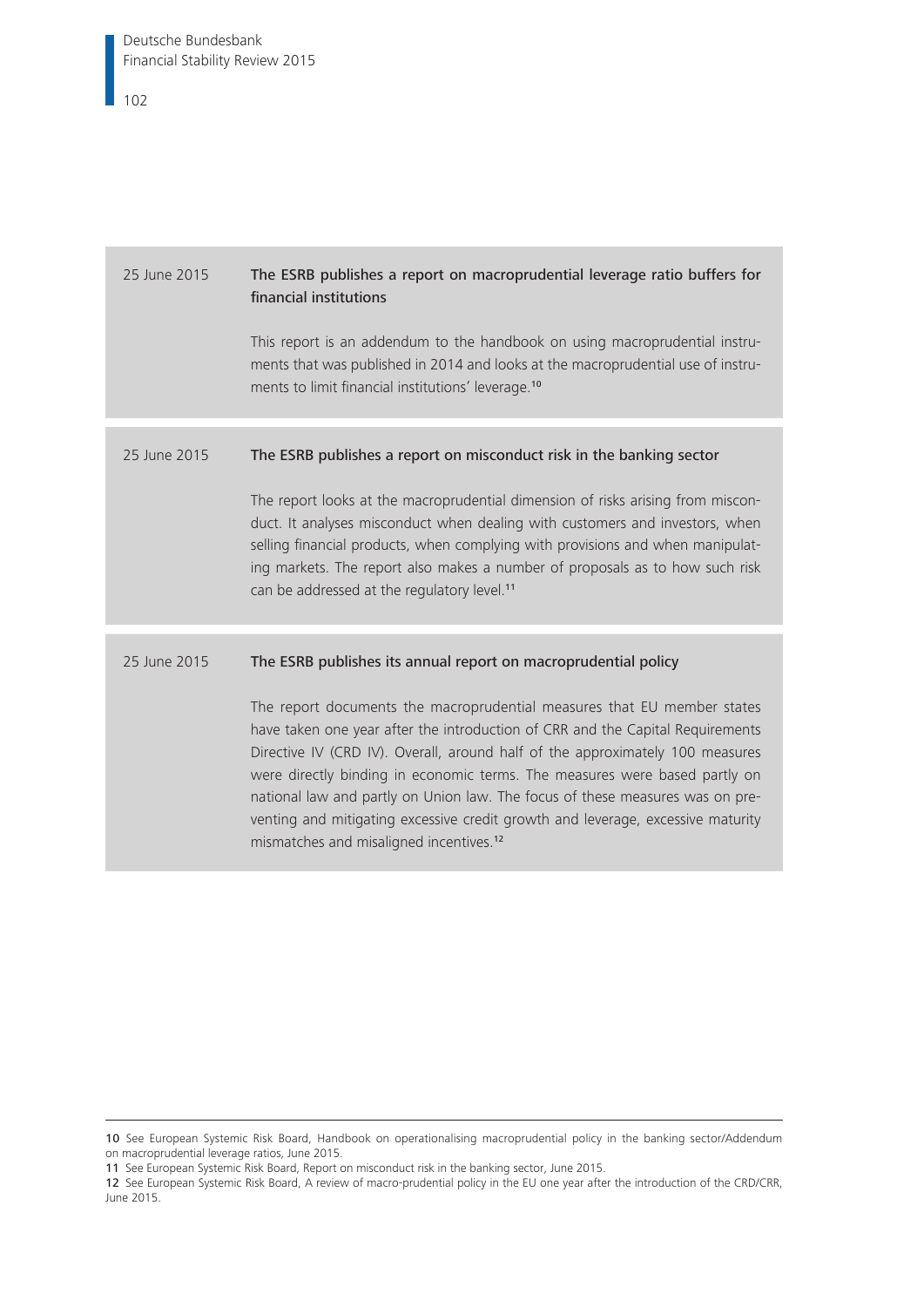| 3 July 2015  | Germany recommends creating new macroprudential instruments for resi-<br>dential real estate financing and informs the ESRB accordingly                                                                                                                                                                         |
|--------------|-----------------------------------------------------------------------------------------------------------------------------------------------------------------------------------------------------------------------------------------------------------------------------------------------------------------|
|              | In its recommendation of 30 June, the Financial Stability Committee recommends<br>that the Federal Government create a legal foundation for new macroprudential<br>instruments to restrict the granting of loans to build or acquire domestic residen-<br>tial real estate secured by a mortgage. <sup>13</sup> |
| 6 July 2015  | Finland identifies four financial institutions as O-SIIs                                                                                                                                                                                                                                                        |
|              | Nordea Bank Finland Plc, OP Group, Danske Bank Plc and Municipality Finance Plc<br>are identified as other systemically important institutions. As of 7 January 2016,<br>they will have to maintain an additional capital buffer of 2% (Nordea and OP<br>Group) or 0.5% (Danske Bank and Municipality Finance). |
| 6 July 2015  | The United Kingdom reciprocates countercyclical capital buffers set by<br>Sweden and Norway                                                                                                                                                                                                                     |
|              | The British authorities will fully reciprocate the countercyclical capital buffer rates<br>of 1.5% in Sweden and Norway as of 27 July 2016 (Sweden) and 30 July 2016<br>(Norway).                                                                                                                               |
| 10 July 2015 | Hungary brings forward the introduction of the liquidity coverage ratio                                                                                                                                                                                                                                         |
|              | Hungarian institutions will be required to maintain a liquidity coverage ratio of<br>100% as of 1 April 2016.                                                                                                                                                                                                   |
| 13 July 2015 | Sweden reciprocates countercyclical capital buffers of other countries                                                                                                                                                                                                                                          |
|              | Sweden will reciprocate all countercyclical capital buffer rates set by other EEA<br>countries up to 2.5% as of 11 August 2015.                                                                                                                                                                                 |

<sup>13</sup> See Financial Stability Committee, Recommendation of 30 June 2015 on new instruments for regulating loans for the construction or purchase of residential real estate, June 2015.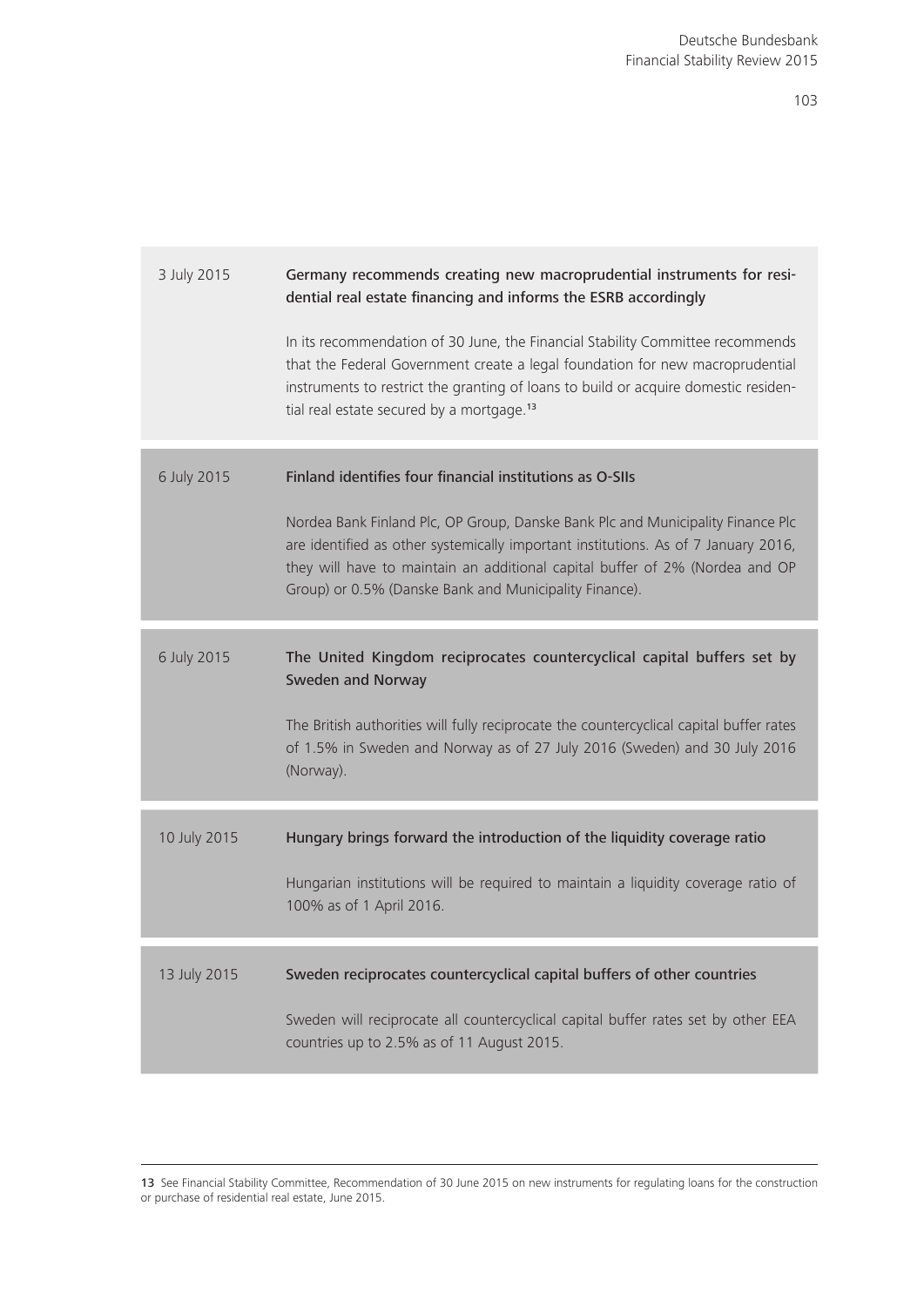# 17 July 2015 Croatia exempts small and medium-sized investment firms from certain capital requirements

Small and medium-sized investment firms are exempted from the capital requirements resulting from the countercyclical capital buffer and the capital conservation buffer.

#### 20 July 2015 The ESRB publishes its 2014 Annual Report

The Annual Report contains a detailed assessment of the risks to financial stability. It also provides an overview of the ESRB's work during the reporting period, ie from 1 April 2014 to 31 March 2015. One of the ESRB's key activities was to coordinate the new EU legal acts on banking regulation (CRD IV/CRR), which came into force during the reporting period. It also focused on the regulatory treatment of sovereign exposures.<sup>14</sup>

#### 29 July 2015 The ESRB publishes reports on the revision of the EU Regulation EMIR

As part of the public consultation to review EU Regulation No 648/2012 (European Market Infrastructure Regulation: EMIR), the ESRB publishes a report on the efficiency of margining requirements and collateral haircuts to limit procyclical risks as well as an additional report containing proposals on how to improve other aspects of EMIR. The ESRB calls, *inter alia*, for clearer provisions in EMIR on how to avoid procyclical effects as well as a further EMIR review in 2018 to assess whether national supervisory authorities require any additional intervention capacities. The ESRB also makes the case for enhancing the transparency of central counterparties as well as broadening national supervisory authorities' access rights to trade repository data.<sup>15,16</sup>

<sup>14</sup> See European Systemic Risk Board, Annual Report 2014, July 2015.

<sup>15</sup> See European Systemic Risk Board, Report on the efficiency of margining requirements to limit pro-cyclicality and the need to define additional intervention capacity in this area, July 2015.

<sup>16</sup> See European Systemic Risk Board, Report on issues to be considered in the EMIR revision other than the efficiency of margining requirements, July 2015.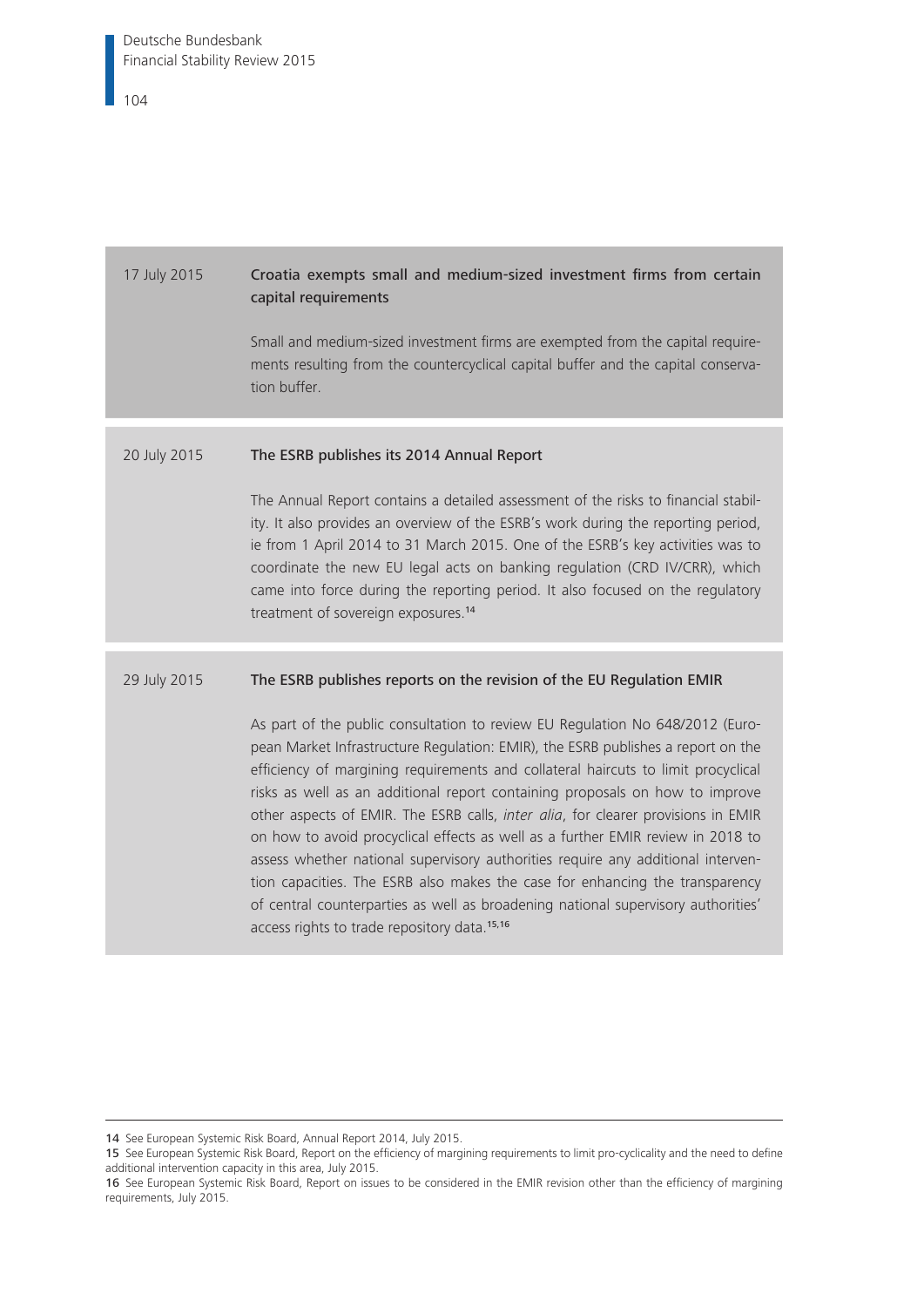| 17 August 2015  | Lithuania decides not to impose any transitional provisions for the introduc-<br>tion of the countercyclical capital buffer                                                                                                                                                                                                                                                                                                                                                                                                                                                                         |
|-----------------|-----------------------------------------------------------------------------------------------------------------------------------------------------------------------------------------------------------------------------------------------------------------------------------------------------------------------------------------------------------------------------------------------------------------------------------------------------------------------------------------------------------------------------------------------------------------------------------------------------|
|                 | The positive buffer rates set in Lithuania and those up to 2.5% set by other mem-<br>ber states that have also chosen a shorter transitional period must be maintained<br>in full as of 30 June 2015.                                                                                                                                                                                                                                                                                                                                                                                               |
| 27 August 2015  | The ESRB publishes a decision on information that it requires                                                                                                                                                                                                                                                                                                                                                                                                                                                                                                                                       |
|                 | The ESRB publishes a list of the data that it requires to perform its tasks. The list<br>is broken down according to the parties that are required to provide the data. <sup>17</sup>                                                                                                                                                                                                                                                                                                                                                                                                               |
|                 | 14 September 2015 Portugal decides not to impose any transitional provisions for the capital<br>conservation buffer                                                                                                                                                                                                                                                                                                                                                                                                                                                                                 |
|                 | Portuguese institutions will be required to maintain a capital conservation buffer<br>of 2.5% as of 1 January 2016.                                                                                                                                                                                                                                                                                                                                                                                                                                                                                 |
| 20 October 2015 | Denmark publishes methodology used to determine O-SIIs and activates<br>systemic risk buffer                                                                                                                                                                                                                                                                                                                                                                                                                                                                                                        |
|                 | The Danish authorities identify institutions as other systemically important insti-<br>tutions in one of five sub-categories if their total assets exceed 6.5% of GDP, if<br>their share of domestic lending exceeds 5% or if the share of domestic deposits<br>held exceeds 5%. Depending on the sub-category, the institution has to maintain<br>a systemic risk buffer of between 1% and 3%. In line with this methodology, DLR<br>Kredit and Sydbank have to maintain a systemic risk buffer of 1%, Jyske Bank of<br>1.5%, Nordea Bank Danmark and Nykredit Realkredit of 2% and Danske Bank of |

<sup>17</sup> See European Systemic Risk Board, Decision of the European Systemic Risk Board of 21 July 2015 on the provision and collection of information for the macroprudential oversight of the financial system within the Union and repealing Decision ESRB/2011/6, August 2015.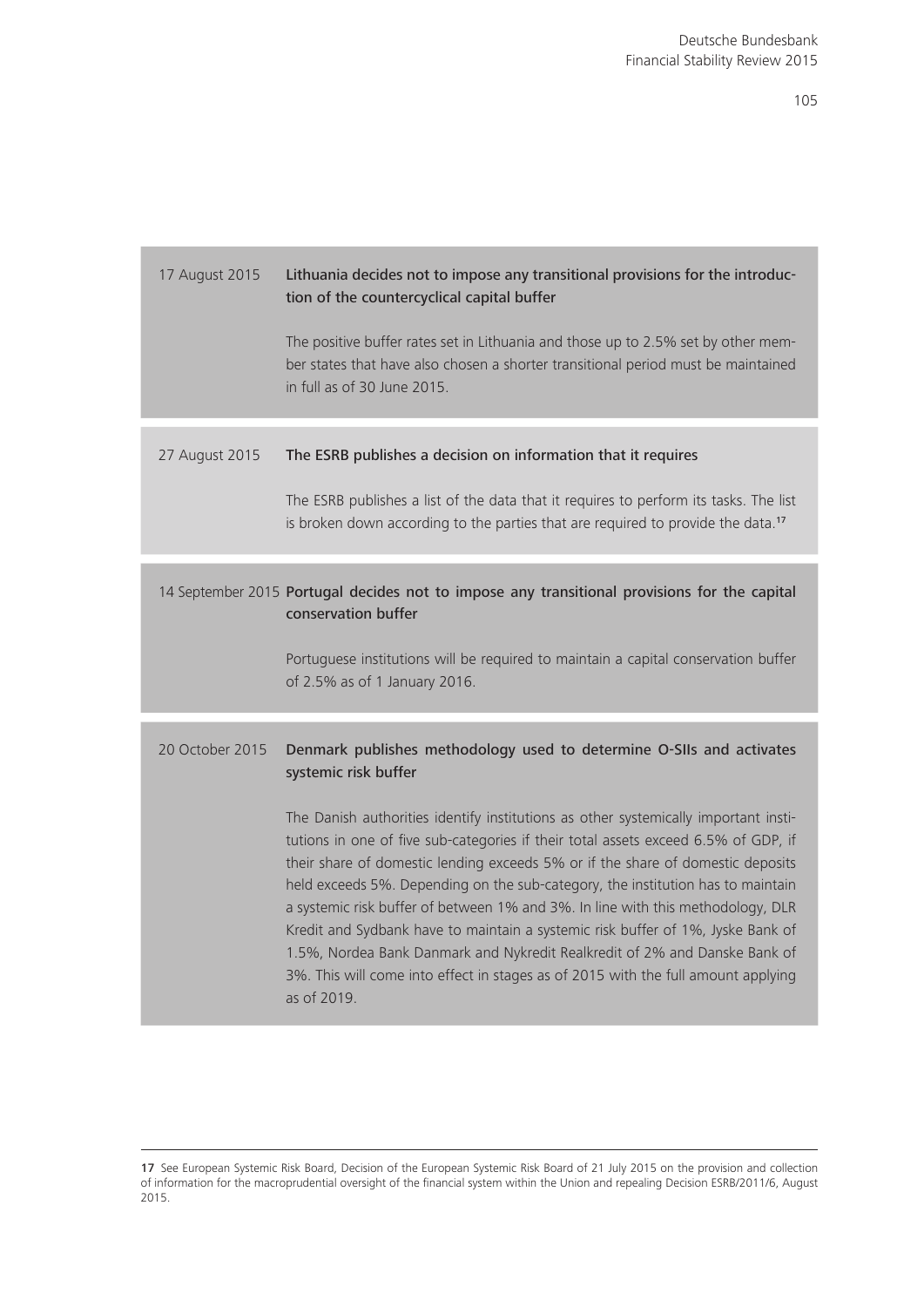106

#### 26 October 2015 Belgium identifies eight financial institutions as O-SIIs

As of 1 January 2016, the financial institutions identified as other systemically important institutions have to maintain an additional capital buffer of 0.25% (Axa Bank Europe, Argenta Spaarbank, The Bank of New York Mellon, Euroclear Bank) or 0.5% (Belfius Bank, BNP Paribas Fortis, KBC Bank, ING België).

#### 10 November 2015 Spain identifies two financial institutions as G-SIIs

Banco de España informs the ESRB that Santander and BBVA have been identified as global systemically important institutions. Consequently, they have to maintain an additional capital buffer of 1%.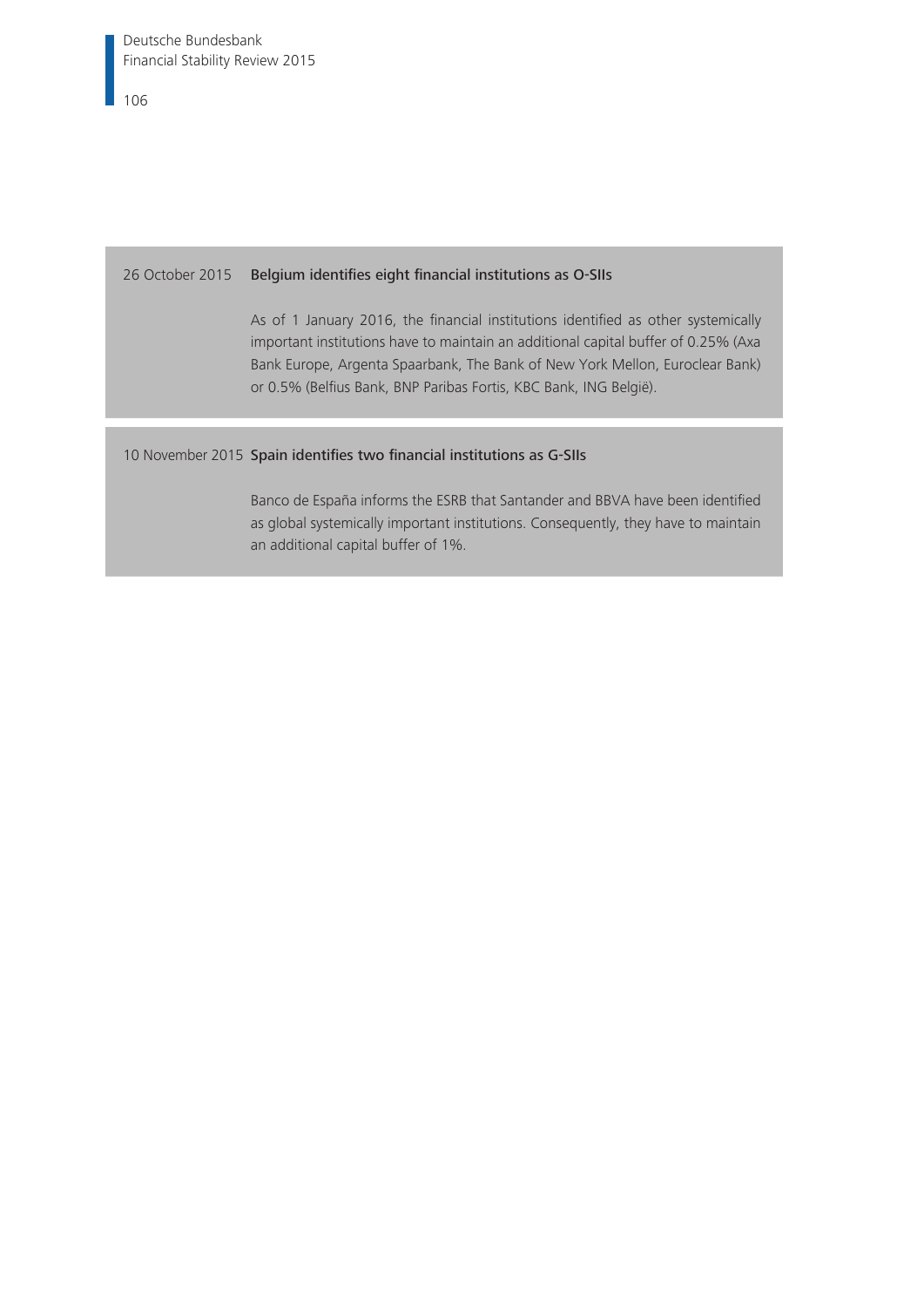107

# **Glossary**

| AIF          | Alternative Investment Fund                                                             |
|--------------|-----------------------------------------------------------------------------------------|
| <b>BaFin</b> | Federal Financial Supervisory Authority                                                 |
| <b>BLS</b>   | Bank Lending Survey                                                                     |
| <b>BRRD</b>  | Bank Recovery and Resolution Directive                                                  |
| <b>CCB</b>   | Countercyclical Capital Buffer                                                          |
| <b>CCP</b>   | Central Counterparty                                                                    |
| <b>CGFS</b>  | Committee on the Global Financial System                                                |
| <b>CRDIV</b> | Capital Requirements Directive IV                                                       |
| <b>CRR</b>   | Capital Requirements Regulation                                                         |
| EBA          | European Banking Authority                                                              |
| ECB          | European Central Bank                                                                   |
| EL           | <b>Expected Loss</b>                                                                    |
| <b>ESCB</b>  | European System of Central Banks                                                        |
| ESM          | European Stability Mechanism                                                            |
| <b>ESRB</b>  | European Systemic Risk Board                                                            |
| ETF          | Exchange-Traded Fund                                                                    |
| EU           | European Union                                                                          |
| <b>FCL</b>   | Financial Corporation Engaged in Lending                                                |
| FSB          | Financial Stability Board                                                               |
| <b>FVC</b>   | Financial Vehicle Corporation                                                           |
| G-SIB        | Global Systemically Important Bank                                                      |
| G-SII        | Global Systemically Important Insurer                                                   |
| IMF          | International Monetary Fund                                                             |
| <b>IOSCO</b> | International Organization of Securities Commissions                                    |
| <b>IRBA</b>  | Internal Ratings-Based Approach                                                         |
| LGD          | Loss Given Default                                                                      |
| LTV          | Loan to Value (loan amount in relation to the market value of a property)               |
| M&A          | Mergers and Acquisitions                                                                |
| MFI          | Monetary Financial Institution                                                          |
| <b>MREL</b>  | Minimum Requirement for Own Funds and Eligible Liabilities (minimum requirements        |
|              | to have adequate loss-absorbing capacity in the form of own funds and eligible liabili- |
|              | ties in the event of resolution)                                                        |
| OFI          | Other Financial Institution                                                             |
| <b>OTC</b>   | Over-the-Counter                                                                        |
| PD           | Probability of Default                                                                  |
| <b>PSPP</b>  | Public Sector Purchase Programme                                                        |
| <b>RWA</b>   | Risk-Weighted Assets                                                                    |
| SDD          | Securities and Derivatives Dealer                                                       |
| SRM          | Single Resolution Mechanism                                                             |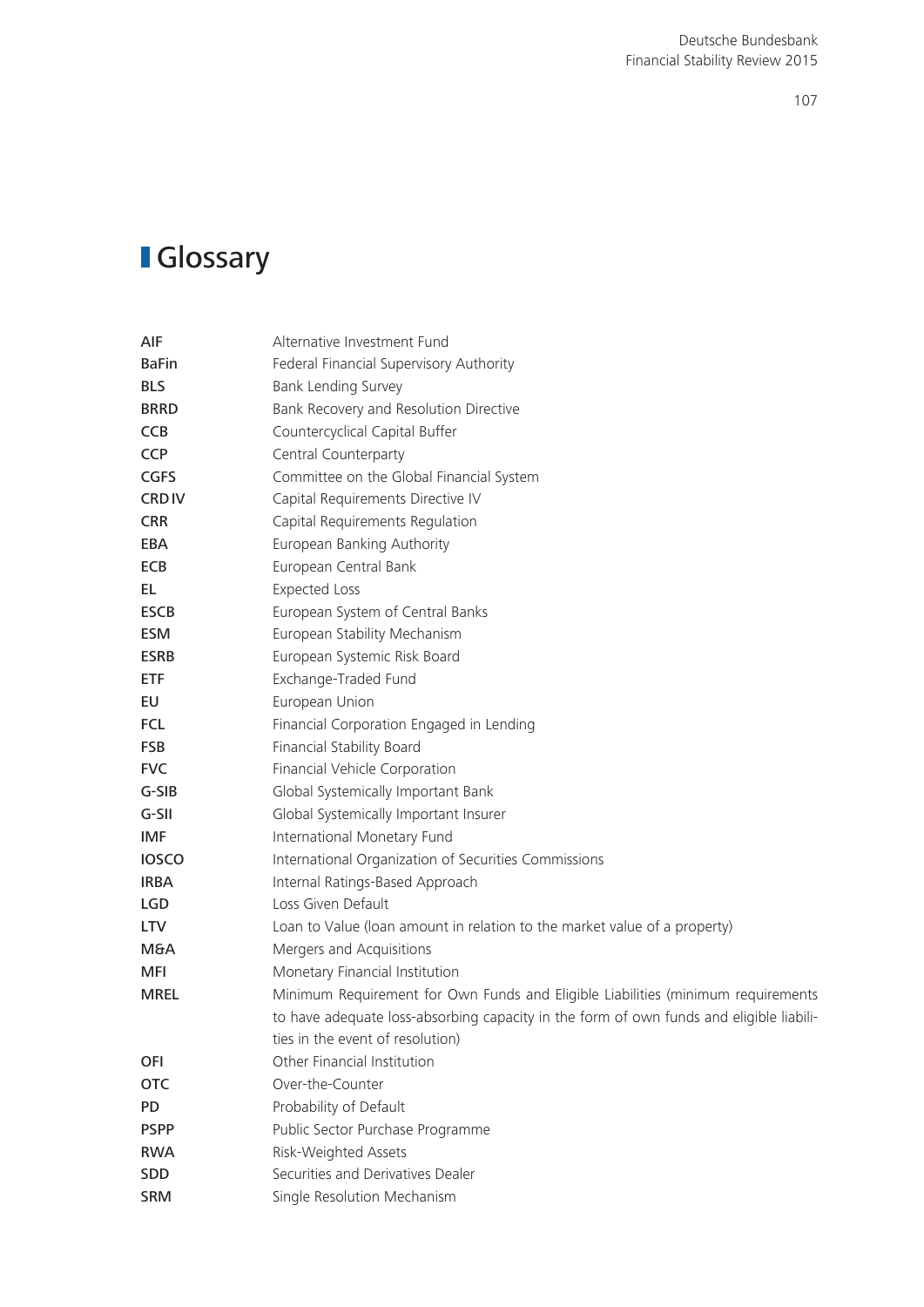Deutsche Bundesbank Financial Stability Review 2015

 $\overline{\phantom{1}}$  108

| SSM   | Single Supervisory Mechanism                                      |
|-------|-------------------------------------------------------------------|
| TLAC  | Total Loss-Absorbing Capacity                                     |
| UCITS | Undertakings for Collective Investment in Transferable Securities |
| UFR   | Ultimate Forward Rate                                             |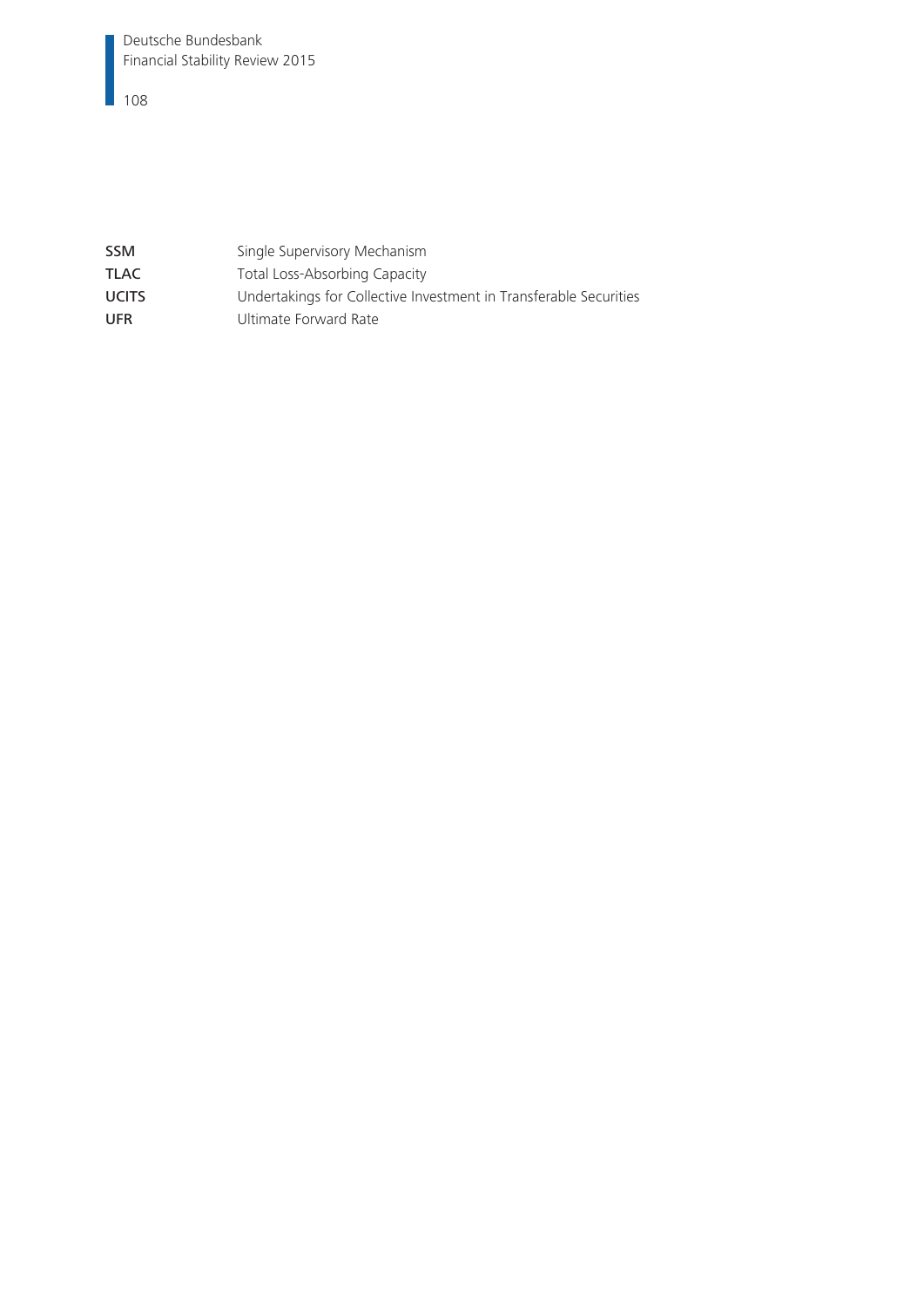#### 109

# Bundesbank publications **Concerning financial stability**

This overview lists selected recent Bundesbank publications on the subject of financial stability. The Financial Stability Review and the Monthly Report are available in both German and English, while most discussion papers are only available in English. The publications are available free of charge to interested parties and may be obtained from the Bundesbank's External Communication Division. They are also available online. Additionally, a CD-ROM containing roughly 40,000 published Bundesbank time series, which is updated monthly, may be obtained for a fee from the Bundesbank's Statistical Information Management and Mathematical Methods Division or downloaded from the Bundesbank's ExtraNet platform. Orders should be sent in writing to the addresses given in the imprint. Selected time series may also be downloaded from the Bundesbank's website.

#### **Financial Stability Reviews**

Financial Stability Review, November 2014 Financial Stability Review, November 2013 Financial Stability Review, November 2012 Financial Stability Review, November 2011 Financial Stability Review, November 2010 Financial Stability Review, November 2009 Financial Stability Review, November 2007 Financial Stability Review, November 2006 Financial Stability Review, November 2005

### **Articles from the Monthly Report**

| November 2015    | Monetary policy and banking business                                                     |
|------------------|------------------------------------------------------------------------------------------|
| October 2015     | German households' saving and investment behaviour in the light of the                   |
|                  | low-interest-rate environment                                                            |
| September 2015   | The performance of German credit institutions in 2014                                    |
|                  | Recent developments in loans to euro-area non-financial corporations                     |
| August 2015      | Monetary policy and banking business                                                     |
| <b>July 2015</b> | Slowdown in growth in the emerging market economies                                      |
| June 2015        | Marketable financial instruments of banks and their role as collateral in the Eurosystem |
| May 2015         | Monetary policy and banking business                                                     |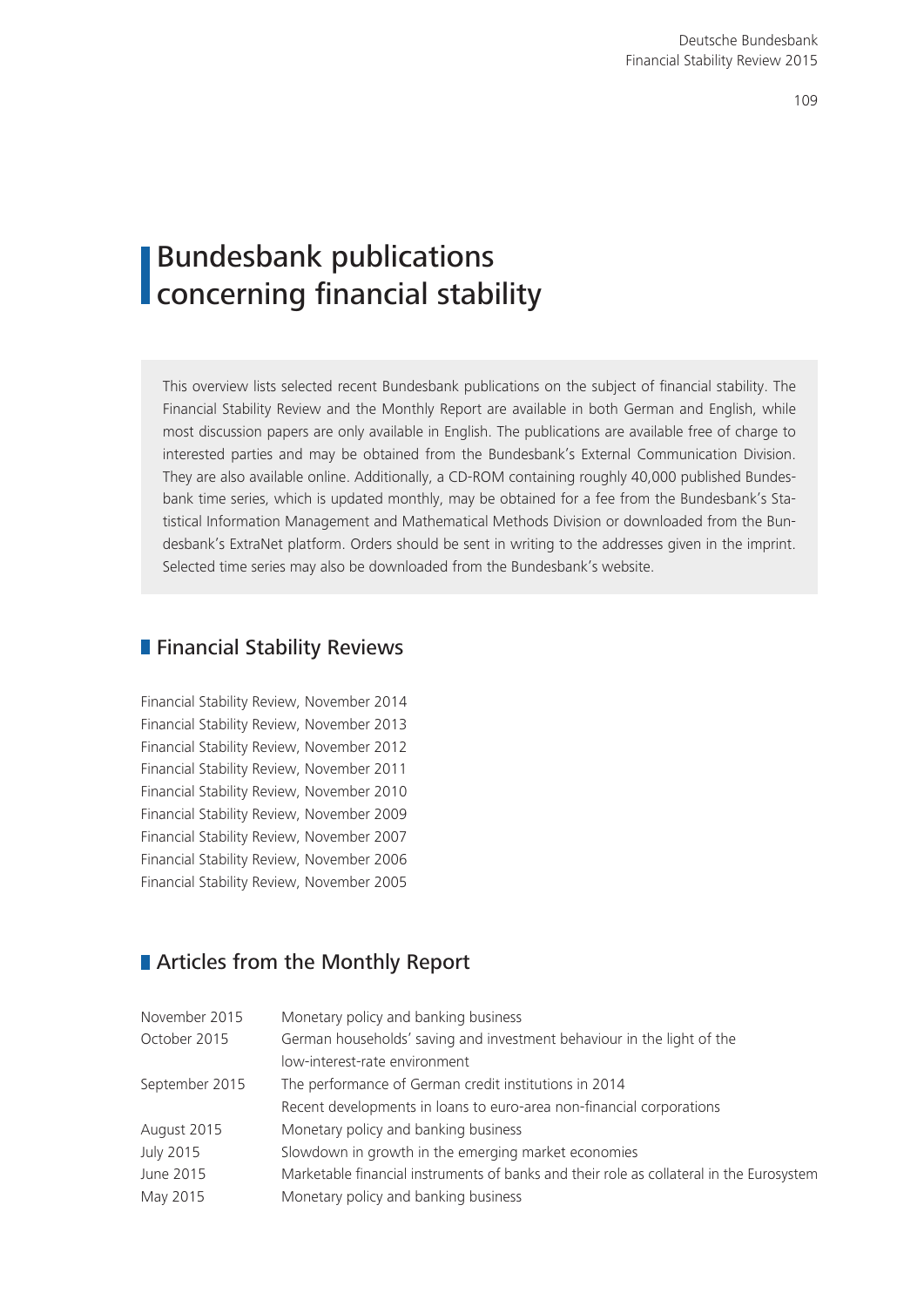Deutsche Bundesbank Financial Stability Review 2015

#### $\overline{110}$

| April 2015    | The importance of macroprudential policy for monetary policy                     |
|---------------|----------------------------------------------------------------------------------|
| March 2015    | Approaches to strengthening the regulatory framework of European monetary union  |
| February 2015 | Monetary policy and banking business                                             |
| January 2015  | The Common Credit Assessment System for assessing the eligibility of enterprises |
| November 2014 | Monetary policy and banking business                                             |

## **Discussion papers**

| 38/2015 | The credit quality channel: modeling contagion in                                                    | Kilian Fink, Ulrich Krüger,                          |
|---------|------------------------------------------------------------------------------------------------------|------------------------------------------------------|
|         | the interbank market                                                                                 | Barbara Meller, Lui-Hsian Wong                       |
| 36/2015 | Asymmetric credit growth and current account                                                         | Robert Unger                                         |
|         | imbalances in the euro area                                                                          |                                                      |
| 34/2015 | On the exposure of insurance companies to sovereign                                                  | Robert Düll, Felix König, Jana Ohls                  |
|         | risk - portfolio investments and market forces                                                       |                                                      |
| 32/2015 | The winner's curse $-$ evidence on the danger of                                                     | Thomas Kick, Thilo Pausch,                           |
|         | aggressive credit growth in banking                                                                  | Benedikt Ruprecht                                    |
| 31/2015 | Out of sight, out of mind? On the risk of sub-custodian                                              | Thomas Droll, Natalia Podlich,                       |
|         | structures                                                                                           | Michael Wedow                                        |
| 30/2015 | A macroeconomic reverse stress test                                                                  | Peter Grundke, Kamil Pliszka                         |
| 29/2015 | German labor market and fiscal reforms 1999 to 2008:                                                 | Niklas Gadatsch, Nikolai Stähler,                    |
|         | can they be blamed for intra-euro area imbalances?                                                   | Benjamin Weigert                                     |
| 25/2015 | Cutting the credit line: evidence from Germany                                                       | Stefan Goldbach, Volker Nitsch                       |
| 24/2015 | The intraday interest rate $-$ what's that?                                                          | Puriya Abbassi, Falko Fecht,                         |
|         |                                                                                                      | Johannes Tischer                                     |
| 23/2015 | Many a little makes a mickle: macro portfolio stress test                                            | Ramona Busch, Philipp Koziol,                        |
|         | for small and medium-sized German banks                                                              | Marc Mitrovic                                        |
| 22/2015 | Characterizing the financial cycle: evidence from a                                                  | Christian R Proaño, Till Strohsal,                   |
|         | frequency domain analysis                                                                            | Jürgen Wolters                                       |
| 21/2015 | Cross-border banking and business cycles in asymmetric<br>currency unions                            | Lena Dräger, Christian R Proaño                      |
| 20/2015 | The synchronization of European credit cycles                                                        | Barbara Meller, Norbert Metiu                        |
| 19/2015 | Calculating trading book capital: is risk separation<br>appropriate?                                 | Peter Raupach                                        |
| 18/2015 | Multinational banks' deleveraging in the crisis driven by<br>pre-crisis characteristics and behavior | Rainer Frey                                          |
| 16/2015 | Banks' net interest margin and the level of interest rates                                           | Ramona Busch, Christoph Memmel                       |
| 12/2015 | Lethal lapses - how a positive interest rate shock might<br>stress German life insurers              | Mark Feodoria, Till Förstemann                       |
| 10/2015 | The interest rate pass-through in the euro area during<br>the sovereign debt crisis                  | Julia von Borstel, Sandra Eickmeier,<br>Leo Krippner |
|         |                                                                                                      |                                                      |